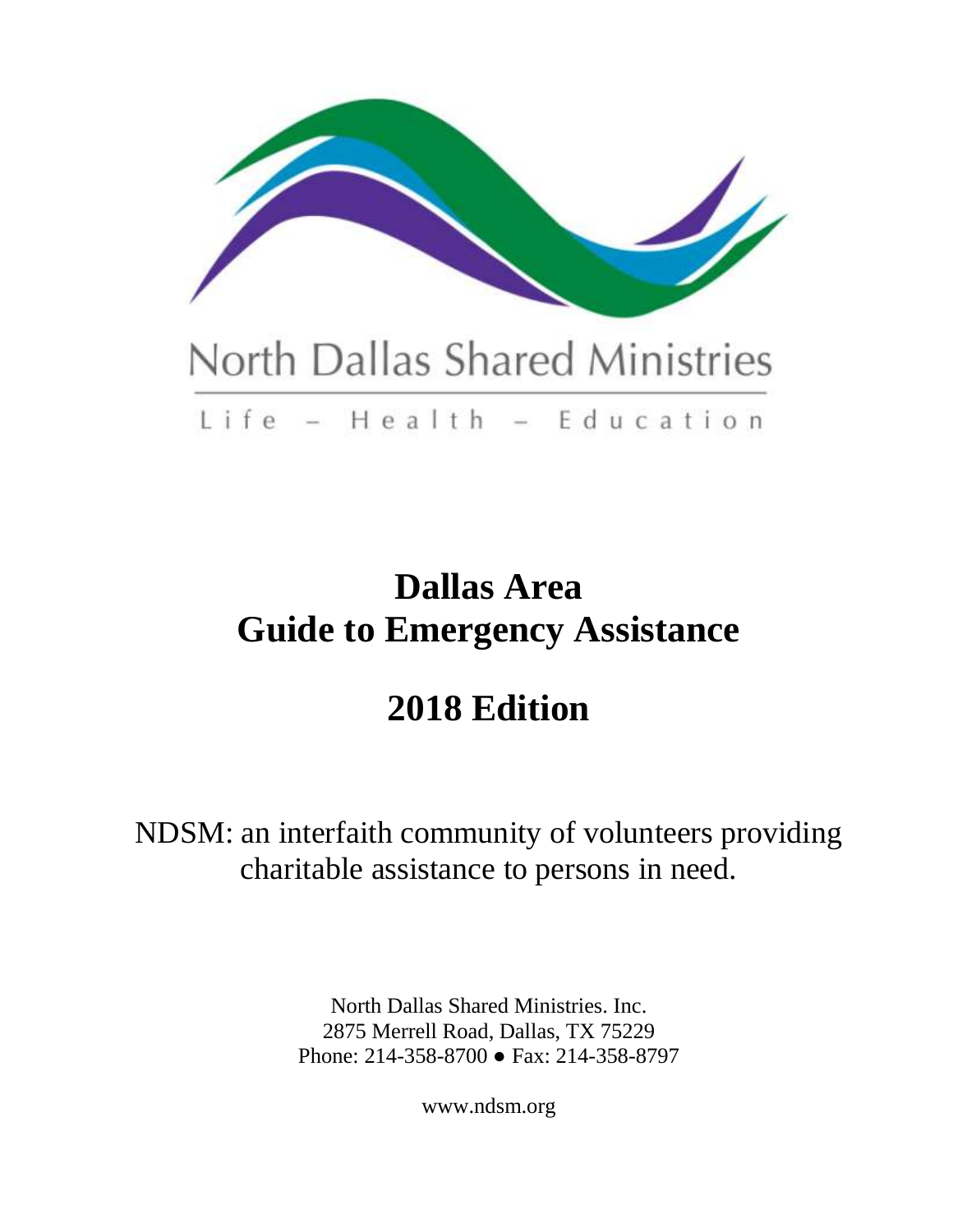# **NORTH DALLAS SHARED MINISTRIES, INC.**

# **Dallas Area Guide to Emergency Assistance**

# **2018 Edition**

This Guide is published by North Dallas Shared Ministries, Inc. ("NDSM") as a public service and is made available free of charge to qualified organizations. All information contained herein has been gathered from publicly available sources and is believed to be correct and complete at the time of publication. However, the accuracy or completeness of any information contained herein has not been independently verified or confirmed for any purpose. NDSM and its members, sponsors, and affiliates disclaim any liability with respect to any party regarding the accuracy or completeness of any information contained herein for any purpose. The organizations and agencies identified in this Guide and any services or products provided by them are neither endorsed, sponsored, nor approved by NDSM or its members, sponsors or affiliates for any purpose whatsoever.

**(c) Copyright 2018 North Dallas Shared Ministries, Inc.**

**Requests for reprints may be addressed to: North Dallas Shared Ministries 2875 Merrell Rd. Dallas, TX 75229**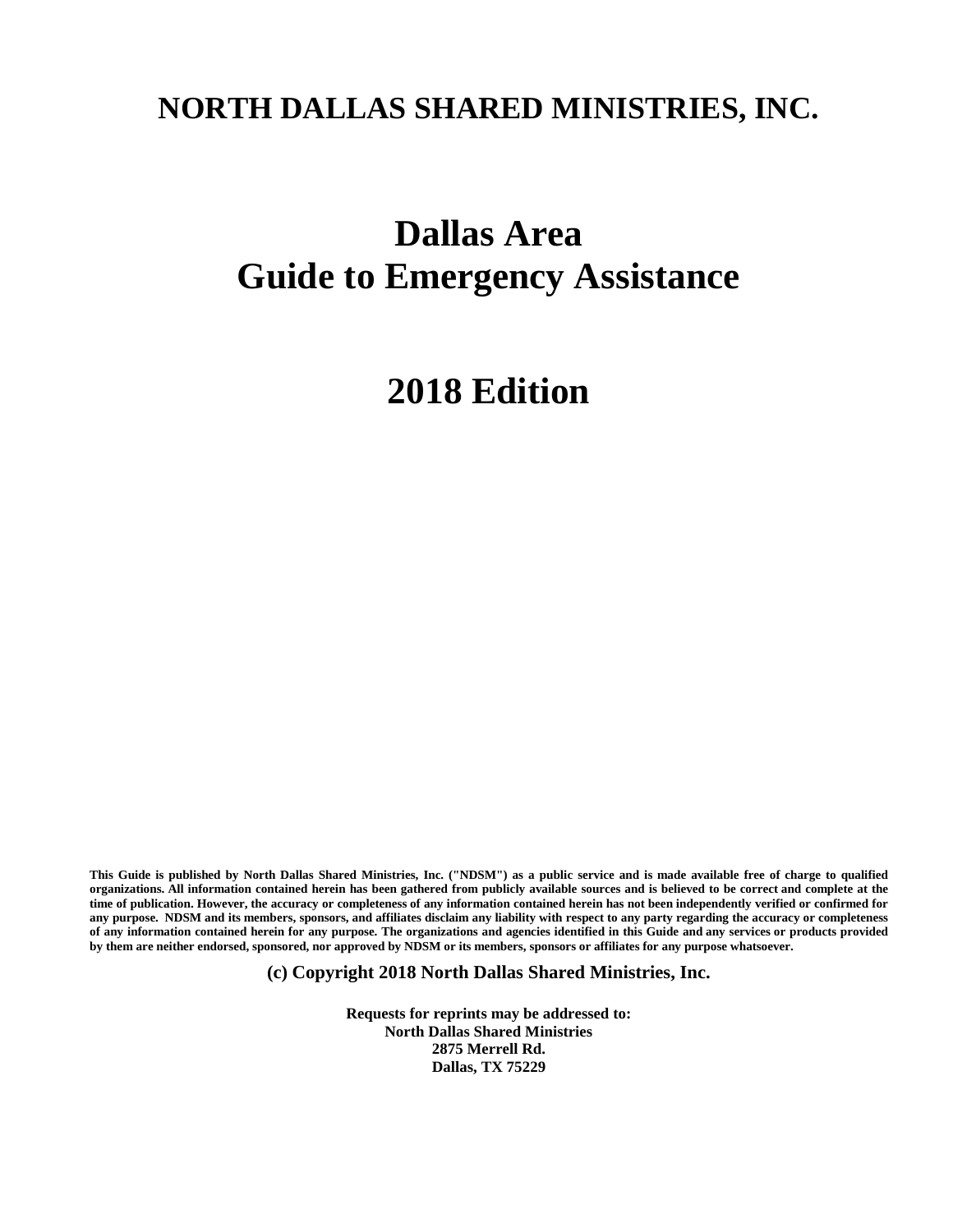### **Dedication**

**This Guide is dedicated to the more than one million people that North Dallas Shared Ministries has been blessed to help over the last 34 years, to all the volunteers, donors and supporters who have made this possible, to all who are helping us to meet the needs of our community today and to those who will carry this mission forward.**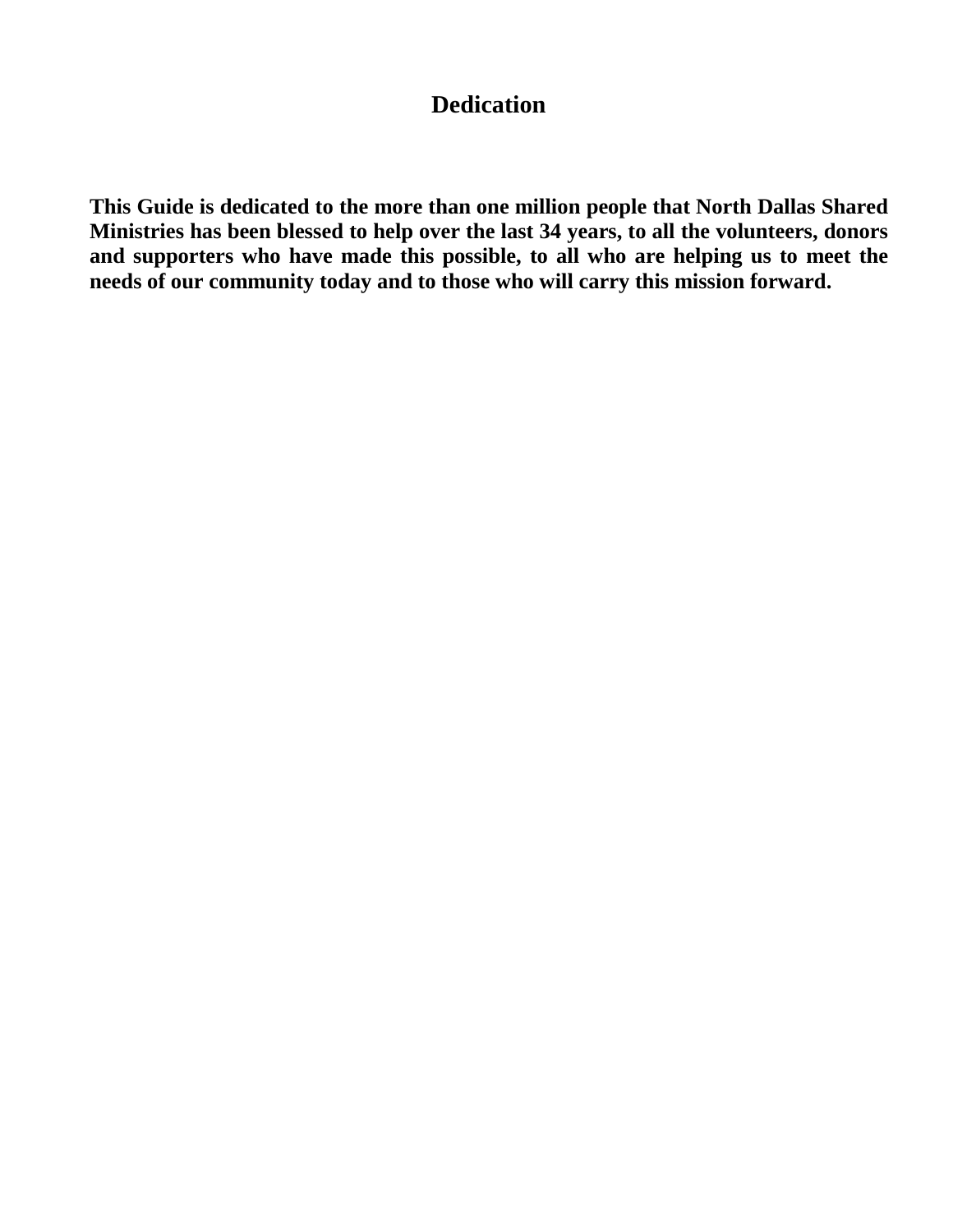# **TABLE OF CONTENTS**

| <b>Letter from the Executive Director</b>      | $\mathbf{1}$   |
|------------------------------------------------|----------------|
| <b>How to Use This Guide</b>                   | $\overline{2}$ |
| <b>Index of Agency Descriptions</b>            | $3 - 4$        |
| <b>Emergency Aid Centers</b>                   |                |
| <b>Dallas County</b>                           | $5 - 7$        |
| Zip Code Specific Agencies (75001-75287)       | $8 - 32$       |
| <b>Emergency Overnight Shelters</b>            | 33             |
| <b>Emergency Rental Assistance</b>             | 34             |
| <b>Emergency Utility Assistance</b>            | $35 - 36$      |
| <b>Domestic Violence</b>                       | 37             |
| <b>Food Programs</b>                           | $38 - 39$      |
| <b>Emplyment Programs</b>                      | 40             |
| <b>Senior Programs</b>                         | $41 - 42$      |
| <b>Substance Abuse Programs</b>                | 43             |
| <b>Transitional Living Programs</b>            | 44             |
| <b>Medical Clinics</b>                         | $45 - 49$      |
| <b>Parkland Clinics</b>                        | $50 - 53$      |
| <b>Dental Clinics</b>                          | $54 - 55$      |
| Dallas County Dept. of Health & Human Services | 56             |
| <b>Mental Health Care</b>                      | 57             |
| <b>Social Security</b>                         | 58             |
| <b>Medicaid, SNAP, TANF</b>                    | $59 - 60$      |
| <b>WIC</b>                                     | 61             |
| <b>Texas Dept. of Public Safety</b>            | 62             |
| <b>Agency Descriptions</b>                     | $63 - 94$      |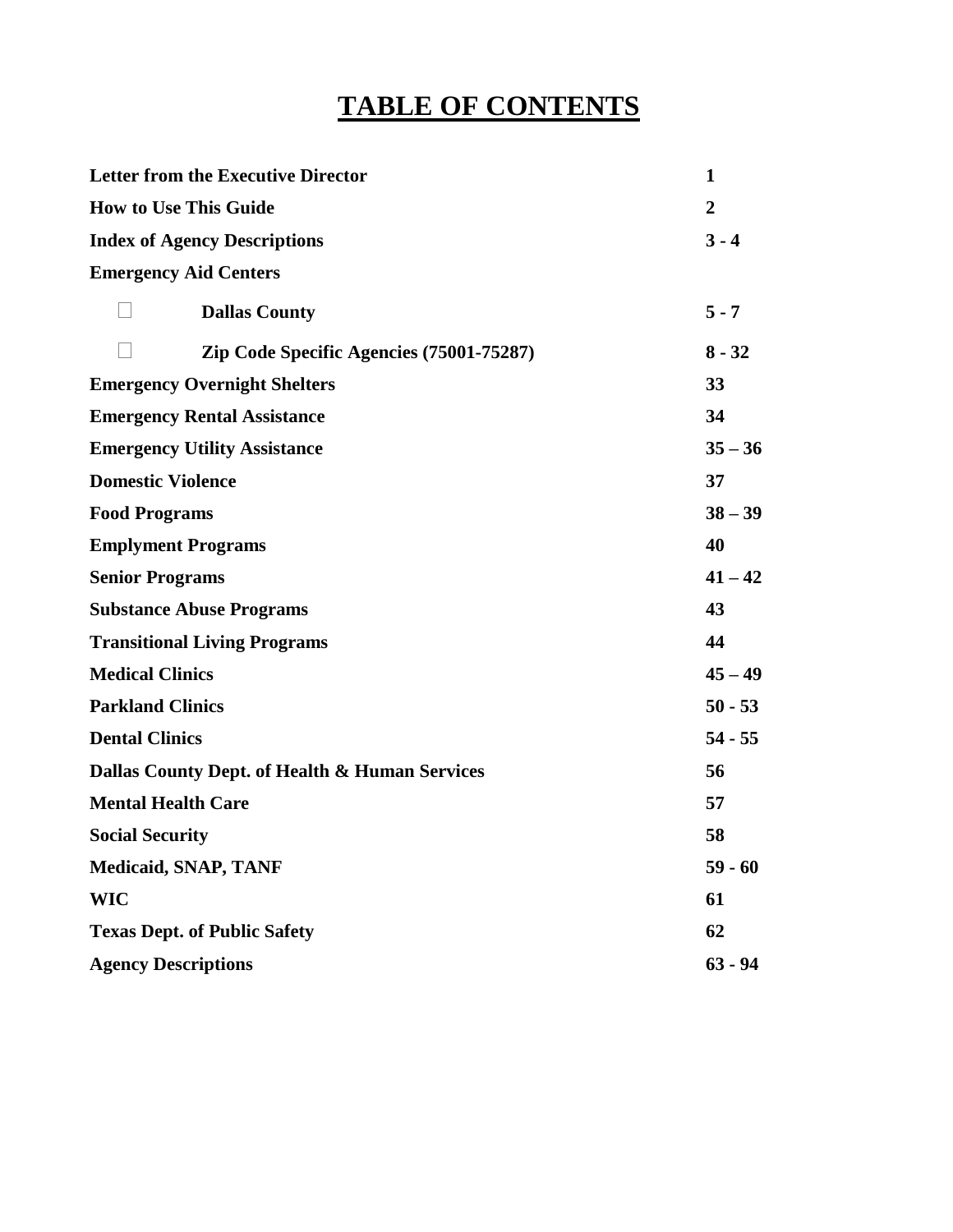#### Dear Friends:

The *Dallas Area Guide to Emergency Assistance* is compiled to assist caseworkers, volunteers, clergy, and other staff people to locate appropriate resources for their clients. It attempts to clarify the availability and limitations of community resources. The *Guide* is not intended for clients or patients.

North Dallas Shared Ministries' mission is based on three principles:

- $\Box$  To provide charitable assistance to persons in need
- $\Box$  To promote a sense of self-respect and responsibility
- $\Box$  To work with other organizations to respond to conditions of human need

Since its founding in 1983, NDSM has emphasized communication and cooperation with its member congregations and area agencies to see that the most effective and appropriate assistance is provided to those in need. Publication of this bi-annual Guide is intended to foster cooperation by listing private and public entities that provide food, financial assistance, clothing, and medical care as well as those that address longer-term needs.

In his book *The Working Poor*, David Shipler wrote, "Each person's life is the mixed product of bad choices and bad fortune, of roads not taken and roads cut off by the accident of birth or circumstance. It is difficult to find someone whose poverty is not somehow related to his or her unwise behavior…And it is difficult to find behavior that is not somehow related to the inherited conditions of being poorly parented, poorly educated, poorly housed."

We have all chosen to aid those Shipler describes. It is our responsibility, our challenge, our reward. This *Guide* is a tool to help all of us to work together, leveraging the strengths we bring to the fight.

NDSM distributes *The NDSM Dallas Area Guide to Emergency Assistance* at no cost to over 300 congregations, social service agencies, hospitals, law enforcement agencies, and other public and private entities. We hope that you find it a useful and valuable resource.

Best wishes for continued success,

Judy

Judy Rorrie Executive Director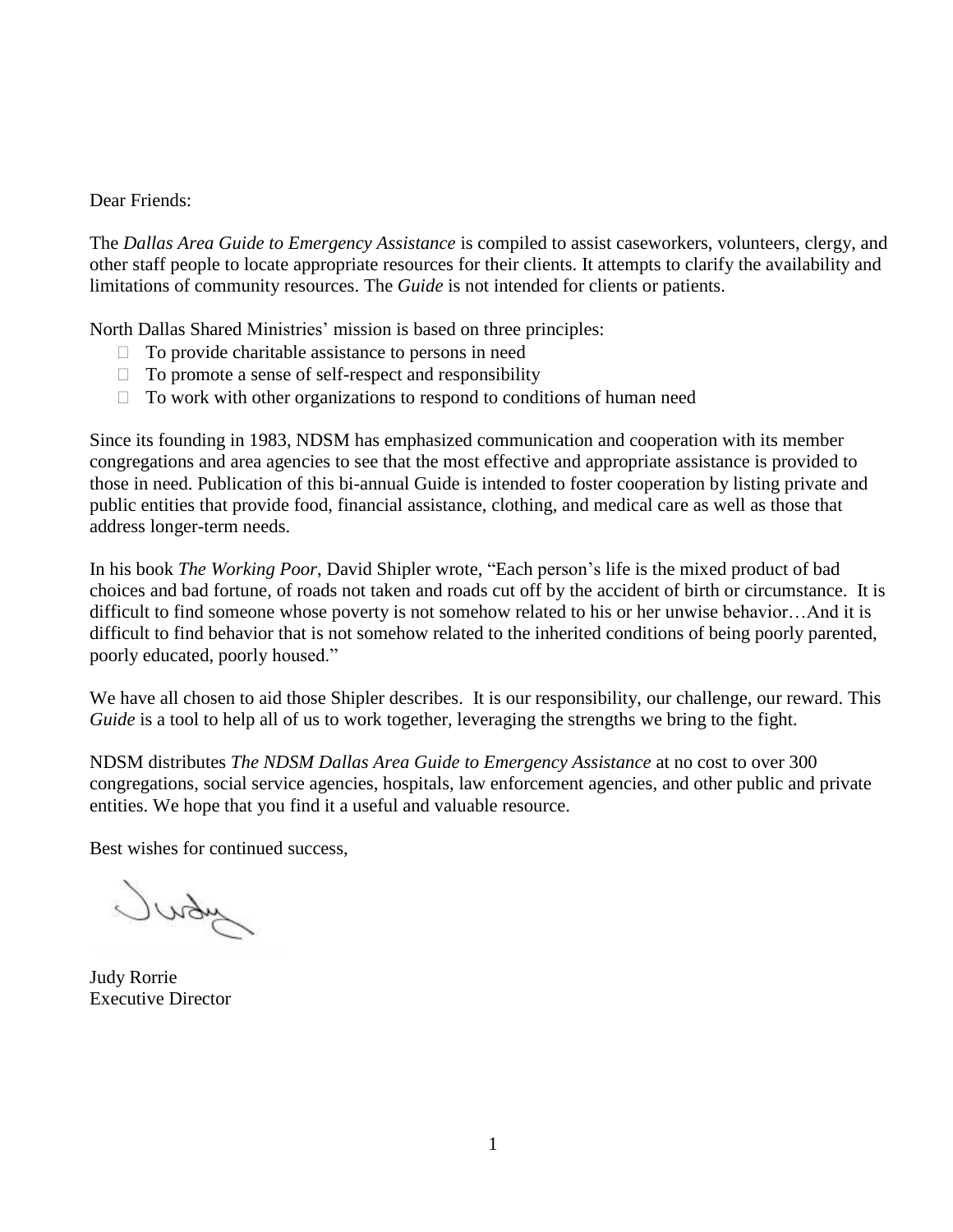#### **HOW TO USE THIS GUIDE**

The *Dallas Area Guide to Emergency Assistance* is intended to highlight those agencies that provide emergency services including food, meals, housing, clothing, financial assistance, and medical/dental support. In almost all cases, the zip code where the client lives determines if a particular agency is appropriate. Since the mission, focus, and area-served for each agency varies widely, a review of the services, hours of operation, and other special requirements for an agency should be reviewed before referring a client for help.

The Guide is organized as follows:

- $\Box$  Listing of agencies that serve ALL of Dallas County (these are not listed in the zip code specific section)
- $\Box$  Listing of agencies that serve ALL of the City of Dallas (these are not listed in the zip code specific section)
- $\Box$  Listing of Dallas Zip Codes and the specific agencies that serve each zip code
- $\Box$  Listing of Suburban areas and the known agencies that serve them
- $\Box$  Condensed listing of agencies providing other help such as medical and dental clinics, transitional housing, shelters, recovery programs, public programs, food programs and employment resources
- $\Box$  Detailed descriptions of each agency, its hours of operation, specific requirements and other information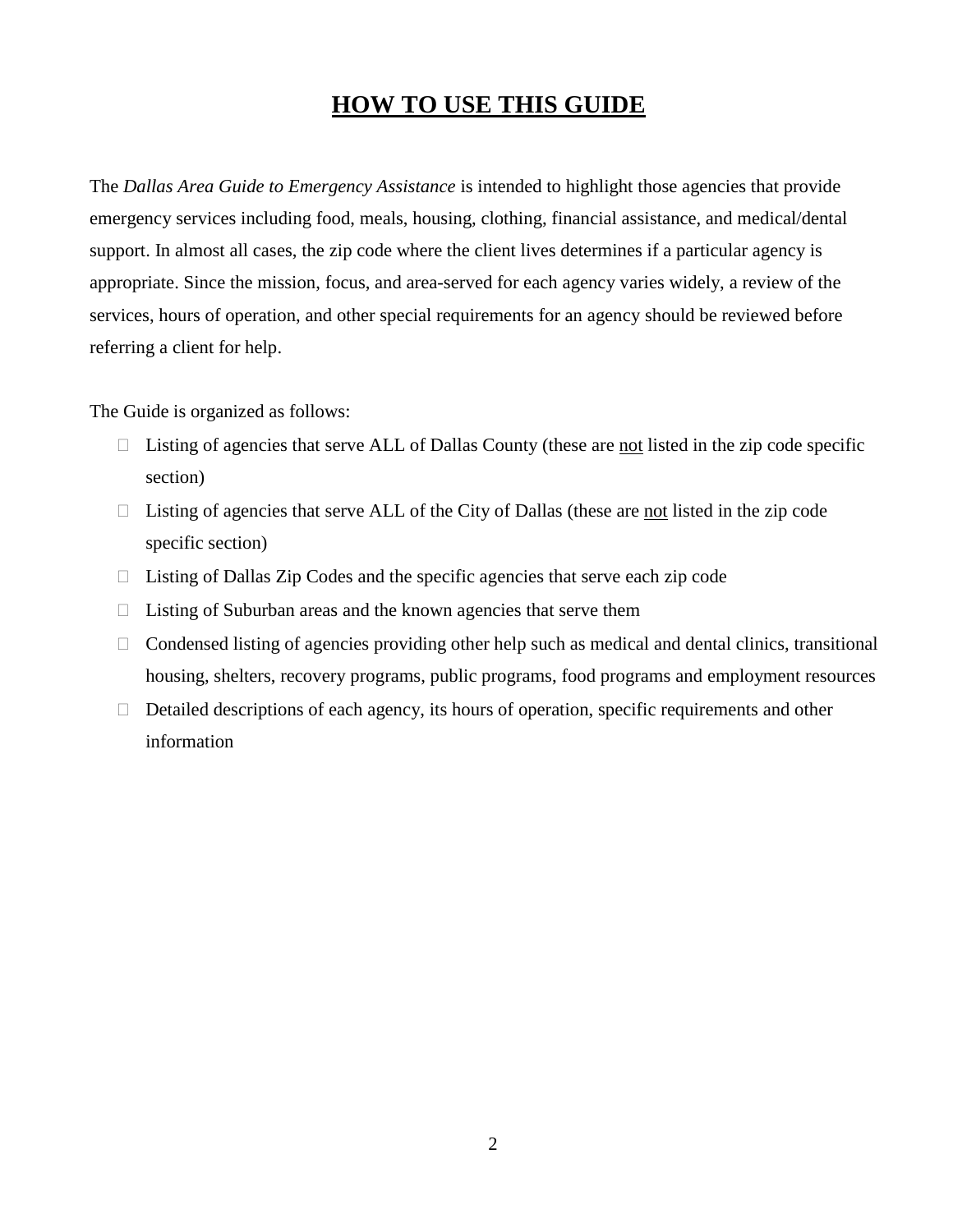# **INDEX OF AGENCY DESCRIPTIONS**

| <b>AIDS Services of Dallas</b>                                        | 63 |
|-----------------------------------------------------------------------|----|
| <b>Austin Street Centre</b>                                           | 63 |
| <b>Baptist Benevolent Ministries of Irving</b>                        | 64 |
| <b>The Bridge</b>                                                     | 64 |
| <b>Brighter Tomorrows</b>                                             | 64 |
| <b>Brother Bill's Helping Hands</b>                                   | 65 |
| <b>Buckner Center for Humanitarian Aid Crisis Relief Center</b>       | 65 |
| <b>Care Center Ministries</b>                                         | 65 |
| <b>Catholic Charities – Financial Stability &amp; Career Services</b> | 66 |
| <b>Catholic Charities - Immigration &amp; Legal Services</b>          | 66 |
| <b>Catholic Charities - Refugee Programs</b>                          | 66 |
| <b>Christian Community Action</b>                                     | 66 |
| <b>CitySquare</b>                                                     | 67 |
| <b>Community Breadbasket</b>                                          | 67 |
| <b>Crossroads Community Services</b>                                  | 67 |
| <b>Dallas Bethlehem Center</b>                                        | 68 |
| Dallas County Welfare (Dept of Health & Human Services)               | 68 |
| <b>Dallas Life</b>                                                    | 68 |
| <b>Duncanville Outreach Ministry</b>                                  | 69 |
| <b>Exodus Ministries</b>                                              | 69 |
| <b>Family Gateway</b>                                                 | 69 |
| <b>The Family Place</b>                                               | 70 |
| <b>First Baptist Carrollton Friendship House</b>                      | 70 |
| <b>Friends of the Family</b>                                          | 71 |
| <b>Frisco Family Services</b>                                         | 71 |
| <b>Genesis Women's Shelter</b>                                        | 71 |
| <b>Good Samaritans of Garland</b>                                     | 72 |
| <b>Good Shepherd Lutheran Church Food Pantry</b>                      | 72 |
| <b>Grace Place Church of Christ Food Pantry</b>                       | 72 |
| <b>Grand Prairie Food and Clothing Assistance Co-Op</b>               | 73 |
| <b>Grand Prairie United Charities</b>                                 | 73 |
| <b>Healing Hands Ministries</b>                                       | 73 |
| <b>Highland Oaks Church of Christ - Caring and Sharing</b>            | 74 |
| <b>Holy Cross Catholic Church Special Fund</b>                        | 74 |
| <b>Holy Trinity Center</b>                                            | 75 |
| <b>Hope's Door New Beginning Centers</b>                              | 75 |
| <b>Housing Crisis Center</b>                                          | 75 |
| <b>Human Rights Initiative of North Texas</b>                         | 76 |
| <b>Interfaith Family Services</b>                                     | 76 |
| <b>Irving Cares</b>                                                   | 77 |
| <b>Jewish Family Services of Greater Dallas</b>                       | 77 |
| <b>The Magdalen House</b>                                             | 77 |
| <b>Martin Luther King, Jr. Community Center</b>                       | 78 |
| <b>Meals on Wheels (Visiting Nurses Association)</b>                  | 78 |
| <b>Mesquite Church of Christ Food Pantry</b>                          | 78 |
| <b>Mesquite Social Services</b>                                       | 79 |
|                                                                       |    |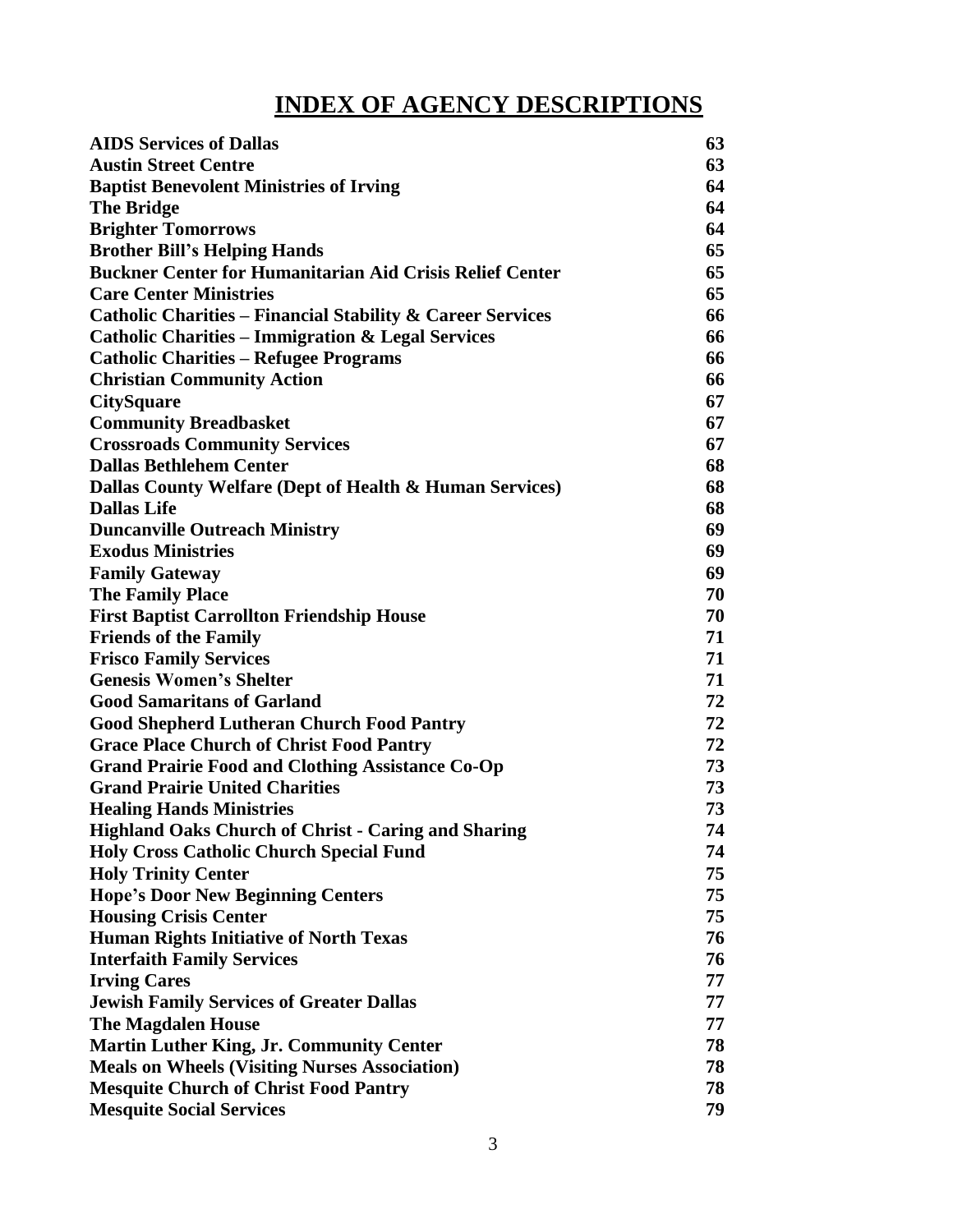| <b>Metrocare Services</b>                                   | 79 |
|-------------------------------------------------------------|----|
| <b>Metrocrest Services</b>                                  | 79 |
| <b>Mission Oak Cliff</b>                                    | 80 |
| <b>Mosaic Family Services</b>                               | 80 |
| <b>Mt. Olive Lutheran Church Food Pantry</b>                | 81 |
| <b>Mt. Tabor Baptist Church</b>                             | 81 |
| <b>Newman Park Christian Center Food Pantry</b>             | 81 |
| <b>Network of Community Ministries (Richardson Network)</b> | 81 |
| <b>Nexus Recovery Center</b>                                | 82 |
| <b>North Dallas Shared Ministries</b>                       | 82 |
| <b>Our Daily Bread</b>                                      | 83 |
| <b>Our Friends Place</b>                                    | 83 |
| <b>Pathway of Life Church Metrobless Food Pantry</b>        | 84 |
| <b>Pilgrim Rest Baptist Church Crisis Ministry</b>          | 84 |
| <b>Promise House</b>                                        | 84 |
| <b>Reconciliation Outreach</b>                              | 85 |
| <b>Resource Center of Dallas</b>                            | 85 |
| <b>Richardson East Care Corps</b>                           | 85 |
| <b>Salvation Army Carr P. Collins Social Service Center</b> | 86 |
| <b>Salvation Army Garland</b>                               | 86 |
| <b>Salvation Army Irving</b>                                | 87 |
| <b>Salvation Army Lewisville</b>                            | 87 |
| <b>Salvation Army Plano Service Center</b>                  | 87 |
| <b>Salvation Army Oak Cliff</b>                             | 88 |
| <b>The Samaritan Inn</b>                                    | 88 |
| <b>Senior Source</b>                                        | 88 |
| <b>Shared Housing Center</b>                                | 89 |
| <b>Sharing Life Community</b>                               | 89 |
| <b>Stewpot of First Presbyterian Church</b>                 | 89 |
| The Turn•Around Agenda Outreach Center (TTA)                | 90 |
| <b>Union Gospel Mission (Men)</b>                           | 90 |
| <b>Union Gospel Mission Center of Hope (Women)</b>          | 91 |
| <b>Urban Inter-Tribal Center of Texas</b>                   | 91 |
| <b>Victim Relief Ministries</b>                             | 92 |
| <b>Victory Meadow Neighborhood Alliance Food Pantry</b>     | 92 |
| <b>Voice of Hope</b>                                        | 92 |
| <b>West Dallas Multipurpose Center</b>                      | 93 |
| <b>White Rock Center of Hope</b>                            | 93 |
| <b>The Wilkinson Center</b>                                 | 93 |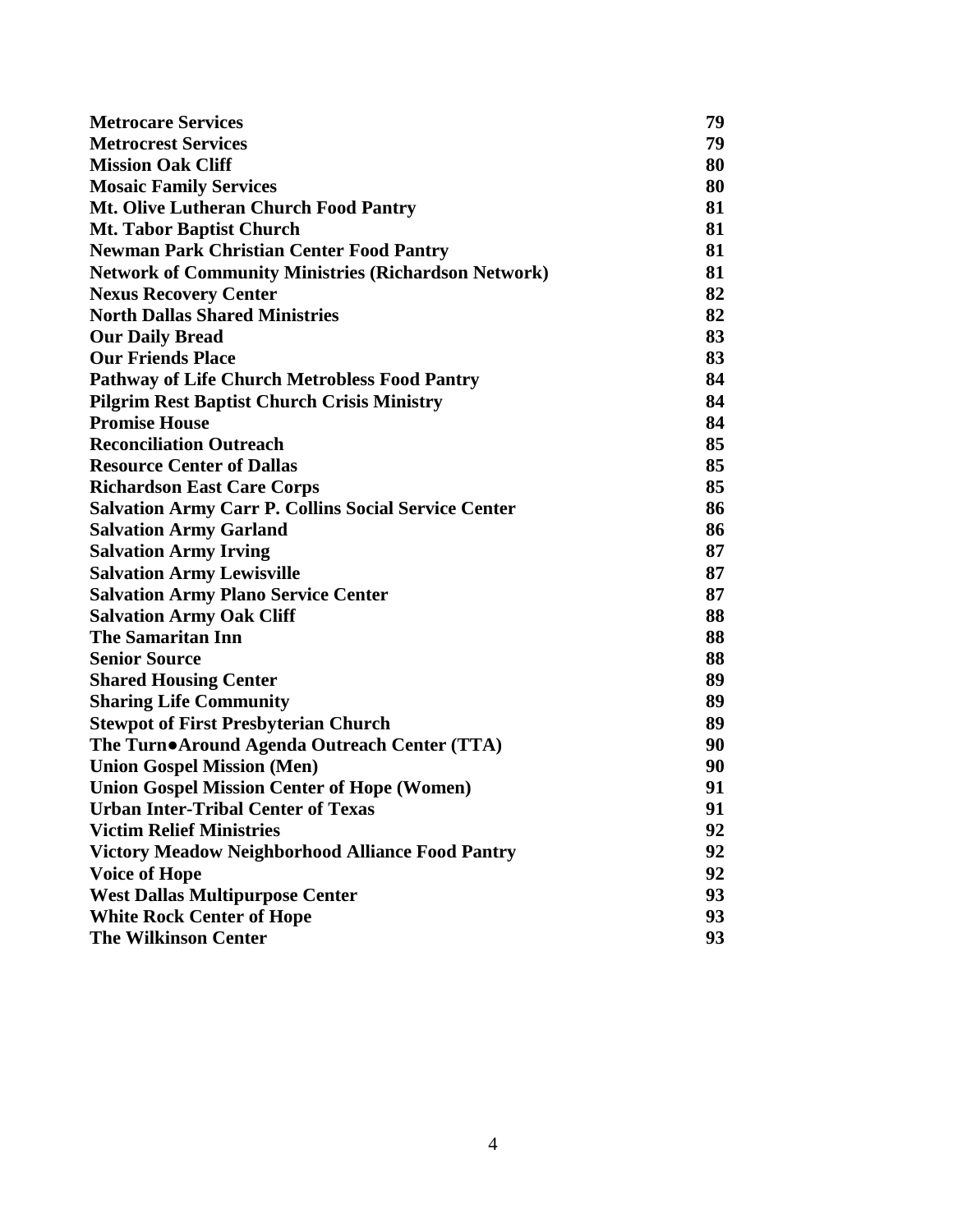#### **EMERGENCY AID CENTERS**

**F – Food; C – Clothing; R – Rent; U – Utilities**

**E – Educational Programs; M – Medical or Dental; EOS- Emergency Overnight Shelter; DVS-Domestic Violence Shelter; HP-Housing Program; SAP Substance Abuse Program; ILS - Immigration & Legal Services; RS – Refugee Services**

#### **AGENCIES SERVING ALL OF DALLAS COUNTY**

| F, M, EOS            | <b>AIDS Services of Dallas</b>                                                                 | T. 214.941.0523                                                             |
|----------------------|------------------------------------------------------------------------------------------------|-----------------------------------------------------------------------------|
|                      | PO Box 4338, Dallas, TX 75208-0338                                                             | F. 214.941.8144                                                             |
| F, M, EOS            | <b>The Bridge</b><br>1818 Corsicana St., Dallas, TX 75201                                      | T. 214.670.1100                                                             |
| F, EOS, C,<br>M, SAP | <b>Austin Street Centre</b><br>2929 Hickory St., Dallas, TX 75226                              | T. 214.428.4242<br>F. 214.428.8158                                          |
| DVS, E               | <b>Brighter Tomorrows</b><br>928 Bluebird Dr., Irving, TX 75061                                | T. 972.254.4003<br>24-hr 972.262.8383<br>F. 972.254.8086                    |
| $\mathbf{F}$         | <b>Catholic Charities</b><br>9461 LBJ Frwy, Ste 128, Dallas, TX 75243                          | T. 214.526.2772<br>F. 214.520.6595                                          |
| <b>ILS</b>           | <b>Catholic Charities</b><br>9461 LBJ Frwy, Ste 128, Dallas, TX 75243                          | T. 214.634.7182                                                             |
| F, M, E,<br>C, HP    | <b>CitySquare</b><br>511 N. Akard St, Dallas, TX 75201                                         | T. 214.823.8710<br>F. 214.824.5355                                          |
| F, R, U, HP          | Dallas County Dept of Health & Human Services<br>2377 N. Stemmons Fwy. # 201, Dallas, TX 75207 | T. 214.819.1800<br>F. 214.819.1810                                          |
| F, C, EOS,<br>M      | <b>Dallas Life</b><br>1100 Cadiz St., Dallas, TX 75215                                         | T. 214.421.1380<br>F. 214.426.5144                                          |
| <b>EOS</b>           | <b>Family Gateway</b><br>711 S St. Paul St., Dallas, TX 75201                                  | T. 214.823.4500<br>F. 214.884.3110                                          |
| <b>DVS</b>           | <b>The Family Place</b><br>PO Box 7999, Dallas, TX 75209                                       | T. 214, 559.2170<br>24-hr 214.941.1991<br>F. 214.443.7797                   |
| <b>DVS</b>           | <b>Friends of the Family</b><br>PO Box 640, Dallas, TX 76202-0640                              | T. 940.387.5131<br>24-hr 940.382.7273<br>or 800.572.4031<br>F. 940.383.1816 |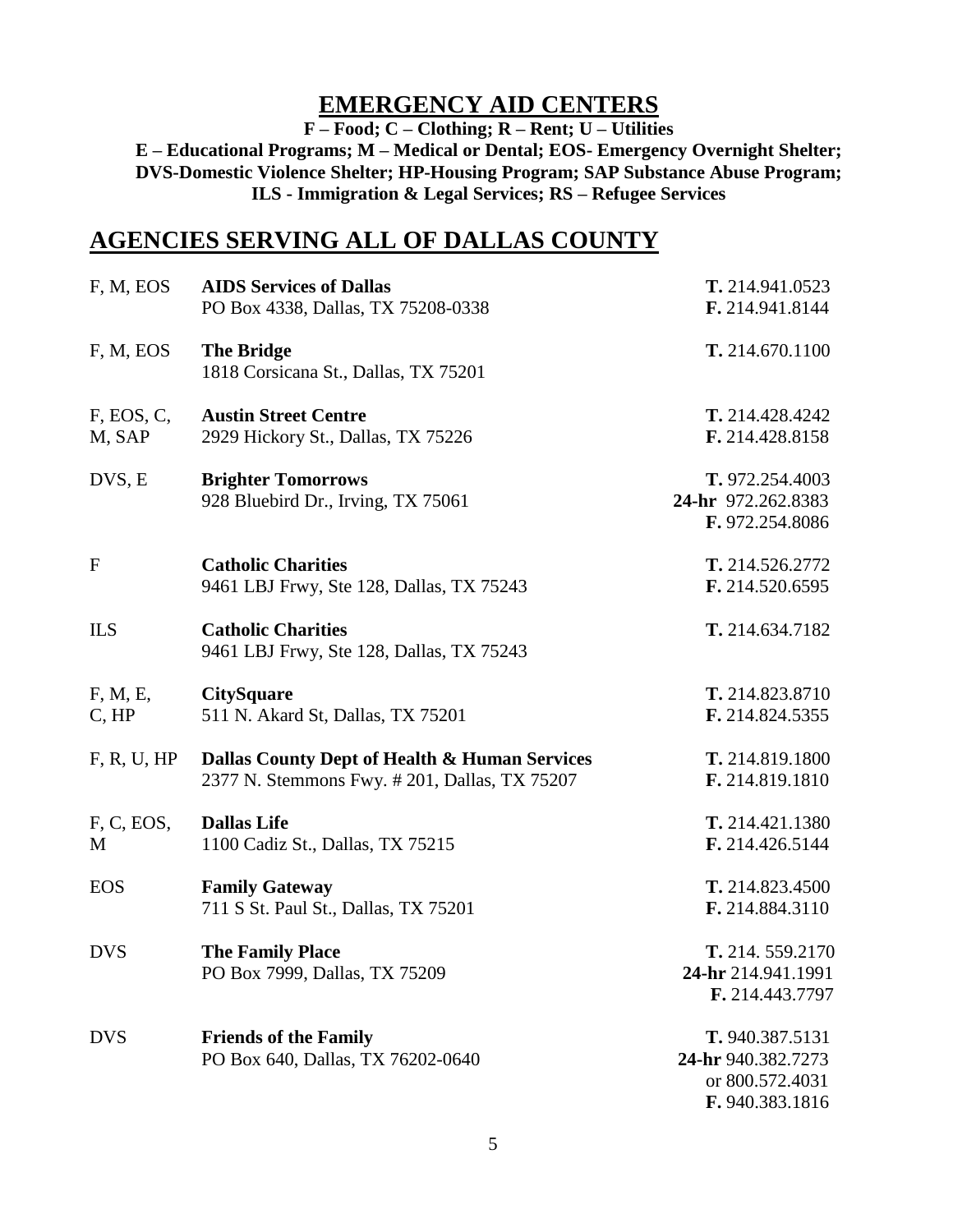| <b>DVS</b>  | <b>Genesis Women's Shelter</b><br>PO Drawer G, Dallas, TX 75208                                                                         | T. 214.946.4357<br>F. 214.559.2361                                                                              |
|-------------|-----------------------------------------------------------------------------------------------------------------------------------------|-----------------------------------------------------------------------------------------------------------------|
| M           | <b>Healing Hands Ministries</b><br>8515 Greenville Ave., Ste. N-108, Dallas, TX 75243                                                   | T. 214.221.0855<br>F. 214.221.1437                                                                              |
| <b>DVS</b>  | <b>Hope's Door New Beginning Center Center</b><br>860 Ave F. St. 100, Plano, TX 75074<br>218 N. 10 <sup>th</sup> St., Garland, TX 75040 | Plano T. 972.422.2911<br>Garland T. 972.276.0423<br>24-hr 972.422.7233<br>24-hr 972.276.0057<br>F. 972.423.4154 |
| HP          | <b>Housing Crisis Center</b><br>4210 Junius St., Dallas, TX 75246-1429                                                                  | T. 214.828.4244<br>F. 214.466.7209                                                                              |
| HP          | <b>Interfaith Family Services</b><br>5600 Ross Ave., Dallas, TX 75206                                                                   | T. 214.827.7220<br>F. 214.451.3198                                                                              |
| <b>SAP</b>  | <b>The Magdalen House</b><br>1302 Redwood Circle, Dallas, TX 75218                                                                      | T. 214.324.9261                                                                                                 |
| HP          | <b>Metrocare Services</b><br>1340 River Bend Dr., Dallas, TX 75247                                                                      | T. 214.743.1200<br>F. 214.630.3469                                                                              |
| <b>SAP</b>  | <b>Nexus Recovery Center</b><br>8733 La Prada Drive, Dallas, TX 75228                                                                   | T. 214.321.0156<br>F. 214.321.3096                                                                              |
| R, U        | <b>Pilgrim Rest Baptist Church Crisis Ministry</b><br>3516 Munger Ave Dallas, TX 75204                                                  | T. 214.821.4443                                                                                                 |
| HP          | <b>Our Friends Place</b><br>6500 Greenville Ave., Ste. 620, Dallas, TX 75206                                                            | T. 214.520.6862<br>F. 214.526.6219                                                                              |
| <b>EOS</b>  | <b>Promise House</b><br>224 W. Page, Dallas, TX 75208                                                                                   | T. 214.941.8578<br>F. 214.941.8670                                                                              |
| F, M, E     | <b>Resource Center of Dallas</b><br>2701 Reagan St., Dallas, TX 75219                                                                   | T. 214.528.0144<br>F. 214.522.4604                                                                              |
| EOS, F, C,  | <b>Salvation Army-Carr P. Collins Social Service Center</b><br>HP, SAP, DVS 5302 Harry Hines Blvd., Dallas, TX 75235                    | T. 214.424.7000<br>F. 214.424.7123                                                                              |
| $\mathbf F$ | <b>Salvation Army – Oak Cliff</b><br>1617 West Jefferson Blvd., Dallas, TX 75208                                                        | T. 214.941.5911<br>F. 214.941.9146                                                                              |
| HP, C       | <b>The Samaritan Inn</b><br>1710 N. McDonald, McKinney, TX 75071                                                                        | T. 972.542.5302<br>F. 972.569.9988                                                                              |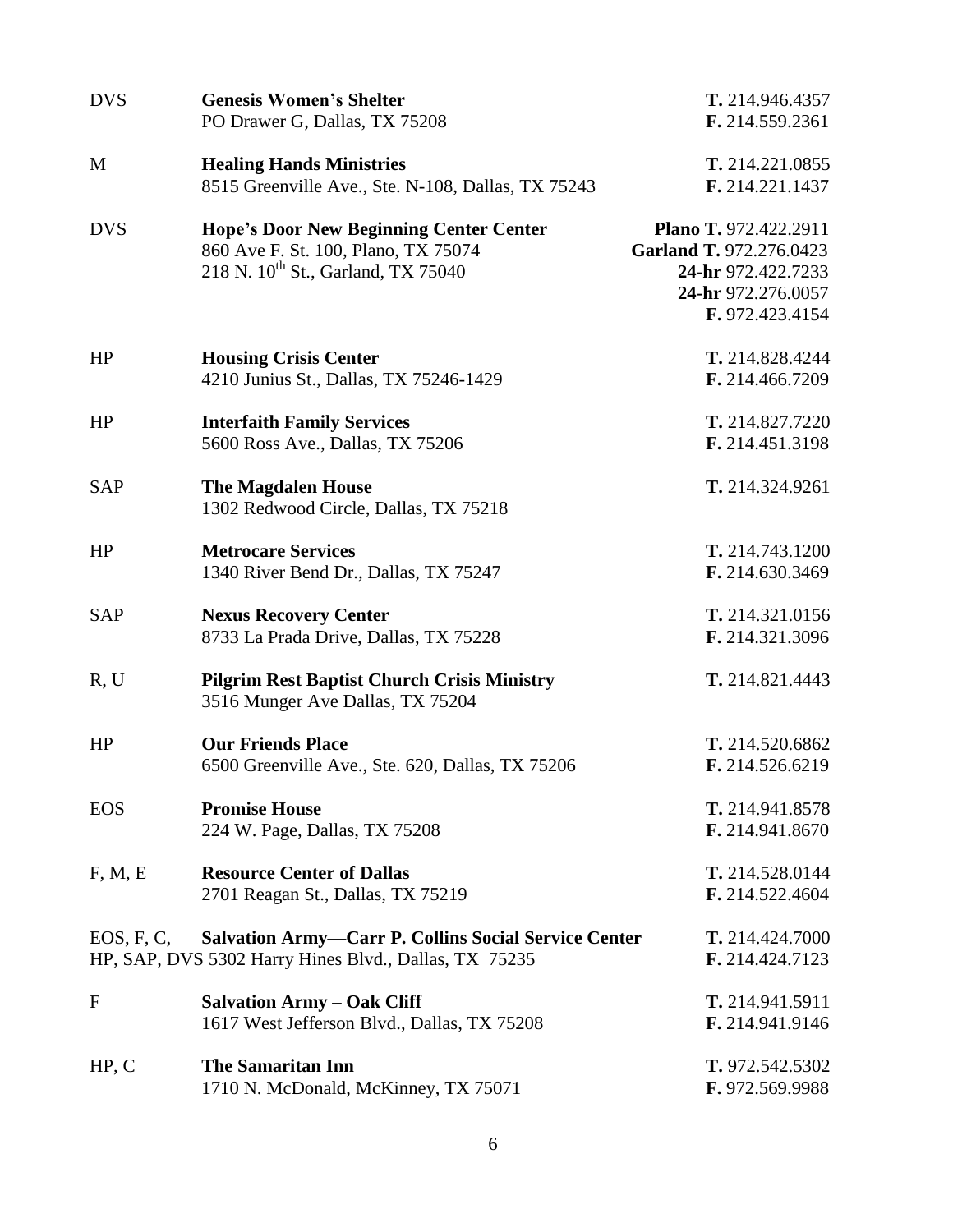| U, HP     | <b>Senior Source</b>                                   | T. 214.823.5700      |
|-----------|--------------------------------------------------------|----------------------|
|           | 3910 Harry Hines Blvd., Dallas, TX 75219               | F. 214.826.2441      |
| HP        | <b>Shared Housing Center</b>                           | T. 214.821.8510      |
|           | 402 N. Good Latimer, Dallas, TX 75204                  | F. 214.828.1499      |
| E, M, C   | <b>Stewpot of First Presbyterian Church</b>            | T. 214.746.2785      |
|           | 1835 Young St., Dallas, TX 75201                       | F. 214.746.2791      |
| EOS, F, C | <b>Union Gospel Mission (Men)</b>                      | T. 214.637.6117      |
| M, E      | 3211 Irving Blvd., Dallas, TX 75247                    | F. 214.634.8340      |
| EOS, F, C | Union Gospel Mission Center of Hope (Women & Children) | T. 214.638.2988      |
| M, E      | 4815 Cass St., Dallas, TX 75235                        | F. 214.637.2790      |
| M         | <b>Urban Inter-Tribal Center of Texas</b>              | T. 214.941.1050      |
|           | 209 E. Jefferson Blvd., Dallas, TX 75203               | F. 214.941.6537      |
| HP        | <b>Wilkinson Center</b>                                | T. 214.821.6380 x200 |
|           | 3402 N. Buckner Blvd., Ste. 302, Dallas, TX 75228      | F. 214.827.1972      |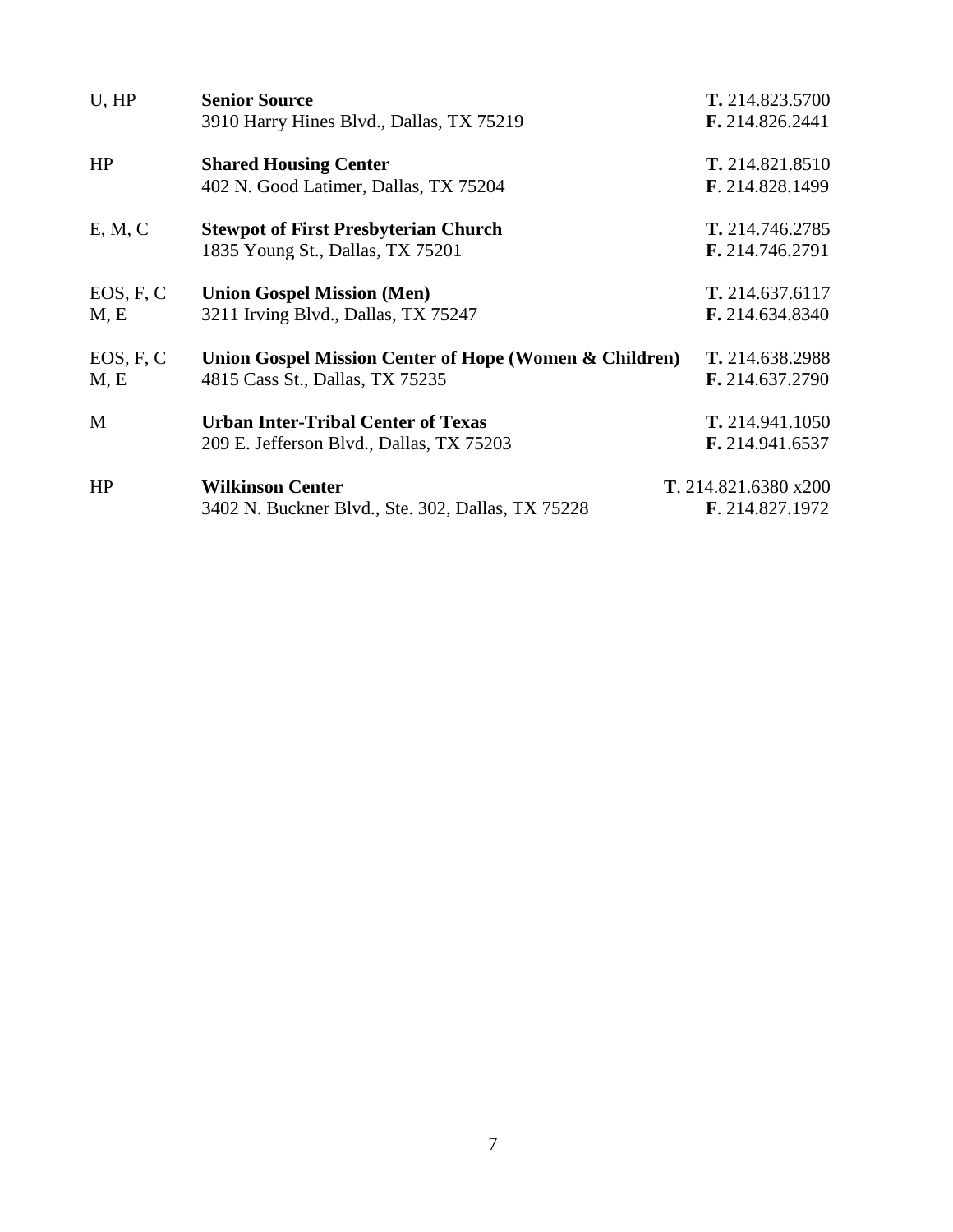### **ZIP CODE SPECIFIC AGENCIES**

**F – Food; C – Clothing; R – Rent; U – Utilities**

**E – Educational Programs; M – Medical or Dental; EOS- Emergency Overnight Shelter; DVS-Domestic Violence Shelter; HP-Housing Program; SBP Substance Abuse Program; ILS - Immigration & Legal Services; RS – Refugee Services**

#### **75001 ADDISON**

| F, C                | <b>The Friendship House</b>                                  | T. 972.512.3838   |
|---------------------|--------------------------------------------------------------|-------------------|
|                     | 2400 N. Josey Ln., Carrollton, TX 75006                      | F. 1.855.512.3700 |
| $\mathbf{F}$        | <b>Jewish Family Services of Greater Dallas</b>              | T. 972.437.9950   |
|                     | 5402 Arapaho Rd., Dallas, TX 75248                           | F. 972.437.1988   |
| F, C, R, U          | <b>Metrocrest Services</b>                                   | T. 972.446.2100   |
|                     | 13801 Hutton Dr. Suite 150, Farmers Branch, TX 75234         | F. 214.694.2171   |
| F, C, R, U,         | <b>North Dallas Shared Ministries</b>                        | T. 214.358.8700   |
| M, E                | 2875 Merrell Rd., Dallas, TX 75229                           | F. 214.358.8797   |
| F, C                | <b>Victory Meadow Neighborhood Alliance Food Pantry</b>      | T. 214.821.5775   |
|                     | 8448 Walnut Hill Ln., Dallas, TX 75231                       | F. 214.821.5713   |
|                     |                                                              |                   |
| 75002<br>F, C, R, U | <b>ALLEN</b><br><b>Salvation Army - Plano Service Center</b> | T. 972.423.8254   |
|                     | 3528 E. 14 <sup>th</sup> St., Plano, TX 75074                | F. 972.509.5319   |
|                     |                                                              |                   |
| 75006               | <b>CARROLLTON</b>                                            |                   |
| F, C                | <b>The Friendship House</b>                                  | T. 972.512.3838   |
|                     | 2400 N. Josey Ln. Carrollton, TX 75006                       | F. 1.855.512.3700 |
| F, R, U             | <b>Christian Community Action</b>                            | T. 972.221.1224   |
|                     | 200 S. Mill St., Lewisville, TX 75057                        | F. 972.219.4330   |
| $\mathbf{F}$        | <b>Jewish Family Services of Greater Dallas</b>              | T. 972.437.9950   |
|                     | 5402 Arapaho Rd., Dallas, TX 75248                           | F. 972.437.1988   |
| F, C, R, U          | <b>Metrocrest Services</b>                                   | T. 972.446.2100   |
|                     | 13801 Hutton Dr. Suite 150, Farmers Branch, TX 75234         | F. 214.694.2171   |
| F, C                | <b>Victory Meadow Neighborhood Alliance Food Pantry</b>      | T. 214.821.5775   |
|                     | 8448 Walnut Hill Ln., Dallas, TX 75231                       | F. 214.821.5713   |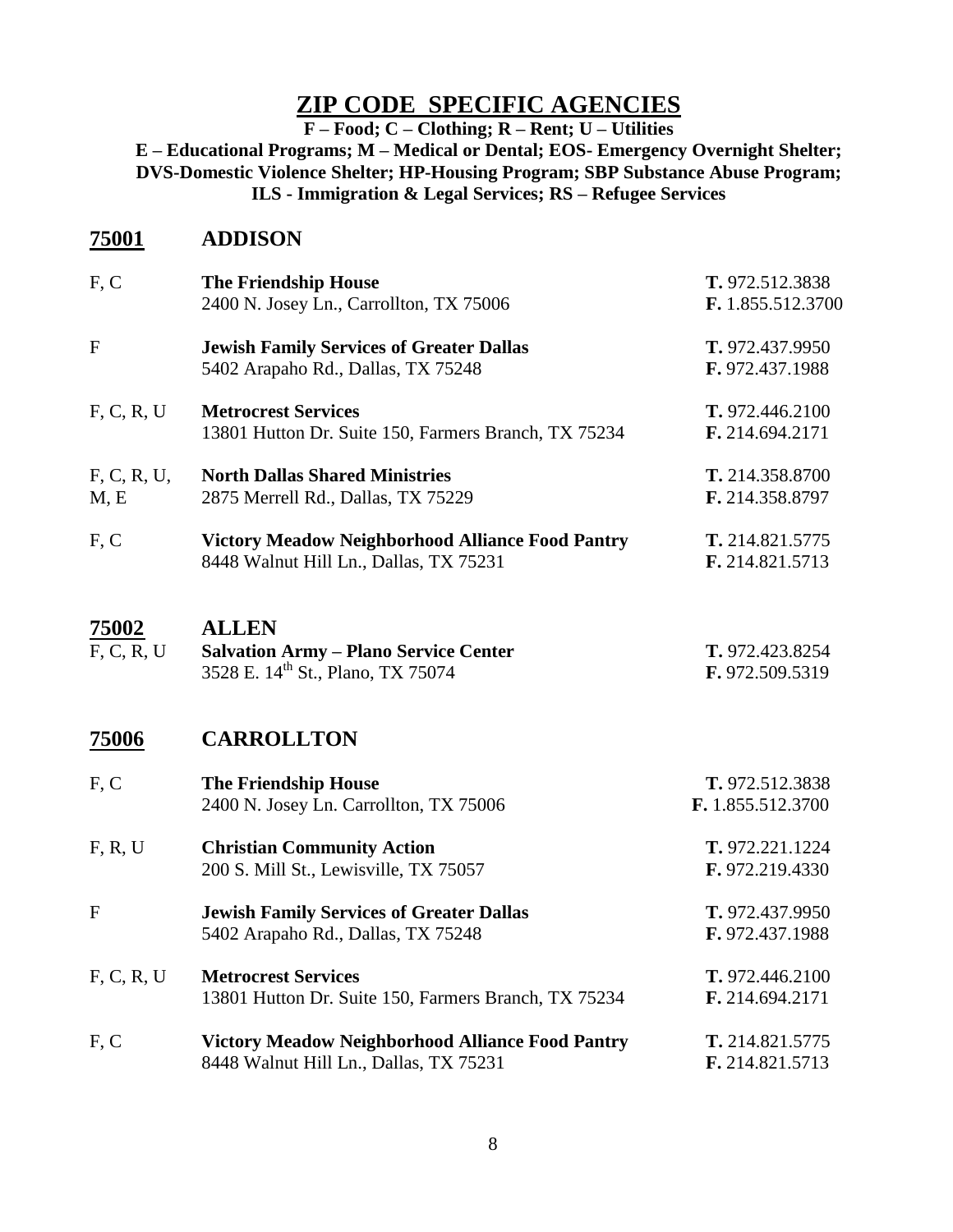## **75007 CARROLLTON**

| F, C         | <b>The Friendship House</b><br>2400 N. Josey Ln. Carrollton, TX 75006                             | T. 972.512.3838<br>F. 1.855.512.3700  |
|--------------|---------------------------------------------------------------------------------------------------|---------------------------------------|
| F, R, U      | <b>Christian Community Action</b><br>200 S. Mill St., Lewisville, TX 75057                        | T. 972.221.1224<br>F. 972.219.4330    |
| F            | <b>Jewish Family Services of Greater Dallas</b><br>5402 Arapaho Rd., Dallas, TX 75248             | T. 972.437.9950<br>F. 972.437.1988    |
| F, C         | <b>Victory Meadow Neighborhood Alliance Food Pantry</b><br>8448 Walnut Hill Ln., Dallas, TX 75231 | T. 214.821.5775<br>F. 214.821.5713    |
| <u>75008</u> | <b>CARROLLTON</b>                                                                                 |                                       |
| F, C         | <b>The Friendship House</b><br>2400 N. Josey Ln. Carrollton, TX 75006                             | T. 972.512.3838<br>F. 1.855.512.3700  |
| F, C, R, U   | <b>Metrocrest Services</b><br>13801 Hutton Dr. Suite 150, Farmers Branch, TX 75234                | T. 972.446.2100<br>F. 214.694.2171    |
| 75009        | <b>CARROLLTON</b>                                                                                 |                                       |
| F, C, R, U   | <b>Metrocrest Services</b><br>13801 Hutton Dr. Suite 150, Farmers Branch, TX 75234                | T. 972.446.2100<br>$*F. 214.694.2171$ |
| <u>75010</u> | <b>CARROLLTON</b>                                                                                 |                                       |
| F, R, U      | <b>Christian Community Action</b><br>200 S. Mill St., Lewisville, TX 75057                        | T. 972.221.1224<br>F. 972.219.4330    |
| F            | <b>Jewish Family Services of Greater Dallas</b><br>5402 Arapaho Rd., Dallas, TX 75248             | T. 972.437.9950<br>F. 972.437.1988    |
| F, C         | <b>The Friendship House</b><br>2400 N. Josey Ln. Carrollton, TX 75006                             | T. 972.512.3838<br>F. 1.855.512.3700  |
| F, C, R, U   | <b>Metrocrest Services</b><br>13801 Hutton Dr. Suite 150, Farmers Branch, TX 75234                | T. 972.446.2100<br>F. 214.694.2171    |
| F, C         | <b>Victory Meadow Neighborhood Alliance Food Pantry</b><br>8448 Walnut Hill Ln., Dallas, TX 75231 | T. 214.821.5775<br>F. 214.821.5713    |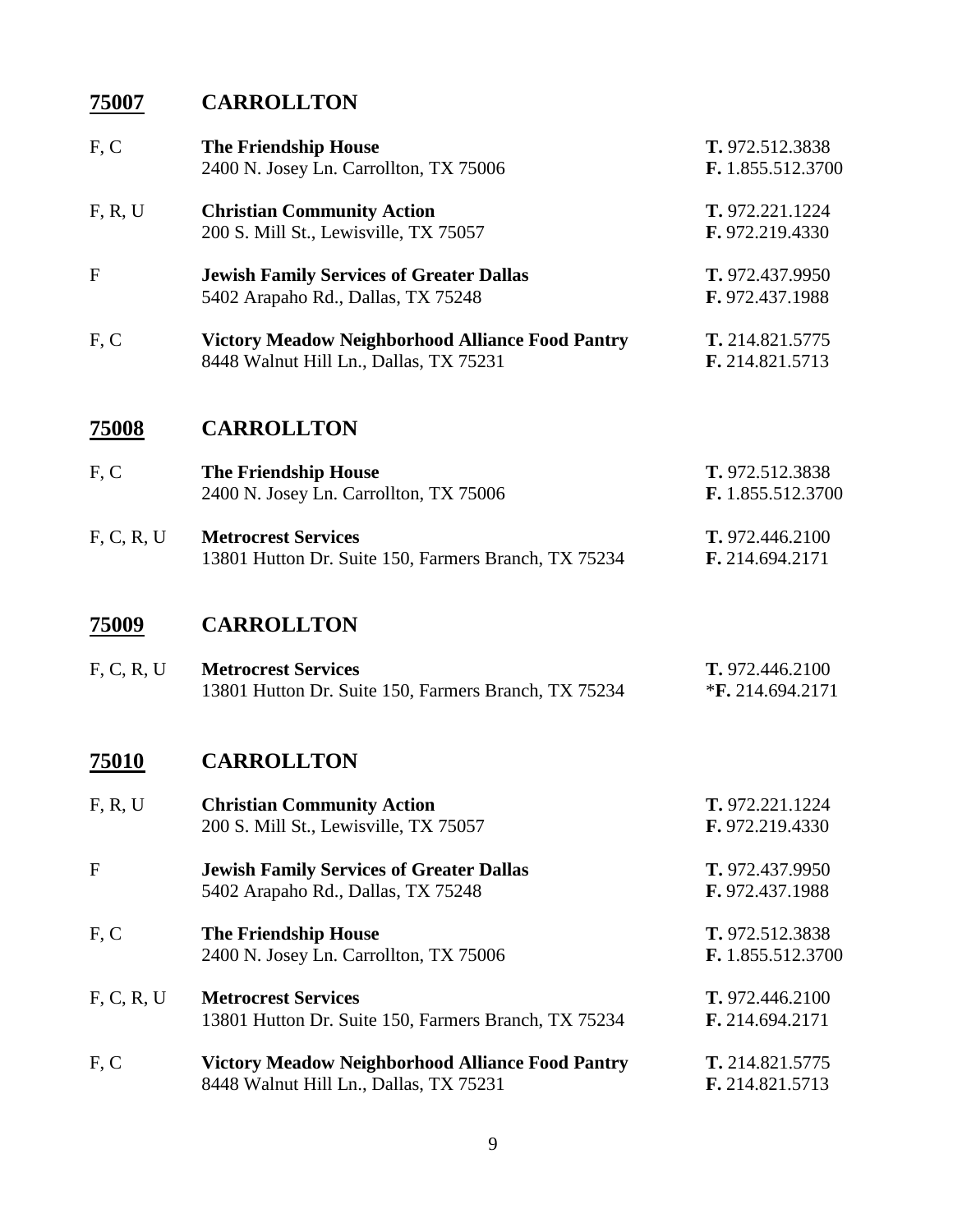## **75011 CARROLLTON**

| F                       |                | <b>Jewish Family Services of Greater Dallas</b><br>5402 Arapaho Rd., Dallas, TX 75248             | T. 972.437.9950<br>F. 972.437.1988 |
|-------------------------|----------------|---------------------------------------------------------------------------------------------------|------------------------------------|
| F, C                    |                | <b>Victory Meadow Neighborhood Alliance Food Pantry</b><br>8448 Walnut Hill Ln., Dallas, TX 75231 | T. 214.821.5775<br>F. 214.821.5713 |
| 75013                   | <b>ALLEN</b>   |                                                                                                   |                                    |
| F, C, U                 |                | <b>Salvation Army - Plano Service Center</b><br>3528 E. 14 <sup>th</sup> St., Plano, TX 75074     | T. 972.423.8254<br>F. 972.509.5319 |
| 75014                   | <b>IRVING</b>  |                                                                                                   |                                    |
| 75015<br>75016<br>75017 | $\mathbf{F}$   | <b>Baptist Benevolent Ministries Of Irving</b><br>114 E. $2nd$ St., Irving, Texas 75060           | T. 972.254.0973<br>F. 972.254.2333 |
|                         | $\mathbf F$    | <b>Good Shepherd Lutheran Church Food Pantry</b><br>2620 W. Grauwyler Rd., Irving, TX 75061       | T. 972.790.2121<br>F. 972.790.2121 |
|                         | F, R, U        | <b>Irving Cares</b><br>440 S. Nursery Rd. Ste 101, Irving, TX 75060                               | T. 972.721.9181<br>F. 972.438.7345 |
|                         | F, U, R        | <b>Salvation Army-Irving</b><br>250 E. Grauwyler Rd., Irving, TX 75061                            | T. 972.438.6553<br>F. 972.554.8123 |
| 75019                   | <b>COPPELL</b> |                                                                                                   |                                    |

| F, C       | <b>The Friendship House</b><br>2400 N. Josey Ln., Carrollton, TX 75006 | T. 972.512.3838<br>F. 1.855.512.3700 |
|------------|------------------------------------------------------------------------|--------------------------------------|
|            |                                                                        |                                      |
| F, R, U    | <b>Christian Community Action</b>                                      | T. 972.221.1224                      |
|            | 200 S. Mill St., Lewisville, TX 75057                                  | F. 972.219.4330                      |
| F, C, R, U | <b>Metrocrest Services</b>                                             | <b>T.</b> 972.446.2100               |
|            | 13801 Hutton Dr. Suite 150, Farmers Branch, TX 75234                   | F. 214.694.2171                      |

## **75022 FLOWER MOUND**

| F, R, U | <b>Christian Community Action</b>    | T. 972.221.1224 |
|---------|--------------------------------------|-----------------|
|         | 200 South Mill, Lewisville, TX 75057 | F. 972.219.4330 |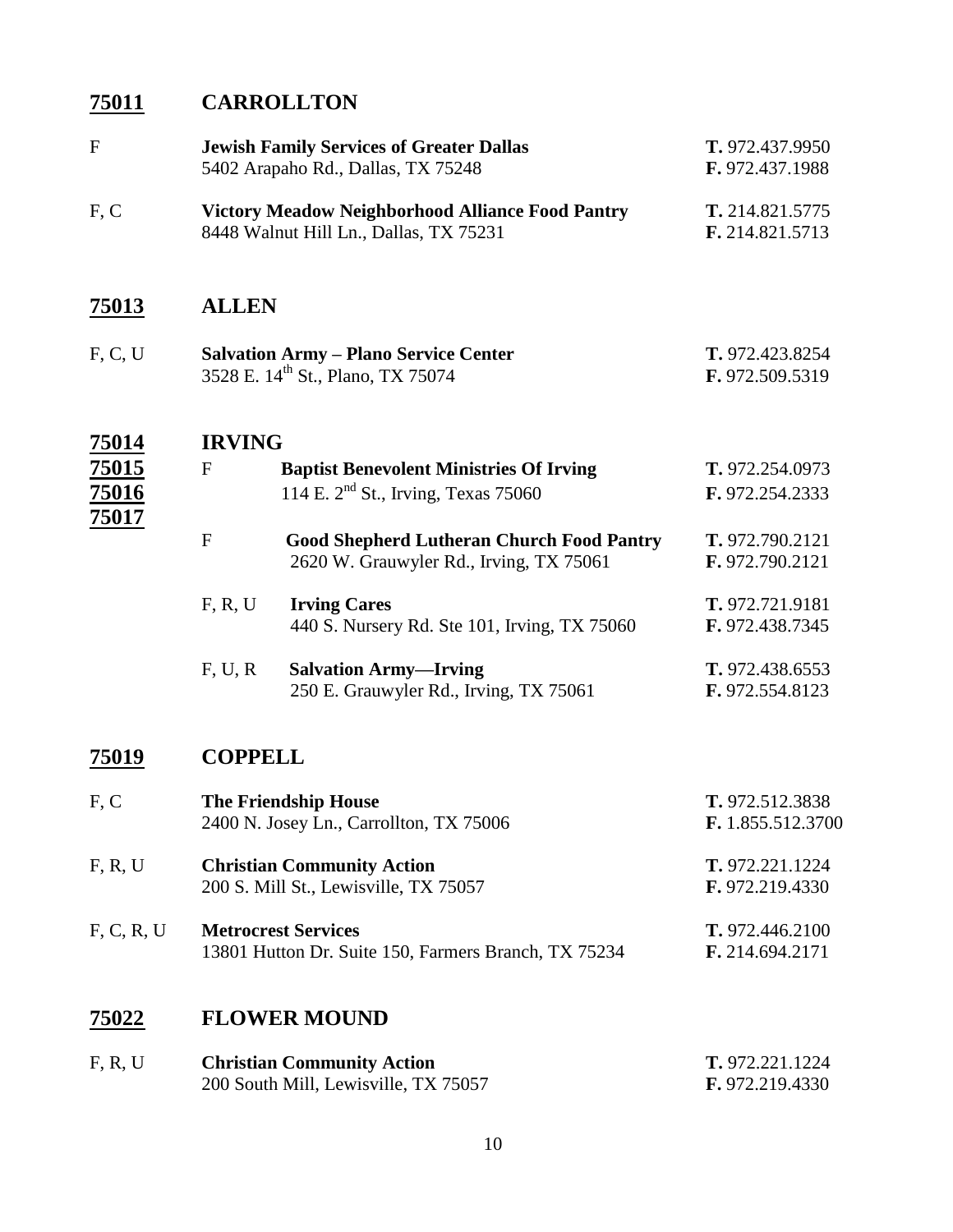| F, C                  | <b>Salvation Army Lewisville</b><br>207 Elm St., Lewisville, TX 75057                                                    | T. 972.353.9400<br>F. 972.353.2386 |
|-----------------------|--------------------------------------------------------------------------------------------------------------------------|------------------------------------|
| <u>75023</u><br>75024 | <b>PLANO</b><br>F, C, U<br><b>Salvation Army - Plano Service Center</b><br>3528 E. 14 <sup>th</sup> St., Plano, TX 75074 | T. 972.423.8254<br>F. 972.509.5319 |
| <u>75025</u>          | <b>ALLEN/PLANO</b>                                                                                                       |                                    |
| F, C, U               | <b>Salvation Army - Plano Service Center</b><br>3528 E. 14 <sup>th</sup> St., Plano, TX 75074                            | T. 972.423.8254<br>F. 972.509.5319 |
| F, R, U               | <b>Christian Community Action</b><br>200 South Mill, Lewisville, TX 75057                                                | T. 972.221.1224<br>F. 972.219.4330 |
| F, C                  | <b>Salvation Army Lewisville</b><br>207 Elm St., Lewisville, TX 75057                                                    | T. 972.353.9400<br>F. 972.353.2386 |
| <u>75030</u>          | <b>ROWLETT</b>                                                                                                           |                                    |
| F, C                  | <b>Good Samaritans of Garland</b><br>214 N. 12 <sup>th</sup> St., Garland, TX 75040                                      | T. 972.276.2263<br>F. 972.487.8523 |
| 75034                 | <b>FRISCO/PLANO</b>                                                                                                      |                                    |
| F, C, R, U            | <b>Frisco Family Services</b><br>8780 3rd St., Frisco, TX 75034                                                          | T. 972.335.9495<br>F. 972.335.9487 |
| <u>75035</u>          | <b>FRISCO</b>                                                                                                            |                                    |
| F, C, R, U            | <b>Frisco Family Services</b><br>8780 3rd St., Frisco, TX 75034                                                          | T. 972.335.9495<br>F. 972.335.9487 |
| 75038                 | <b>IRVING</b>                                                                                                            |                                    |
| <u>75039</u>          | $\mathbf{F}$<br><b>Baptist Benevolent Ministries Of Irving</b><br>114 E. $2nd$ St., Irving, Texas 75060                  | T. 972.254.0973<br>F. 972.254.2333 |
|                       | F<br><b>Good Shepherd Lutheran Church Food Pantry</b><br>2620 W. Grauwyler Rd., Irving, TX 75061                         | T. 972.790.2121<br>F. 972.790.2121 |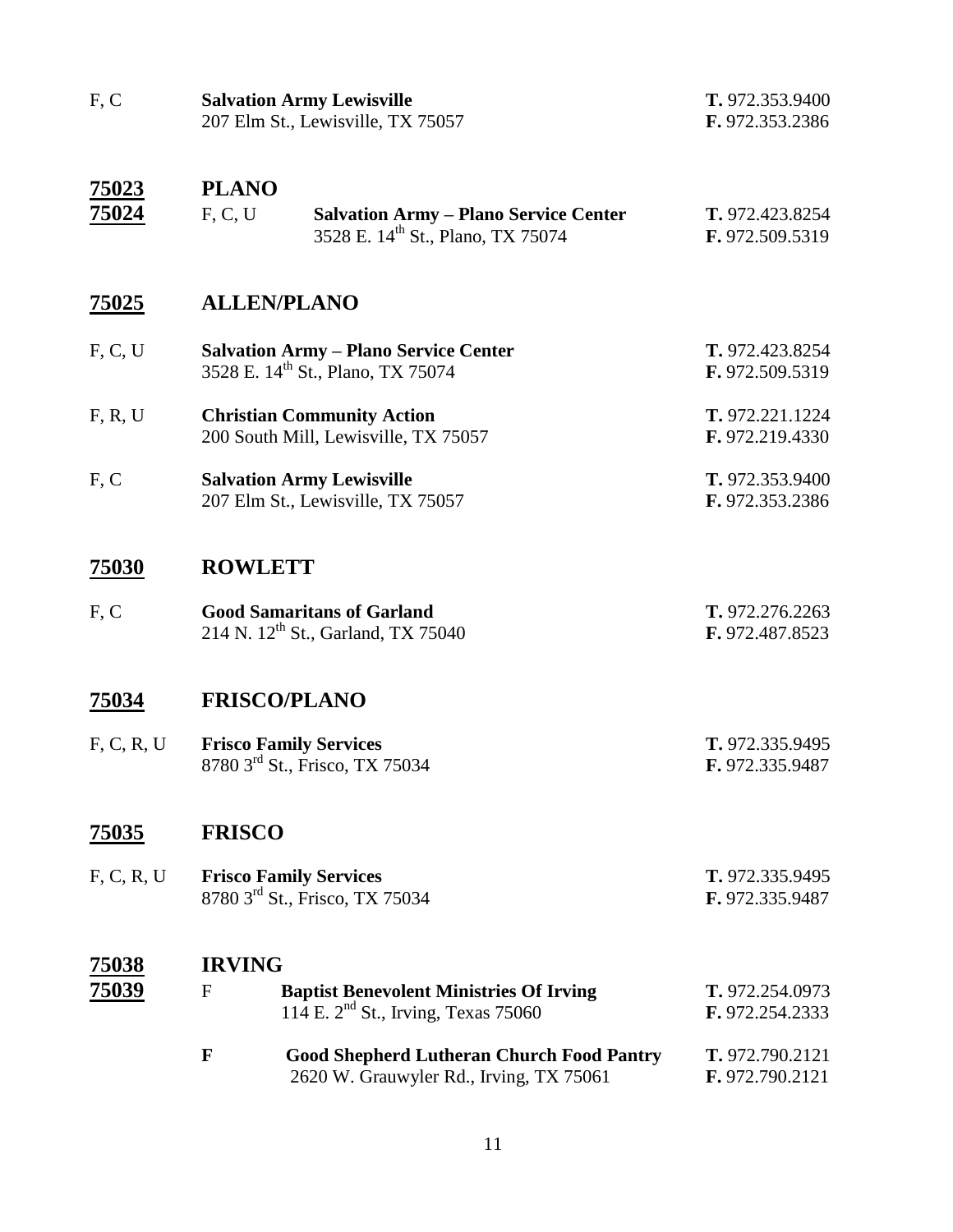|            | F, R, U        | <b>Irving Cares</b><br>440 S. Nursery Rd. Ste 101, Irving, TX 75060                              | T. 972.721.9181<br>F. 972.438.7345                                             |
|------------|----------------|--------------------------------------------------------------------------------------------------|--------------------------------------------------------------------------------|
|            | F, R, U        | <b>Salvation Army-Irving</b><br>250 E. Grauwyler Rd., Irving, TX 75061                           | T. 972.438.6553<br>F. 972.554.8123                                             |
| 75040      | <b>GARLAND</b> |                                                                                                  |                                                                                |
| F          |                | <b>Good Samaritans of Garland</b><br>214 N. 12 <sup>th</sup> St., Garland, TX 75040              | T. 972.276.2263<br>F. 972.487.8523                                             |
| <b>DVS</b> |                | <b>Hope's Door New Beginning Center Center</b><br>218 N. 10 <sup>th</sup> St., Garland, TX 75040 | T. 972.276.0423<br>24-hr 972.422.7233<br>24-hr 972.276.0057<br>F. 972.423.4154 |
| F          |                | <b>Mesquite Church of Christ Food Pantry</b><br>400 W. Davis St., Mesquite, TX 75149             | T. 972.329.6866<br>F. 972.288.1292                                             |
| 75041      | <b>GARLAND</b> |                                                                                                  |                                                                                |
| F, C       |                | <b>Good Samaritans of Garland</b><br>214 N. 12 <sup>th</sup> St., Garland, TX 75040              | T. 972.276.2263<br>F. 972.487.8523                                             |
| F          |                | <b>Mesquite Church of Christ Food Pantry</b><br>400 W. Davis St., Mesquite, TX 75149             | T. 972.329.6866<br>F. 972.288.1292                                             |
| 75042      |                | <b>GARLAND &amp; RICHARDSON</b>                                                                  |                                                                                |
| F, C       |                | <b>Good Samaritans of Garland</b><br>214 N. 12 <sup>th</sup> St., Garland, TX 75040              | T. 972.276.2263<br>F. 972.487.8523                                             |
| F          |                | <b>Mesquite Church of Christ Food Pantry</b><br>400 W. Davis St., Mesquite, TX 75149             | T. 972.329.6866<br>F. 972.288.1292                                             |
| F, C, U    |                | <b>Network of Community Ministries</b><br>741 S. Sherman St., Richardson TX 75081                | T. 972.234.8880<br>F. 972.234.8892                                             |
| F, U       |                | <b>Richardson East Care Corps</b><br>1504 East Campbell Rd., Richardson, TX 75081                | T. 972.231.8231<br>F. 972.231.5660                                             |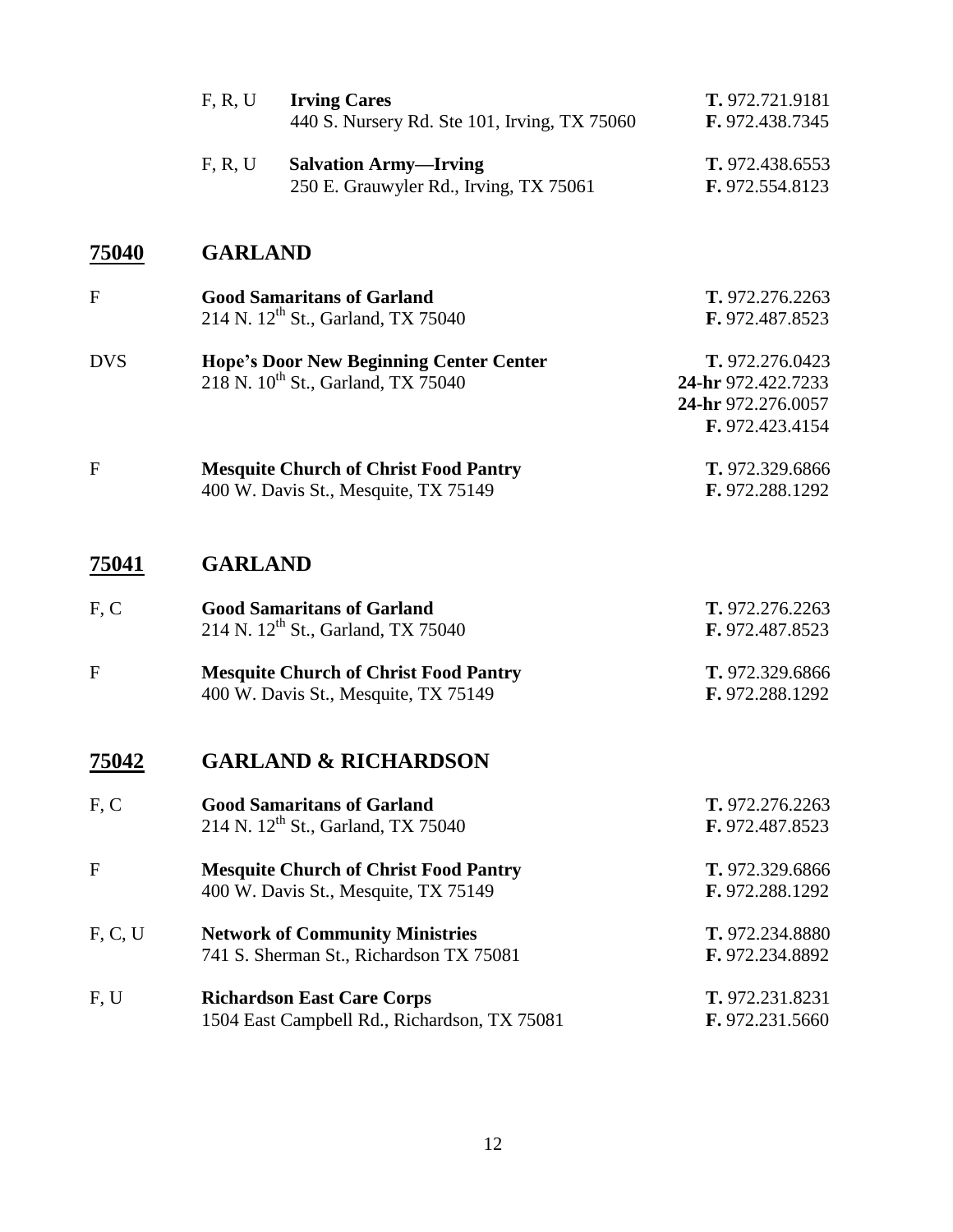# **GARLAND**

| F, C                         |                                                                                                            | <b>Good Samaritans of Garland</b><br>214 N. 12 <sup>th</sup> St., Garland, TX 75040                                               | T. 972.276.2263<br>F. 972.487.8523 |
|------------------------------|------------------------------------------------------------------------------------------------------------|-----------------------------------------------------------------------------------------------------------------------------------|------------------------------------|
| $\mathbf{F}$                 |                                                                                                            | <b>Mesquite Church of Christ Food Pantry</b><br>400 W. Davis St., Mesquite, TX 75149                                              | T. 972.329.6866<br>F. 972.288.1292 |
| F, C, U, E                   |                                                                                                            | <b>Sharing Life Community</b><br>3544 E. Emporium Cir., Mesquite, TX 75150                                                        | T. 972.285.5819<br>F. 972.285.0329 |
| 75044                        |                                                                                                            | <b>GARLAND &amp; RICHARDSON</b>                                                                                                   |                                    |
| F, C                         |                                                                                                            | <b>Good Samaritans of Garland</b><br>214 N. 12 <sup>th</sup> St., Garland, TX 75040                                               | T. 972.276.2263<br>F. 972.487.8523 |
| F, C, U                      | <b>Network of Community Ministries</b><br>741 S. Sherman St., Richardson TX 75081<br>$(75042$ and $75044)$ |                                                                                                                                   | T. 972.234.8880<br>F. 972.234.8892 |
| F, R, U                      | <b>Richardson East Care Corps</b><br>1504 East Campbell Rd., Richardson, TX 75081                          |                                                                                                                                   | T. 972.231.8231<br>F. 972.231.5660 |
| F, U, M                      |                                                                                                            | <b>Salvation Army of Garland</b><br>451 W. Ave. D, Garland, TX 75040                                                              | T. 972.272.4531<br>F. 972.276.2766 |
| <b>75050</b>                 |                                                                                                            | <b>GRAND PRAIRIE</b>                                                                                                              |                                    |
| 75051<br>75052<br>75053      | F. R. U                                                                                                    | <b>Grand Prairie United Charities</b><br>1417 Densman St., Grand Prairie, TX 75051                                                | T. 972.262.2014<br>F. 972.262.4994 |
| 75054                        |                                                                                                            | F, C, U Grand Prairie Food and Clothing Assistance Co-Op T. 972.264.8540<br>118 N.E. 4 <sup>th</sup> St., Grand Prairie, TX 75050 | F. 972.264.6920                    |
| <u>75056</u><br><u>75057</u> | <b>LEWISVILLE</b><br>F, R, U                                                                               | <b>Christian Community Action</b><br>200 South Mill, Lewisville, TX 75057                                                         | T. 972.221.1224<br>F. 972.219.4330 |
|                              | F, C                                                                                                       | <b>Salvation Army Lewisville</b><br>207 Elm St., Lewisville, TX 75057                                                             | T. 972.353.9400<br>F. 972.353.2386 |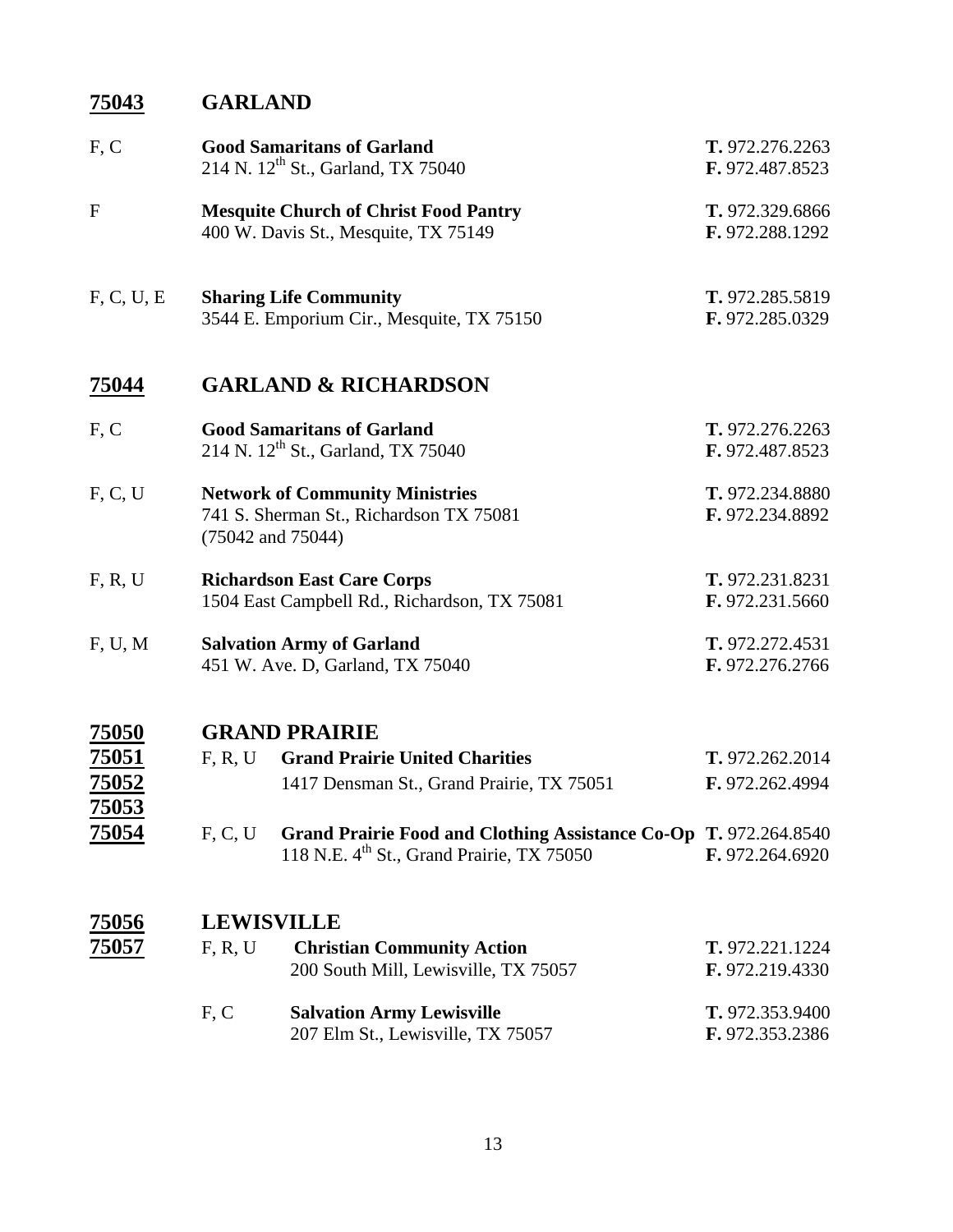| <b>75060</b><br><u>75061</u> | <b>IRVING</b>     |                                                                                                   |                                                                                      |  |
|------------------------------|-------------------|---------------------------------------------------------------------------------------------------|--------------------------------------------------------------------------------------|--|
| <u>75062</u><br><u>75063</u> | $\mathbf F$       | <b>Baptist Benevolent Ministries Of Irving</b><br>114 E. 2 <sup>nd</sup> St., Irving, Texas 75060 | T. 972.254.0973<br>F. 972.254.2333                                                   |  |
| 75064                        | $\mathbf F$       | <b>Good Shepherd Lutheran Church Food Pantry</b><br>2620 W. Grauwyler Rd., Irving, TX 75061       | T. 972.790.2121<br>F. 972.790.2121                                                   |  |
|                              | F, R, U           | <b>Irving Cares</b><br>440 S. Nursery Rd. Ste 101, Irving, TX 75060                               | T. 972.721.9181<br>F. 972.438.7345                                                   |  |
|                              | F, U, R           | <b>Salvation Army-Irving</b><br>250 E. Grauwyler Rd., Irving, TX 75061                            | T. 972.438.6553<br>F. 972.554.8123                                                   |  |
| <u>75069</u>                 | <b>MCKINNEY</b>   |                                                                                                   |                                                                                      |  |
| <u>75070</u><br><u>75071</u> | F, R, U           | <b>Salvation Army-Plano Service Center</b><br>3528 E. 14 <sup>th</sup> St., Plano, TX 75074       | T. 972.423.8254<br>F. 972.509.5319                                                   |  |
| <u>75074</u>                 | <b>PLANO</b>      |                                                                                                   |                                                                                      |  |
| <b>DVS</b>                   |                   | <b>Hope's Door New Beginning Center Center</b><br>860 Ave F. St. 100, Plano, TX 75074             | Plano T. 972.422.2911<br>24-hr 972.276.0057<br>24-hr 972.422.7233<br>F. 972.423.4154 |  |
| F, C, U                      |                   | <b>Salvation Army - Plano Service Center</b><br>3528 E. 14 <sup>th</sup> St., Plano, TX 75074     | T. 972.423.8254<br>F. 972.509.5319                                                   |  |
| 75075                        | <b>PLANO</b>      |                                                                                                   |                                                                                      |  |
| F, C, U                      |                   | <b>Salvation Army - Plano Service Center</b><br>3528 E. 14 <sup>th</sup> St., Plano, TX 75074     | T. 972.423.8254<br>F. 972.509.5319                                                   |  |
| 75077                        | <b>LEWISVILLE</b> |                                                                                                   |                                                                                      |  |
| F, R, U                      |                   | <b>Christian Community Action</b><br>200 South Mill, Lewisville, TX 75057                         | T. 972.221.1224<br>F. 972.219.4330                                                   |  |
| F, C                         |                   | <b>Salvation Army Lewisville</b><br>207 Elm St., Lewisville, TX 75057                             | T. 972.353.9400<br>F. 972.353.2386                                                   |  |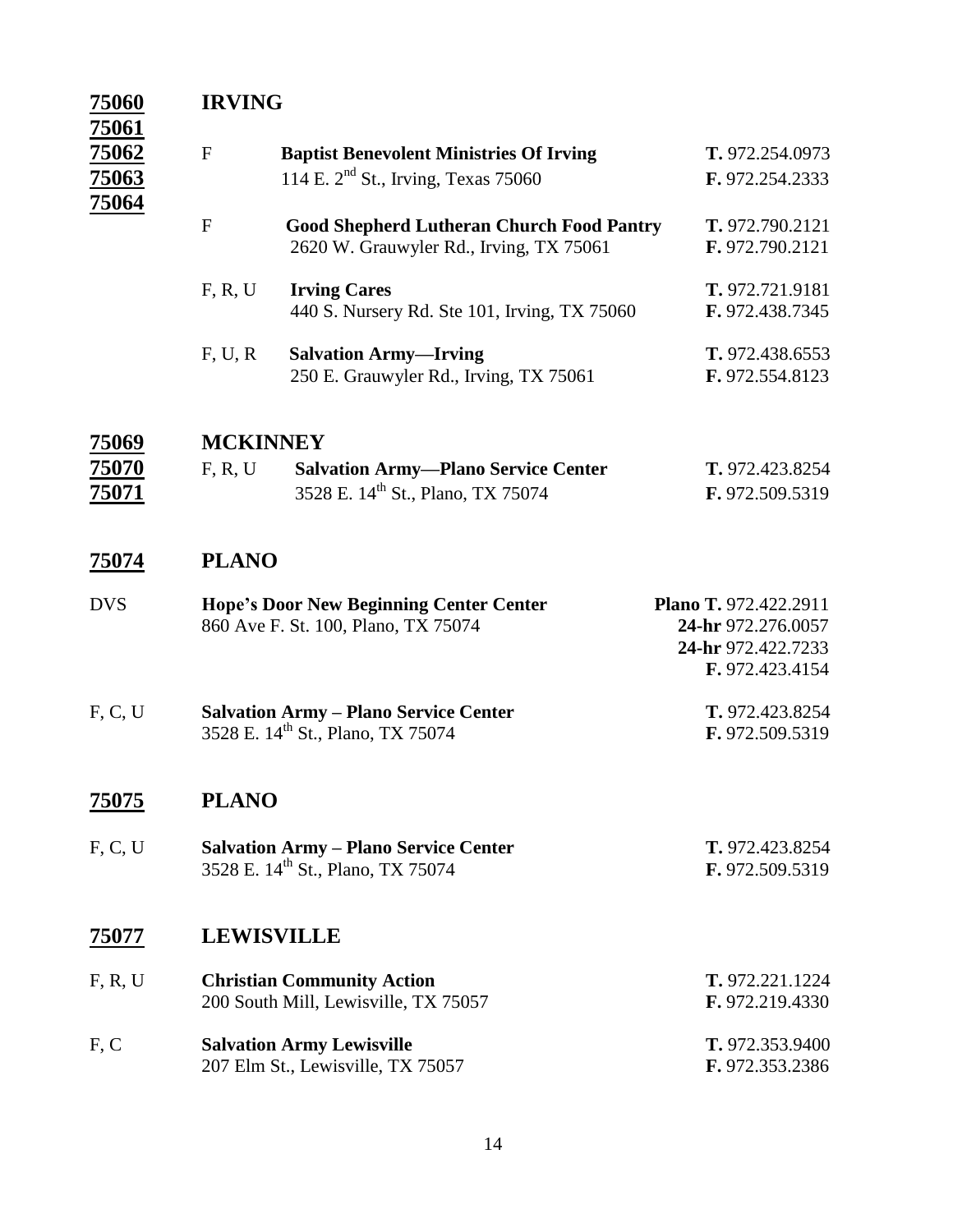## **RICHARDSON**

| F, C, U      | <b>Network of Community Ministries</b><br>741 S. Sherman St., Richardson TX 75081             | T. 972.234.8880<br>F. 972.234.8892 |
|--------------|-----------------------------------------------------------------------------------------------|------------------------------------|
| F, R, U      | <b>Richardson East Care Corps</b><br>1504 East Campbell Rd., Richardson, TX 75081             | T. 972.231.8231<br>F. 972.231.5660 |
| F, U, M      | <b>Salvation Army of Garland</b><br>451 W. Ave. D, Garland, TX 75040                          | T. 972.272.4531<br>F. 972.276.2766 |
| F, C, U      | <b>Salvation Army - Plano Service Center</b><br>3528 E. 14 <sup>th</sup> St., Plano, TX 75074 | T. 972.423.8254<br>F. 972.509.5319 |
| <u>75081</u> | <b>RICHARDSON</b>                                                                             |                                    |
| F, R, U      | <b>Richardson East Care Corps</b><br>1504 East Campbell Rd., Richardson, TX 75081             | T. 972.231.8231<br>F. 972.231.5660 |
| <u>75082</u> | <b>RICHARDSON</b>                                                                             |                                    |
| F, R, U      | <b>Richardson East Care Corps</b><br>1504 East Campbell Rd., Richardson, TX 75081             | T. 972.231.8231<br>F. 972.231.5660 |
| F, C, U      | <b>Salvation Army - Plano Service Center</b><br>3528 E. 14 <sup>th</sup> St., Plano, TX 75074 | T. 972.423.8254<br>F. 972.509.5319 |
| 75087        | <b>ROCKWALL</b>                                                                               |                                    |
| ${\bf F}$    | <b>Mesquite Church of Christ Food Pantry</b><br>400 W. Davis St., Mesquite, TX 75149          | T. 972.329.6866<br>F. 972.288.1292 |
| F            | <b>Mesquite Church of Christ Food Pantry</b><br>400 W. Davis St., Mesquite, TX 75149          | T. 972.329.6866<br>F. 972.288.1292 |
| 75088        | <b>ROWLETT</b>                                                                                |                                    |
| F, C         | <b>Good Samaritans of Garland</b><br>214 N. 12 <sup>th</sup> St., Garland, TX 75040           | T. 972.276.2263<br>F. 972.487.8523 |
| F            | <b>Mesquite Church of Christ Food Pantry</b><br>400 W. Davis St., Mesquite, TX 75149          | T. 972.329.6866<br>F. 972.288.1292 |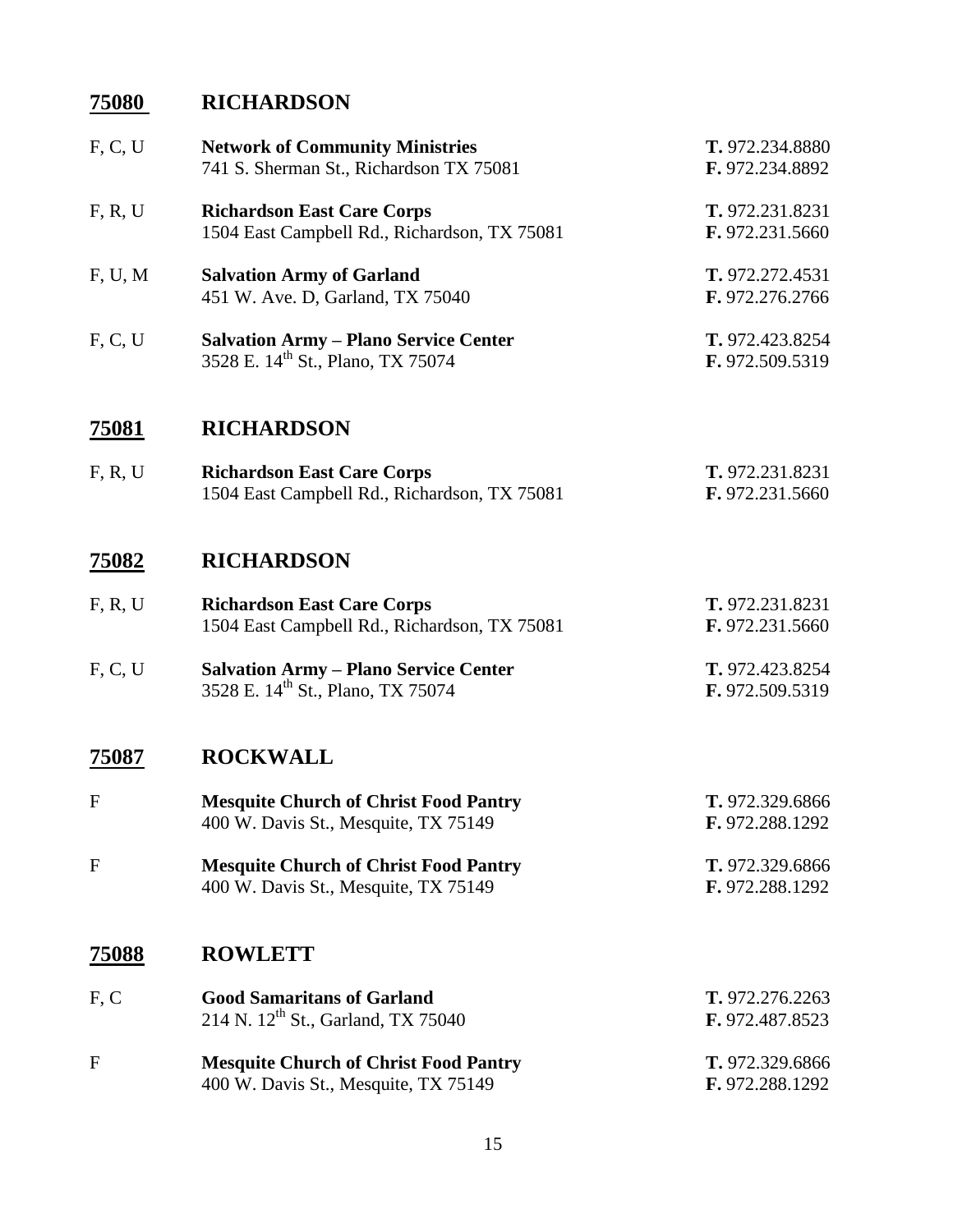### **ROWLETT/GARLAND**

| F, C         | <b>Good Samaritans of Garland</b><br>214 N. 12 <sup>th</sup> St., Garland, TX 75040           | T. 972.276.2263<br>F. 972.487.8523 |
|--------------|-----------------------------------------------------------------------------------------------|------------------------------------|
| $\mathbf{F}$ | <b>Mesquite Church of Christ Food Pantry</b><br>400 W. Davis St., Mesquite, TX 75149          | T. 972.329.6866<br>F. 972.288.1292 |
| <u>75093</u> | <b>PLANO</b>                                                                                  |                                    |
| F, C, U      | <b>Salvation Army – Plano Service Center</b><br>3528 E. 14 <sup>th</sup> St., Plano, TX 75074 | T. 972.423.8254<br>F. 972.509.5319 |
| 75094        | <b>PLANO</b>                                                                                  |                                    |
| F, C, U      | <b>Salvation Army - Plano Service Center</b><br>3528 E. 14 <sup>th</sup> St., Plano, TX 75074 | T. 972.423.8254<br>F. 972.509.5319 |
| 75098        | WYLIE                                                                                         |                                    |
| $\mathbf F$  | <b>Mesquite Church of Christ Food Pantry</b><br>400 W. Davis St., Mesquite, TX 75149          | T. 972.329.6866<br>F. 972.288.1292 |
| F, C, U      | <b>Salvation Army - Plano Service Center</b><br>3528 E. 14 <sup>th</sup> St., Plano, TX 75074 | T. 972.423.8254<br>F. 972.509.5319 |
| 75099        | <b>COPPELL</b>                                                                                |                                    |
| F, R, U      | <b>Christian Community Action</b><br>200 S. Mill St., Lewisville, TX 75057                    | T. 972.221.1224<br>F. 972.219.4330 |
| F, C, R, U   | <b>Metrocrest Services</b><br>13801 Hutton, Ste. 150, Farmers Branch, TX 75234                | T. 972.446.2100<br>F. 214.694.2171 |
| <u>75114</u> | <b>CRANDALL</b>                                                                               |                                    |
| $\mathbf F$  | <b>Community Breadbasket</b><br>102 E. Malloy Bridge Rd, Seagoville, TX 75159                 | T. 972.287.2459                    |
| $\mathbf F$  | <b>Mesquite Church of Christ Food Pantry</b><br>217 S. Locust St., Mesquite, TX 75149         | T. 972.329.6866<br>F. 972.288.1292 |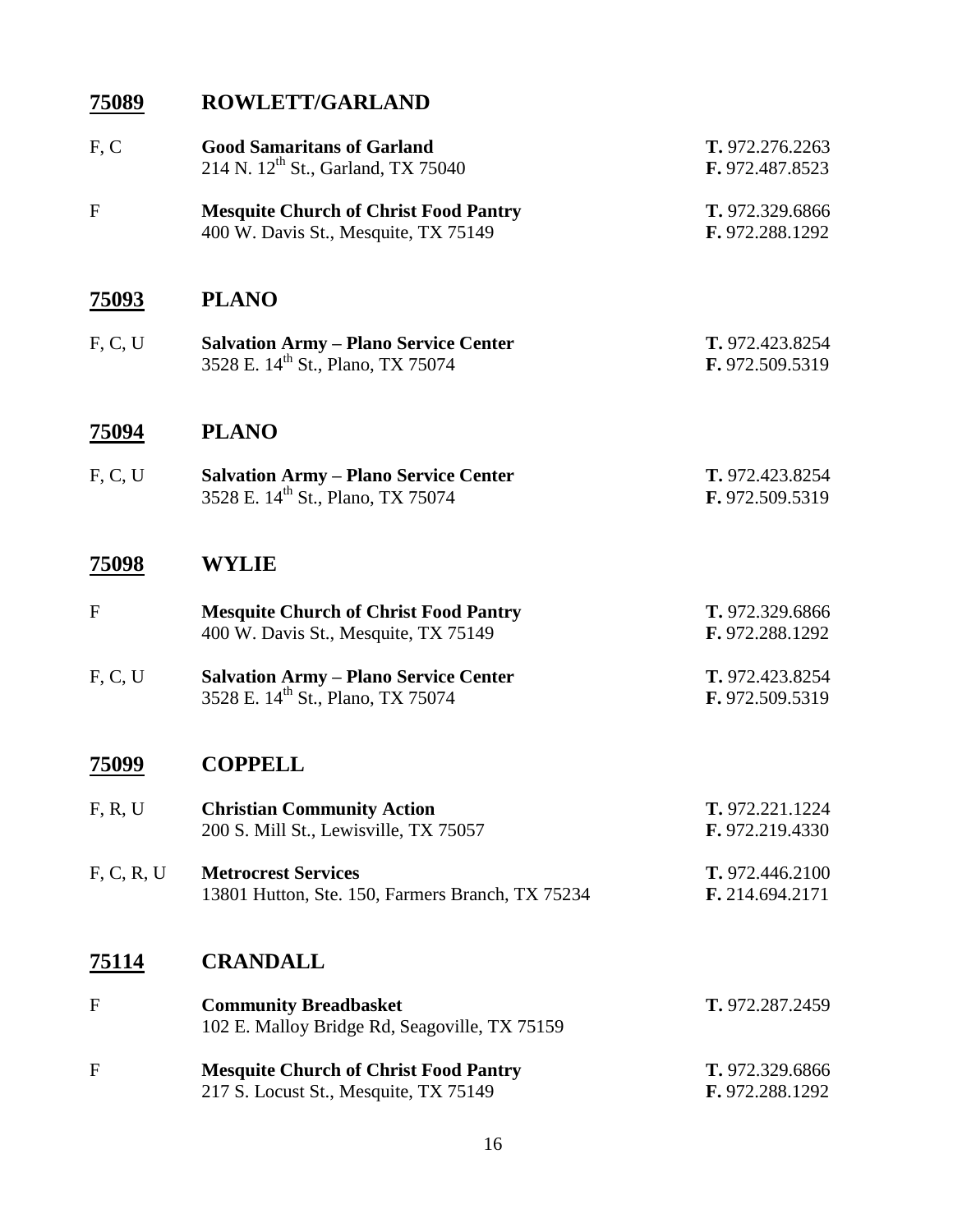#### **75116 DUNCANVILLE**

| $\mathbf F$ | <b>Grace Place Church of Christ Food Pantry</b><br>402 W. Danieldale, Duncanville, TX 75138 | T. 972.298.4656<br>F. 972.298.4829 |
|-------------|---------------------------------------------------------------------------------------------|------------------------------------|
| F, C, U     | <b>Duncanville Outreach Ministry</b><br>202 E. Cherry St., Duncanville TX 75116             | T. 972.296.4986<br>F. 972.296.4997 |
| 75126       | <b>FORNEY</b>                                                                               |                                    |
| $\mathbf F$ | <b>Mesquite Church of Christ Food Pantry</b><br>400 W. Davis St., Mesquite, TX 75149        | T. 972.329.6866<br>F. 972.288.1292 |
|             |                                                                                             |                                    |

| F, C, U, E | <b>Sharing Life Community</b>             | T. 972.285.5819 |
|------------|-------------------------------------------|-----------------|
|            | 3544 E. Emporium Cir., Mesquite, TX 75150 | F. 972.285.0329 |

#### **75134 LANCASTER**

#### F, R, U **THE TURN**●**AROUND AGENDA (TTA)** M, E Outreach Center: 7125 S Polk Street Ste 1 Dallas, TX 75232 **T**. 972-228-0872 **F**. 972-228-1110 Family Services: 7140 Library Lane Dallas, TX 75232 **T**. 469-567-1793 **F**. 972-224-0090

#### **75137 DUNCANVILLE**

| F          | <b>Grace Place Church of Christ Food Pantry</b> | T. 972.298.4656 |
|------------|-------------------------------------------------|-----------------|
|            | 402 W. Danieldale, Duncanville, TX 75138        | F. 972.298.4829 |
| F, C, R, U | <b>Duncanville Outreach Ministry</b>            | T. 972.296.4986 |
|            | 202 E. Cherry St., Duncanville TX 75116         | F. 972.296.4997 |

#### **75138 DUNCANVILLE**

| <b>Grace Place Church of Christ Food Pantry</b> | T. 972.298.4656 |
|-------------------------------------------------|-----------------|
| 402 W. Danieldale, Duncanville, TX 75138        | F. 972.298.4829 |

#### **75142 KAUFMAN**

| <b>Mesquite Church of Christ Food Pantry</b> | T. 972.329.6866        |
|----------------------------------------------|------------------------|
| 400 W. Davis St., Mesquite, TX 75149         | <b>F.</b> 972.288.1292 |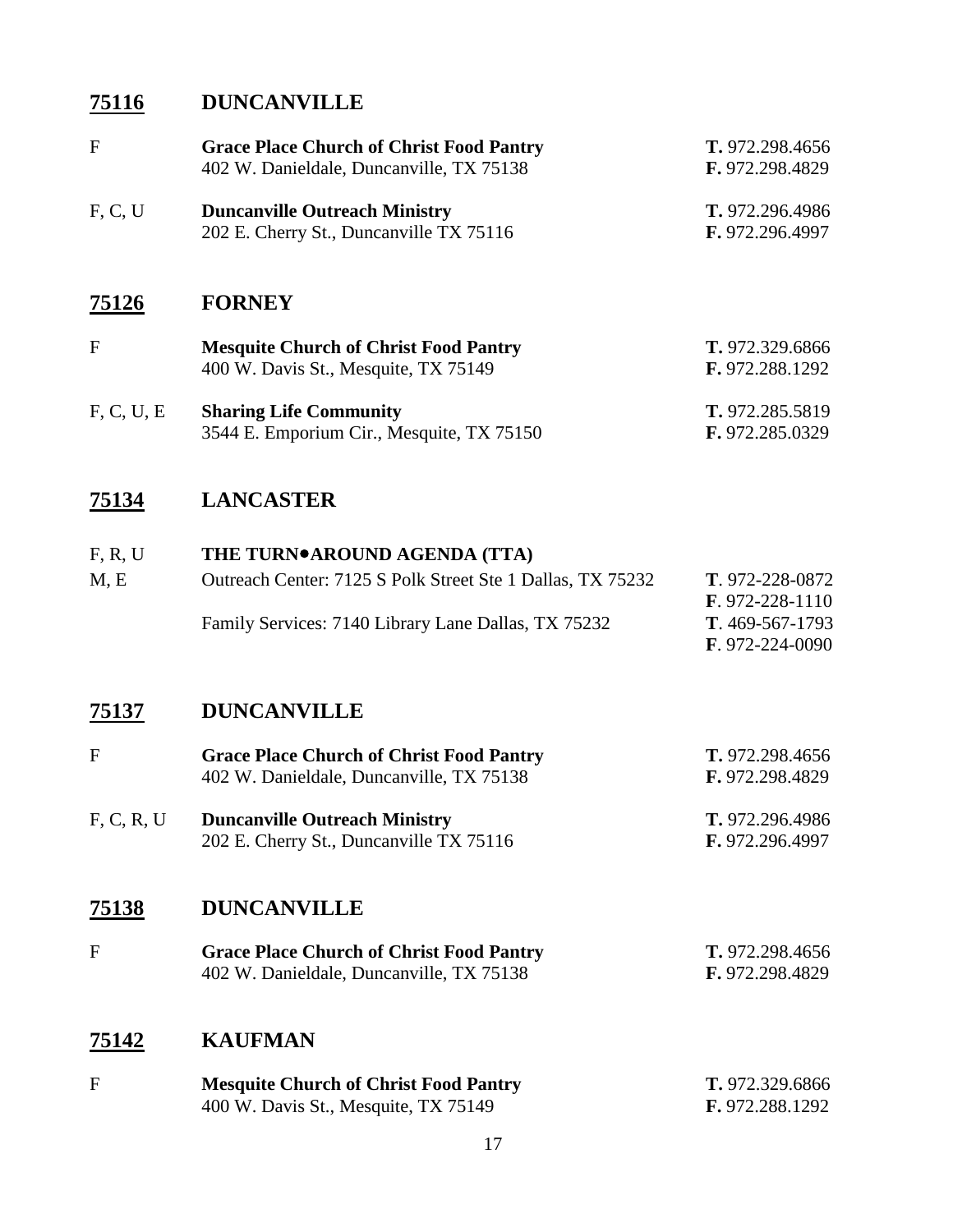## **75149 MESQUITE**

| F, C           | <b>Buckner Center for Humanitarian Aid</b><br>5405 Shoe Dr., Mesquite, TX 75149                                                                                      | T. 214.367.8080<br>F. 214.367.8093                                       |
|----------------|----------------------------------------------------------------------------------------------------------------------------------------------------------------------|--------------------------------------------------------------------------|
| F<br>F, R, U   | <b>Mesquite Church of Christ Food Pantry</b><br>217 S. Locust St., Mesquite, TX 75149<br><b>Mesquite Social Services.</b><br>1035 Military Pkwy., Mesquite, TX 75149 | T. 972.329.6866<br>F. 972.288.1292<br>T. 972.285.3000<br>F. 972.216.1470 |
| ${\bf F}$      | <b>Pathway of Life Church Food Pantry</b><br>8201 Scyene Rd., Dallas, TX 75227                                                                                       | T. 214.275.7284<br>F. 214.275.8835                                       |
| F, C, U, E     | <b>Sharing Life Community</b><br>3544 E. Emporium Cir., Mesquite, TX 75150                                                                                           | T. 972.285.5819<br>F. 972.285.0329                                       |
| <b>75150</b>   | <b>MESQUITE</b>                                                                                                                                                      |                                                                          |
| F, C           | <b>Buckner Center for Humanitarian Aid</b><br>5405 Shoe Dr., Mesquite, TX 75149                                                                                      | T. 214.367.8080<br>F. 214.367.8093                                       |
| ${\bf F}$      | <b>Mesquite Church of Christ Food Pantry</b><br>217 S. Locust St., Mesquite, TX 75149                                                                                | T. 972.329.6866<br>F. 972.288.1292                                       |
| F, R, U        | <b>Mesquite Social Services.</b><br>1035 Military Pkwy., Mesquite, TX 75149                                                                                          | T. 972.285.3000<br>F. 972.216.1470                                       |
| F, C, U, E     | <b>Sharing Life Community</b><br>3544 E. Emporium Cir., Mesquite, TX 75150                                                                                           | T. 972.285.5819<br>F. 972.285.0329                                       |
| <u>75159</u>   | <b>MESQUITE &amp; SEAGOVILLE</b>                                                                                                                                     |                                                                          |
| $\overline{F}$ | <b>Community Breadbasket</b><br>102 E. Malloy Bridge Rd, Seagoville, TX 75159                                                                                        | T. 972.287.2459                                                          |
| F              | <b>Mesquite Church of Christ Food Pantry</b><br>217 S. Locust St., Mesquite, TX 75149                                                                                | T. 972.329.6866<br>F. 972.288.1292                                       |
| <u>75160</u>   | <b>MESQUITE</b>                                                                                                                                                      |                                                                          |
| F<br>S         | <b>Mesquite Church of Christ Food Pantry</b><br>217 S. Locust St., Mesquite, TX 75149                                                                                | T. 972.329.6866<br>F. 972.288.1292                                       |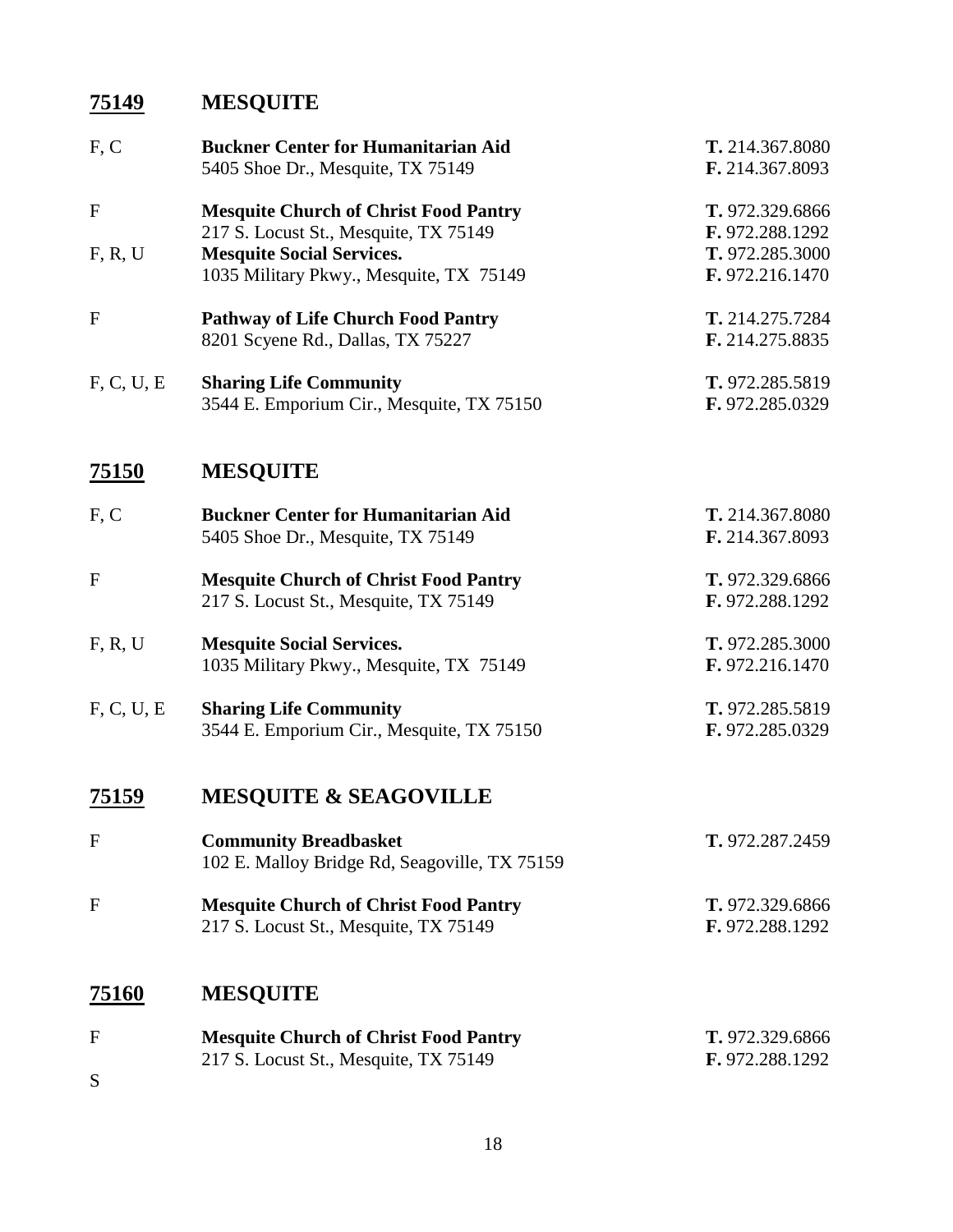## **TERRELL**

| $\mathbf{F}$ | <b>Mesquite Church of Christ Food Pantry</b><br>400 W. Davis St., Mesquite, TX 75149          | T. 972.329.6866<br>F. 972.288.1292 |
|--------------|-----------------------------------------------------------------------------------------------|------------------------------------|
| 75164        | <b>JOSEPHINE</b>                                                                              |                                    |
| F, C, U      | <b>Salvation Army - Plano Service Center</b><br>3528 E. 14 <sup>th</sup> St., Plano, TX 75074 | T. 972.423.8254<br>F. 972.509.5319 |
| <u>75172</u> | <b>WILMER/HUTCHINS</b>                                                                        |                                    |
| $\mathbf F$  | <b>Community Breadbasket</b><br>102 E. Malloy Bridge Rd, Seagoville, TX 75159                 | T. 972.287.2459                    |
| <u>75173</u> | <b>NEVADA</b>                                                                                 |                                    |
| F, C, U      | <b>Salvation Army - Plano Service Center</b><br>3528 E. 14 <sup>th</sup> St., Plano, TX 75074 | T. 972.423.8254<br>F. 972.509.5319 |
| 75180        | <b>MESQUITE</b>                                                                               |                                    |
| F, C         | <b>Buckner Center for Humanitarian Aid</b><br>5405 Shoe Dr., Mesquite, TX 75149               | T. 214.367.8080<br>F. 214.367.8093 |
| ${\bf F}$    | <b>Mesquite Church of Christ Food Pantry</b><br>217 S. Locust St., Mesquite, TX 75149         | T. 972.329.6866<br>F. 972.288.1292 |
| F, R, U      | <b>Mesquite Social Services.</b><br>1035 Military Pkwy., Mesquite, TX 75149                   | T. 972.285.3000<br>F. 972.216.1470 |
| F            | <b>Newman Park Christian Center Food Pantry</b><br>7922 Fairport Rd., Dallas, TX 75217        | T. 214.398.1591<br>F. 214.398.5330 |
| F, C, E      | <b>Sharing Life Community</b><br>3544 E. Emporium Cir., Mesquite, TX 75150                    | T. 972.285.5819<br>F. 972.285.0329 |
| <u>75181</u> | <b>MESQUITE</b>                                                                               |                                    |
| F            | <b>Mesquite Church of Christ Food Pantry</b><br>217 S. Locust St., Mesquite, TX 75149         | T. 972.329.6866<br>F. 972.288.1292 |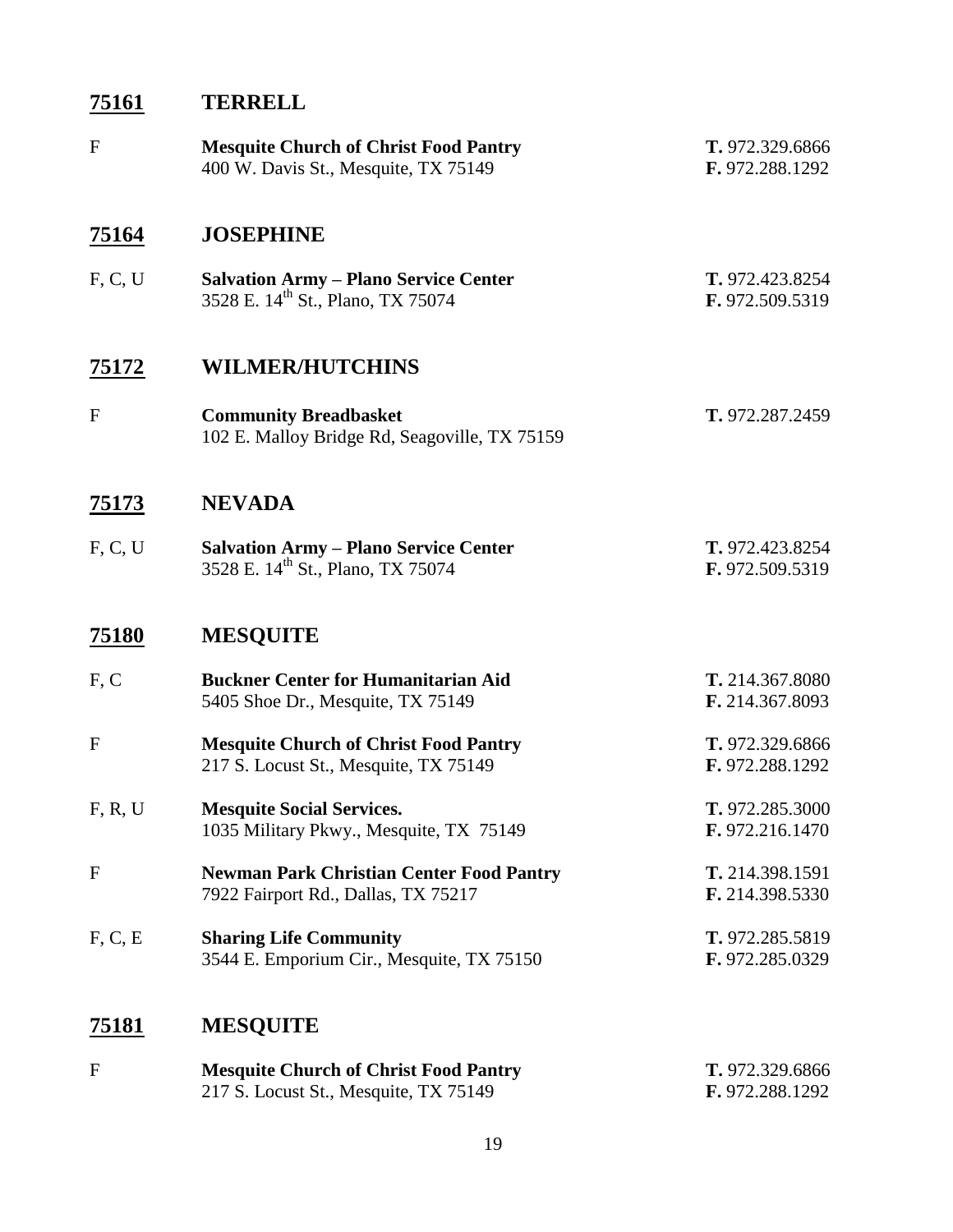| F, R, U      | <b>Mesquite Social Services.</b><br>1035 Military Pkwy., Mesquite, TX 75149                     | T. 972.285.3000<br>F. 972.216.1470 |
|--------------|-------------------------------------------------------------------------------------------------|------------------------------------|
| F, C, E      | <b>Sharing Life Community</b><br>3544 E. Emporium Cir., Mesquite, TX 75150                      | T. 972.285.5819<br>F. 972.285.0329 |
| <u>75182</u> | <b>MESQUITE</b>                                                                                 |                                    |
| $\mathbf{F}$ | <b>Mesquite Church of Christ Food Pantry</b><br>217 S. Locust St., Mesquite, TX 75149           | T. 972.329.6866<br>F. 972.288.1292 |
| F, R, U      | <b>Mesquite Social Services.</b><br>1035 Military Pkwy., Mesquite, TX 75149                     | T. 972.285.3000<br>F. 972.216.1470 |
| F, C, E      | <b>Sharing Life Community</b><br>3544 E. Emporium Cir., Mesquite, TX 75150                      | T. 972.285.5819<br>F. 972.285.0329 |
| <u>75201</u> | <b>DALLAS</b>                                                                                   |                                    |
| F, S, M      | <b>The Bridge</b><br>1818 Corsicana St., Dallas, TX 75201                                       | T. 214.670.1100                    |
| F, C         | <b>Crossroads Community Services</b><br>1822 Young St., 2 <sup>nd</sup> Floor, Dallas, TX 75201 | T. 214.560.2511<br>F. 214.560.2512 |
| F, S         | <b>Family Gateway</b><br>711 S. St. Paul St., Dallas, TX 75201                                  | T. 214.823.4500<br>F. 214.884.3110 |
| $\mathbf{F}$ | <b>Holy Trinity Center</b><br>3826 Gilbert Ave., Dallas, TX 75219                               | T. 214.521.3719<br>F. 214.521.3724 |
| C, M         | <b>The Stewpot</b><br>1835 Young St., Dallas, TX 75201                                          | T. 214.746.2785<br>F. 214.746.2791 |
| 75203        | <b>DALLAS</b>                                                                                   |                                    |
| RP           | <b>Catholic Charities – Refugee Programs</b><br>9461 LBJ Frwy, Ste. 128, Dallas, TX 75243       | T. 214.553.9909 x126               |
| F, C, E      | <b>Mission Oak Cliff</b><br>111 S. Beckley, Dallas, TX 75203                                    | T. 214.942.6407<br>F. 214.942.8606 |
|              |                                                                                                 |                                    |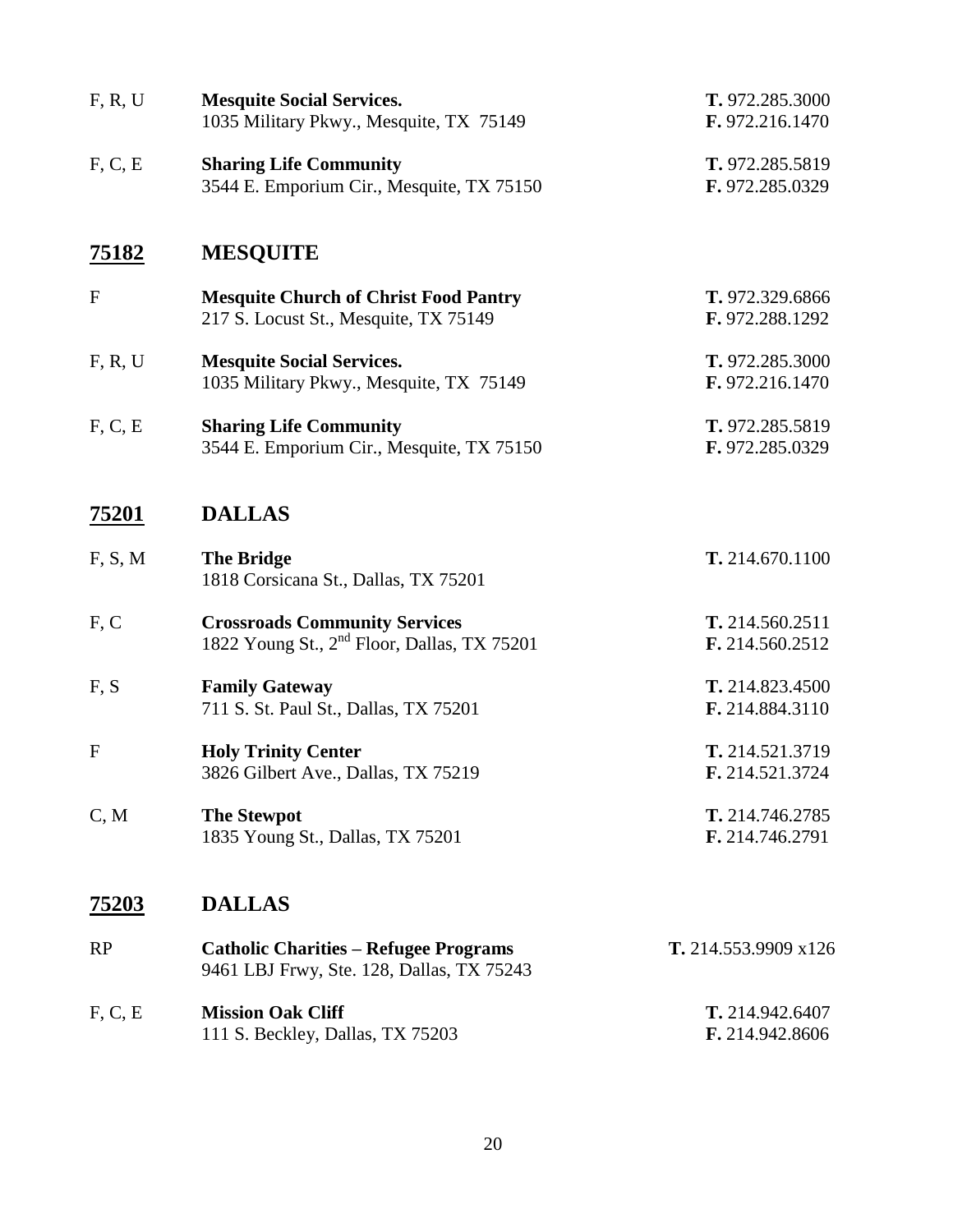# **75204 DALLAS**

| F, C, U,<br>M, E | <b>North Dallas Shared Ministries</b><br>2875 Merrell Rd., Dallas, TX 75229               | T. 214.358.8700<br>F. 214.358.8797        |
|------------------|-------------------------------------------------------------------------------------------|-------------------------------------------|
| F, C,            | <b>Holy Trinity Center</b><br>3826 Gilbert Ave., Dallas, TX 75219                         | T. 214.521.3719<br>F. 214.521.3724        |
| F, U, E          | <b>The Wilkinson Center</b><br>3402 N. Buckner Blvd. Suite 302, Dallas, TX 75228          | T. 214.821.6380<br>F. 214.827.1972        |
| <u>75205</u>     |                                                                                           |                                           |
| F, C, U,<br>M, E | <b>North Dallas Shared Ministries</b><br>2875 Merrell Rd., Dallas, TX 75229               | T. 214.358.8700<br>F. 214.358.8797        |
| F, C,            | <b>Holy Trinity Center</b><br>3826 Gilbert Ave., Dallas, TX 75219                         | T. 214.521.3719<br>F. 214.521.3724        |
| 75206            |                                                                                           |                                           |
| F, E             | <b>The Wilkinson Center</b><br>3402 N. Buckner Blvd. Suite 302, Dallas, TX 75228          | T. 214.821.6380<br>F. 214.827.1972        |
| <u>75208</u>     |                                                                                           |                                           |
| RP               | <b>Catholic Charities - Refugee Programs</b><br>9461 LBJ Frwy, Ste. 128, Dallas, TX 75243 | T. 214.553.9909 x126                      |
| F, C, E          | <b>Mission Oak Cliff</b><br>111 S. Beckley, Dallas, TX 75203                              | T. 214.942.6407<br>F. 214.942.8606        |
| 75209            |                                                                                           |                                           |
| F                | <b>Jewish Family Services of Greater Dallas</b><br>5402 Arapaho Rd., Dallas, TX 75248     | T. 972.437.9950<br>F. 972.437.1988        |
| F, C, U,<br>M, E | <b>North Dallas Shared Ministries</b><br>2875 Merrell Rd., Dallas, TX 75229               | T. 214.358.8700<br>F. 214.358.8797        |
| F, C,            | <b>Holy Trinity Center</b><br>3826 Gilbert Ave., Dallas, TX 75219                         | T. 214.521.3719<br><b>F.</b> 214.521.3724 |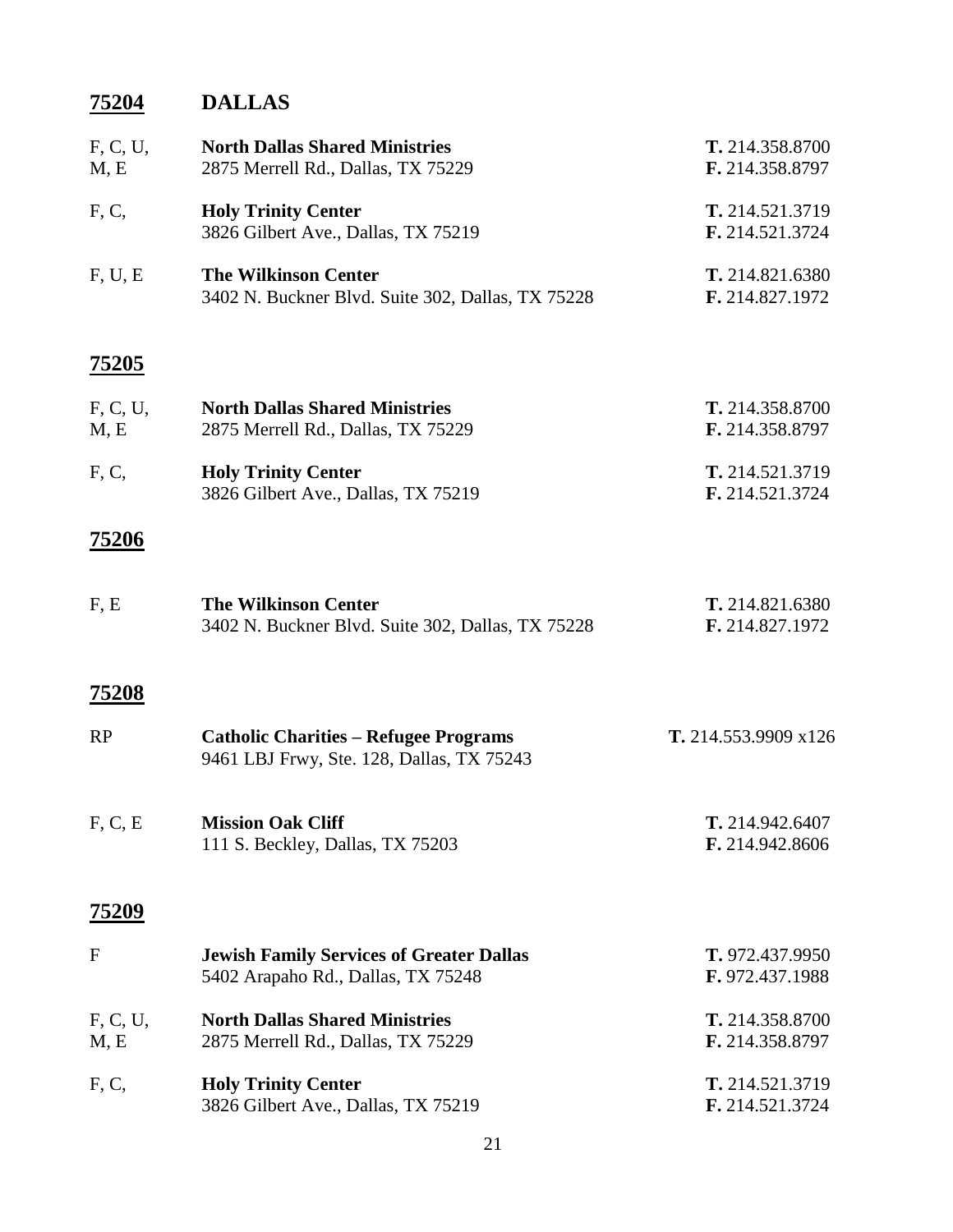| F, C         | <b>Victory Meadow Neighborhood Alliance Food Pantry</b><br>8448 Walnut Hill Ln., Dallas, TX 75231 | T. 214.821.5775<br>F. 214.821.5713                        |
|--------------|---------------------------------------------------------------------------------------------------|-----------------------------------------------------------|
| <u>75210</u> |                                                                                                   |                                                           |
| $\mathbf{F}$ | <b>Dallas Bethlehem Center</b><br>4410 Leland Ave., Dallas, TX 75215                              | T. 214.428.5171                                           |
| $\mathbf{F}$ | <b>Mt. Olive Lutheran Church Food Pantry</b><br>3100 MLK Blvd., Dallas, TX 75215                  | T. 214.428.2892<br>F. 214.428.2892                        |
| <u>75211</u> |                                                                                                   |                                                           |
| RP           | <b>Catholic Charities – Refugee Programs</b><br>9461 LBJ Frwy, Ste. 128, Dallas, TX 75243         | T. 214.553.9909 x126                                      |
| F, C, E      | <b>Mission Oak Cliff</b><br>111 S. Beckley, Dallas, TX 75203                                      | T. 214.942.6407<br>F. 214.942.8606                        |
| <u>75212</u> |                                                                                                   |                                                           |
| F, U         | <b>Catholic Charities – West Oak Cliff Community Center</b><br>2827 Lapsley St., Dallas, TX 75212 | T. 214.333.1525<br>F. 214.638.4885                        |
| F, E         | <b>Brother Bill's Helping Hand</b><br>3906 N Westmoreland, Dallas, TX 75212                       | T. 214.638.2196<br>Clinic 214.638.2194<br>F. 214.638.2198 |
| 75214        |                                                                                                   |                                                           |
| F, E, U      | <b>The Wilkinson Center</b><br>3402 N. Buckner Blvd. Suite 302, Dallas, TX 75228                  | T. 214.821.6380<br>F. 214.827.1972                        |
| F, C, U      | <b>White Rock Center of Hope</b><br>10021 Garland Rd. Suite A, Dallas, TX 75218                   | T. 214.324.8996<br>F. 214.328.2948                        |
| 75215        |                                                                                                   |                                                           |
| F            | <b>Dallas Bethlehem Center</b><br>4410 Leland Ave., Dallas, TX 75215                              | T. 214.428.5171                                           |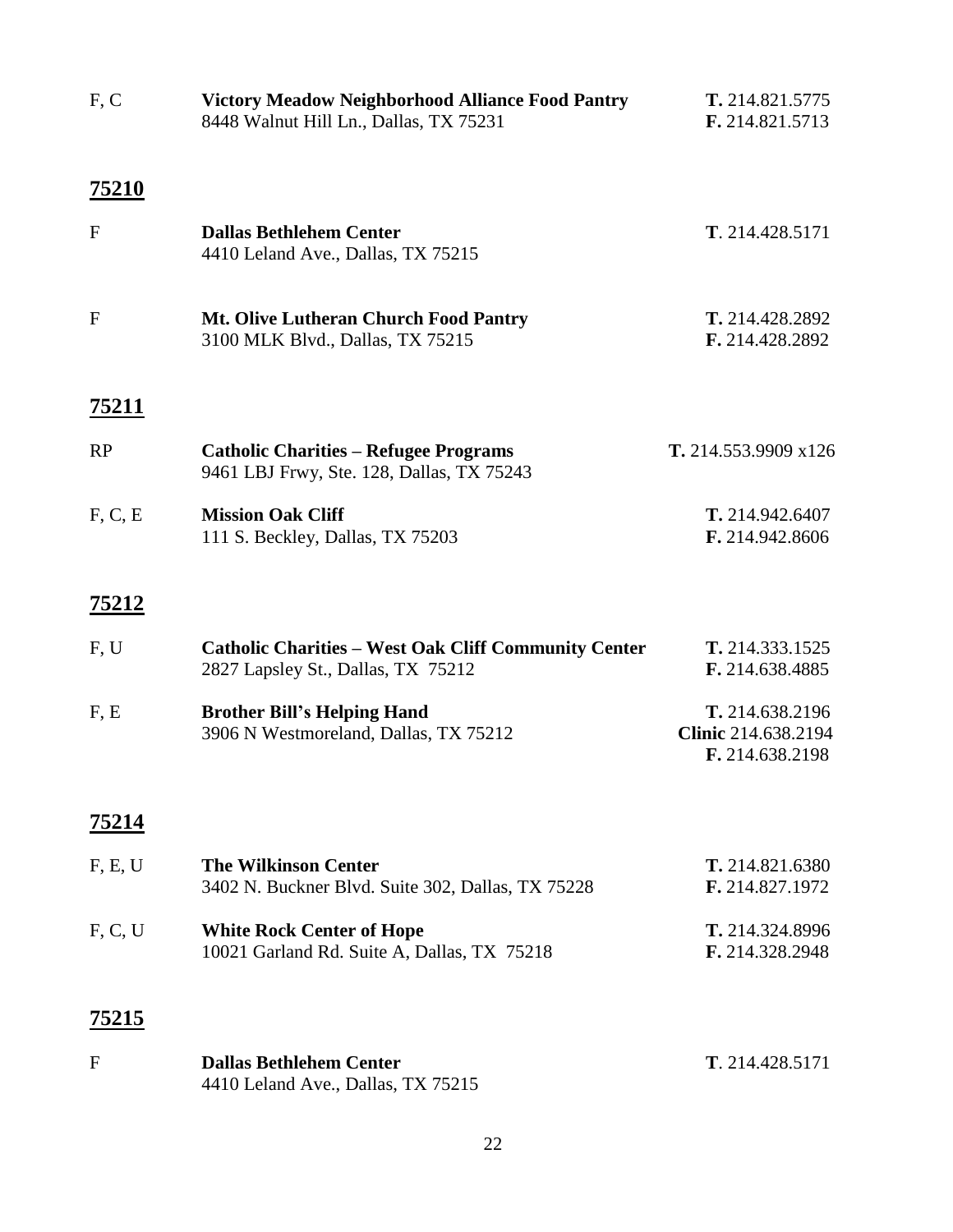| T. 214.428.2892<br>F. 214.428.2892                                       |
|--------------------------------------------------------------------------|
|                                                                          |
| T. 214.553.9909 x126                                                     |
| T. 214.374.7952<br>F. 214.375.2511                                       |
| T. 214.942.6407<br>F. 214.942.8606                                       |
| T. 214.371.2633<br>F. 214.372.2454                                       |
|                                                                          |
| T. 972-228-0872<br>F. 972-228-1110<br>T. 469-567-1793<br>F. 972-224-0090 |
|                                                                          |
| T. 214.367.8080<br>F. 214.367.8093                                       |
| T. 214.824.9852<br>F. 214.824.3499                                       |
| T. 214.398.1591<br>F. 214.391.5330                                       |
| T. 214.275.7284<br>F. 214.275.8835                                       |
| T. 972.285.5819<br>F. 972.285.0329                                       |
| T. 214.821.6380<br>F. 214.827.1972                                       |
|                                                                          |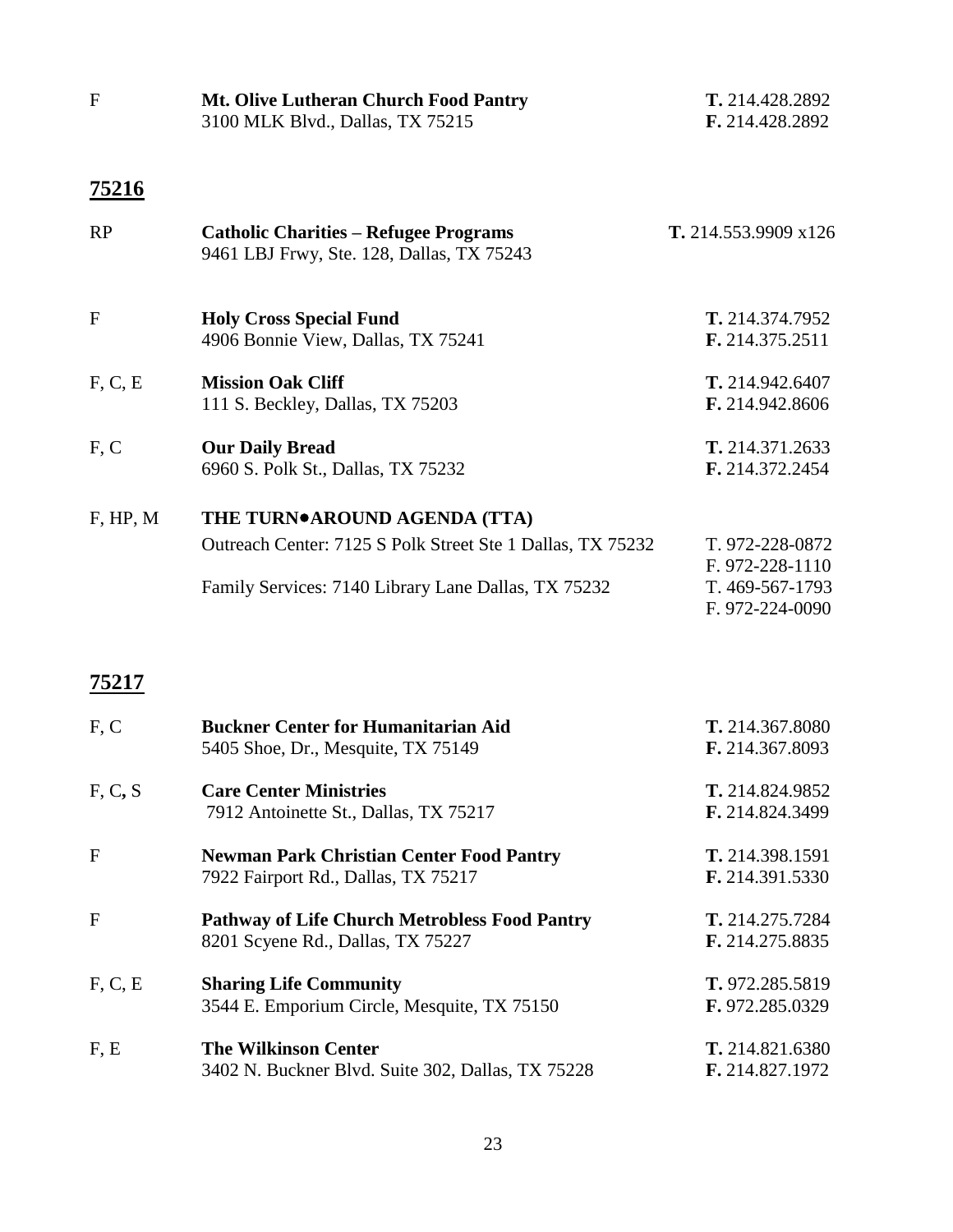| F, C, U          | <b>White Rock Center of Hope</b><br>10021 Garland Rd. Suite A, Dallas, TX                         | T. 214.324.8996<br>F. 214.328.2948 |
|------------------|---------------------------------------------------------------------------------------------------|------------------------------------|
| <u>75219</u>     |                                                                                                   |                                    |
| F, C, U,<br>M, E | <b>North Dallas Shared Ministries</b><br>2875 Merrell Rd., Dallas, TX 75229                       | T. 214.358.8700<br>F. 214.358.8797 |
| F, C             | <b>Holy Trinity Center</b><br>3826 Gilbert Ave., Dallas, TX 75219                                 | T. 214.521.3719<br>F. 214.521.3724 |
| <u>75220</u>     |                                                                                                   |                                    |
| $\mathbf{F}$     | <b>Jewish Family Services of Greater Dallas</b><br>5402 Arapaho Rd., Dallas, TX 75248             | T. 972.437.9950<br>F. 972.437.1988 |
| F, C, U,<br>M, E | <b>North Dallas Shared Ministries</b><br>2875 Merrell Rd., Dallas, TX 75229                       | T. 214.358.8700<br>F. 214.358.8797 |
| F, C             | <b>Victory Meadow Neighborhood Alliance Food Pantry</b><br>8448 Walnut Hill Ln., Dallas, TX 75231 | T. 214.821.5775<br>F. 214.821.5713 |
| <u>75223</u>     |                                                                                                   |                                    |
| F, C, U          | <b>White Rock Center of Hope</b><br>10021 Garland Rd. Suite A, Dallas, TX 75218                   | T. 214.324.8996<br>F. 214.328.2948 |
| F, E             | <b>The Wilkinson Center</b><br>3402 N. Buckner Blvd. Suite 302, Dallas, TX 75228                  | T. 214.821.6380<br>F. 214.827.1972 |
| 75224            |                                                                                                   |                                    |
| RP               | <b>Catholic Charities - Refugee Programs</b><br>9461 LBJ Frwy, Ste. 128, Dallas, TX 75243         | T. 214.553.9909 x126               |
| F, C             | <b>Our Daily Bread</b><br>6960 S. Polk St., Dallas, TX 75232                                      | T. 214.371.2633<br>F. 214.372.2454 |
| F, C, E          | <b>Mission Oak Cliff</b><br>111 S. Beckley, Dallas, TX 75203                                      | T. 214.942.6407<br>F. 214.942.8606 |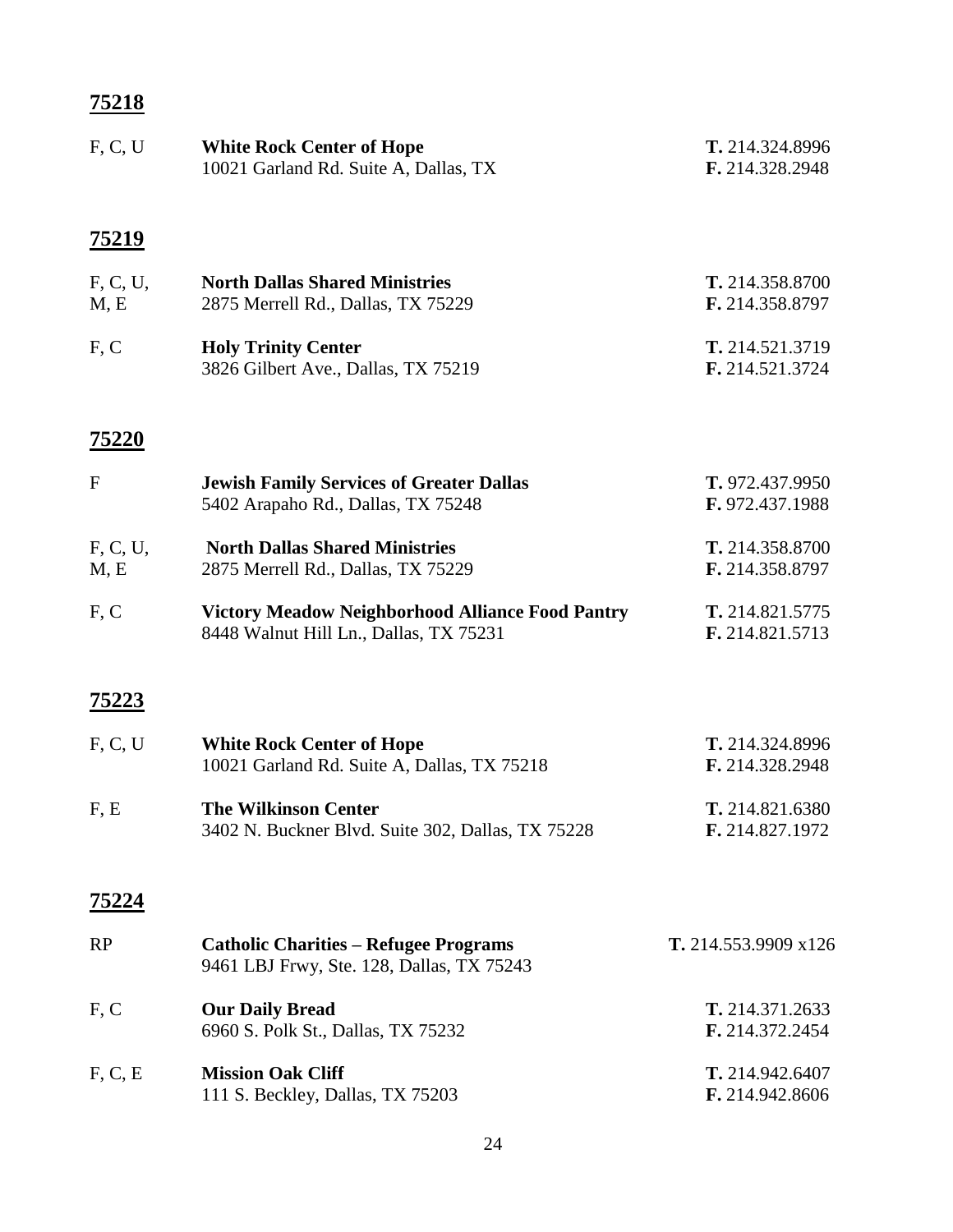| F, HP, M         | THE TURN®AROUND AGENDA (TTA)                                                                      |                                    |
|------------------|---------------------------------------------------------------------------------------------------|------------------------------------|
|                  | Outreach Center: 7125 S Polk Street Ste 1 Dallas, TX 75232                                        | T. 972-228-0872<br>F. 972-228-1110 |
|                  | Family Services: 7140 Library Lane Dallas, TX 75232                                               | T. 469-567-1793<br>F. 972-224-0090 |
| 75225            |                                                                                                   |                                    |
| $\mathbf F$      | <b>Jewish Family Services of Greater Dallas</b><br>5402 Arapaho Rd., Dallas, TX 75248             | T. 972.437.9950<br>F. 972.437.1988 |
| F, C, U,<br>M, E | <b>North Dallas Shared Ministries</b><br>2875 Merrell Rd., Dallas, TX 75229                       | T. 214.358.8700<br>F. 214.358.8797 |
| F, C             | <b>Victory Meadow Neighborhood Alliance Food Pantry</b><br>8448 Walnut Hill Ln., Dallas, TX 75231 | T. 214.821.5775<br>F. 214.821.5713 |
| <u>75226</u>     |                                                                                                   |                                    |
| F, E             | <b>The Wilkinson Center</b><br>3402 N. Buckner Blvd. Suite 302, Dallas, TX 75228                  | T. 214.821.6380<br>F. 214.827.1972 |
| 75227            |                                                                                                   |                                    |
| F, C             | <b>Buckner Center for Humanitarian Aid</b><br>5405 Shoe, Dr., Mesquite, TX 75149                  | T. 214.367.8080<br>F. 214.367.8093 |
| $\mathbf F$      | <b>Pathway of Life Church Metrobless Food Pantry</b><br>8201 Scyene Rd., Dallas, TX 75227         | T. 214.275.7287<br>F. 214.275.8835 |
| F, C, E          | <b>Sharing Life Community</b><br>3544 E. Emporium Circle, Mesquite, TX 75150                      | T. 972.285.5819<br>F. 972.285.0329 |
| F, E             | <b>The Wilkinson Center</b><br>3402 N. Buckner Blvd. Suite 302, Dallas, TX 75228                  | T. 214.821.6380<br>F. 214.827.1972 |
| 75228            |                                                                                                   |                                    |
| $\mathbf F$      | <b>Pathway of Life Church Food Pantry</b><br>8510 Military Pkwy., Dallas, TX 75227                | T. 214.275.7287<br>F. 214.275.8835 |
| F, C, E          | <b>Sharing Life Community</b><br>3544 E. Emporium Circle, Mesquite, TX 75150                      | T. 972.285.5819<br>F. 972.285.0329 |
|                  | 25                                                                                                |                                    |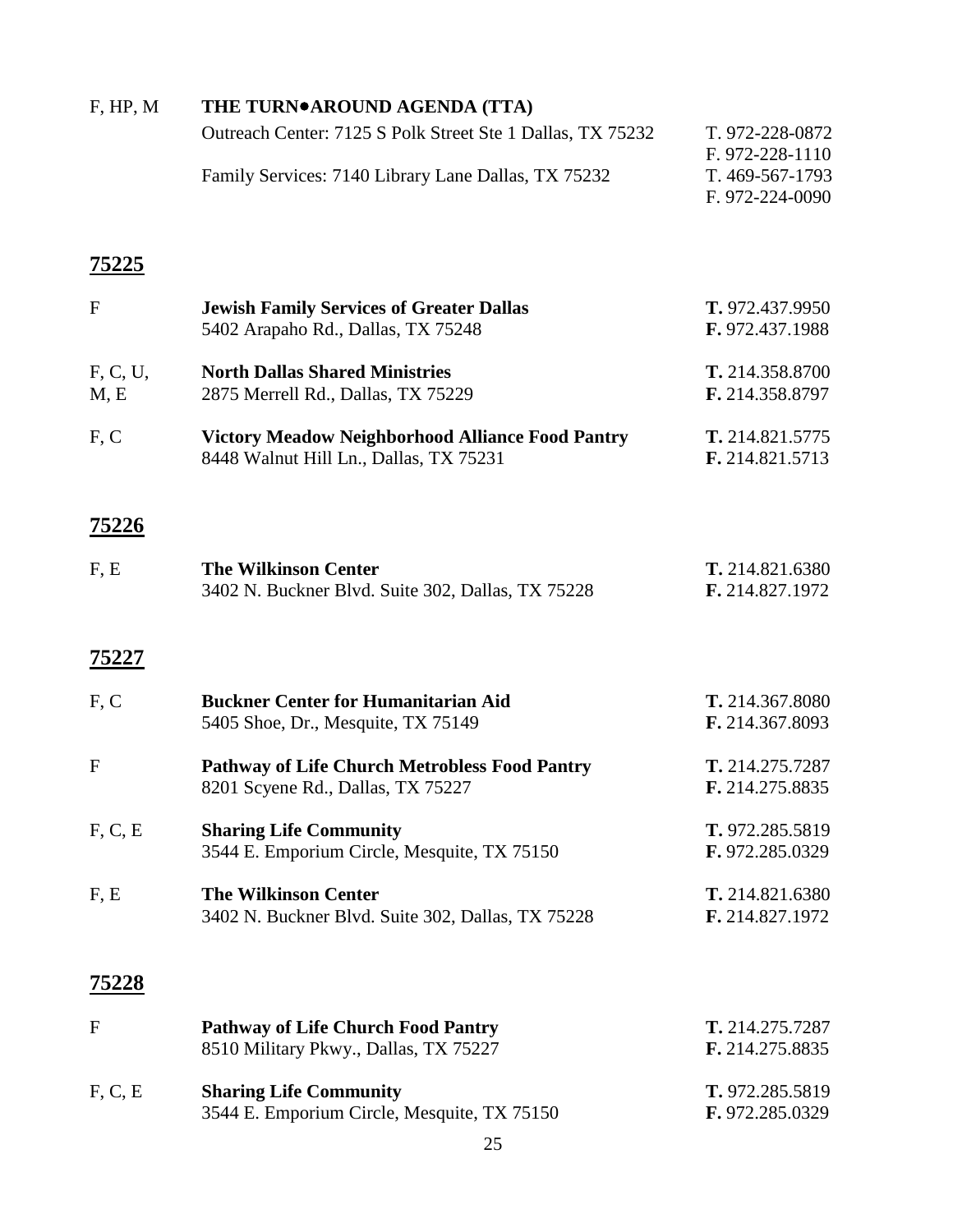| F, C, U          | <b>White Rock Center of Hope</b><br>10021 Garland Rd. Suite A, Dallas, TX 75218                   | T. 214.324.8996<br>F. 214.328.2948 |
|------------------|---------------------------------------------------------------------------------------------------|------------------------------------|
| F, E             | <b>The Wilkinson Center</b><br>3402 N. Buckner Blvd. Suite 302, Dallas, TX 75228                  | T. 214.821.6380<br>F. 214.827.1972 |
| <u>75229</u>     |                                                                                                   |                                    |
| $\mathbf{F}$     | <b>Jewish Family Services of Greater Dallas</b><br>5402 Arapaho Rd., Dallas, TX 75248             | T. 972.437.9950<br>F. 972.437.1988 |
| F, C, U,<br>M, E | <b>North Dallas Shared Ministries</b><br>2875 Merrell Rd., Dallas, TX 75229                       | T. 214.358.8700<br>F. 214.358.8797 |
| F, C             | <b>Victory Meadow Neighborhood Alliance Food Pantry</b><br>8448 Walnut Hill Ln., Dallas, TX 75231 | T. 214.821.5775<br>F. 214.821.5713 |
| <u>75230</u>     |                                                                                                   |                                    |
| $\mathbf{F}$     | <b>Jewish Family Services of Greater Dallas</b><br>5402 Arapaho Rd., Dallas, TX 75248             | T. 972.437.9950<br>F. 972.437.1988 |
| F, C, U,<br>M, E | <b>North Dallas Shared Ministries</b><br>2875 Merrell Rd., Dallas, TX 75229                       | T. 214.358.8700<br>F. 214.358.8797 |
| F, C             | <b>Victory Meadow Neighborhood Alliance Food Pantry</b><br>8448 Walnut Hill Ln., Dallas, TX 75231 | T. 214.821.5775<br>F. 214.821.5713 |
| 75231            |                                                                                                   |                                    |
| $\mathbf F$      | <b>Jewish Family Services of Greater Dallas</b><br>5402 Arapaho Rd., Dallas, TX 75248             | T. 972.437.9950<br>F. 972.437.1988 |
| F, C, U          | <b>Network of Community Ministries</b><br>741 S. Sherman St., Richardson, TX 75081                | T. 972.234.8880<br>F. 972.234.8892 |
| F, C, U,<br>M, E | <b>North Dallas Shared Ministries</b><br>2875 Merrell Rd., Dallas, TX 75229                       | T. 214.358.8700<br>F. 214.358.8797 |
| F, U             | <b>Richardson East Care Corps</b><br>1504 East Campbell Rd., Richardson, TX 75081                 | T. 972.231.8231<br>F. 972.231.5660 |
| F, C             | <b>Victory Meadow Neighborhood Alliance Food Pantry</b><br>8448 Walnut Hill Ln., Dallas, TX 75231 | T. 214.821.5775<br>F. 214.821.5713 |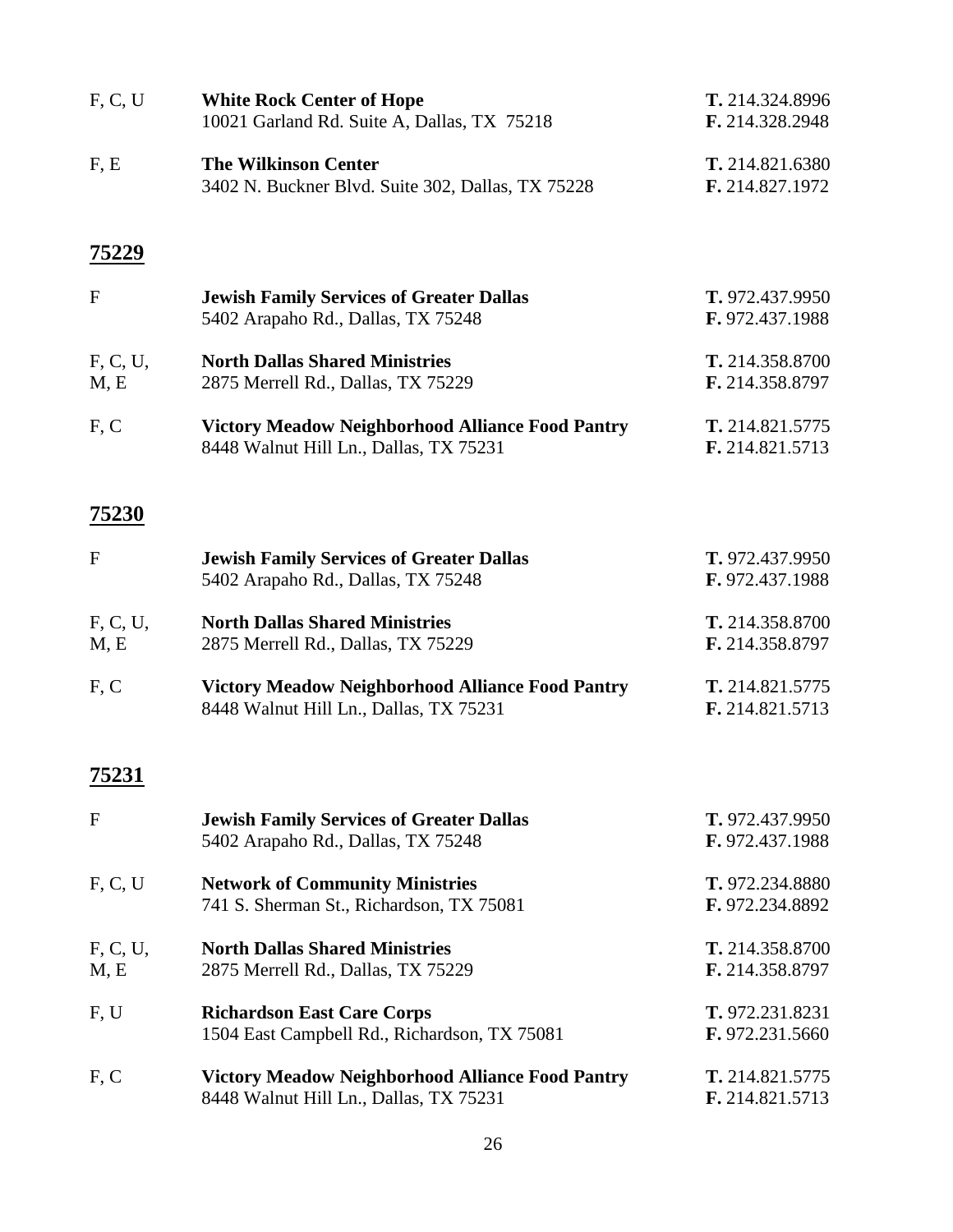| F, C               | <b>Our Daily Bread</b><br>6960 S. Polk St., Dallas, TX 75232                                                                                                   | T. 214.371.2633<br>F. 214.372.2454                                       |
|--------------------|----------------------------------------------------------------------------------------------------------------------------------------------------------------|--------------------------------------------------------------------------|
| $\mathbf{F}$       | THE TURN <sup>o</sup> AROUND AGENDA (TTA)<br>Outreach Center: 7125 S Polk Street Ste 1 Dallas, TX 75232<br>Family Services: 7140 Library Lane Dallas, TX 75232 | T. 972-228-0872<br>F. 972-228-1110<br>T. 469-567-1793<br>F. 972-224-0090 |
| <u>75233</u><br>RP | <b>Catholic Charities - Refugee Programs</b><br>9461 LBJ Frwy, Ste. 128, Dallas, TX 75243                                                                      | T. 214.553.9909 x126                                                     |
| <u>75234</u>       |                                                                                                                                                                |                                                                          |
| F, C               | <b>The Friendship House</b><br>2400 N. Josey Ln., Carrollton, TX 75006                                                                                         | T. 972.512.3838<br>F. 855.512.3700                                       |
| $\mathbf F$        | <b>Jewish Family Services of Greater Dallas</b><br>5402 Arapaho Rd., Dallas, TX 75248                                                                          | T. 972.437.9950<br>F. 972.437.1988                                       |
| F, C, U            | <b>Metrocrest Services</b><br>13801 Hutton Dr. Suite 150, Farmers Branch, TX 75234                                                                             | T. 972.446.2100<br>F. 214.694.2171                                       |
| F, C, U,<br>M, E   | <b>North Dallas Shared Ministries</b><br>2875 Merrell Rd., Dallas, TX 75229                                                                                    | T. 214.358.8700<br>F. 214.358.8797                                       |
| F, C               | <b>Victory Meadow Neighborhood Alliance Food Pantry</b><br>8448 Walnut Hill Ln., Dallas, TX 75231                                                              | T. 214.821.5775<br>F. 214.821.5713                                       |
| <u>75235</u>       |                                                                                                                                                                |                                                                          |
| F, C, U,<br>M, E   | <b>North Dallas Shared Ministries</b><br>2875 Merrell Rd., Dallas, TX 75229                                                                                    | T. 214.358.8700<br>F. 214.358.8797                                       |
| F, C,              | <b>Holy Trinity Center</b><br>3826 Gilbert Ave., Dallas, TX 75219                                                                                              | T. 214.521.3719<br>F. 214.521.3724                                       |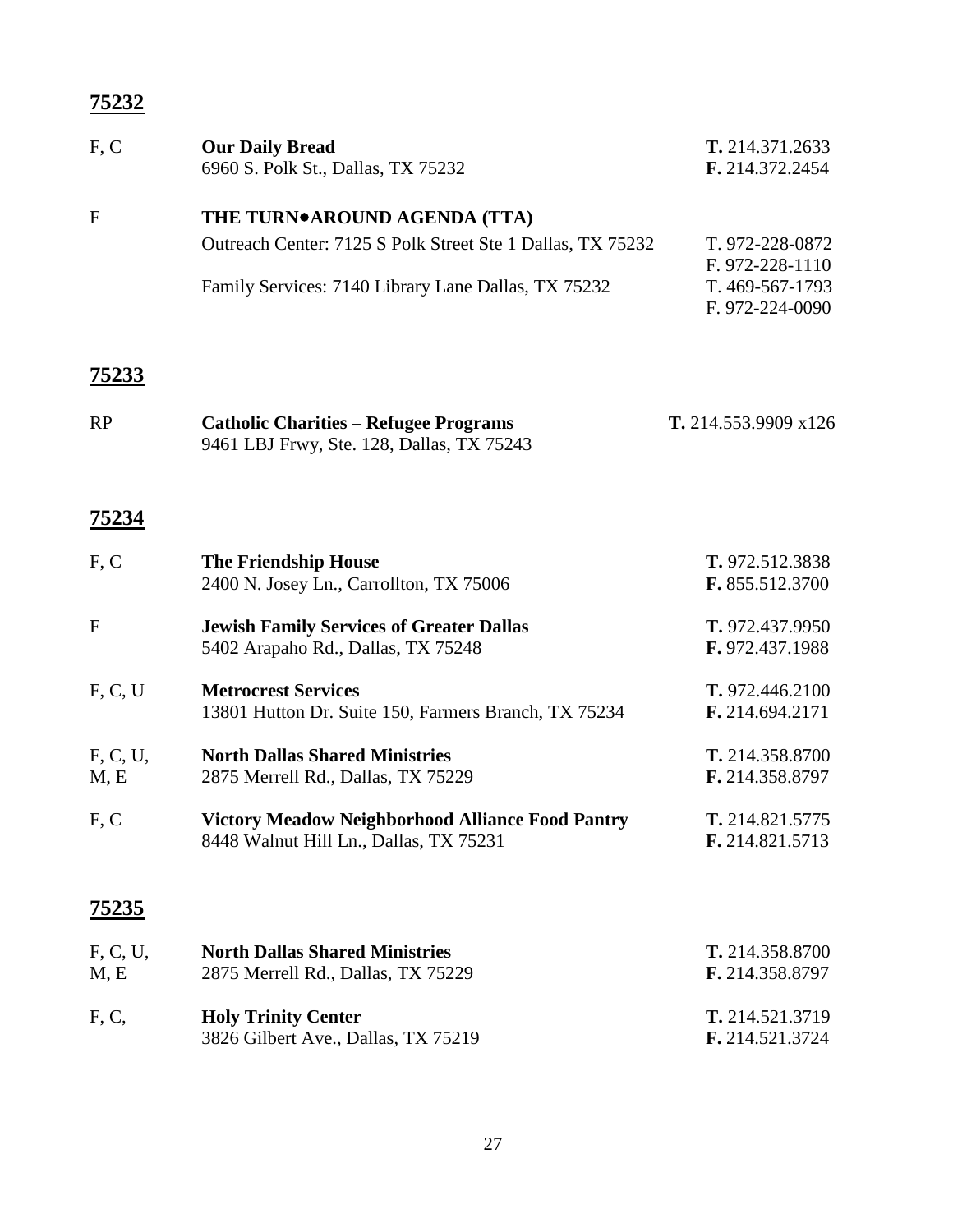| F, C | <b>Our Daily Bread</b>             | T. 214.371.2633        |
|------|------------------------------------|------------------------|
|      | 6960 S. Polk St., Dallas, TX 75232 | <b>F.</b> 214.372.2454 |
|      |                                    |                        |

| F, C             | Highland Oaks Church of Christ – Caring and Sharing<br>10805 Walnut Hill Lane, Dallas, TX 75238   | T. 214.342.6040<br>F. 214.342.6043 |
|------------------|---------------------------------------------------------------------------------------------------|------------------------------------|
| $\mathbf{F}$     | <b>Jewish Family Services of Greater Dallas</b><br>5402 Arapaho Rd., Dallas, TX 75248             | T. 972.437.9950<br>F. 972.437.1988 |
| F, C             | <b>Network of Community Ministries</b><br>741 S. Sherman St., Richardson, TX 75081                | T. 972.234.8880<br>F. 972.234.8892 |
| F, U             | <b>Richardson East Care Corps</b><br>1504 East Campbell Rd., Richardson, TX 75081                 | T. 972.231.8231<br>F. 972.231.5660 |
| F, C             | <b>Victory Meadow Neighborhood Alliance Food Pantry</b><br>8448 Walnut Hill Ln., Dallas, TX 75231 | T. 214.821.5775<br>F. 214.821.5713 |
| F, C, U          | <b>White Rock Center of Hope</b><br>10021 Garland Rd. Suite A, Dallas, TX 75218                   | T. 214.324.8996<br>F. 214.328.2948 |
| 75240            |                                                                                                   |                                    |
| $\mathbf{F}$     | <b>Jewish Family Services of Greater Dallas</b><br>5402 Arapaho Rd., Dallas, TX 75248             | T. 972.437.9950<br>F. 972.437.1988 |
| F, C             | <b>Network of Community Ministries</b><br>741 S. Sherman St., Richardson, TX 75081                | T. 972.234.8880<br>F. 972.234.8892 |
| F, C, U,<br>M, E | <b>North Dallas Shared Ministries</b><br>2875 Merrell Rd., Dallas, TX 75229                       | T. 214.358.8700<br>F. 214.358.8797 |
| F, U             | <b>Richardson East Care Corps</b><br>1504 East Campbell Rd., Richardson, TX 75081                 | T. 972.231.8231<br>F. 972.231.5660 |
| F, C             | <b>Victory Meadow Neighborhood Alliance Food Pantry</b><br>8448 Walnut Hill Ln., Dallas, TX 75231 | T. 214.821.5775<br>F. 214.821.5713 |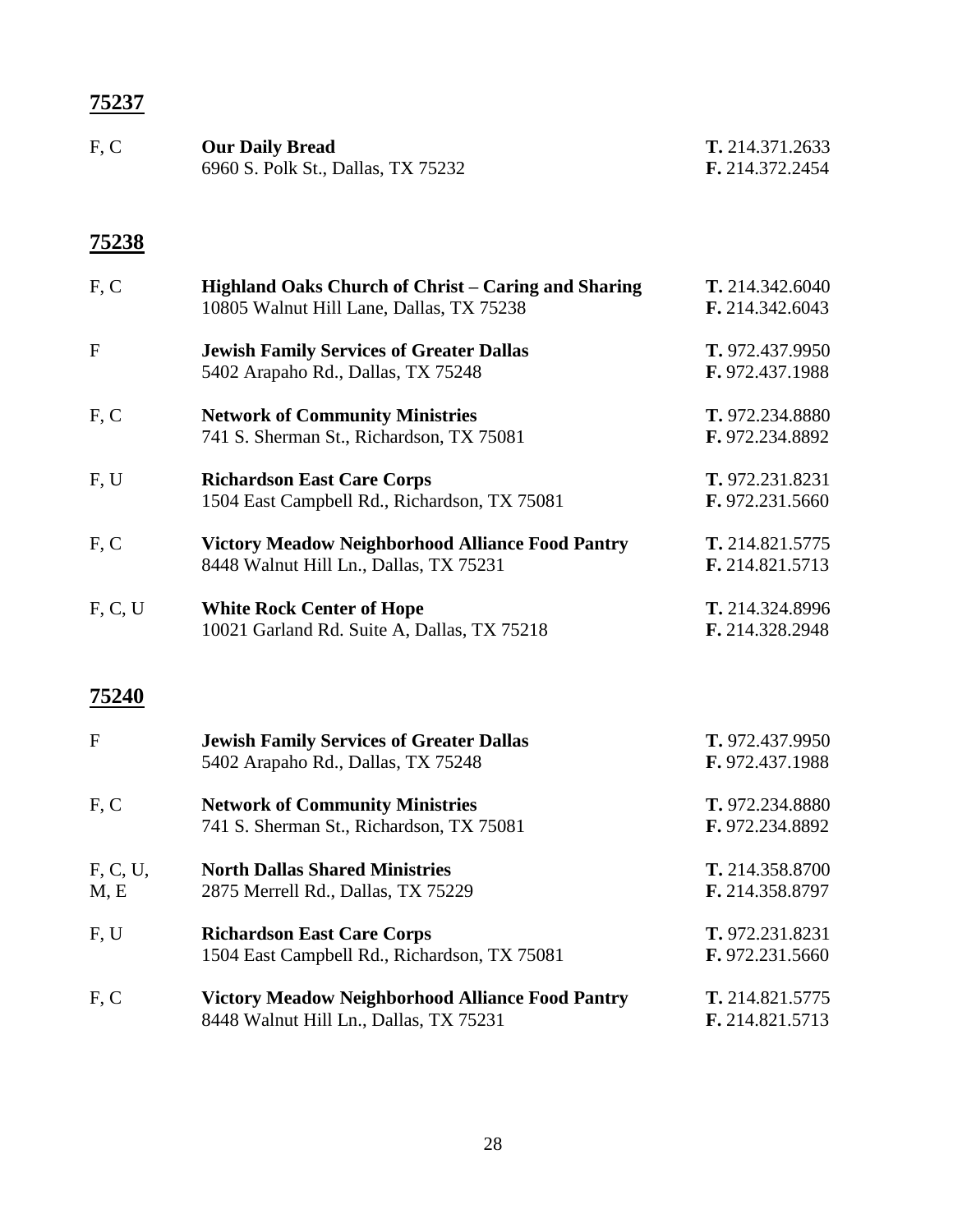| F    | <b>Holy Cross Special Fund</b><br>4906 Bonnie View, Dallas, TX 75241     | T. 214.374.7952<br>F. 214.375.2511 |
|------|--------------------------------------------------------------------------|------------------------------------|
| F, C | <b>Mt. Tabor Baptist Church</b><br>3700 Simpson Stuart, Dallas, TX 75241 | T. 972.225.1704<br>F. 972.225.4811 |
| F, C | <b>Our Daily Bread</b><br>6960 S. Polk St., Dallas, TX 75232             | T. 214.371.2633<br>F. 214.372.2454 |
| F    | The Turn●Around Agenda (TTA)                                             |                                    |
|      | Outreach Center: 7125 S Polk Street Ste 1 Dallas, TX 75232               | T. 972-228-0872                    |
|      |                                                                          | F. 972-228-1110                    |
|      | Family Services: 7140 Library Lane Dallas, TX 75232                      | T. 469-567-1793                    |
|      |                                                                          | F. 972-224-0090                    |

| F, C         | Highland Oaks Church of Christ-Caring and Sharing       | T. 214.342.6040        |
|--------------|---------------------------------------------------------|------------------------|
|              | 10805 Walnut Hill Lane, Dallas, TX 75238                | F. 214.342.6043        |
| $\mathbf{F}$ | <b>Jewish Family Services of Greater Dallas</b>         | T. 972.437.9950        |
|              | 5402 Arapaho Rd., Dallas, TX 75248                      | F. 972.437.1988        |
| F, C         | <b>Network of Community Ministries</b>                  | T. 972.234.8880        |
|              | 741 S. Sherman, Richardson, TX 75081                    | F. 972.234.8892        |
| F, C, U,     | <b>North Dallas Shared Ministries</b>                   | T. 214.358.8700        |
| M, E         | 2875 Merrell Rd., Dallas, TX 75229                      | F. 214.358.8797        |
| F, U         | <b>Richardson East Care Corps</b>                       | T. 972.231.8231        |
|              | 1504 East Campbell Rd., Richardson, TX 75081            | <b>F.</b> 972.231.5660 |
| F, C         | <b>Victory Meadow Neighborhood Alliance Food Pantry</b> | T. 214.821.5775        |
|              | 8448 Walnut Hill Ln., Dallas, TX 75231                  | F. 214.821.5713        |
|              |                                                         |                        |
| 75244        |                                                         |                        |
|              |                                                         |                        |

| F.C | <b>The Friendship House</b>                     | T. 972.512.3838 |
|-----|-------------------------------------------------|-----------------|
|     | 2400 N. Josey Ln., Carrollton, TX 75006         | F. 855.512.3700 |
| F.  | <b>Jewish Family Services of Greater Dallas</b> | T. 972.437.9950 |
|     | 5402 Arapaho Rd., Dallas, TX 75248              | F. 972.437.1988 |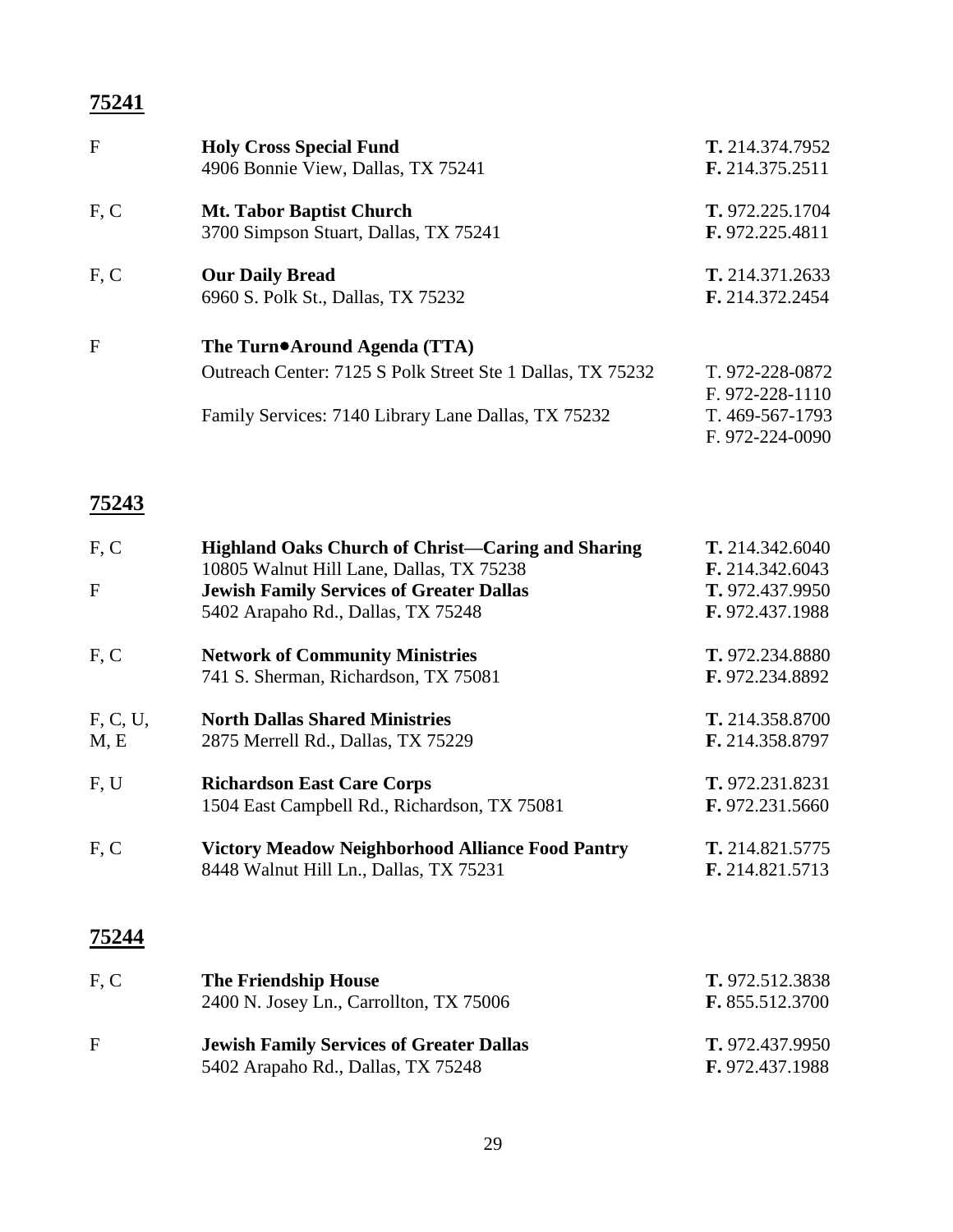| F, C, U,<br>M, E | <b>North Dallas Shared Ministries</b><br>2875 Merrell Rd., Dallas, TX 75229                       | T. 214.358.8700<br>F. 214.358.8797        |
|------------------|---------------------------------------------------------------------------------------------------|-------------------------------------------|
| F, C             | <b>Victory Meadow Neighborhood Alliance Food Pantry</b><br>8448 Walnut Hill Ln., Dallas, TX 75231 | T. 214.821.5775<br>F. 214.821.5713        |
| <u>75246</u>     |                                                                                                   |                                           |
| F, E             | <b>The Wilkinson Center</b><br>3402 N. Buckner Blvd. Suite 302, Dallas, TX 75228                  | T. 214.821.6380<br>F. 214.827.1972        |
| 75247            |                                                                                                   |                                           |
| F, C, U,<br>M, E | <b>North Dallas Shared Ministries</b><br>2875 Merrell Rd., Dallas, TX 75229                       | T. 214.358.8700<br>F. 214.358.8797        |
| <u>75248</u>     |                                                                                                   |                                           |
| $\mathbf{F}$     | <b>Jewish Family Services of Greater Dallas</b><br>5402 Arapaho Rd., Dallas, TX 75248             | T. 972.437.9950<br>F. 972.437.1988        |
| F, C,            | <b>Network of Community Ministries</b><br>741 S. Sherman St., Richardson, TX 75081                | T. 972.234.8880<br>F. 972.234.8892        |
| F, C, U,<br>M, E | <b>North Dallas Shared Ministries</b><br>2875 Merrell Rd., Dallas, TX 75229                       | T. 214.358.8700<br>F. 214.358.8797        |
| F, U             | <b>Richardson East Care Corps</b><br>1504 East Campbell Rd., Richardson, TX 75081                 | T. 972.231.8231<br><b>F.</b> 972.231.5660 |
| F, C             | <b>Victory Meadow Neighborhood Alliance Food Pantry</b><br>8448 Walnut Hill Ln., Dallas, TX 75231 | T. 214.821.5775<br>F. 214.821.5713        |
| 75251            |                                                                                                   |                                           |
| F, C,            | <b>Network of Community Ministries</b><br>741 S. Sherman St., Richardson, TX 75081                | T. 972.234.8880<br>F. 972.234.8892        |
| F, C, U,<br>M, E | <b>North Dallas Shared Ministries</b><br>2875 Merrell Rd., Dallas, TX 75229                       | T. 214.358.8700<br>F. 214.358.8797        |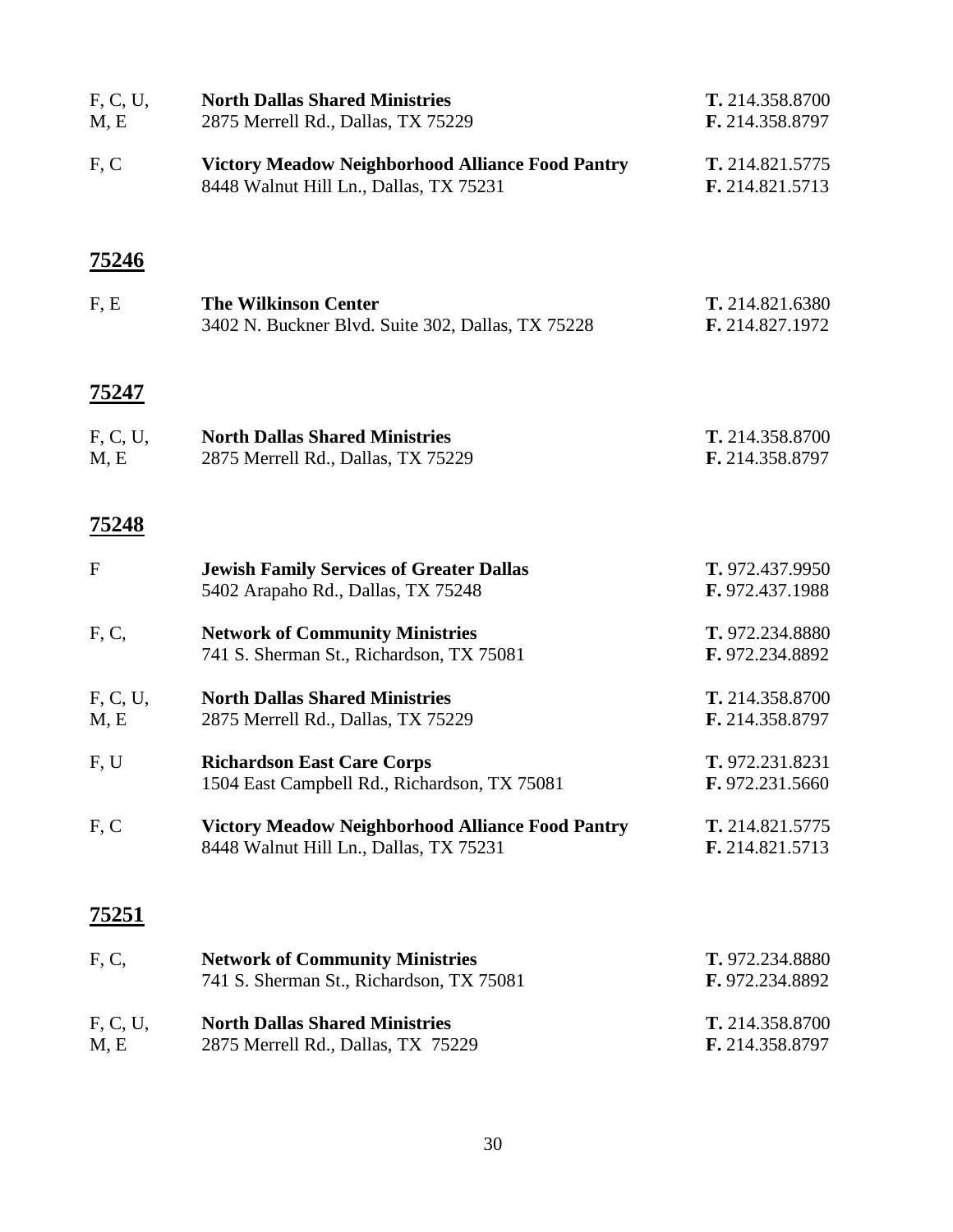| $\mathbf{F}$     | <b>Jewish Family Services of Greater Dallas</b><br>5402 Arapaho Rd., Dallas, TX 75248             | T. 972.437.9950<br>F. 972.437.1988   |
|------------------|---------------------------------------------------------------------------------------------------|--------------------------------------|
| F, C,            | <b>Network of Community Ministries</b><br>741 S. Sherman St., Richardson, TX 75081                | T. 972.234.8880<br>F. 972.234.8892   |
| F, C, U,<br>M, E | <b>North Dallas Shared Ministries</b><br>2875 Merrell Rd., Dallas, TX 75229                       | T. 214. 358.8700<br>F. 214. 358.8797 |
| F, C, U          | <b>Salvation Army - Plano Service Center</b><br>3528 E. 14 <sup>th</sup> St., Plano, TX 75074     | T. 972.423.8254<br>F. 972.509.5319   |
| F, C             | <b>Victory Meadow Neighborhood Alliance Food Pantry</b><br>8448 Walnut Hill Ln., Dallas, TX 75231 | T. 214.821.5775<br>F. 214.821.5713   |
| <u>75253</u>     |                                                                                                   |                                      |
| ${\bf F}$        | <b>Community Breadbasket</b><br>102 E. Malloy Bridge Rd, Seagoville, TX 75159                     | T. 972.287.2459                      |
| F, C, E          | <b>Sharing Life Community</b><br>3544 E. Emporium Circle, Mesquite, TX 75150                      | T. 972.285.5819<br>F. 972.285.0329   |
| 75254            |                                                                                                   |                                      |
| $\mathbf F$      | <b>Jewish Family Services of Greater Dallas</b><br>5402 Arapaho Rd., Dallas, TX 75248             | T. 972.437.9950<br>F. 972.437.1988   |
| F, C,            | <b>Network of Community Ministries</b><br>741 S. Sherman St., Richardson, TX 75081                | T. 972.234.8880<br>F. 972.234.8892   |
| F, C, U,<br>M, E | <b>North Dallas Shared Ministries</b><br>2875 Merrell Rd., Dallas, TX 75229                       | T. 214.358.8700<br>F. 214.358.8797   |
| F, U             | <b>Richardson East Care Corps</b><br>1504 East Campbell Rd., Richardson, TX 75081                 | T. 972.231.8231<br>F. 972.231.5660   |
| F, C             | <b>Victory Meadow Neighborhood Alliance Food Pantry</b><br>8448 Walnut Hill Ln., Dallas, TX 75231 | T. 214.821.5775<br>F. 214.821.5713   |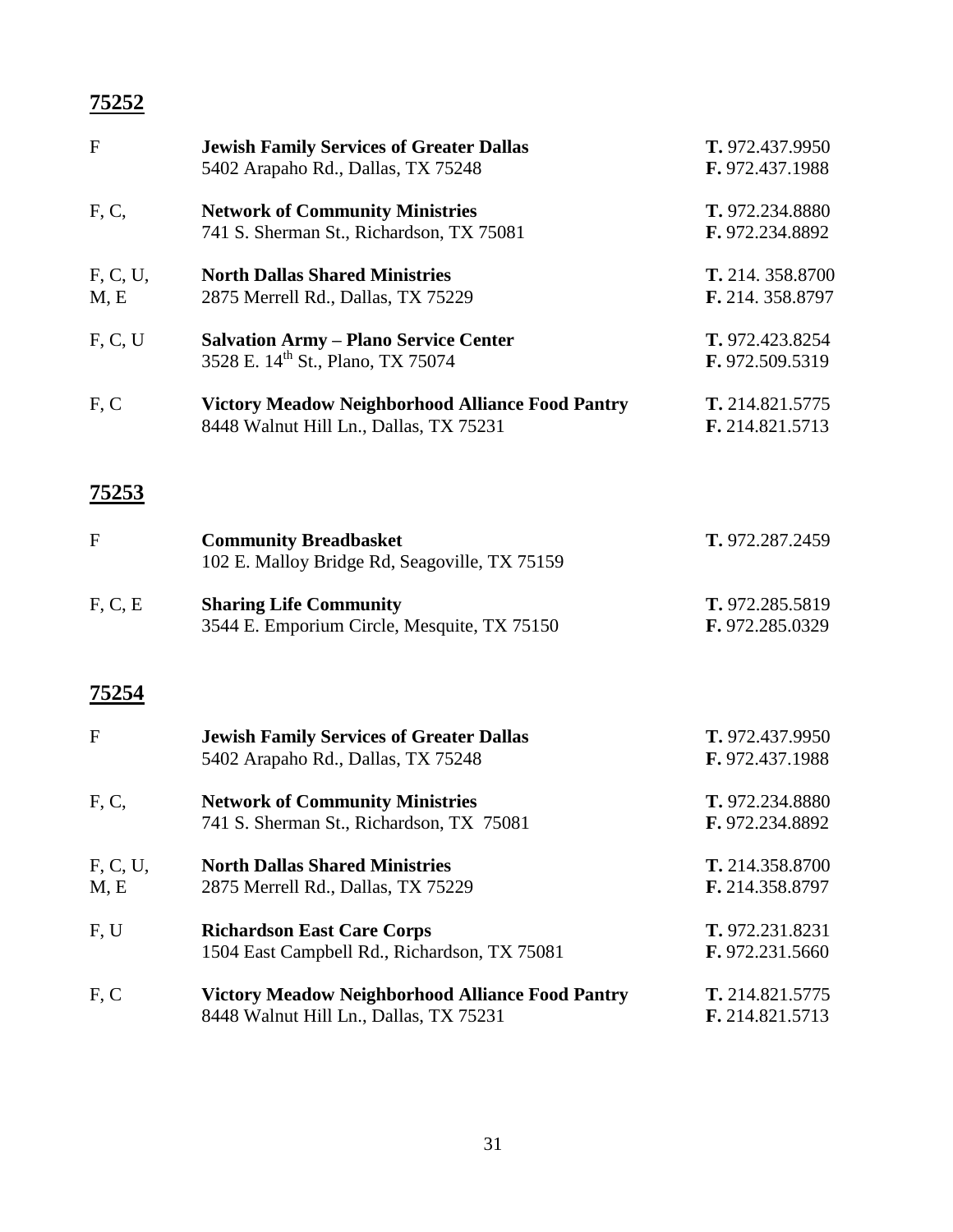| F, U     | <b>Christian Community Action</b>                       | T. 972.221.1224        |
|----------|---------------------------------------------------------|------------------------|
|          | 200 S. Mill St., Lewisville, TX 75057                   | F. 972.219.4330        |
| F, C     | <b>The Friendship House</b>                             | T. 972.512.3838        |
|          | 2400 N. Josey Ln., Carrollton, TX 75006                 | F. 1.855.512.3700      |
| F        | <b>Jewish Family Services of Greater Dallas</b>         | T. 972.437.9950        |
|          | 5402 Arapaho Rd., Dallas, TX 75248                      | <b>F.</b> 972.437.1988 |
| F, C, U  | <b>Metrocrest Services</b>                              | T. 972.446.2100        |
|          | 13801 Hutton Dr. Suite 150, Farmers Branch, TX 75234    | F. 214.694.2171        |
| F, C, U, | <b>North Dallas Shared Ministries</b>                   | T. 214.358.8700        |
| M, E     | 2875 Merrell Rd., Dallas, TX 75229                      | F. 214.358.8797        |
| F, C, U  | <b>Salvation Army - Plano Service Center</b>            | T. 972.423.8254        |
|          | 3528 E. 14 <sup>th</sup> St., Plano, TX 75074           | F. 972.509.5319        |
| F, C     | <b>Victory Meadow Neighborhood Alliance Food Pantry</b> | T. 214.821.5775        |
|          | 8448 Walnut Hill Ln., Dallas, TX 75231                  | F. 214.821.5713        |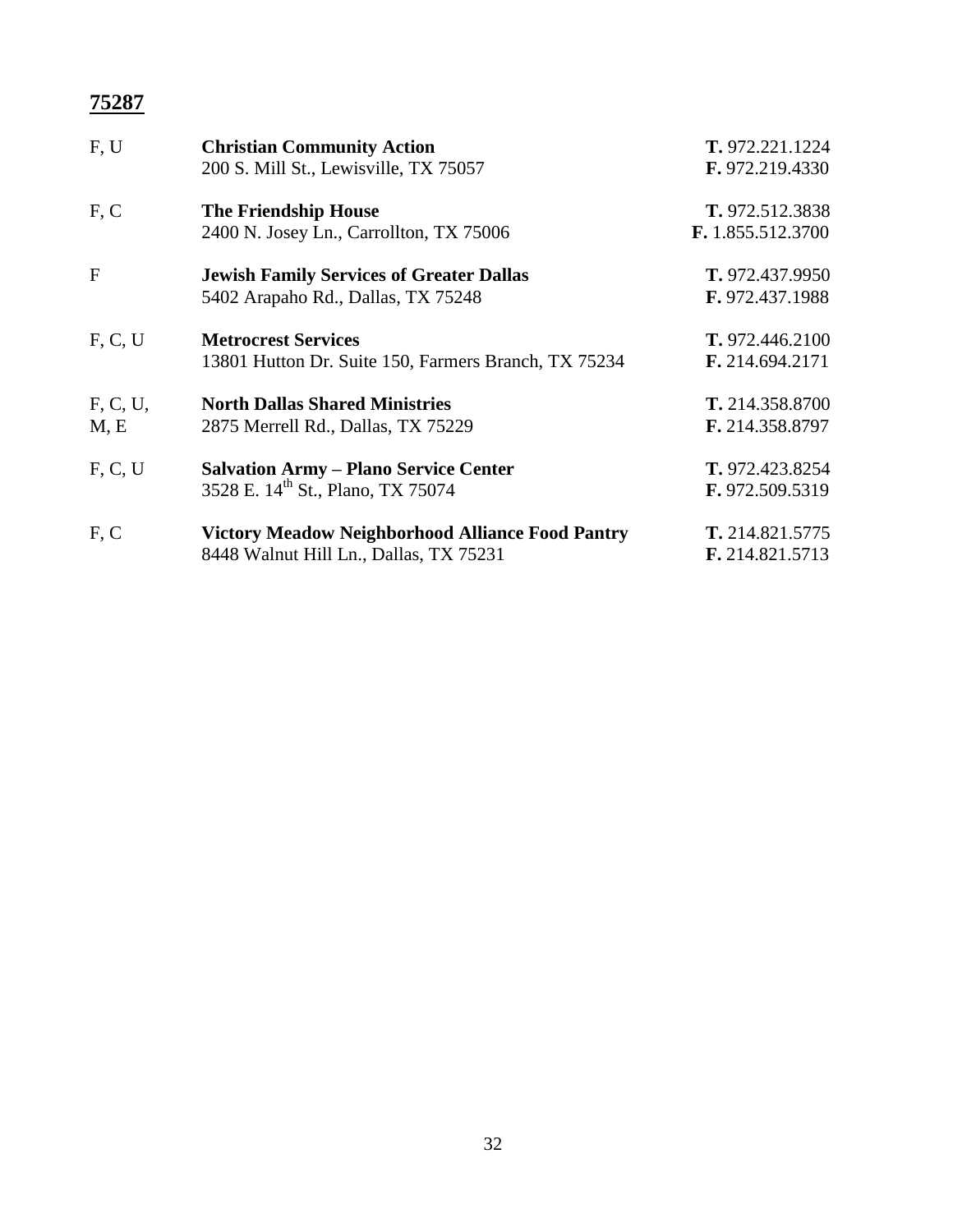## **EMERGENCY OVERNIGHT SHELTERS**

| <b>AUSTIN STREET CENTRE</b>                                                                                                         | T. 214.428.4242                    |
|-------------------------------------------------------------------------------------------------------------------------------------|------------------------------------|
| 2929 Hickory St., Dallas, TX 75226                                                                                                  | F. 214.428.8158                    |
| <b>THE BRIDGE</b>                                                                                                                   | T. 214.670.1100                    |
| 1818 Corsicana, Dallas, TX 75201                                                                                                    |                                    |
| <b>DALLAS LIFE</b>                                                                                                                  | T. 214.421.1380                    |
| 1100 Cadiz St., Dallas, TX 75215                                                                                                    | F. 214.426.5144                    |
| <b>FAMILY GATEWAY (Must have at least one child under 18 yrs.)</b>                                                                  | T. 214.741.6515                    |
| 711 S. Saintt Paul St., Dallas, TX 75201                                                                                            | F. 214.884.3110                    |
| <b>JONATHAN'S PLACE SAFE PLACE (TEENS)</b><br>Text 'Safe' & current city zip code to 69866<br>6065 Duck Creek Dr, Garland, TX 75043 |                                    |
| <b>PROMISE HOUSE</b> (must be 10-17 yrs. of age)<br>224 W. Page, Dallas, TX 75208                                                   | T. 214.941.8578<br>F. 214.941.8670 |
| <b>SALVATION ARMY-CARR P. COLLINS SOCIAL SERVICE CENTER</b>                                                                         |                                    |
| 5302 Harry Hines Blvd., Dallas, TX 75235                                                                                            | T. 214.424.7050<br>F. 214.688.5234 |
| <b>UNION GOSPEL MISSION (Men)</b>                                                                                                   | T. 214.637.6117                    |
| 3211 Irving Blvd., Dallas, TX 75247                                                                                                 | F. 214.634.8340                    |
| UNION GOSPEL MISSION CENTER OF HOPE (Women)                                                                                         | T. 214.638.2988                    |
| 4815 Cass St., Dallas, TX 75235                                                                                                     | F. 214.637.2790                    |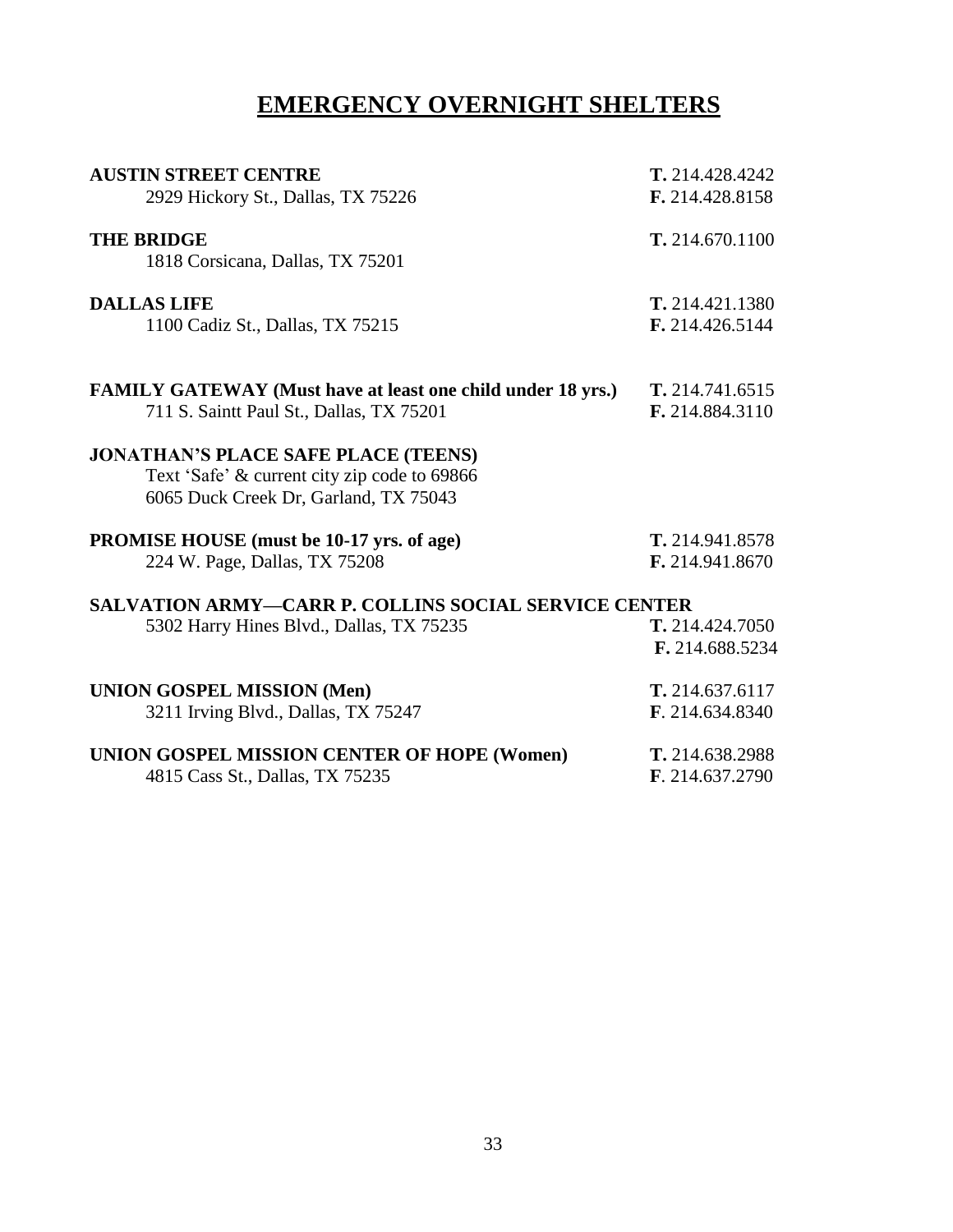## **EMERGENCY RENTAL ASSISTANCE**

## **DALLAS - ALL ZIP CODES**

### **Martin Luther King, Jr. Community Center**

214.670.8416 By appointment ONLY – appointments made by phone only on Mondays and Wednesdays at 9:00 a.m. – call until phone is answered – no messages accepted

### **Pilgrim Rest Missionary Baptist Church Crisis Ministries**

214.821.4443 By appointment  $ONLY$  – appointments made by phone only

## **West Dallas Community Center**

214.670.6530 By appointment ONLY – appointments made by phone only on Mondays and Wednesdays at 9:00 a.m. – call until phone is answered – no messages accepted

# **DALLAS – LIMITED ZIP CODES**

### **North Dallas Shared Ministries**

214.358.8700 Dallas Zips Served: 75204, 75205, 75209, 75219, 75220, 75225, 75229, 75230, 75231, 75234, 75235, 75240, 75243, 75244, 75247, 75248, 75251, 75252, 75254, 75287

### R**ichardson East Care Corps**

972.231.8231 By appointment ONLY: appointments made by phone only on Thursdays 10:00-11:00 a.m. Dallas Zips Served: 75231, 75238, 75240, 75243,75248, 75252, 75254

### **White Rock Center of Hope**

214.324.8996 Dallas Zips Served: 75214, 75218, 75223, 75228, 75238

(For suburbs please see individual zip codes)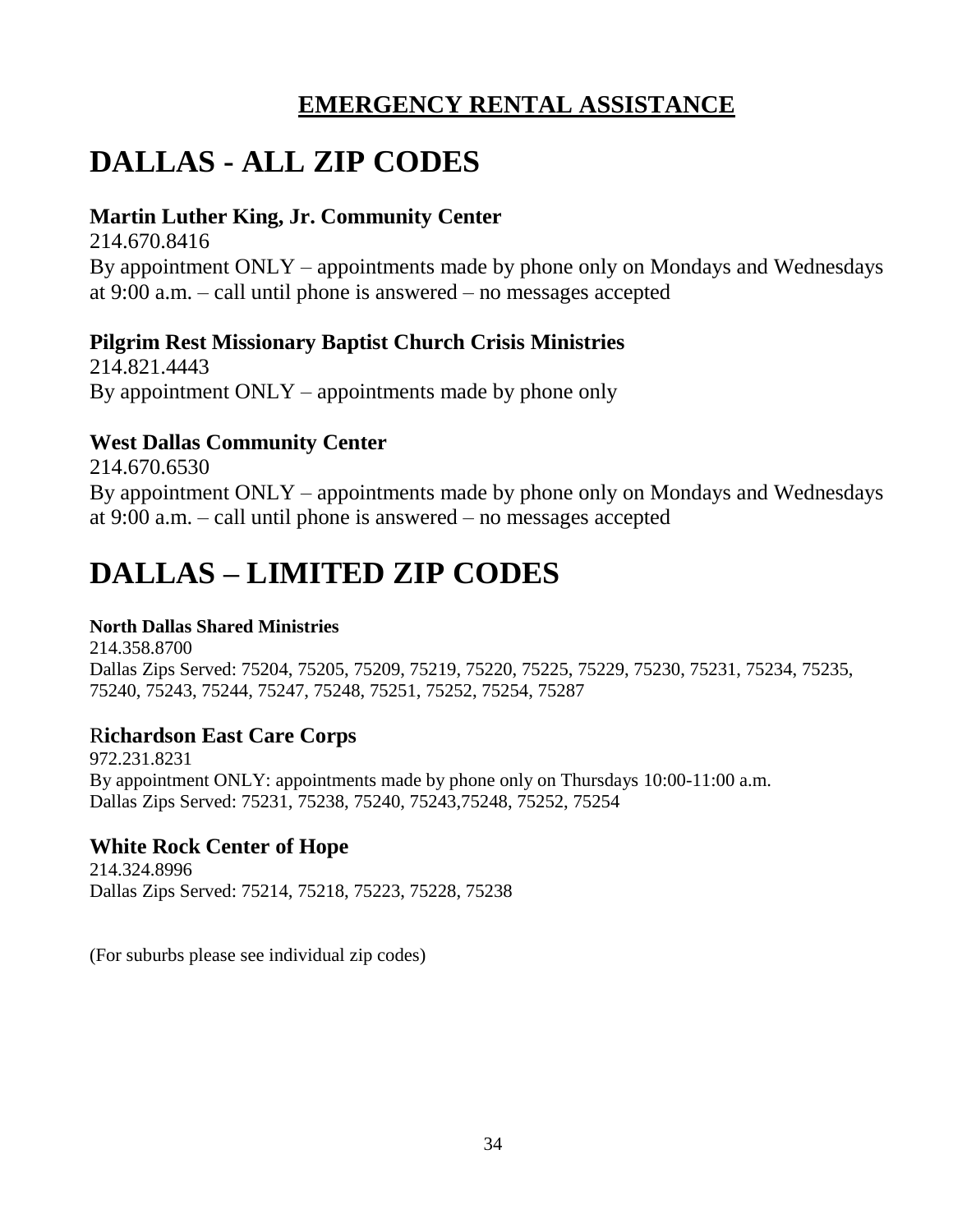## **EMERGENCY UTILITY ASSISTANCE**

## **DALLAS COUNTY- ALL ZIP CODES**

### **CEAP (Comprehensive Energy Assistance Program)**

214.819.1848 Note: 75287 is not in Dallas County so CEAP will not accept

**Pilgrim Rest Missionary Baptist Church Crisis Ministries** 214.821.4443 By appointment  $ONLY$  – appointments made by phone only

## **DALLAS CITY - ALL ZIP CODES**

### **Martin Luther King, Jr. Community Center**

214.670.8416 By appointment ONLY – appointments made by phone only on Mondays and Wednesdays at 9:00 a.m. – call until phone is answered – no messages accepted

### **Senior Source (Must be over 60 years of age)**

214.823.5700

## **West Dallas Community Center**

214.670.6530 By appointment ONLY – appointments made by phone only on Mondays and Wednesdays at 9:00 a.m. – call until phone is answered – no messages accepted

## **DALLAS CITY - LIMITED ZIP CODES**

### **Network Of Community Ministries**

972.234.8880 Dallas Zips Served: 75231, 75238, 75240, 75243, 75248, 75251, 75252, 75254

## **North Dallas Shared Ministries**

214.358.8700 Dallas Zips Served: 75204, 75205, 75209, 75219, 75220, 75225, 75229, 75230, 75231, 75234, 75235, 75240, 75243, 75244, 75247, 75248, 75251, 75252, 75254, 75287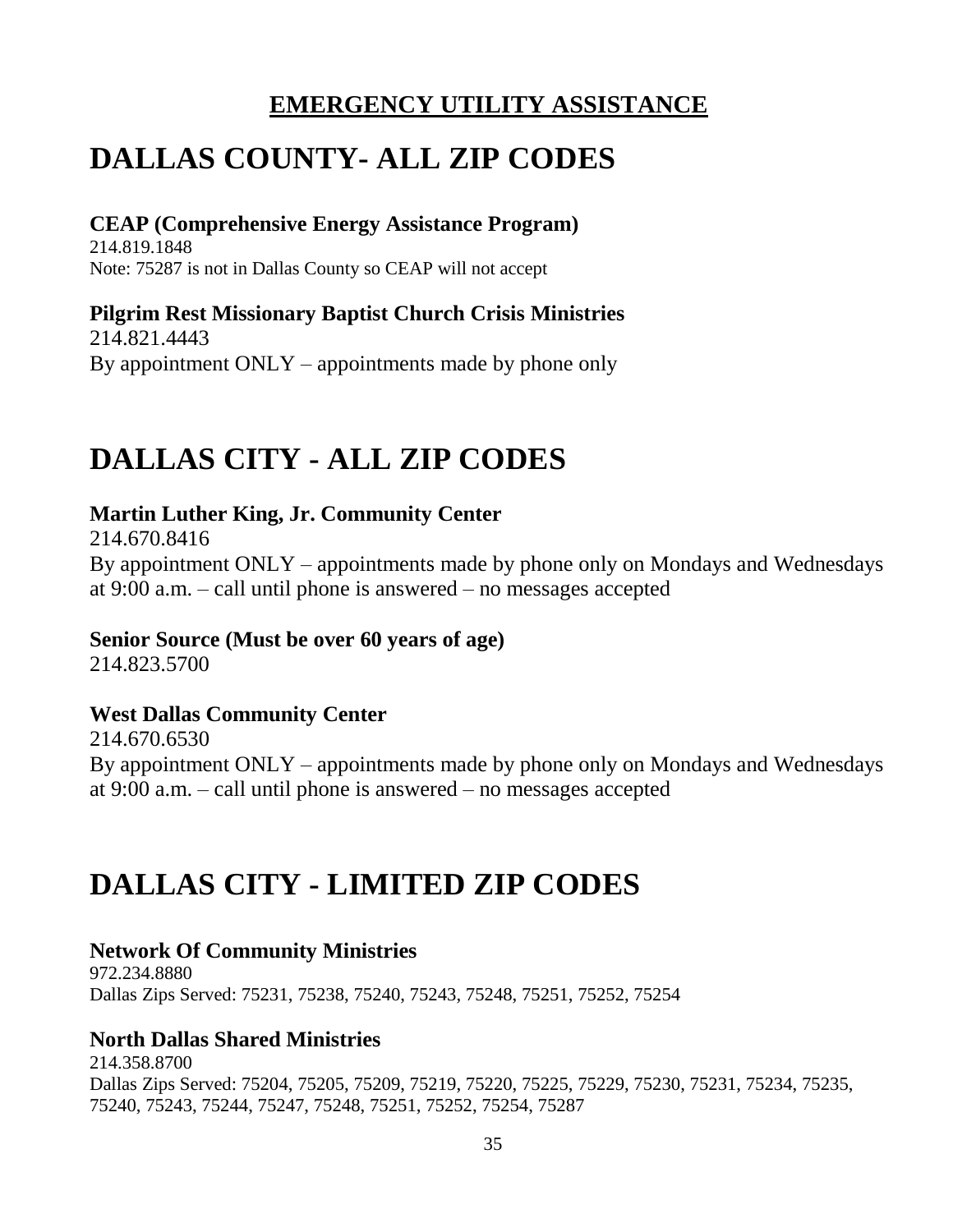## R**ichardson East Care Corps**

972.231.8231 By appointment ONLY: appointments made by phone only on Thursdays 10:00-11:00 a.m. Dallas Zips Served: 75231, 75238, 75240, 75243,75248, 75252, 75254

### **White Rock Center of Hope**

214.324.8996 Dallas Zips Served: 75214, 75218, 75223, 75228, 75238

(For suburbs please see individual zip codes)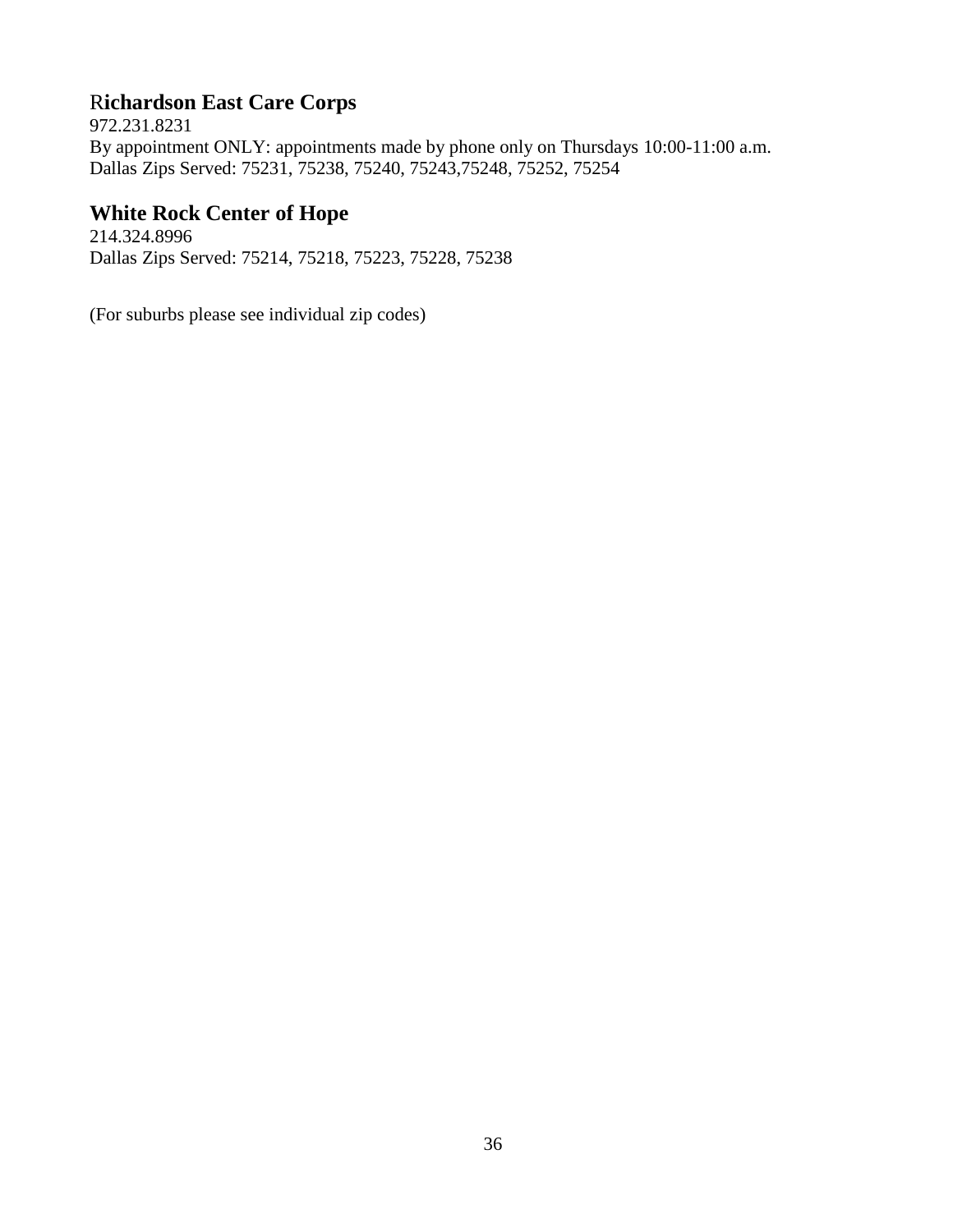## **DOMESTIC VIOLENCE VICTIM PROGRAMS**

| <b>Brighter Tomorrows</b>                                                                               | T. 972.254.4003                          |
|---------------------------------------------------------------------------------------------------------|------------------------------------------|
| PO Box 532151, Grand Prairie, TX 75053                                                                  | 24-hr T. 972.262.8383<br>F. 972.237.2565 |
|                                                                                                         |                                          |
| <b>Care Center Ministries</b>                                                                           |                                          |
| 7912 Antoinette St., Dallas, TX 75217                                                                   | T. 214.824.9852                          |
|                                                                                                         | F. 214.824.3499                          |
| <b>Denton County Friends of the Family</b>                                                              | 24-hr T. 940.382.7273                    |
| P.O. Box 640, Denton, TX 76202                                                                          | Toll free 24-hr T. 1.800.572.4031        |
| <b>The Family Place</b>                                                                                 | T. 214.559.2170                          |
| PO Box 7999, Dallas, TX 75209                                                                           | F. 214.443.7797                          |
|                                                                                                         |                                          |
| <b>Friends of the Family</b>                                                                            | T. 972.219.2829                          |
| PO Box 640, Denton, TX 76202                                                                            | F. 940.383.1816                          |
| <b>Genesis Women's Shelter</b>                                                                          | T. 214.946.HELP                          |
| PO Drawer G, Dallas, TX 75208                                                                           | F. 214.948.6814                          |
| <b>Hope's Door New Beginning Center</b>                                                                 | Plano T. 972.422.2911                    |
| 860 Ave F. St. 100, Plano, TX 75074                                                                     | Garland T. 972.276.0423                  |
| 218 N. 10 <sup>th</sup> St., Garland, TX 75040                                                          | 24-hr T. 972.422.7233                    |
|                                                                                                         | 24-hr T. 972.276.0057                    |
|                                                                                                         | F. 972.423.4154                          |
| <b>Mosaic Family Services</b>                                                                           | T. 214.821.5393                          |
| 4144 N. Central Expy Suite 530, Dallas, TX 75204                                                        | <b>Shelter: T. 214.823.4434</b>          |
|                                                                                                         | F. 214.821.0810                          |
| <b>Reconciliation Outreach Program</b>                                                                  |                                          |
| 1421 N. Peak St., Dallas, TX 75204                                                                      | T. 214.545.6500                          |
|                                                                                                         | F. 214.545.6525                          |
|                                                                                                         |                                          |
| <b>Salvation Army-Carr P. Collins Social Service Center</b><br>5302 Harry Hines Blvd., Dallas, TX 75235 | T. 214.424.7000<br>F. 214.424.7123       |
|                                                                                                         |                                          |
|                                                                                                         |                                          |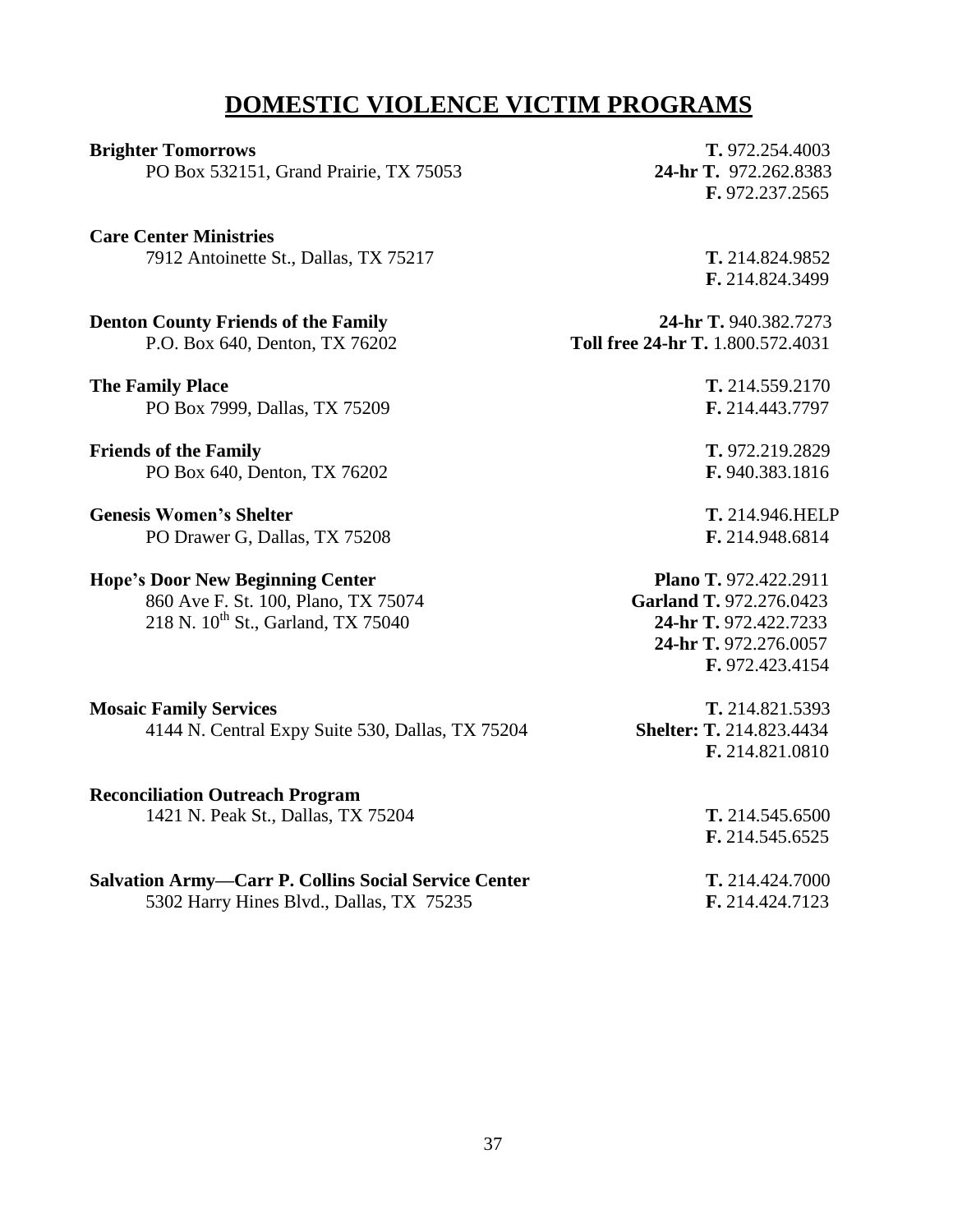## **FOOD PROGRAMS**

### **FRIDAY FOOD BASKET NORTH DALLAS SHARED MINISTRIES**

2875 Merrell Rd., Dallas, TX 75229 **T.** 214.358.8700

**F.** 214.358.8797

**Services Offered:** Friday Food Basket Program for seniors 60+ and people who are disabled **Hours:** Fridays, 8:00-1:00 **Eligibility Requirements:** 75001, 75204, 75205, 75209, 75219, 75220, 75225, 75229, 75230, 75231, 75234, 75235, 75240, 75243, 75244, 75247, 75248, 75251, 75252, 75254, 75287; all seniors are eligible for **Clients Must Bring:** Proof of age and income **Application Process:** Walk-in **Website:** www.ndsm.org **Email:** admin@ndsm.org

#### **MEALS ON WHEELS**:

**Services Offered:** Home-delivered meals for elderly or disabled. Individual must be home bound with no caretaker and no meals from any other source. Illness or old age must prevent normal activity in order for client to receive meals.

| Dallas County:                                   |                 |
|--------------------------------------------------|-----------------|
| 1440 West Mockingbird Ln. #500, Dallas, TX 75247 | T. 214.689.0000 |
| Collin County:                                   |                 |
| 600 N. Tennessee St., McKinney, TX 75069         | T. 972.562.6996 |
| Denton County:                                   |                 |
| 180 Malone, Denton, TX 76201                     | T. 940.382.2224 |

#### **WIC (WOMEN, INFANTS, AND CHILDREN) SUPPLEMENTAL FOOD PROGRAM T.** 214.670.7200

Administration: City of Dallas, Texas Department of Health and Human Services 2377 Stemmons Fwy., Suite 400, Dallas, TX 75207

**Services Offered:** Special Supplemental Nutrition Program for Women, Infants and Children — is a health and nutrition program with a successful record of improving the diet of infants, children, and pregnant, postpartum and breastfeeding women. WIC provides nutrition education, nutritious foods, referrals to health and human services and breastfeeding support. Food benefits are issued for each client. Both fathers and mothers can receive and spend the benefits for their children. There are bilingual workers at every location. Available to those who are undocumented, unmarried, or have private health insurance.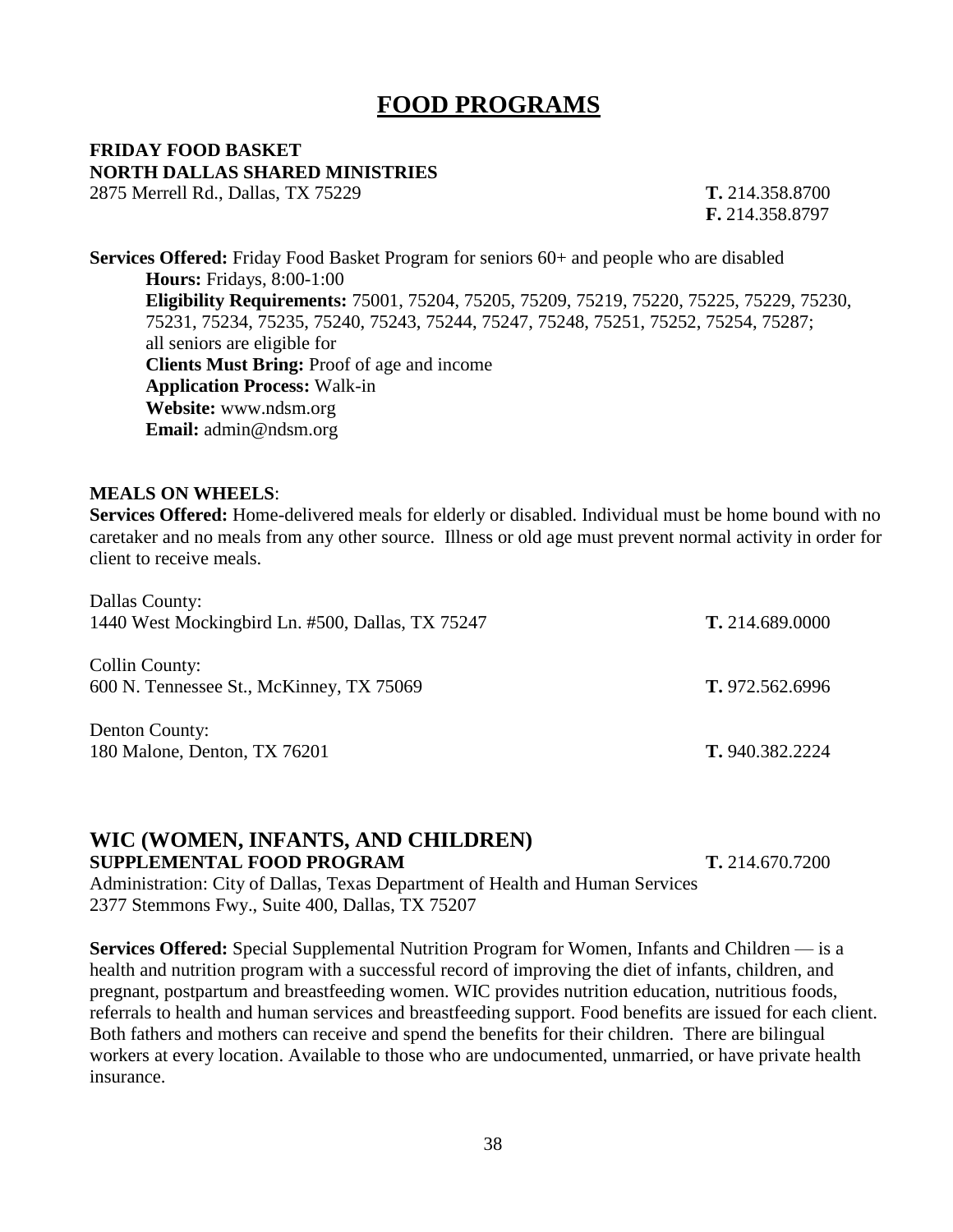**Eligibility:** Pregnant women; women who are breastfeeding a baby under 1 year of age; women who have had a baby in the past six months; parents, step-parents, guardians, and foster parents of infants and children under the age of 5; fathers of children under the age of 5. WIC qualifications are based on household income and the number of people in the family. Clients approved for Food Stamps, Medicaid, or TANF will automatically qualify for WIC. WIC services include supplemental food and formula for all income eligible pregnant women, nursing mothers, and children up to the age of 5 in Dallas County.

To locate the WIC clinic closest to your location call **T**: 1.800.942-3678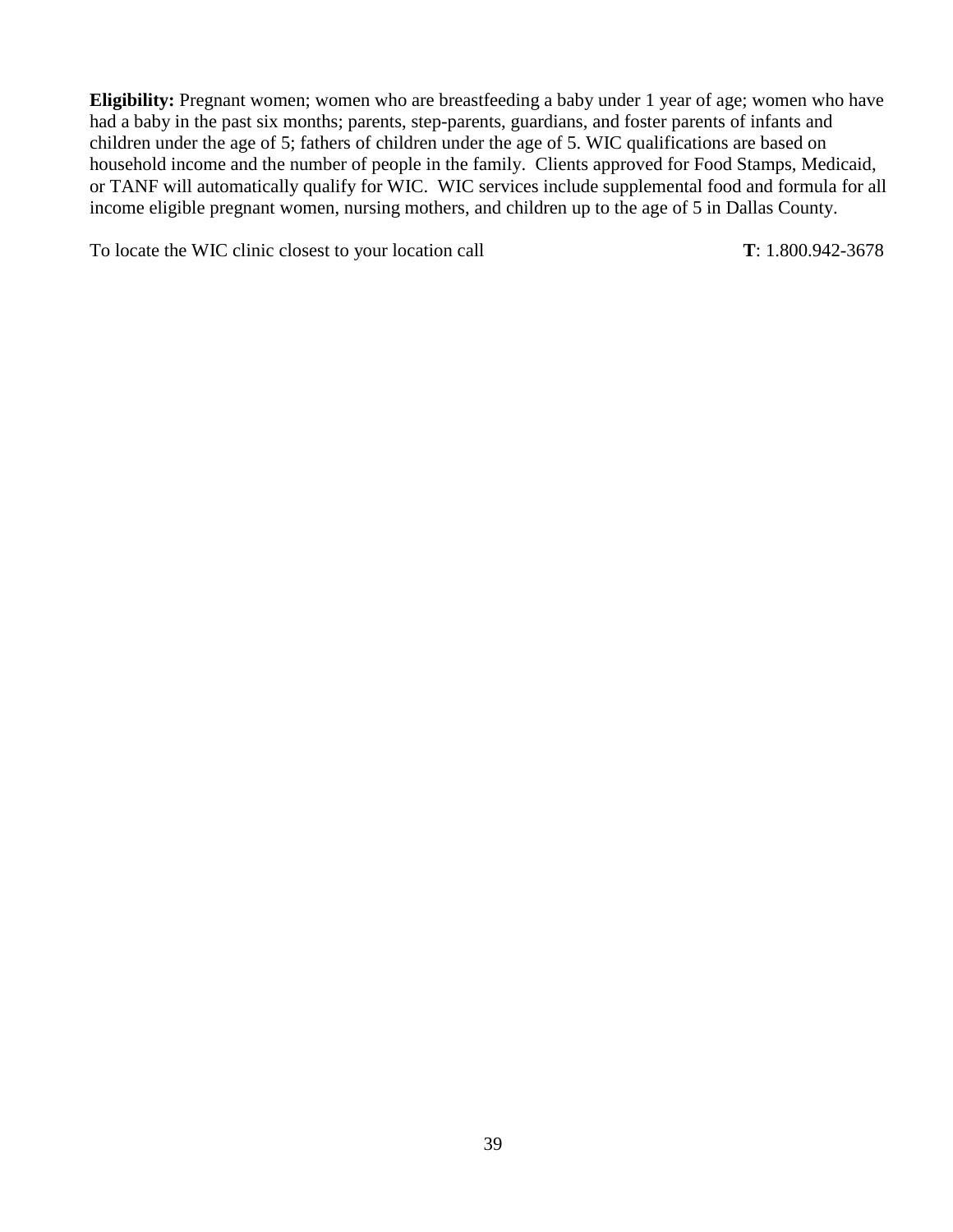## **EMPLOYMENT PROGRAMS**

#### **TEXAS WORK FORCE COMMISSION**

The state government agency that oversees and provides workforce development services to employers and job seekers in Texas.

#### **General Office Hours:** Mon – Fri 8:00 am – 5:00 pm

Dallas Area Management Office **T.** 214.290.1031 1201 Main St. Suite 2700, Dallas, TX 75202

**Teleserve number for Texas Work Force Commission T.** 1.800.558.8321 Automated system which provides unemployment weekly benefit, maximum benefit, paid, and balance information. Also provides status of claim.

#### **Work Force Center Locations**:

| $217$ N. $10^{th}$<br>Garland, TX 75040                             | T. 972.276.8361 |
|---------------------------------------------------------------------|-----------------|
| 801 S. Hwy 161 Suite 500, $5^{th}$ floor<br>Grand Prairie, TX 75051 | T. 972.264.5881 |
| 2110 N. Galloway Suite 116<br>Mesquite, TX 75150                    | T. 972.329.1948 |
| 7330 S. Westmoreland Suite 250<br>Dallas, TX 75237                  | T. 972.709.5377 |
| 5955 Alpha Rd. Suite 200<br>Dallas, TX 75240                        | T. 972.388.5600 |
| 1610 Malcolm X Blvd., Suite 201<br>Dallas, TX 75226                 | T. 469.802.1800 |
| 2520 W. Irving Blvd., Suite 100<br>Irving, $TX 75061$               | T. 972.573.3500 |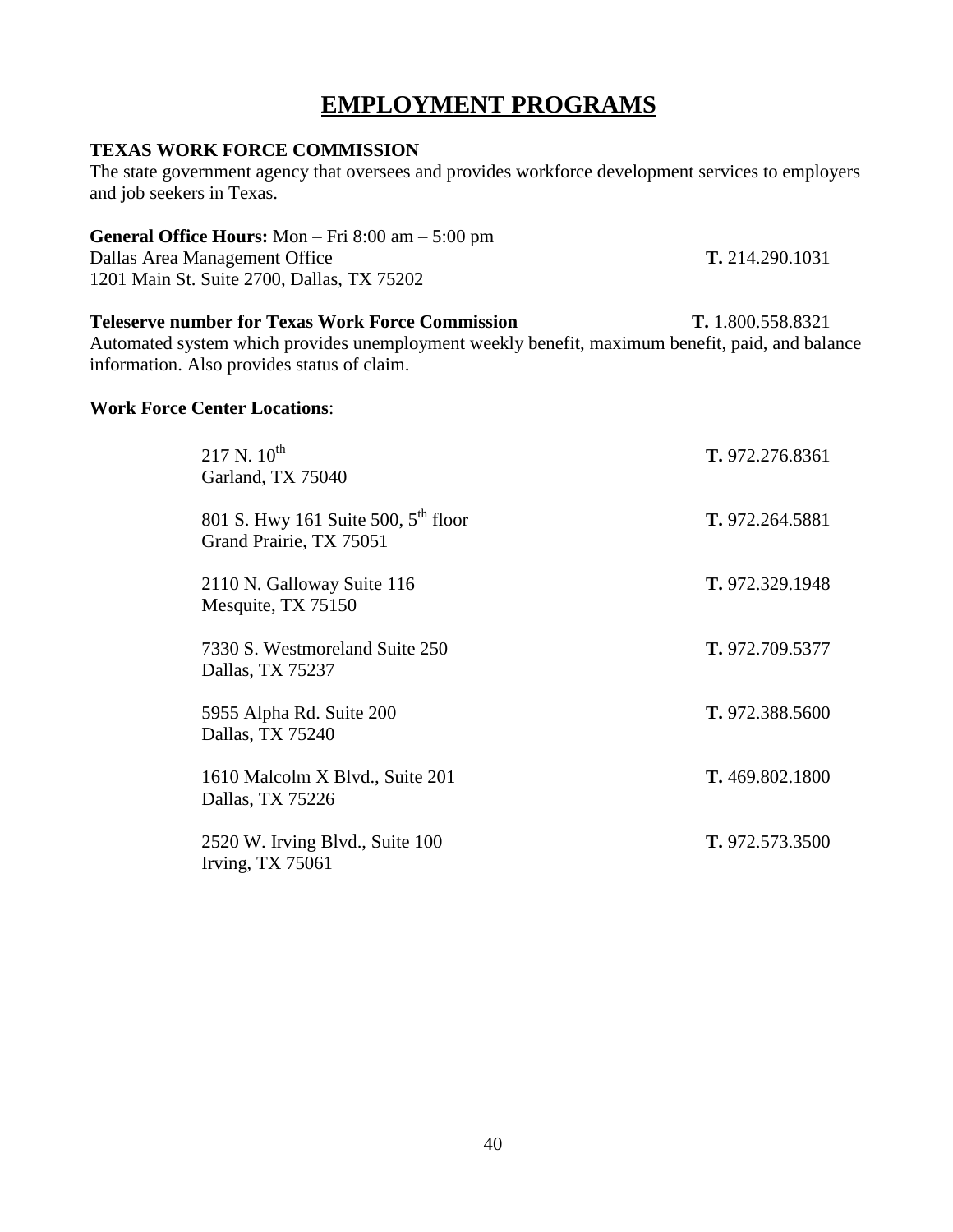## **SENIOR PROGRAMS**

#### **NETWORK OF COMMUNITY MINISTRIES (RICHARDSON NETWORK)**

741 S. Sherman St., Richardson, TX 75081 **T.** 972.234.8880

**F.** 972.234.8892

**Services Offered:** Senior citizen assistance for rentals, utilities, food; clothes; job resource center **Hours:** General Hours: Mon – Thu 9:00 am – 6:00 pm, Fri 9:00 am – 12:00 pm **Eligibility Requirements:** 75042, 75044, 75080, 75081, 75082, 75083, 75231, 75238, 75240, 75243, 75248, 75251, 75252, 75254 **Clients Must Bring:** Appointment phone call will clarify necessary documentation; usually picture ID and SS cards for self and for all in household; proof of address **Application Process:** Appointment required Limits: No set limits for assistance; each case taken on an individual basis; Utility assistance primarily for TXU **Website:** www.thenetwork.org

#### **NORTH DALLAS SHARED MINISTRIES FRIDAY FOOD BASKET**

2875 Merrell Rd., Dallas, TX 75229 **T.** 214.358.8700

**F.** 214.358.8797

**Services Offered:** Friday Food Basket Program for seniors 60+ **Hours:** Fridays, 8:00-1:00 **Eligibility Requirements:** 75001, 75204, 75205, 75209, 75219, 75220, 75225, 75229, 75230, 75231, 75234, 75235, 75240, 75243, 75244, 75247, 75248, 75251, 75252, 75254, 75287; all seniors are eligible for **Clients Must Bring:** Proof of age and income **Application Process:** Walk-in **Website:** www.ndsm.org **Email:** admin@ndsm.org

#### **MEALS ON WHEELS**:

Home-delivered meals for elderly or disabled. Individual must be home bound with no caretaker and no meals from any other source. Illness or old age must prevent normal activity in order for client to receive meals.

Dallas County: 1440 West Mockingbird Ln. #500, Dallas, TX 75247 **T.** 214.689.0000

Collin County: 600 N. Tennessee St., McKinney, TX 75069 **T.** 972.562.6996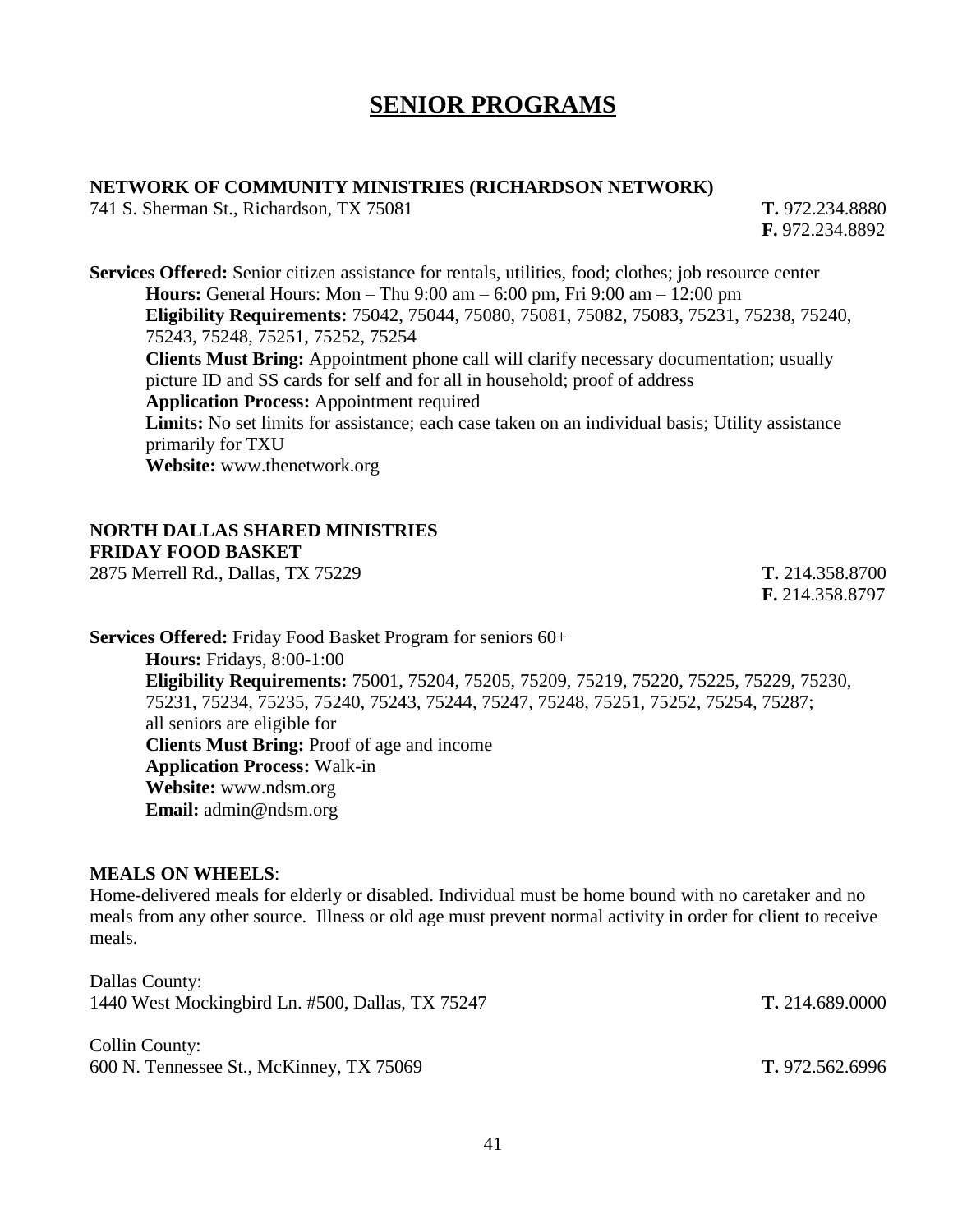Denton County: 180 Malone, Denton, TX 76201 **T.** 940.382.2224

**F.** 214.826.2441

#### **SENIOR SOURCE** 3910 Harry Hines Blvd., Dallas, TX 75219 **T.** 214.823.5700

**Services Offered:** Utility financial assistance (TXU and Atmos only) **Hours:** Mon-Fri 8:00-5:00 **Eligibility Requirements:** Must be over 60 years of age. **Application Process:** Contact the Elder Support Program Director to complete an intake. **Clients Must Bring:** Photo ID and proof of income **Website:** [www.theseniorsource.org](http://www.theseniorsource.org/)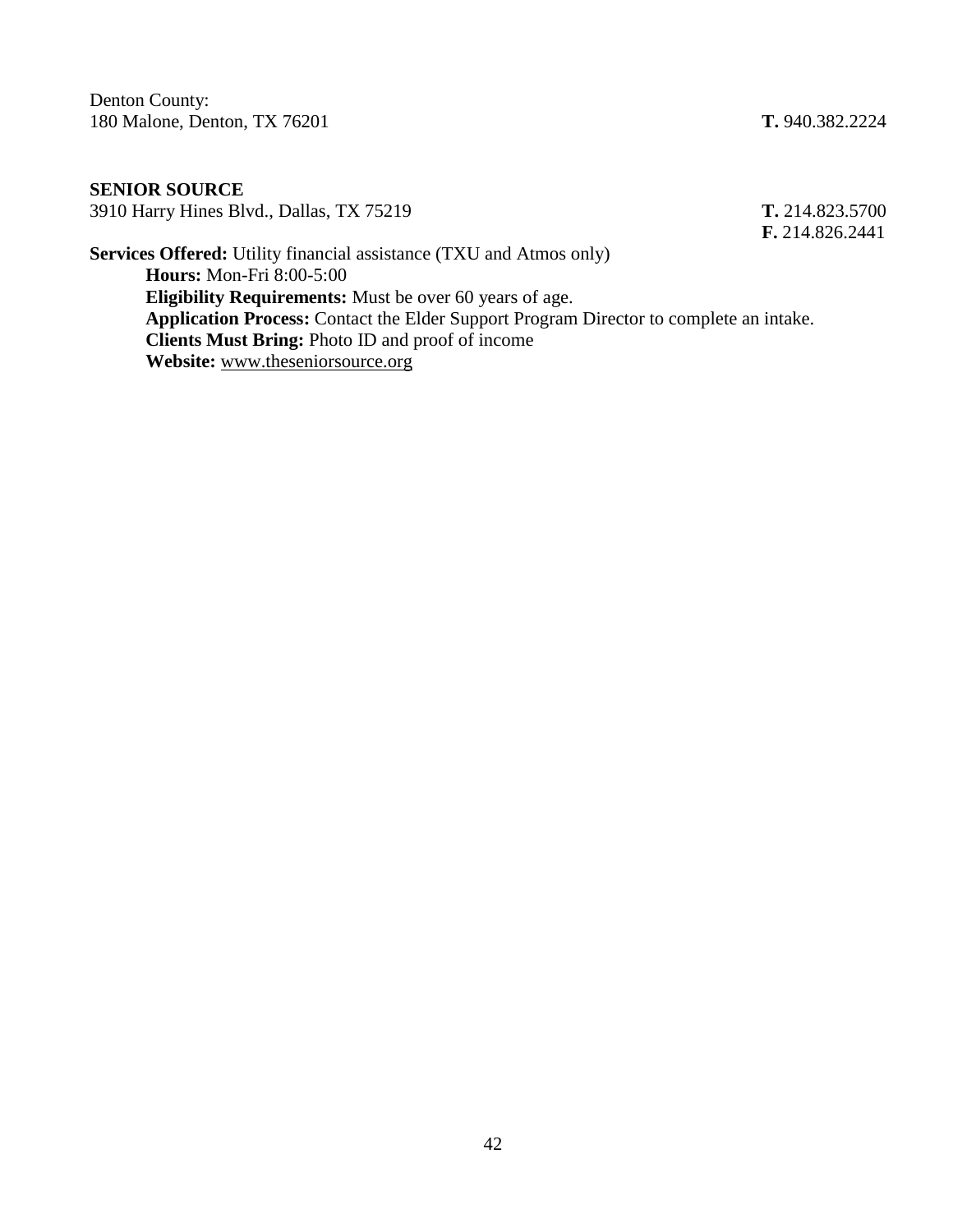## **SUBSTANCE ABUSE PROGRAMS**

| <b>The Magdalen House</b>                                   |                        |
|-------------------------------------------------------------|------------------------|
| 1302 Redwood Circle, Dallas, TX 75218                       | T. 214.324.9261        |
|                                                             | F. 214.324.5299        |
| <b>Nexus Recovery Center</b>                                |                        |
| 8733 La Prada Drive, Dallas, TX 75228                       | T. 214.321.0156        |
|                                                             | F. 214.321.3096        |
| Promise House (must be 10-17 yrs. of age)                   | T. 214.941.8578        |
| 224 W. Page, Dallas, TX 75208                               | F. 214.941.8670        |
| <b>Reconciliation Outreach Program</b>                      |                        |
| 1421 N. Peak St., Dallas, TX 75204                          | T. 214.545.6500        |
|                                                             | F. 214.545.6525        |
| <b>Salvation Army-Carr P. Collins Social Service Center</b> |                        |
| 5302 Harry Hines Blvd., Dallas, TX 75235                    | <b>T.</b> 214.424.7050 |
|                                                             | F. 214.688.5234        |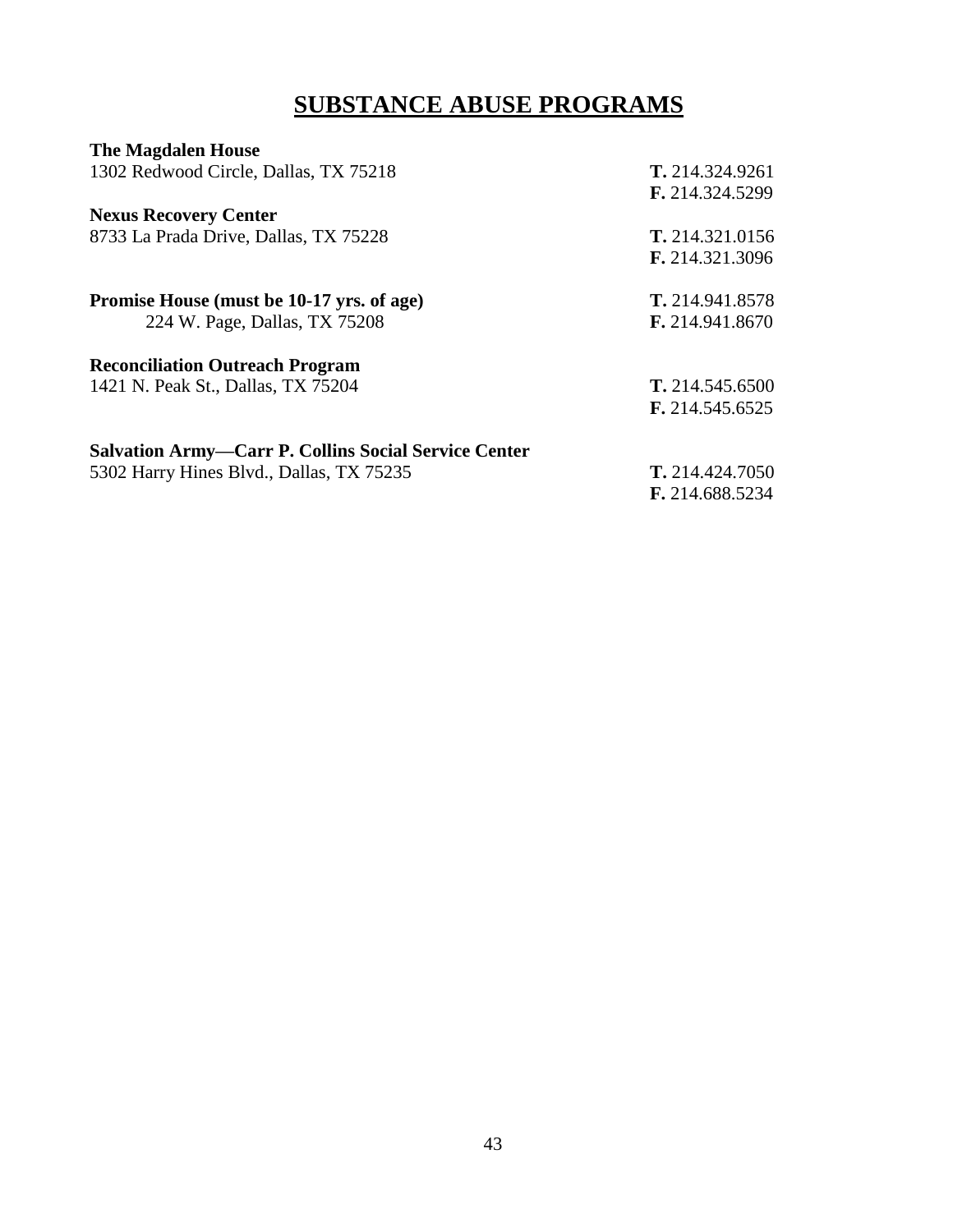## **TRANSITIONAL LIVING PROGRAMS**

| <b>Aids Services of Dallas</b>                             |                       |
|------------------------------------------------------------|-----------------------|
| PO Box 4338, Dallas, TX 75208-0338                         | T. 214.941.0523       |
|                                                            | F. 214.941.8144       |
|                                                            |                       |
| <b>Care Center Ministries</b>                              |                       |
| 7912 Antoinette St., Dallas, TX 75217                      | T. 214.824.9852       |
|                                                            | F. 214.824.3499       |
|                                                            |                       |
| <b>Exodus Ministries</b> (Female ex-convicts & families)   | T. 214.827.3772       |
|                                                            |                       |
| 4630 Munger Ave, Ste. 110, Dallas, TX 75204                |                       |
| <b>Housing Crisis Center</b>                               | T. 214.828.4244       |
|                                                            | F. 214.828.9623       |
| 4210 Junius St., Dallas, TX 75246                          |                       |
| <b>Interfaith Family Services</b>                          | T. 214.827.7220       |
| 5600 Ross Ave., Dallas, TX 75206                           | F. 214.451.3198       |
|                                                            |                       |
| <b>Jonathan's Place</b> (Young women)                      | T. 972.303.5303       |
| 6065 Duck Creek Dr, Garland, TX 75043                      |                       |
|                                                            |                       |
| <b>Metrocare Services</b>                                  | T. 214.743.1200       |
| 1340 River Bend Dr., Dallas, TX 75247                      | F. 214.630.3469       |
|                                                            |                       |
| Our Friends Place (women 18-24 yrs. of age)                | T. 214.520.6268       |
| 2501 Oak Lawn Ave. Suite 500, Dallas, TX 75219             | F. 214.526.6219       |
|                                                            |                       |
| <b>Reconciliation Outreach Program</b>                     |                       |
| 1421 N. Peak St., Dallas, TX 75204                         | T. 214.545.6500       |
|                                                            | F. 214.545.6525       |
|                                                            |                       |
| <b>The Samaritan Inn</b>                                   | T. 972.542.5302       |
| 1710 N. McDonald, McKinney, TX 75071                       | F. 972.569.9988       |
|                                                            |                       |
| <b>Shared Housing Center</b>                               | T. 214.821.8510       |
| 402 N. Good Latimer, Dallas, TX 75204                      | F. 214.828.1499       |
|                                                            |                       |
| The Turn <sup>o</sup> Around Agenda (TTA)                  |                       |
|                                                            |                       |
| Outreach Center: 7125 S Polk Street Ste 1 Dallas, TX 75232 | T. 972-228-0872       |
|                                                            | $F. 972 - 228 - 1110$ |
| Family Services: 7140 Library Lane Dallas, TX 75232        | T. 469-567-1793       |
|                                                            | F. 972-224-0090       |
| <b>Wilkinson Center (Rapid Rehousing)</b>                  |                       |
| 3402 N. Buckner Blvd., Ste. 302, Dallas, TX 75228          | T. 214.821.6380 x200  |
|                                                            | F. 214.827.1972       |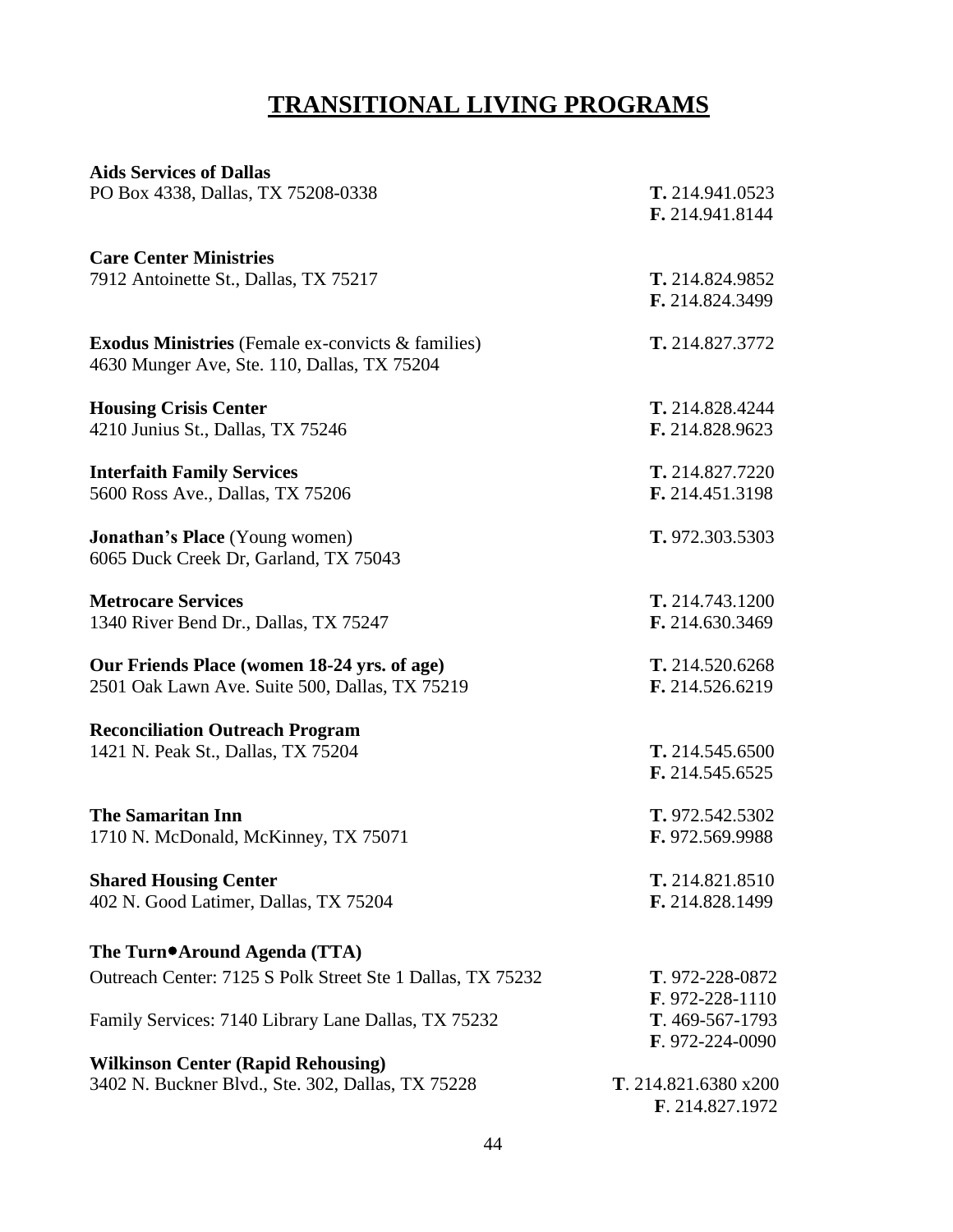## **MEDICAL CLINICS SERVING ALL DALLAS COUNTY**

| <b>Agape Clinic at Grace United Methodist Church</b>                                                                                                                                                                                                                                                                                                                                | T. 214.824.2744 |
|-------------------------------------------------------------------------------------------------------------------------------------------------------------------------------------------------------------------------------------------------------------------------------------------------------------------------------------------------------------------------------------|-----------------|
| 4105 Junius St., Dallas, TX 75246<br><b>Hours:</b> Wed – Fri by appt; Sat 6:00 am first come, first serve<br>Medical Services Offered: Family Practice, Well Woman, Dental, Neurology, Ophthalmology<br>Application Process: Appointments needed weekdays; walk-ins Saturday<br>Client Must Bring: No documents needed.<br>Fee: \$20.00 donation<br>Website: www.theagapeclinic.org |                 |
| <b>CitySquare</b>                                                                                                                                                                                                                                                                                                                                                                   | T. 214.421.1783 |
| 2835 Grand Ave., Dallas, TX 75215                                                                                                                                                                                                                                                                                                                                                   |                 |
| <b>Hours:</b> Mon $-$ Fri 8:00 am $-$ 5:00 pm                                                                                                                                                                                                                                                                                                                                       |                 |
| Medical Services Offered: Family (newborn – adults) & limited pharmacy services                                                                                                                                                                                                                                                                                                     |                 |
| <b>Application Process:</b> Appointment required (call in)                                                                                                                                                                                                                                                                                                                          |                 |
| Client Must Bring: Some form of ID or proof of income & proof of address                                                                                                                                                                                                                                                                                                            |                 |
| Language Options: Spanish available<br>Fee: Dallas County 200% Poverty Guidelines; must not have insurance and not have government                                                                                                                                                                                                                                                  |                 |
| assisted insurance such as Medicare or Medicaid; do accept Children's Medicaid, Parkland, &                                                                                                                                                                                                                                                                                         |                 |
| Chip.                                                                                                                                                                                                                                                                                                                                                                               |                 |
| Website: www.citysquare.org                                                                                                                                                                                                                                                                                                                                                         |                 |
| <b>Dallas Life Clinic</b>                                                                                                                                                                                                                                                                                                                                                           | T. 214.421.1380 |
| 1100 Cadiz St., Dallas, TX 75215                                                                                                                                                                                                                                                                                                                                                    | F. 214.426.5144 |
| <b>Hours:</b> 24 hr. shelter; New clients: 7 days $4:30 \text{ pm} - 8:30 \text{ pm}$                                                                                                                                                                                                                                                                                               |                 |
| Service Area: Must be a shelter resident of Dallas Life                                                                                                                                                                                                                                                                                                                             |                 |
| Medical Services Offered: Family Practice all ages; Medical provider for services are Metro                                                                                                                                                                                                                                                                                         |                 |
| Care/Parkland service; only $1st 10$ patients for clinic, $1st 8$ for dental                                                                                                                                                                                                                                                                                                        |                 |
| <b>Application Process:</b> Walk in to apply to become a shelter resident                                                                                                                                                                                                                                                                                                           |                 |
| <b>Client Must Bring:</b> To become a Dallas Life Shelter resident: ID & SS for adults; ID, birth<br>certificate, shot record, SS for children                                                                                                                                                                                                                                      |                 |
| Fee: Must be Dallas Life resident to receive medical attention                                                                                                                                                                                                                                                                                                                      |                 |
| Website: www.dallaslife.org                                                                                                                                                                                                                                                                                                                                                         |                 |
| <b>Healing Hands Ministries</b>                                                                                                                                                                                                                                                                                                                                                     | T. 214.221.0855 |

8515 Greenville Ave. Ste. N-108 Dallas, TX 75243 F. 214.221.1437

**Hours:** Mon – Fri 9:00am – 4:00pm

**Medical Services Offered:** Comprehensive Medical and Dental services including pediatric care, well-woman care, diabetes education, laboratory services, asthma education and rheumatology. See website for complete list of up-to-date services. Medicare and Medicaid accepted.

#### **Application Process:** Appointment required

**Clients Must Bring:** Proof of residency, valid photo ID, most recent pay stub of everyone in household plus any other income such as food stamps or child support, certified disability letter or section 8 housing documentation, or food stamp letter, completed enrollment forms (available on website or at the clinic)

**Application Process:** Must complete enrollment process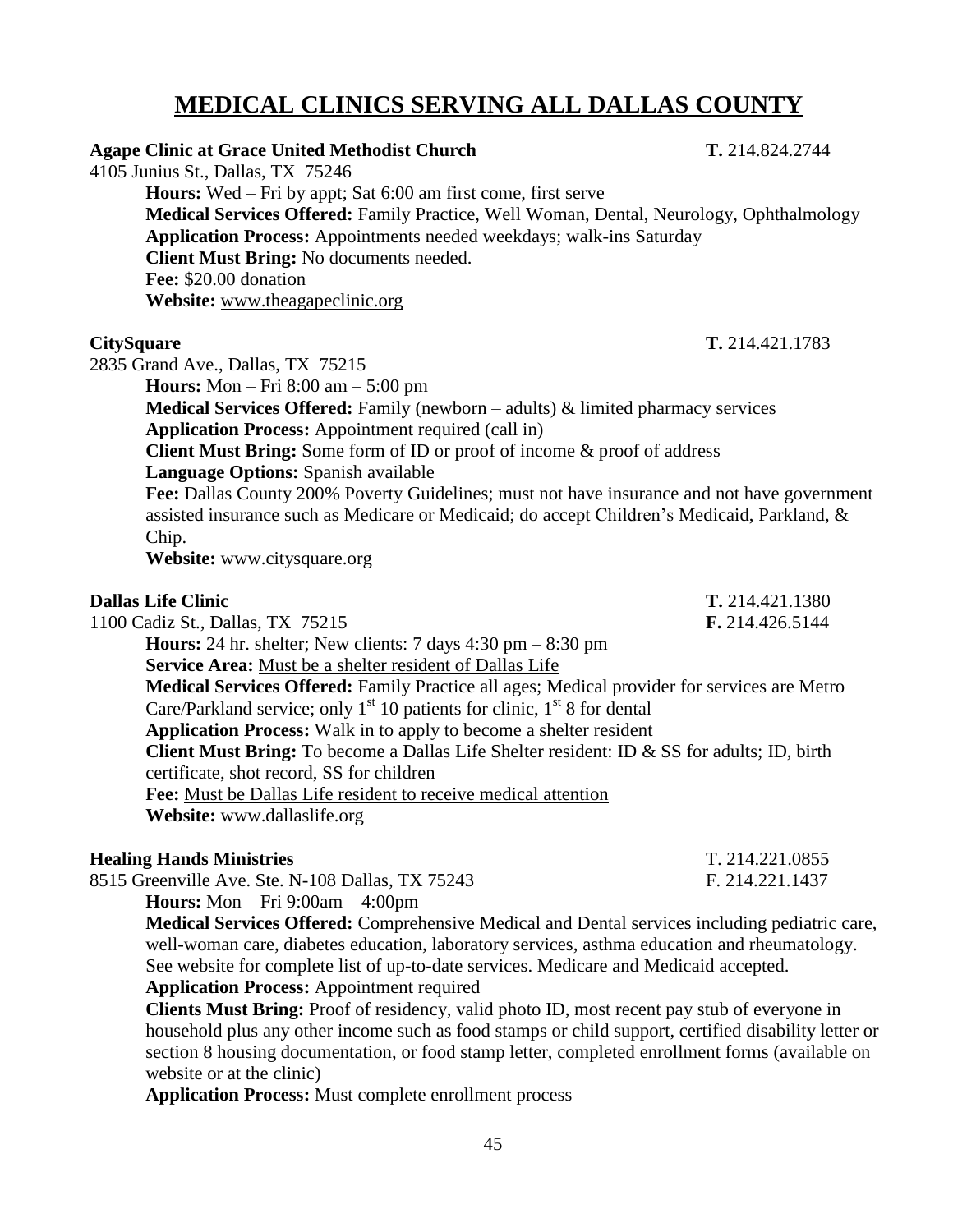### **Limits:**

- $\Box$  Clients must live in Dallas County
- $\Box$  Clients must have certified disability letter, section 8 housing documentation, or food stamp letter

**Website:** [www.healinghandsdallas.org](http://www.gpuc.org/)

### **HOMES (Homeless Outreach Medical Services) T**: 214.590.0153

**Medical Services Offered:** Medical, dental and behavioral health services for children and adults who are homeless. Health care services are offered from five medical mobile clinics at various sites throughout Dallas County. Call for clinic locations.

#### **Islamic Association of North Texas Clinic T.** 214.695.6647

840 Abrams Rd., Richardson, TX 75081

**Hours:** Tue and Wed 5:30 pm - 7:30 pm; Sat 9:00 am – 12:00 pm; Sun 10:00 am – 12:30 pm **Medical Services Offered:** Family Practice, Internal Medicine, Gastrologist, OBGYN, Dentist **Application Process:** Call for appointment **Client Must Bring:** Patient must be without insurance of any kind

**Website:** www.iant.com

#### **Los Barrios Unidos Community Clinic, Inc**.

| Women's Services & Family Clinic: 809 Singleton Blvd., Dallas, TX 75212                                        | T. 214.540.0300 |
|----------------------------------------------------------------------------------------------------------------|-----------------|
| Children's Services: 3111 Sylvan Ave., Dallas, TX 75212                                                        | T. 214.540.0300 |
| LBU Health Clinic (S Oak Cliff): 4732 W Illinois, Dallas, TX 75211                                             | T. 214.540.0300 |
| Children's Dental: 809 Singleton Blvd., Dallas, TX 75212                                                       | T. 214.651.8693 |
| $\mathbf{H}_{\text{oumon}}\mathbf{M}_{\text{on}}$ $\mathbf{L}_{\text{in}}$ $7.00 \text{ cm}$ $5.00 \text{ nm}$ |                 |

**Hours:** Mon – Fri 7:00 am – 5:00 pm

**Medical Services Offered:** Pediatric, women's health (pregnancy & non-pregnancy), family adult health, dentistry for children age 6 months-17 yrs, pharmacy, optometry, nutrition, podiatry, & behavioral health

**Application Process:** Appointment suggested **Client Must Bring:** Information given upon call for appointment **Website:** www.losbarriosunidos.org

**Martin Luther King Jr. Family Clinic, Inc. T.** 214.426.3645 2922 Martin Luther King Jr. Blvd. Suite B, Dallas, TX 75215 **F.** 214.426.0075 **Hours:** Mon, Tue, Thu 8:00 am – 7:00 pm; Wed 10:00 am – 7:00 pm; Fri 8:00 am – 5:00 pm **Medical Services Offered:** Family Practice (newborn – adult), Internal Medicine, Pediatrics, OBGYN, mammogram, general dentistry & pediatric dental, behavioral health, pharmacy **Application Process:** Appointment strongly recommended, but walk-ins are welcomed and worked into schedule **Client Must Bring:** Proof of income and ID, forms on website if client has web access **Fee:** Sliding scale \$35.00 – \$150.00, takes insurance and Medicaid/Medicare **Website:** www.mlkfamilyclinic.org

| <b>Metrocrest Community Clinic</b>                                                      | <b>Clinic</b> 972.484.8444   |
|-----------------------------------------------------------------------------------------|------------------------------|
| 1 Medical Parkway, Suite 149, Farmers Branch, TX 75234                                  | <b>Business</b> 972.484.6336 |
| <b>Hours:</b> Mon – Fri 9:00 am – 4:00 pm                                               |                              |
| <b>Service Area:</b> Farmers Branch, Carrollton, Addison, Coppell, possibly other areas |                              |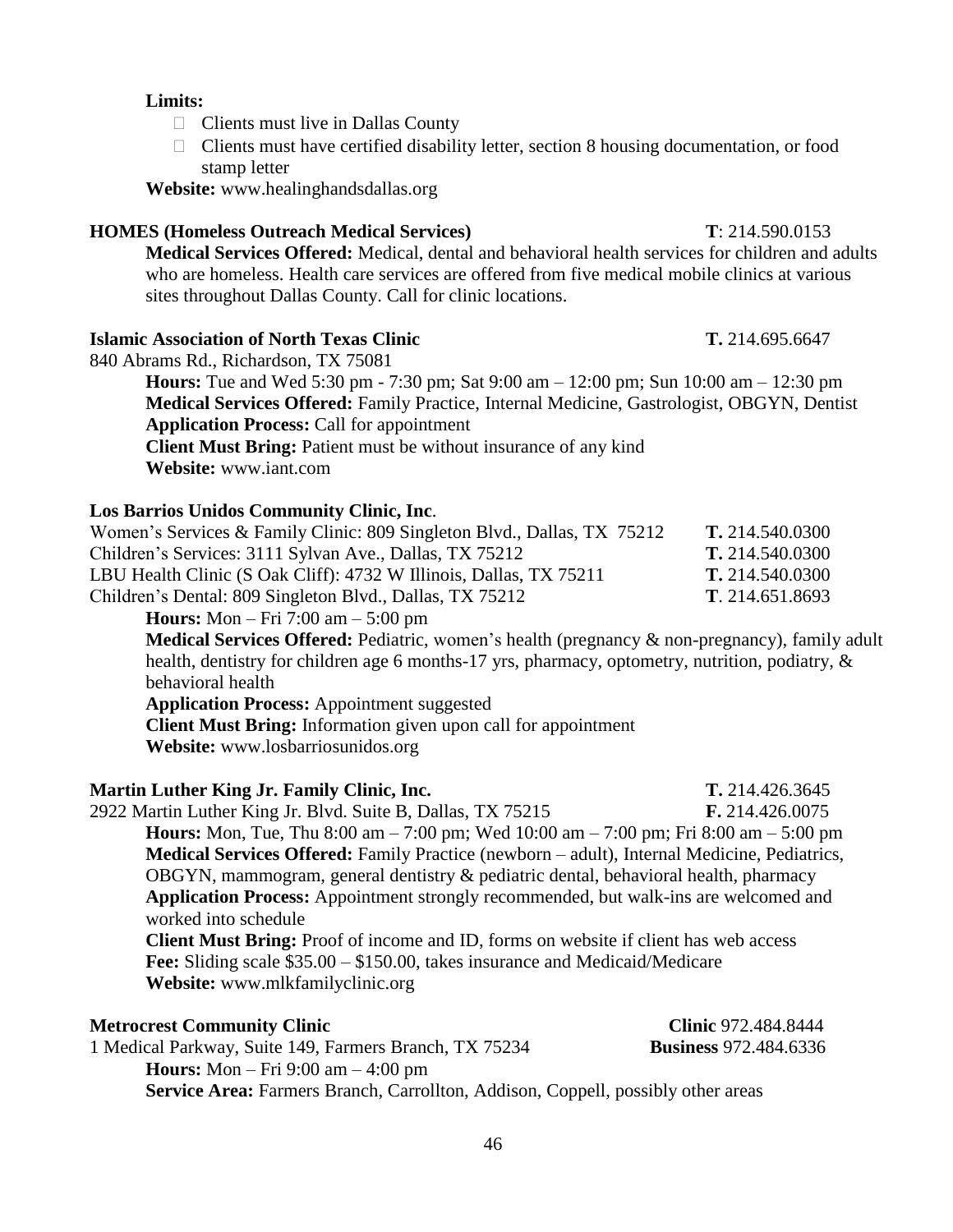**Medical Services Offered:** Family Practice (ages 16-65), Ear/Nose/Throat, Gynecology (No OB care), mammogram referred out, Neuro, and Dermatology **Application Process:** need to make appointment and need an intake interview to be seen **Client Must Bring:** ID, proof of residency, proof of financial, 200% below poverty, uninsured **Fee:** 1st visit \$25.00, follow up visits \$20.00, Well woman visits \$50.00 **Website:** www.metrocrestcommunityclinic.org

#### **Mission East Dallas T.** 972.682.8917

2914 Oates Dr., Dallas, TX 75228 **F.** 972.682.0798

**Hours:** Mon-Thurs7:30 am – 6:00 pm, Fri 7:30 am – 1:00 pm

**Medical Services Offered:** Preventative care and early intervention for children and adults; chronic disease care; well women exams; urgent visits; minor procedures; primary care oriented mental health services; referrals for mammograms; referrals to specialist and community resources; screening for diabetes, hypertension, and oral hygiene; vaccinations **Application Process:** Appointment required (call in) **Client Must Bring:** Call for information **Fee:** Call for information **Website:** [www.missioneastdallas.org](http://www.missioneastdallas.org/)

#### **The Stewpot Clinic T.** 214.746.2785

1822 Young St. at Park Ave, Dallas, TX. 75201 **Hours:** Mon, Wed, Thu & Fri 8:00 am – 3:45 pm; Tue 8:00 am – 2:45 pm **Service Area:** Homeless

**Medical Services Offered:** Medical, dental and mental health

#### **Urban Inter-Tribal Center of Texas T.** 214.941.1050

1261 Record Crossing Rd, Dallas, TX 75235 **Hours:** Mon – Thu 8:00 am – 5:00 pm; Fri 8:00 am – 12:00 pm **Service Area:** Clients must be Native American and must provide a Certificate of Degree of Indian Blood to receive assistance **Medical Services Offered:** Primary care **Application Process:** appointments welcomed **Client Must Bring:** ID or CDIB (certificate degree of Indian blood) **Fee:** Free **Website:** www.uihi.org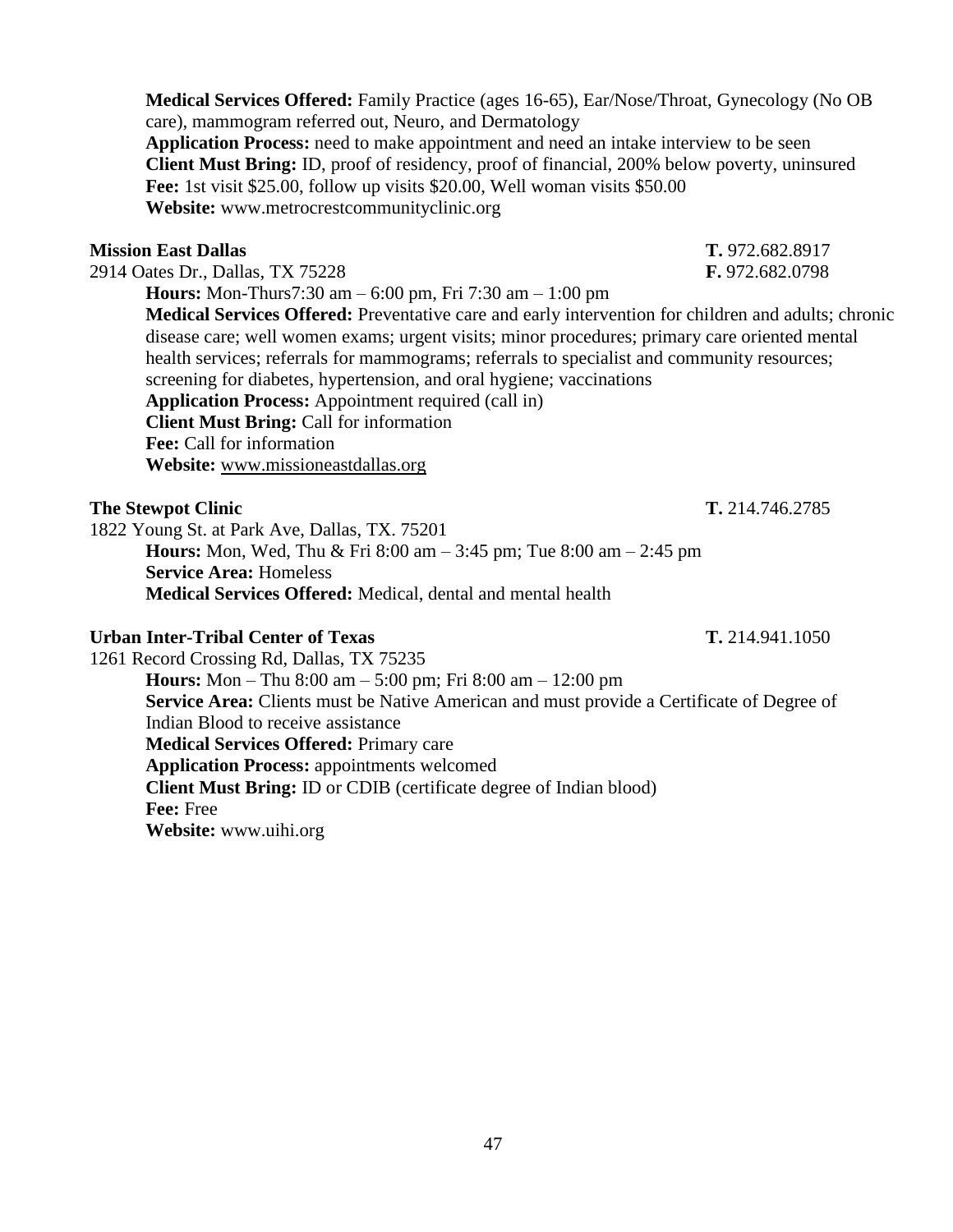## **MEDICAL CLINICS DALLAS – LIMITED ZIP CODES**

| <b>Brother Bill's Helping Hand</b>                                                                                                              | Clinic 214.638.2194        |
|-------------------------------------------------------------------------------------------------------------------------------------------------|----------------------------|
| 3906 N Westmoreland, Dallas, TX 75212                                                                                                           | <b>Office 214.638.2196</b> |
| <b>Hours:</b> Mon – Fri 9:00 am – 4:30 pm                                                                                                       | F. 214.638.2198            |
| Service Area: 75212                                                                                                                             |                            |
| Medical Services Offered: Adult, Eye, & Women's Health, Dental                                                                                  |                            |
| Application Process: Prescreen required, free consultation, call for appointment<br>Client Must Bring: ID or bill, etc.                         |                            |
| Fee: \$5.00 fee for all blood/lab work & pap smear lab                                                                                          |                            |
| Website: www.bbhh.org                                                                                                                           |                            |
| <b>The Hope Clinic of Garland</b>                                                                                                               | T. 972.485.9292            |
| 808 W. Ave. A, Garland, TX 75040                                                                                                                | F. 972.485.9225            |
| <b>Hours:</b> Mon & Wed 8:00 am $-$ 6:00 pm; Tue 8:00 am $-$ 5:00 pm; Thu 8:00 am $-$ 8:00 pm; Fri 8:00<br>$am - 3:00 pm$                       |                            |
| <b>Service Area: Garland zip codes only</b>                                                                                                     |                            |
| Medical Services Offered: Family Practice (newborn - adult), Internal medicine, Gynecology,                                                     |                            |
| Diabetes education & prescription assistance, Specialty: surgical, podiatry, eye, endocrine, cardio,<br>women's health, rheumatology, & urology |                            |
| <b>Application Process: Appointment required</b>                                                                                                |                            |
| Client Must Bring: Picture ID, proof of income, utility bill if possible                                                                        |                            |
| Fee: Charitable clinic, accepts donations only, must be uninsured and be 200% or less poverty<br>level                                          |                            |
| Website: www.hopeclinic-garland.org                                                                                                             |                            |
| <b>Network of Community Ministries</b>                                                                                                          | T. 972.234.8880            |
| 741 S. Sherman St., Richardson, TX 75081                                                                                                        | F. 972.234.8892            |
| <b>Hours:</b> Mon – Thurs 9:00 am – 5:00 pm, Fri 9:00 am – 12:00 pm                                                                             |                            |
| Service Area: 75042, 75044, 75080, 75081, 75082, 75083, 75231, 75238, 75240, 75243, 75248,<br>75251, 75252, 75254                               |                            |
| Medical Services Offered: Children & adolescents clinic                                                                                         |                            |
| Application Process: Appointment required, call for further information                                                                         |                            |
| <b>Client Must Bring: Call for information</b>                                                                                                  |                            |
| Fee: None                                                                                                                                       |                            |
| Website: www.thenetwork.org                                                                                                                     |                            |
|                                                                                                                                                 |                            |

#### **North Dallas Shared Ministries Free Clinic T.** 214.358.8705

2875 Merrell Rd., Dallas, TX 75229

**Hours:** Mon, Tues, Wed, Fri: 8:15 am-3:00pm. Thurs: 8:15-12:00 noon. Mon, Tues, Thurs: 5:00 pm-close. Schedule subject to change. Calls for details. **Service Area:** 75001, 75115, 75204, 75205, 75209, 75219, 75220, 75225, 75229, 75230, 75231, 75234, 75235, 75240, 75243, 75244, 75247, 75248, 75251, 75252, 75254, 75287 **Eligibility Requirements:** Uninsured (exception: Immunizations for all children regardless of insurance status), Picture ID, Proof of residence within service area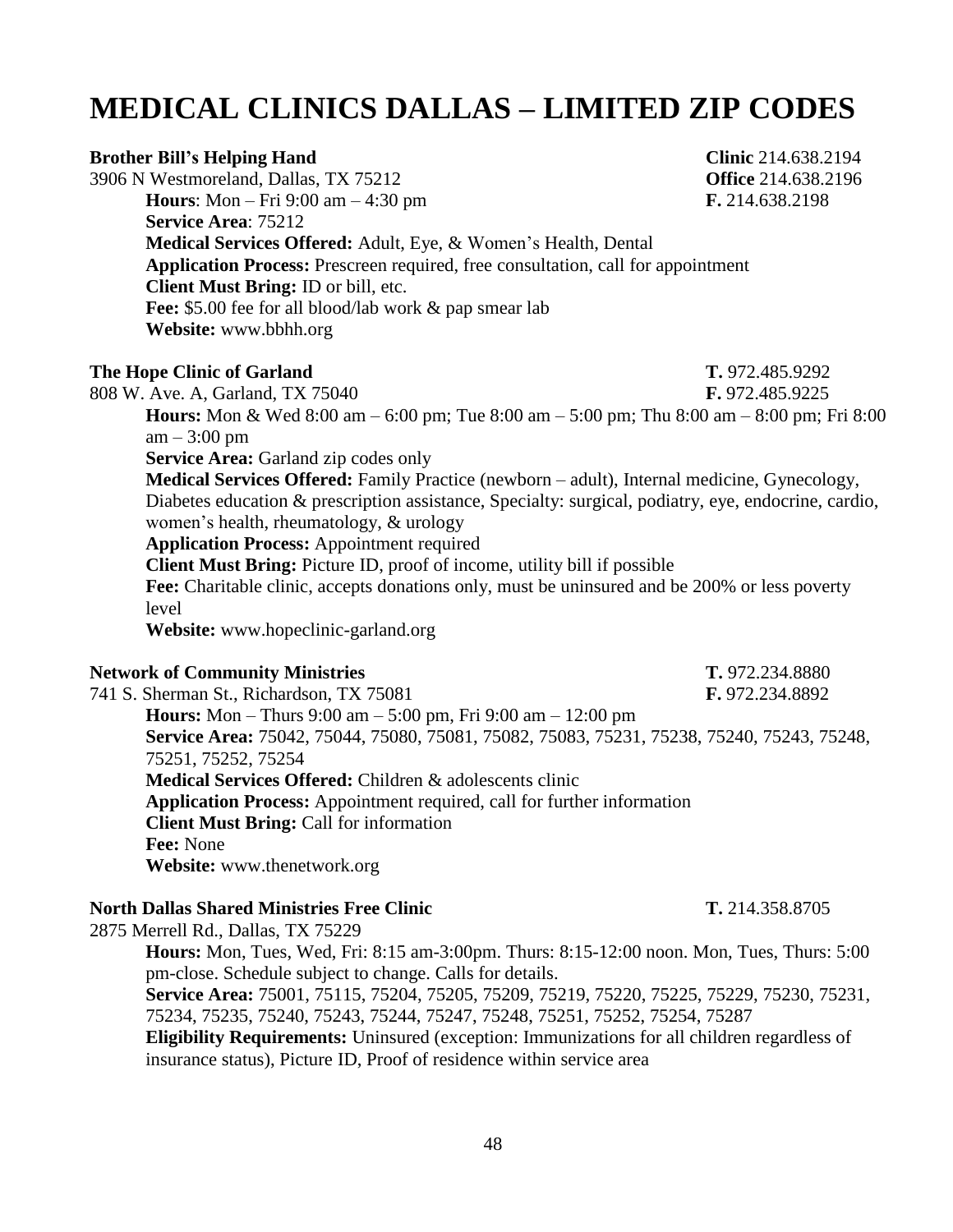## **MEDICAL CLINICS COLLIN COUNTY**

#### **Plano Children's Medical Clinic T.** 972.801.9689

1407 14th St., Plano, TX 75074 **F.** 972.801.9015 303 S. Hwy 78 Suite 106, Wylie, TX 75098 **Hours:** Mon – Fri 8:30 am – 12:00 pm, 1:00 pm – 4:30 pm **Service Area:** Collin County **Eligibility Requirements:** children on Medicaid, CHIP, or those without insurance **Medical Services Offered:** Pediatrics & Friday shot clinic **Application Process:** Appointment required **Client Must Bring:** ID Fee: Medicaid, Chip, and no insurance (\$25.00 for 1<sup>st</sup> visit), must not have insurance to qualify for sliding scale (\$5.00 – \$60.00); shots \$5.00, children's physicals \$100.00, lab fee \$10.00

#### **Presbyterian Community Medical Center T.** 972.509.4554

900 East Park, Suite. 100, Plano, TX 75074 **Hours:** Mon-Fri 8:00 am – 5:00 pm (closed 12:00 pm – 1:00 pm) **Service Area:** Call for service area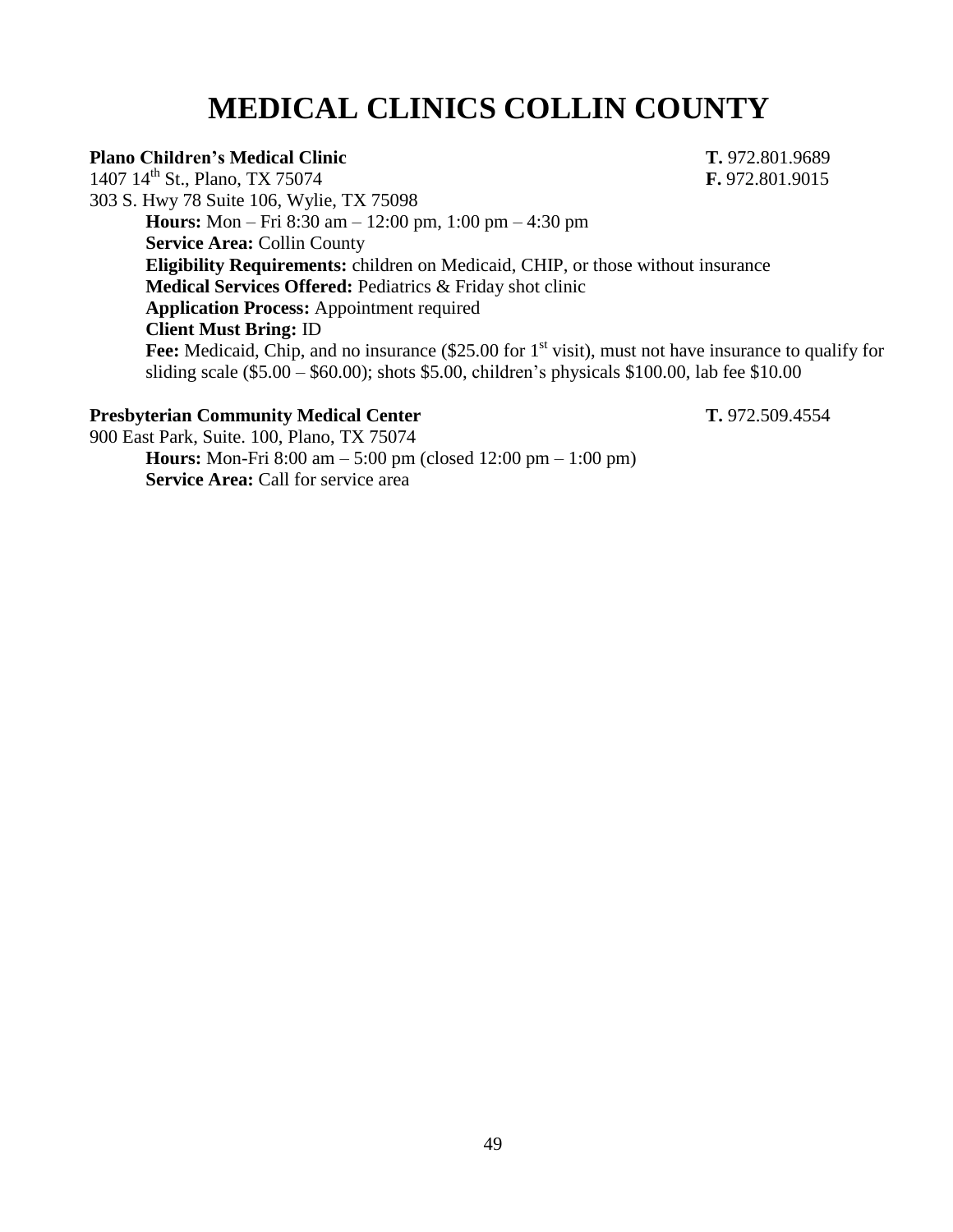### **Parkland Community Oriented Primary Care Clinics (PCOPC)**

| <b>Hours:</b> call Mon-Fri $8:00$ am $-4:30$ pm with questions.<br><b>Parkland Nurse Line</b><br><b>Parkland Memorial Hospital</b><br>5200 Harry Hines Blvd, Dallas, TX 75235  | T. 214.590.0100<br>T. 214.266.8777<br>T. 214.590.8000 |
|--------------------------------------------------------------------------------------------------------------------------------------------------------------------------------|-------------------------------------------------------|
| <b>NOTE:</b> All PCOPC health centers listed below require appointments.                                                                                                       |                                                       |
| <b>Bluitt-Flowers Health Center</b><br>303 East Overton Rd, Dallas, TX 75216<br><b>Hours:</b> Mon-Thu 9:00 am $-$ 6:00 pm; Fri 9:00 am $-$ 5:00 pm                             | T. 214.266.4200<br>F. 214.266.4218                    |
| <b>DeHaro-Saldivar Health Center</b><br>1400 North Westmoreland, Dallas, TX 75211<br><b>Hours:</b> Mon-Thu 8:00 am $-$ 6:00 pm; Fri-Sat 8:00 am $-$ 5:00 pm (Sat. urgent care) | T. 214.266.0500<br>F. 214.266.0554                    |
| E. Carlyle Smith, Jr. Health Center<br>801 Conover Dr, Grand Prairie, TX 75051<br><b>Hours:</b> Mon-Fri $8:00$ am $-5:00$ pm                                                   | T. 214.266.3400<br>F. 214.266.3499                    |
| <b>Family Medicine Clinic</b><br>5920 Forest Park Dr. Suite 601, Dallas, TX 75235<br>Hours: Mon, Thurs, Fri 7:30 am - 5:00 pm; Tues 7:30 am - Noon; Wed 7:30 am-8:00 pm        | T. 214.266.0312                                       |
| <b>Garland Health Center</b><br>802 Hopkins, Garland, TX 75040<br><b>Hours:</b> Mon-Thurs 7:30 am-6:00 pm; Fri 8:00 am-5:00 pm                                                 | T. 214.266.0700<br>F. 214.266.0656                    |
| <b>Geriatrics Center and Senior Services</b><br>1936 Amelia Court, 1 <sup>st</sup> Floor, Dallas, TX 75235<br>Hours: Mon-Fri 8:00 am-5:00 pm                                   | T. 214.590.8369<br>F. 214.590.6842                    |
| <b>Hatcher Station Health Center</b><br>4600 Scyene Rd, Dallas, TX 75210<br><b>Hours:</b> Mon-Thurs 7:30 am $- 6:00$ pm; Fri 8:00 am-5:00 pm                                   | T.214.266-1000<br>F. 214.266.1128                     |
| <b>Irving Health Center</b><br>1800 N. Britain Rd, Irving, TX 75061<br><b>Hours:</b> Mon-Thu 7:30 am - 6:00 pm; Fri 8:00 am - 5:00 pm                                          | T. 214.266.3000<br>F. 214.266.3050                    |
| <b>Oak West Health Center</b><br>4201 Brook Spring Dr, Dallas, TX 75224<br><b>Hours:</b> Mon-Wed 7:30 am $- 6:00$ pm; Thu-Fri 8:00 am $- 5:00$ pm                              | T. 214.266.1450<br>F. 214.266.1455                    |
| <b>Pediatric Primary Care Center</b><br>6300 Harry Hines Blvd, Suite 110, Dallas, TX 75235<br><b>Hours:</b> Mon-Fri $8:00$ am $-5:00$ pm                                       | T. 214.266.0100<br>F. 214.266.0113                    |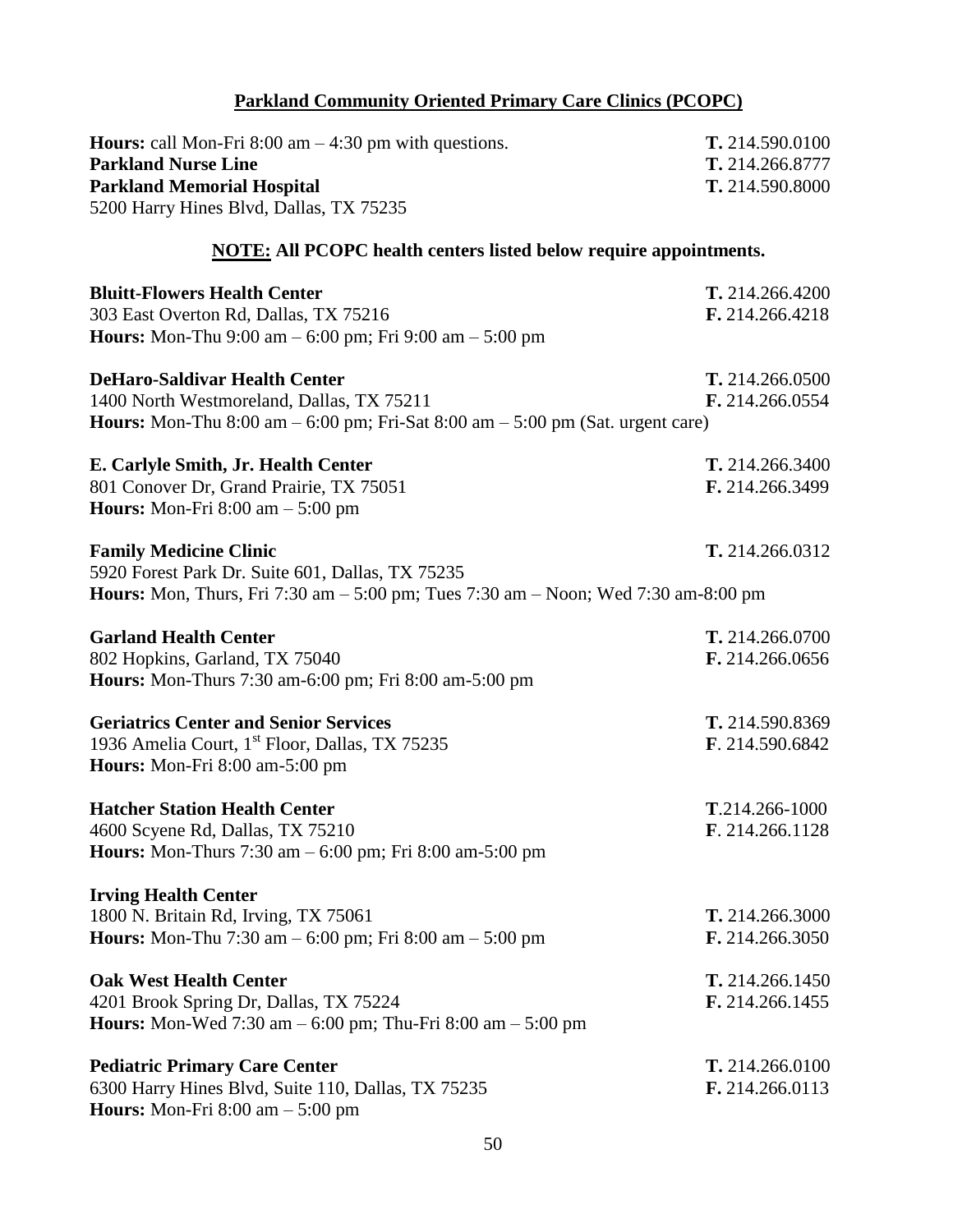| <b>Southeast Dallas Health Center</b>                                                               | T. 214.266.1600 |
|-----------------------------------------------------------------------------------------------------|-----------------|
| 9202 Elam Rd, Dallas, TX 75217                                                                      | F. 214.266.1790 |
| <b>Hours:</b> Mon-Thu 7:30 am $- 6:00$ pm; Fri 8:00 am $- 5:00$ pm                                  |                 |
| <b>Vickery Health Center</b>                                                                        | T. 214.266.0350 |
| 8224 Park Ln, Suite 130, Dallas, TX 75231                                                           | F. 214.696.3776 |
| <b>Hours:</b> Mon-Thu 7:30 am $- 6:00$ pm; Fri 8:00 am $- 5:00$ pm; Sun 8:00 am-5:00 pm urgent care |                 |
|                                                                                                     |                 |
| <b>Parkland Women's Health Center Locations</b><br><b>Customer Hotline: T.214.590.4900</b>          |                 |
| <b>DeHaro-Saldivar Health Center</b>                                                                | T. 214.266.0580 |
| 1400 North Westmoreland, Dallas, TX 75211                                                           | F. 214.266.0554 |
| <b>Hours:</b> Mon 8:00 am-8:30 pm; Tues closed; Wed & Thurs 8:00 am-6:30 pm; Fri. 8:00 am-4:30 pm   |                 |
| E. Carlyle Smith, Jr. Health Center                                                                 | T. 214.266.3500 |
| 801 Conover Dr, Grand Prairie, TX 75051                                                             | F. 214.266.3535 |
| <b>Hours:</b> Mon-Fri $7:30$ am $-4:00$ pm                                                          |                 |
| <b>Garland Health Center</b>                                                                        | T. 214.266.0780 |
| 802 Hopkins, 2 <sup>nd</sup> floor, Garland, TX 75040                                               | F. 214.266.0784 |
| <b>Hours:</b> Mon, Wed, Thu 7:00 am $- 6:00$ pm; Tues closed; Fri 8:00 am $- 5:00$ pm               |                 |
| <b>Hatcher Station Health Center</b>                                                                | T.214.266-1200  |
| 4600 Scyene Rd, Dallas, TX 75210                                                                    | F. 214.266.1203 |
| <b>Hours:</b> Mon-Thurs $7:30$ am $-6:00$ pm; Fri closed.                                           |                 |
| <b>Irving Health Center</b>                                                                         |                 |
| 1800 N. Britain Rd, Irving, TX 75061                                                                | T. 214.266.3200 |
| <b>Hours:</b> Mon, Tues, Thurs, Fri $7:30$ am $-6:00$ pm; Wed closed                                | F. 214.266.3237 |
| <b>Lake West Health Center</b>                                                                      | T. 214.266.0900 |
| 3737 Goldman Ave, Dallas, TX 75212                                                                  | F. 214.266.0922 |
| <b>Hours:</b> Mon, Tue, Thu, Fri $7:30$ am $-6:00$ pm; Closed Wed                                   |                 |
| <b>Maple Women's Health Center</b>                                                                  | T. 214.266.0130 |
| 6300 Harry Hines Blvd, Suite 600, Dallas, TX 75235                                                  | F. 214.266.0144 |
| Hours: Mon, Tues, Thurs, Fri $7:30$ am $-6:00$ pm; Wed closed                                       |                 |
| <b>Oak West Health Center</b>                                                                       | T. 214.266.1400 |
| 4201 Brook Spring, Dallas, TX 75224                                                                 | F. 214.266.1403 |
| <b>Hours:</b> Mon, Tues, Wed & Fri 7:30 am $-6:00$ pm; Thurs closed                                 |                 |
| <b>Southeast Dallas Health Center</b>                                                               | T. 214.266.1500 |
| 9202 Elam Rd, Dallas, TX 75217                                                                      | F. 214.266.1505 |
| <b>Hours:</b> Mon-Thu $7:30$ am $-6:00$ pm; Fri closed                                              |                 |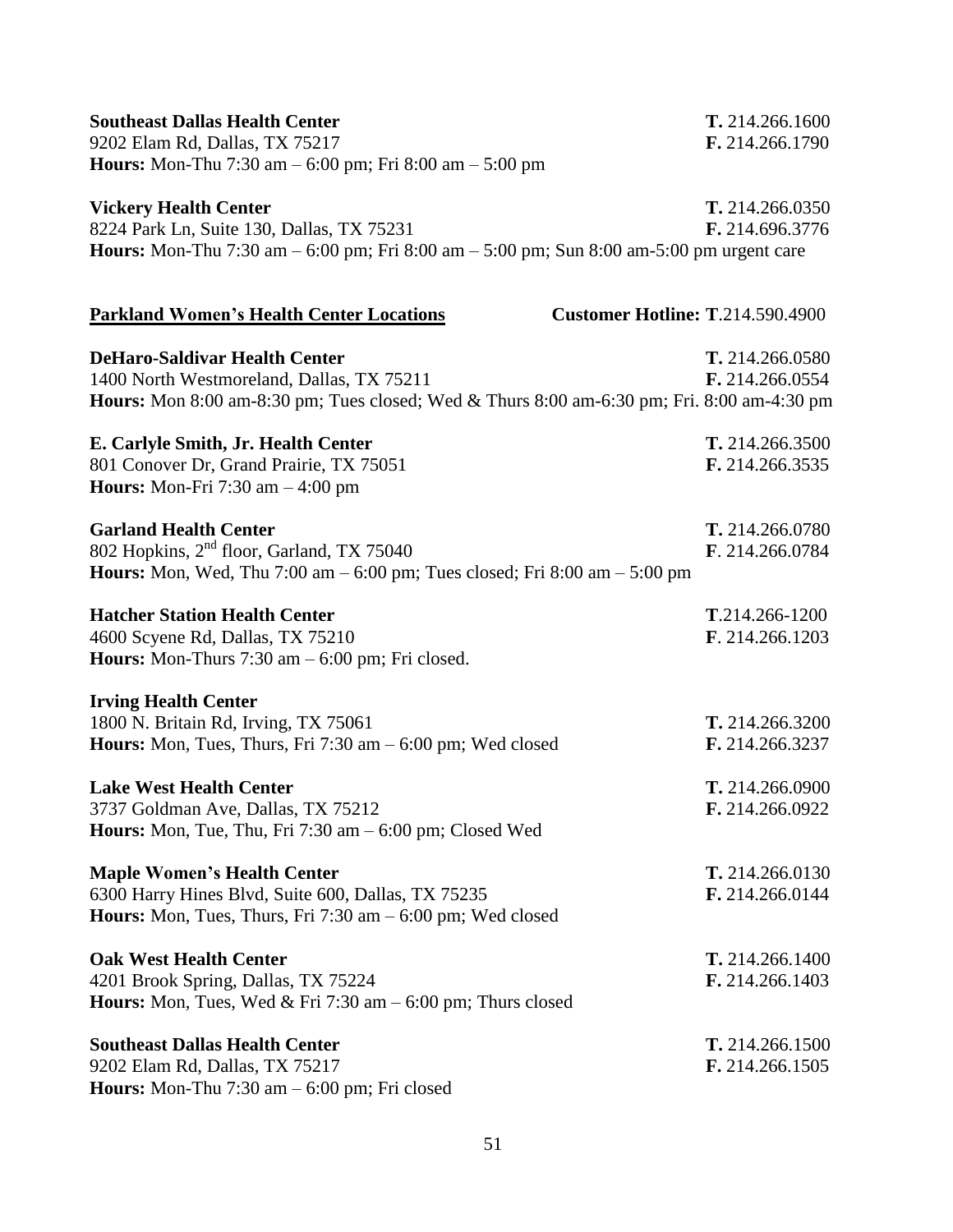| <b>Vickery Health Center</b> (prenatal care only)                                                    | T. 214.266.0266        |
|------------------------------------------------------------------------------------------------------|------------------------|
| 8224 Park Ln, Suite 130, Dallas, TX 75231                                                            | <b>F.</b> 214.266.0281 |
| <b>Hours:</b> Tues 7:30 am -8:00 pm; Wed & Thurs 7:30 am-6:00 pm; Fri 7:30 am $-4:00$ pm; Mon closed |                        |

| <b>Parkland's Youth &amp; Family Health Centers</b>                                                           |                 |
|---------------------------------------------------------------------------------------------------------------|-----------------|
| <b>Adamson Youth &amp; Family Health Center</b>                                                               |                 |
| At Adamson High School                                                                                        |                 |
| 201 E 9 <sup>th</sup> St, Dallas, TX 75203                                                                    | T. 214.266.0955 |
| Hours: Tues & Thurs 8:00 am-5:00 pm                                                                           |                 |
| Amelia Flores/White Rock Youth & Family Health Center                                                         |                 |
| At Bryan Adams High School                                                                                    |                 |
| 9941 Lingo Lane, Dallas, TX 75228                                                                             | T. 214.266.3130 |
| <b>Hours:</b> Tue & Thurs $8:00 \text{ am} - 5:00 \text{ pm}$                                                 |                 |
| <b>Balch Springs Youth &amp; Family Health Center</b>                                                         |                 |
| At Balch Springs Middle School                                                                                |                 |
| 701 Cheyenne Rd, Dallas, TX 75217                                                                             | T. 214.266.0258 |
| <b>Hours:</b> Mon, Wed & Thurs $8:00 \text{ am} - 5:00 \text{ pm}$ ; Fri $8:00 \text{ am} - 12:00 \text{ pm}$ |                 |
| Eddie B. Johnson Youth & Family Health Center                                                                 |                 |
| At Billy Earl Dade Middle School                                                                              |                 |
| 5000 S. Malcolm X Blvd, Dallas, TX 75215                                                                      | T. 214.266.0275 |
| Hours: Mon & Wed $8:00 \text{ am} - 5:00 \text{ pm}$                                                          |                 |
| <b>Fair Oaks Youth &amp; Family Center</b>                                                                    |                 |
| At Emmett Conrad High School                                                                                  |                 |
| 7502 Fair Oaks Ave, Dallas, TX 75231                                                                          | T. 214.266.0200 |
| <b>Hours:</b> Tue & Thurs $8:00 \text{ am} - 5:00 \text{ pm}$                                                 |                 |
| Kiosco Youth & Family Health Center                                                                           |                 |
| At Cary Middle School                                                                                         |                 |
| 10034 Hedgeway Dr, Dallas, TX 75229                                                                           | T. 214.266.3140 |
| <b>Hours:</b> Mon & Wed $8:00 \text{ am} - 6:00 \text{ pm}$ ; Fri $8:00 \text{ am} - 12:00 \text{ pm}$        |                 |
| <b>Redbird Youth &amp; Family Health Center</b>                                                               |                 |
| At TW Browne Middle School                                                                                    |                 |
| 3803 Boulder Dr, Dallas, TX 75233                                                                             | T. 214.266.3290 |
| <b>Hours:</b> Tues & Thurs $8:00 \text{ am} - 5:00 \text{ pm}$                                                |                 |
| <b>Seagoville Youth &amp; Family Health Center</b>                                                            |                 |
| At Seagoville Middle School                                                                                   |                 |
| 15800 Seagoville Rd, Dallas, TX 75253                                                                         | T. 214.266.3150 |
| <b>Hours:</b> Mon-Wed 8:00 am $-$ 5:00 pm; Fri 8:00 am $-$ 12:00 pm                                           |                 |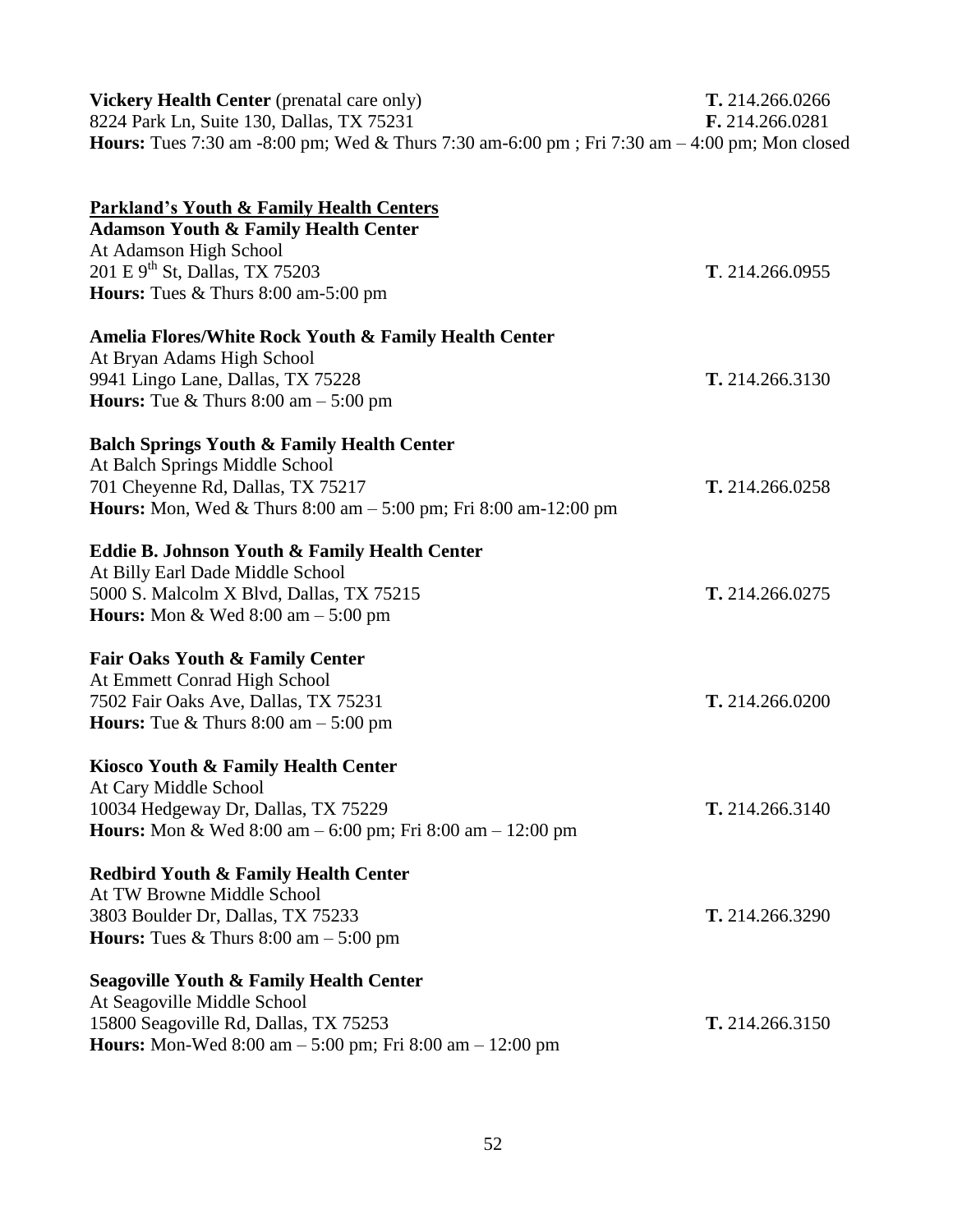| Vivian Field Youth & Family Health Center                             |                        |
|-----------------------------------------------------------------------|------------------------|
| 13551 Dennis Lane, Farmers Branch, TX 75234                           | T. 214.266.2305        |
| <b>Hours:</b> Mon-Thurs 8:00 am $-$ 5:00 pm; Fri 8:00 am $-$ 12:00 pm |                        |
| West Dallas Youth & Family Health Center                              |                        |
| At Pinkston High School                                               |                        |
| 3131 N. Hampton Rd, Dallas, TX 75212                                  | <b>T.</b> 214.266.2300 |
| <b>Hours:</b> Mon & Wed 8:00 am $-$ 5:00 pm; Fri 8:00 am $-$ 12:00 pm |                        |
| Wilmer-Hutchins Youth & Family Center                                 |                        |
| At Wilmer-Hutchins High School                                        | T. 214.266.3208        |
| 5520 Langdon Rd, Dallas, TX 75241                                     |                        |
| <b>Hours:</b> Tues $\&$ Thurs 8:00 am-5:00 pm                         |                        |
| <b>Woodrow Youth &amp; Family Center</b>                              |                        |
| Woodrow Wilson High School/Long Middle School                         |                        |
| 6006 Reiger Ave, Dallas, TX 75214                                     | T. 214.266.3125        |
| <b>Hours:</b> Mon & Wed 8:00 am $-$ 5:00 pm; Fri 8:00 am $-$ 12:00 pm |                        |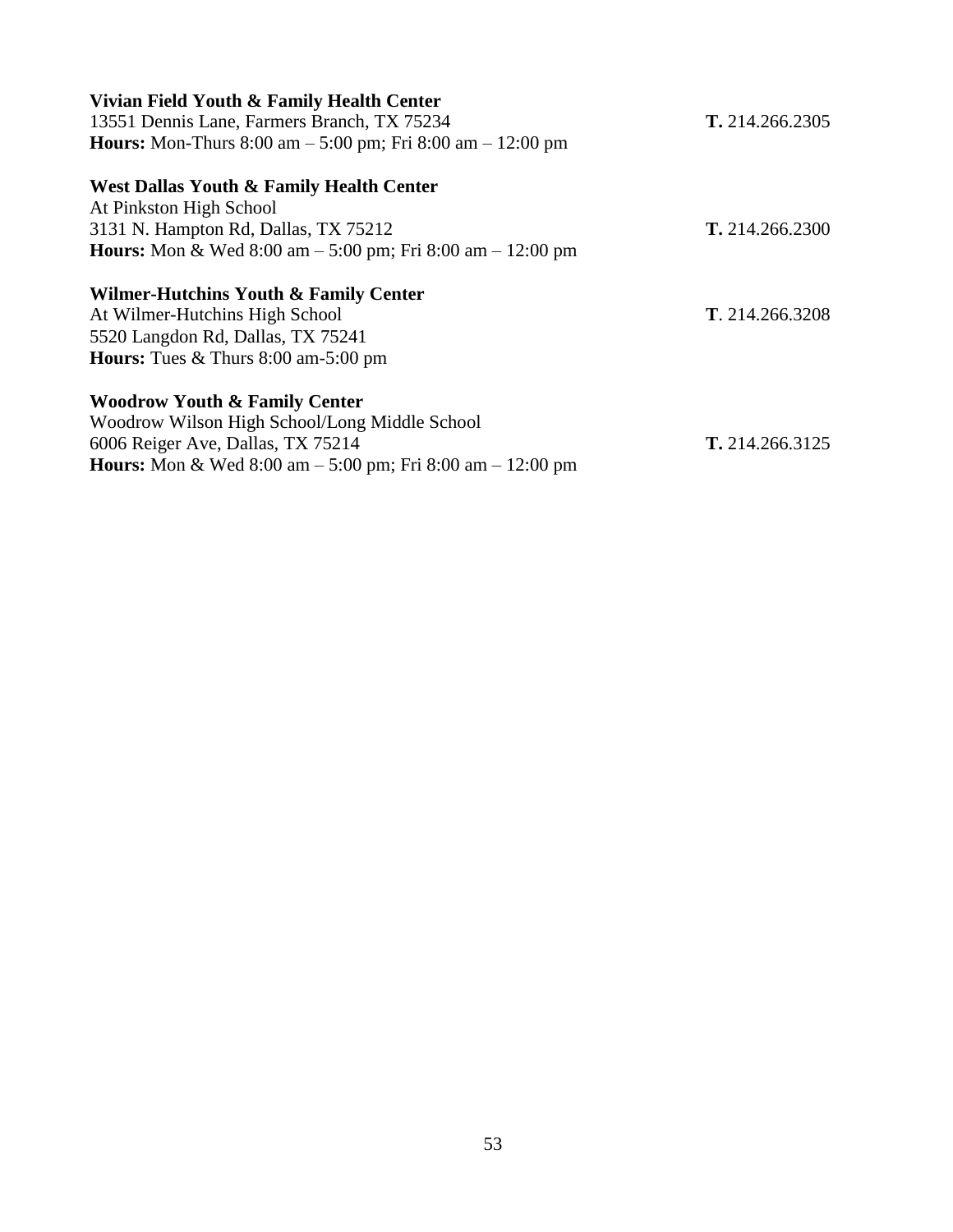## **DENTAL CLINICS**

| <b>Agape Clinic at Grace United Methodist Church</b><br>4104 Junius St., Dallas, TX 75246<br><b>Hours:</b> Wed – Fri by appt; Sat 6:00 am first come, first serve<br>Service Area: No zip code restrictions<br>Medical Services Offered: Cleanings and extractions. Pediatric dental screenings.<br>Application Process: Appointments needed weekdays; walk-ins Saturday<br>Client Must Bring: No documents needed.<br>Fee: \$20.00 donation<br>Website: www.theagapeclinic.org | T. 972.707.7782           |
|---------------------------------------------------------------------------------------------------------------------------------------------------------------------------------------------------------------------------------------------------------------------------------------------------------------------------------------------------------------------------------------------------------------------------------------------------------------------------------|---------------------------|
| <b>Community Dental Center of Farmers Branch/Carrollton</b><br>13551 Dennis Ln., Dallas, TX 75234<br><b>Hours:</b> Mon-Thurs Thu $8:00$ am $-4:30$ pm<br><b>Service Area: City of Dallas</b><br>Fee: Sliding scale                                                                                                                                                                                                                                                              | T. 972.241.2259           |
| <b>Community Dental Center at Vickery Meadow</b><br>8224 Park Lane #125, Dallas TX 75231<br><b>Hours:</b> Mon - Fri $8:00$ am $-4:30$ pm<br><b>Service Area: City of Dallas</b><br>Fee: Sliding scale                                                                                                                                                                                                                                                                           | T. 214.987.1131           |
| <b>Healing Hands Ministries</b><br>8515 Greenville Ave, Ste. N-108 Dallas, TX 75243<br><b>Hours:</b> Mon-Fri $8:00am - 5:00pm$<br><b>Service Area: Dallas County residents</b><br>Fee: Sliding scale                                                                                                                                                                                                                                                                            | T. 214.221.0855, ext. 103 |
| <b>Los Barrios Unidos Community Dental Clinic</b><br>809 Singleton Blvd., Dallas TX 75212<br><b>Hours:</b> Mon-Fri 8:00 am $-4:00$ pm (by appointment only, children only 6 mo. $-16$ yrs.)<br><b>Service Area: Anyone</b><br>Fee: Sliding scale                                                                                                                                                                                                                                | T. 214.651.8693           |
| <b>Martin Luther King Jr. Family Clinic</b><br>2922 B Martin Luther King Jr. Blvd., Dallas, TX 75215<br><b>Hours:</b> Mon, Tues, Thurs & Fri 8 am $-$ 5 pm; Wed 10:00 am $-$ 7:00 pm<br><b>Service Area: City of Dallas</b><br>Fee: Sliding scale                                                                                                                                                                                                                               | T. 214.426.3645           |
| <b>Mission East Dallas Dental Clinic</b><br>4550 Gus Thomasson Rd., Mesquite, TX 75150<br><b>Hours:</b> Mon – Thurs 7:30 am – 6:00 pm; Fri 7:30 am – 4:30 pm<br>Service Area: 75040, 75041, 75042, 75043, 75044, 75049, 75050, 75180, 75181, 75182, 75217,<br>75218, 75227, 75228, 75231, 75243, 75253                                                                                                                                                                          | T. 972.682.8917           |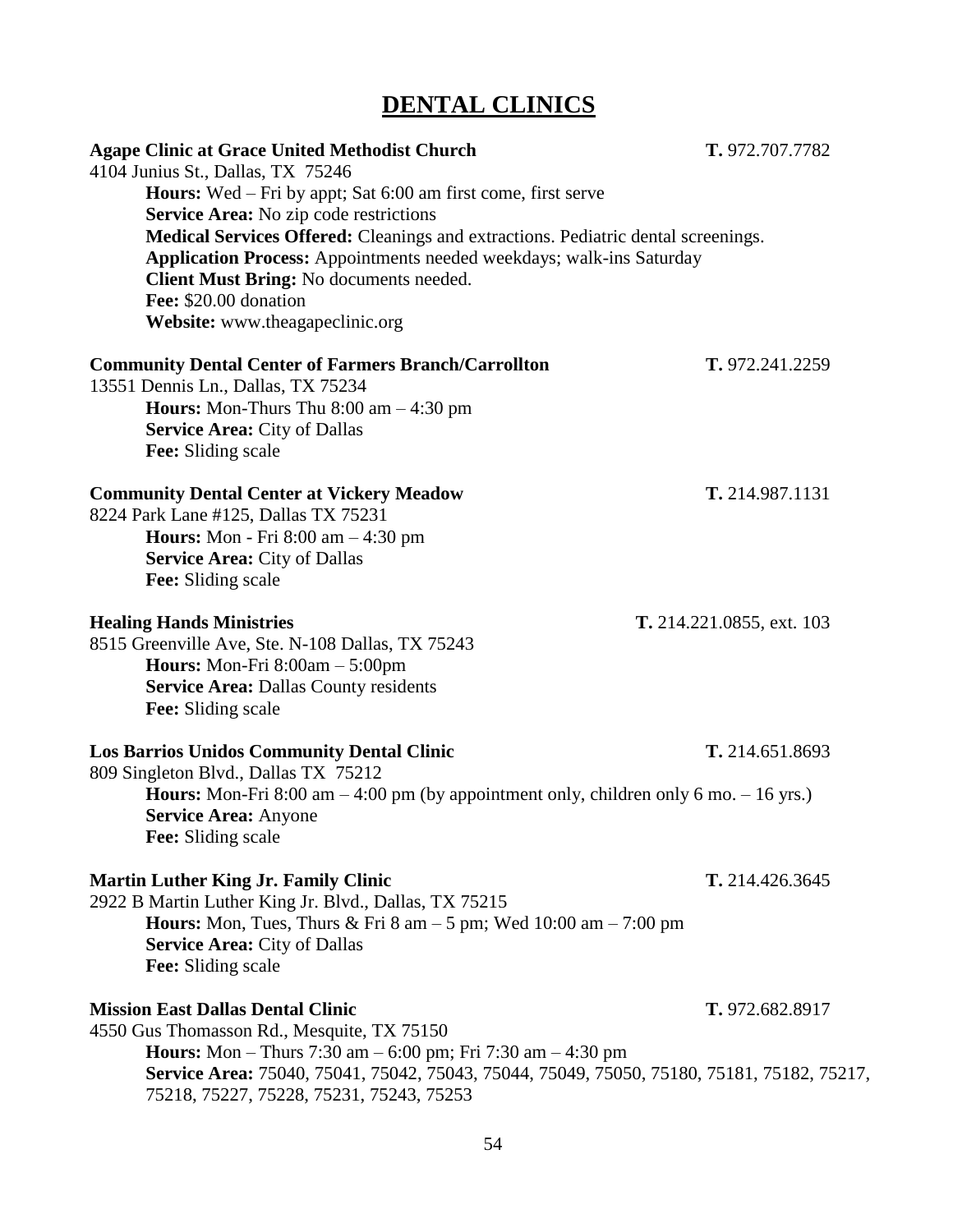#### **North Dallas Shared Ministries Dental Clinic T.** 214.358.8729

2875 Merrell Rd., Dallas, TX 75229

**Hours:** Mon – Fri 9:00 am – 3:00 pm **Service Area:** 75001, 75115, 75204, 75205, 75209, 75219, 75220, 75225, 75229, 75230, 75231, 75234, 75235, 75240, 75243, 75244, 75247, 75248, 75251, 75252, 75254, 75287 **Fee:** Free

#### **The Stewpot Dental Clinic T.** 214.746.2785

1822 Young St., Dallas, TX 75201 **Hours:** Mon – Fri 8:00 am (first 8 people) **Service Area:** Homeless **Fee:** Free

#### **Urban Inter-Tribal Center of Texas T.** 214.941.1050

209 Jefferson Blvd., Dallas, TX 75203 **Hours:** Wed, Thu & Fri 8:00 am – 5:00 pm **Service Area:** Clients must be Native American and must provide a Certificate of Degree of Indian Blood to receive assistance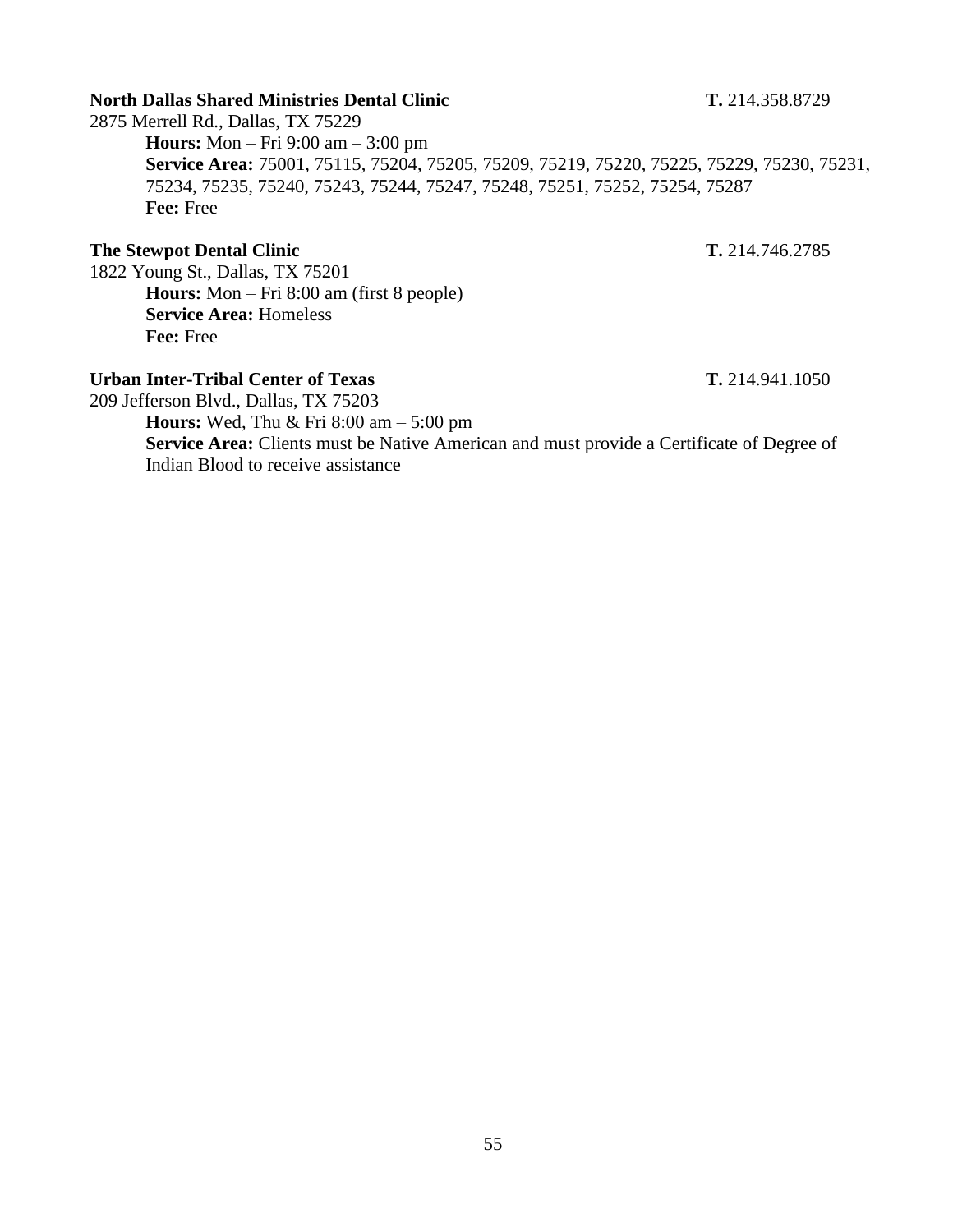### **DALLAS COUNTY DEPARTMENT OF HEALTH AND HUMAN SERVICES**

Dallas County Health and Human services provides short-term emergency financial assistance to eligible Dallas County residents who are disabled. DCHHS's program functions as a safety net for indigent residents. The county's welfare program is temporary and serves to assist residents until they are able to return to work or until they are able to gain assistance from other resources. Walk-ins and appointments welcome.

**Services Provided:** Rent, room & board, utilities, transportation, food **T.** 214.819.1800 **Eligibility:** Dallas County residents (excluding 75287) who are disabled and without household income, or have experienced a temporary disruption in income or had extraordinary expenses. **Client Must Bring:** ID card for head of household; SS cards and proof of all income earned (or unearned) for all household members; medical statement signed by doctor detailing patient's current condition and length of disability; award letters and documents detailing benefits received **Limitations:** If an applicant receives housing assistance from any other source, he/she is not eligible for welfare services provided by DCHHS.

**HOPWA**: Housing Opportunities for People With AIDS: housing opportunities and rent assistance for persons with AIDS or who are HIV positive. Call for appointment. **T.** 214.819.2844

**CEAP**: Comprehensive Energy Assistance Program: periodic utility assistance for elderly, disabled, and working poor. **T.** 214.819.1848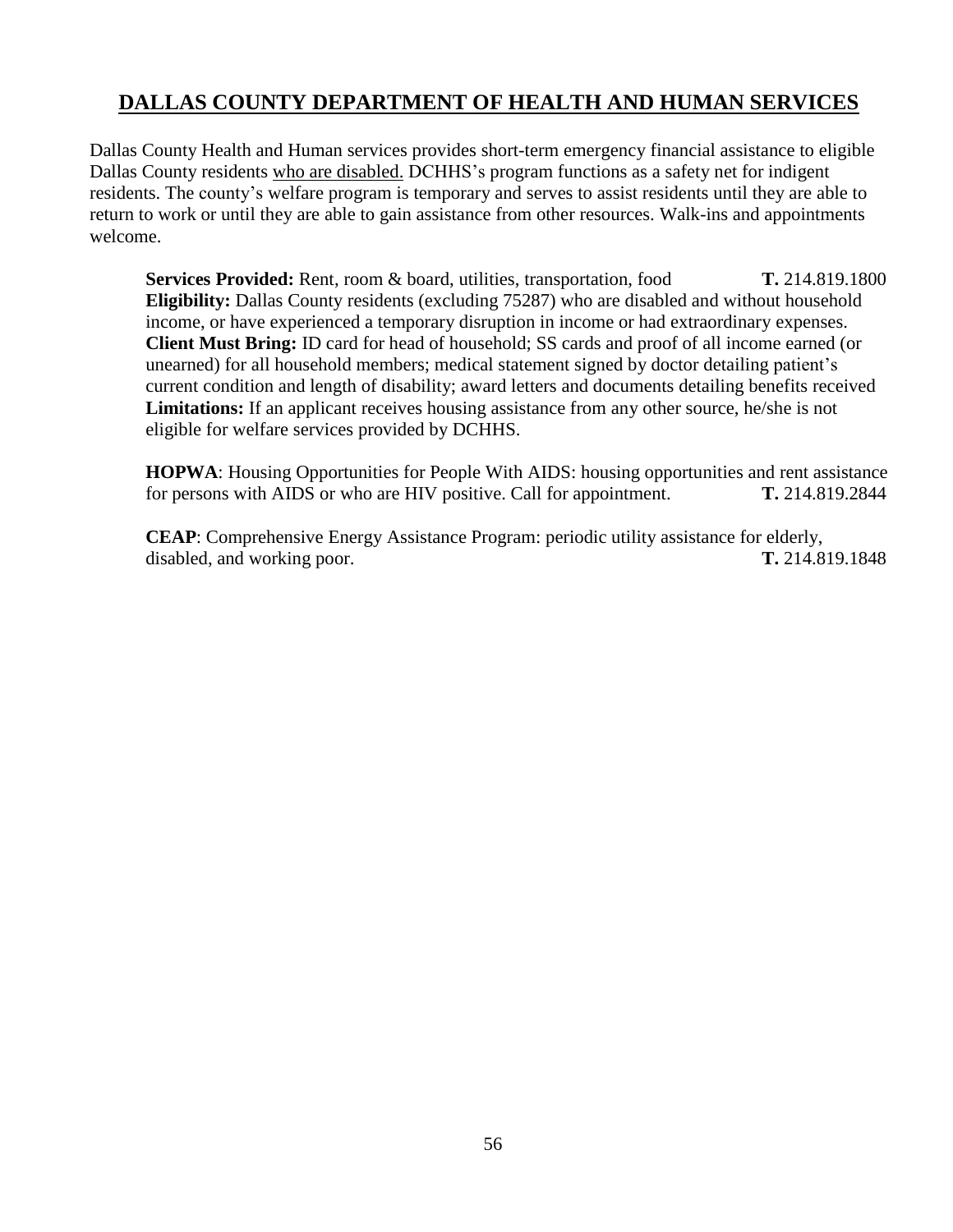## **MENTAL HEALTH CARE**

#### **METROCARE SERVICES**

Provides services for adults and children with mental retardation or mental illness in Dallas County. Some services include: in home and family support, intermediate care facilities, transitional living services, behavioral and psychiatric services, vocational development and support, early childhood intervention, homeless outreach, child/adolescent mental health programs, and programs for juvenile offenders.

For help: **T**. 1.877.283.2121

Administrative Office: **T.** 214.743.1200 1345 Riverbend Dr. Ste. 200, Dallas, TX 75247 **F.** 214.630.3469 **Hours:** Mon-Fri 8:00 am – 5:00 pm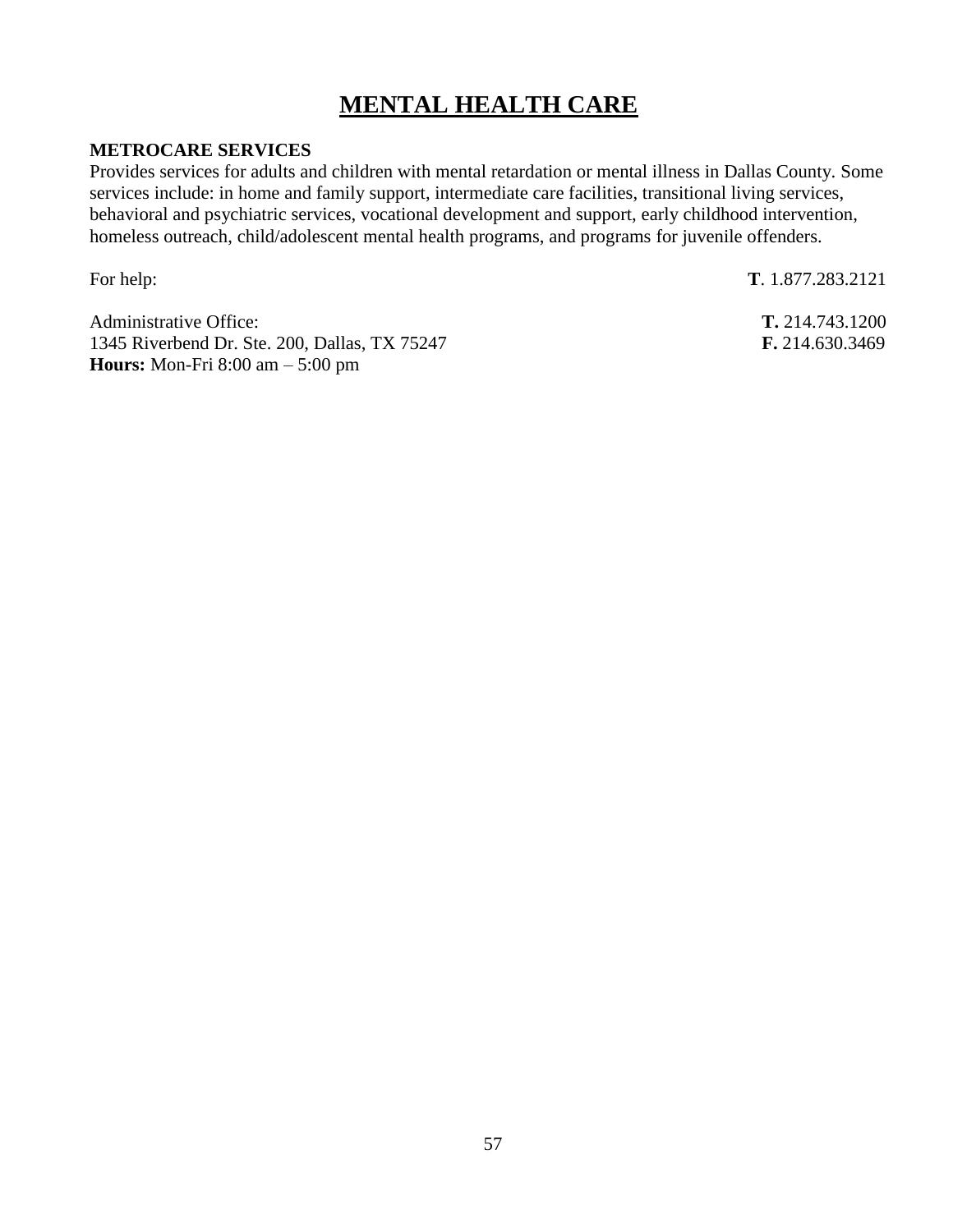## **SOCIAL SECURITY**

#### **T.** 1.800.772.1213

This is a toll-free number that operates Monday through Friday from 7:00 am to 7:00 pm. Recorded information and services are available 24 hours a day/7 days a week (includes weekends and holidays) for individuals with touch-tone phones. Individuals who are deaf or hard of hearing may call the toll-free TTY number, 1.800.325.0778, Monday through Friday from 7:00 am to 7:00 pm. Please have Social Security number ready upon calling.

*Social Security Disability Insurance (SSDI)* – provides benefits to disabled or blind persons who are "insured" by workers' contributions to the Social Security trust fund (i.e. "paid into the system"). No Medicaid for 2 years.

*Supplemental Security Insurance (SSI)* – provides assistance to low-income individuals who have never worked or who have not contributed to the Social Security trust fund (i.e. "not paid into the system"). Medicaid immediately.

#### **Social Security Administration Locations**

| 10824 N. Central Expressway<br>Dallas, TX 75231 | <b>T.</b> 1.800.772.1213 |
|-------------------------------------------------|--------------------------|
| 2530 S. Malcolm X Blvd.<br>Dallas, TX 75210     | T. 1.800.772.1213        |
| 2300 Dunson Dr.<br>Balch Springs, TX 75180      | <b>T.</b> 1.800.772.1213 |
| 2475 Cliff Creek Crossing<br>Dallas, TX 75237   | T. 1.800.772.1213        |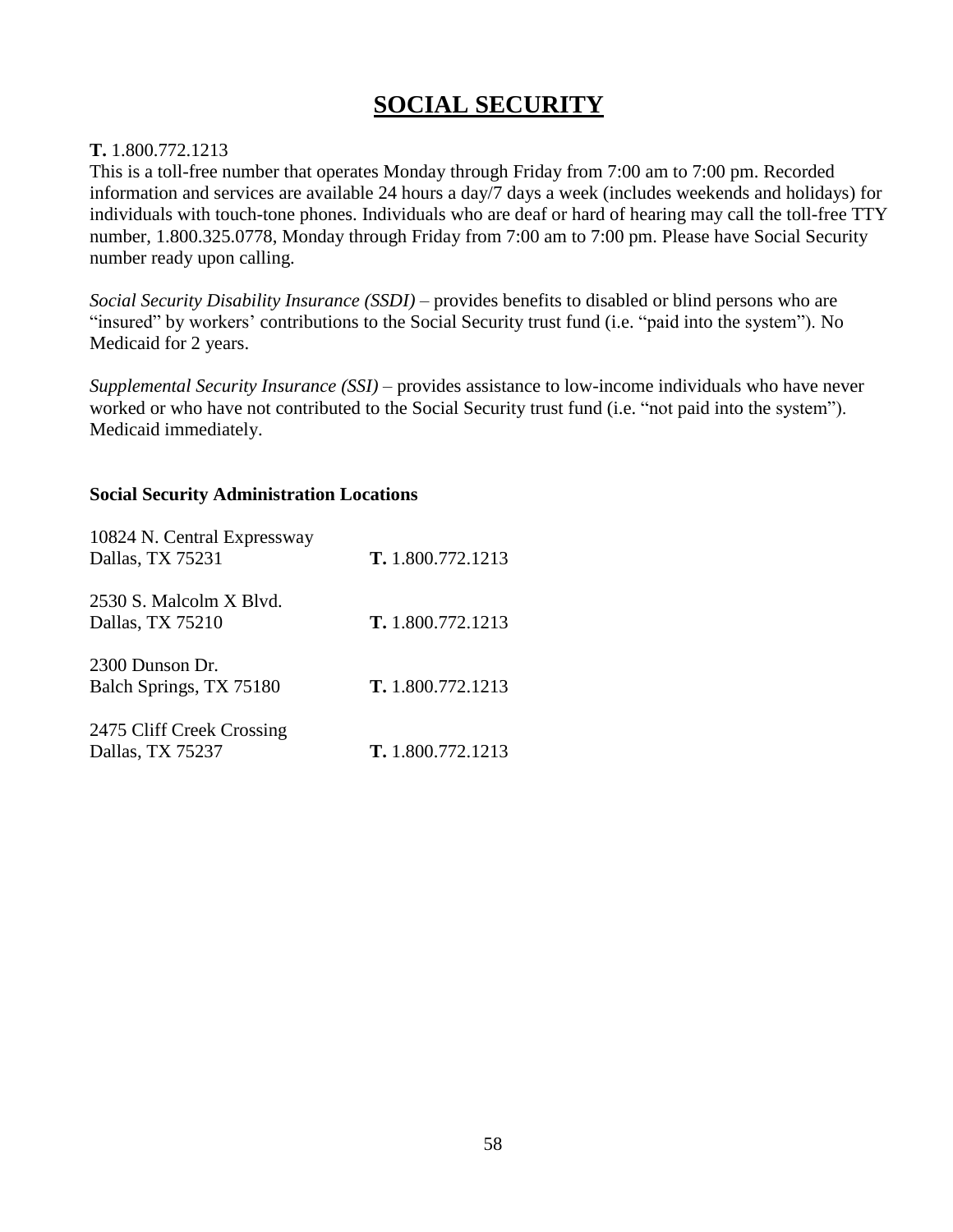## **MEDICAID, \*SNAP, TANF**

Available through the Texas Department of Health and Human Services. \*Supplemental Nutrition Assistance Program, formerly known as Food Stamps

| 1228 A E. Ledbetter Dr., Dallas, TX 75216<br><b>Hours:</b> Mon $-$ Fri 7:30 am $-$ 5:00 pm<br>Serves zip codes: 75136, 75216, 75232, 75339                                                                                                                                      | T. 214.372.4671<br>F. 214.302.5180 |
|---------------------------------------------------------------------------------------------------------------------------------------------------------------------------------------------------------------------------------------------------------------------------------|------------------------------------|
| 1010 Cadiz, Bldg. B, Suite. 100, Dallas, TX 75215<br><b>Hours:</b> Mon $-$ Fri 7:30 am $-$ 5:00 pm<br>Serves zip codes: 75215, 75315, 75371, 75207, 75212                                                                                                                       | T. 214.421.7722<br>F. 214.565.6958 |
| 2020 N. Masters Dr., Dallas, TX 75217<br><b>Hours:</b> Mon $-$ Fri 8:00 am $-$ 5:00 pm<br>Serves zip codes: 75180, 75181, 75217, 75227, 75228, 75253                                                                                                                            | T. 972.216.0087<br>F. 972.882.8299 |
| 5455 Blair Rd. Dallas, TX 75231<br><b>Hours:</b> Mon $-$ Fri 8:00 am $-$ 5:00 pm<br>Serves zip codes: 75205, 75209, 75214, 75225, 75230, 75231, 75240, 75241, 75251, 75254,<br>75372, 75382                                                                                     | T. 214.750-4619<br>F. 214.891.0513 |
| 3910 Gaston Ave. Suite 200, Dallas, TX 75204<br><b>Hours:</b> Mon $-$ Fri 8:00 am $-$ 5:00 pm<br>Serves zip codes: 75201, 75202, 75204, 75206, 75210, 75219, 75221, 75223,<br>75226, 75242, 75246, 75250, 75270, 75313, 75360                                                   | T. 214.827.5210<br>F. 214.818.4898 |
| 10939 B Shady Trail, Dallas, TX 75220<br><b>Hours:</b> Mon $-$ Fri 8:00 am $-$ 5:00 pm<br>Serves zip codes: 75001, 75006, 75007 (Dallas Co. only), 75008,<br>75220, 75229, 75234, 75235, 75244, 75247, 75248, 75252 (Dallas Co. only), 75257, 75275, 75287<br>(Dallas Co. only) | T. 214.351.6231<br>F. 214.350.0374 |
| 1111 W. Ledbetter Dr., Suite. 400, Dallas, TX 75224<br><b>Hours:</b> Mon $-$ Fri 8:00 am $-$ 5:00 pm<br>Serves zip codes: 75137, 75138, 75203, 75208, 75211, 75224, 75233, 75236, 75376                                                                                         | T. 214.372.6370<br>F. 214.302.4275 |
| 1467 Acton Ave., Duncanville, TX 75137<br><b>Hours:</b> Mon $-$ Fri 8:00 am $-$ 5:00 pm<br>Serves zip codes: 75104, 75115, 75116, 75137, 75154 (Dallas Co. only), 75237, 75249                                                                                                  | T. 972.709.8075<br>F. 972.708.6104 |
| 2707 N. Kaufman, Ennis, TX 75119<br><b>Hours:</b> Mon – Fri 8:00 am - 5:00 pm<br>Serves zip codes: 75101, 75119, 75120, 75125                                                                                                                                                   | T. 972.875.6571<br>F. 972.875.2578 |
| 801 W. Freeway, Suite 300, Grand Prairie, TX 75051<br><b>Hours:</b> Mon $-$ Fri 8:00 am $-$ 5:00 pm                                                                                                                                                                             | T. 972.262-4888<br>F. 972.642.0462 |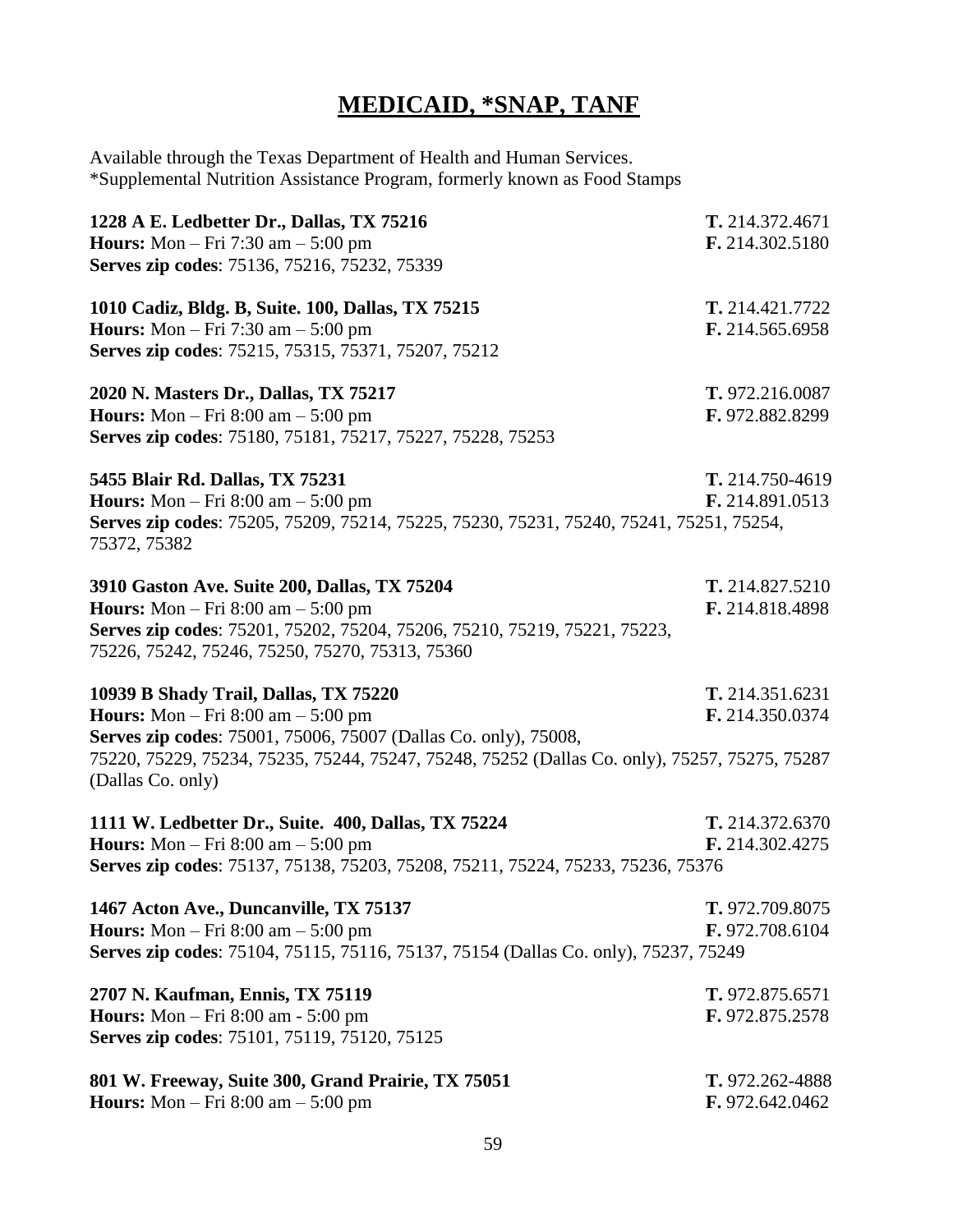| <b>Hours:</b> Mon – Fri $8:00$ am – $5:00$ pm                                                                                                                                                                                                                | F. 972.579.1062 |
|--------------------------------------------------------------------------------------------------------------------------------------------------------------------------------------------------------------------------------------------------------------|-----------------|
| Serves zip codes: 75019, 75038, 75039, 75060, 75061, 75062, 75063                                                                                                                                                                                            |                 |
| 901 N. McDonald, Suite 800, McKinney, TX 75069                                                                                                                                                                                                               | T. 972.562.5832 |
| <b>Hours:</b> Mon – Fri $8:00$ am – $5:00$ pm                                                                                                                                                                                                                | F. 972.547.5929 |
| Serves zip codes: 75002, 75009, 75013, 75023, 75024, 75025, 75026, 75034 (Collin Co. only), 75035,                                                                                                                                                           |                 |
| 75069 (Collin Co. only), 75070, 75074, 75075, 75078 (Collin Co. only), 75080 (Collin Co. only), 75086,<br>75093, 75094, 75097, 75098, 75121, 75164, 75166, 75173, 75252, 75287 (Collin Co. only), 75407,<br>75409, 75424, 75442, 75454, 75485, 75995 (Rural) |                 |
| 6500 Northwest Dr., Suite 300, Mesquite, TX 75150                                                                                                                                                                                                            | T. 972.681.9778 |
| <b>Hours:</b> Mon $-$ Fri 8:00 am $-$ 5:00 pm                                                                                                                                                                                                                | F. 972.682.3261 |
| Serves zip codes: 75040, 75041, 75043, 75088, 75150, 75182, 75185, 75218                                                                                                                                                                                     |                 |
| 201 Malloy Bridge, Seagoville, TX 75159                                                                                                                                                                                                                      | T. 972.287.1174 |
| <b>Hours:</b> Mon $-$ Fri 8:00 am $-$ 5:30 pm                                                                                                                                                                                                                | F. 972.287.6936 |
| Serves zip codes: 75141, 75149, 75159, 75172, 75180, 75181, 75253, 75336                                                                                                                                                                                     |                 |
| 1059 S. Sherman Suite 100, Richardson, TX 75081                                                                                                                                                                                                              | T. 972.480.5000 |
| <b>Hours:</b> Mon $-$ Fri 8:00 am $-$ 5:00 pm                                                                                                                                                                                                                |                 |
| Serves zip codes: 75042, 75044, 75045, 75046, 75047, 75048, 75080, 75081, 75082, 75083, 75085,<br>75089, 75238, 75243, 75355, 75374                                                                                                                          |                 |
| 3612 E. McKinney, Denton, TX 76209                                                                                                                                                                                                                           | T. 940.320.5700 |
| <b>Hours:</b> Mon $-$ Fri 8:00 am $-$ 5:00 pm                                                                                                                                                                                                                |                 |
| Serves zip codes: 75034, 75209, 75287                                                                                                                                                                                                                        |                 |
| 2525 E. Hwy 75 Suite B, Kaufman, TX 75142                                                                                                                                                                                                                    | T. 972.932.9160 |
| <b>Hours:</b> Mon $-$ Fri 8:00 am $-$ 5:00 pm                                                                                                                                                                                                                |                 |
| Serves zip codes: 75114, 75118, 75126, 75142, 75143, 75147, 75151, 75158, 75159, 75160, 75161,<br>75169, 75474                                                                                                                                               |                 |
|                                                                                                                                                                                                                                                              |                 |

**440 S. Nursery Rd, Suite 200, Irving, TX 75060 T.** 972.579.3080

**Serves zip codes**: 75050, 75051, 75052, 75053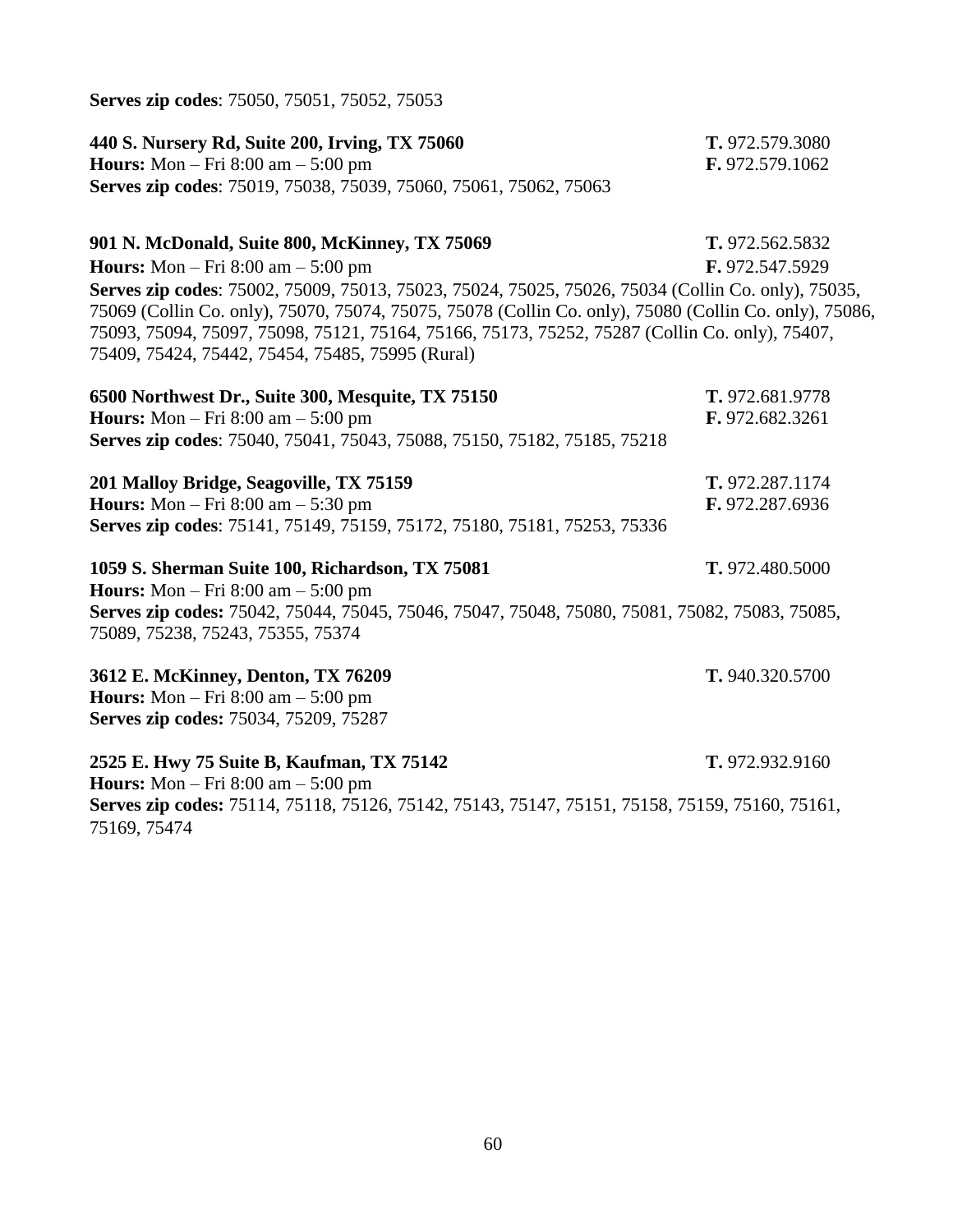### **Women, Infants and Children (WIC)**

WIC — The Special Supplemental Nutrition Program for Women, Infants and Children — is a health and nutrition program with a successful record of improving the diet of infants, children, and pregnant, postpartum and breastfeeding women. WIC provides nutrition education, nutritious foods, referrals to health and human services and breastfeeding support. Food benefits are issued for each client. Both fathers and mothers can receive and spend the benefits for their children.

**Eligibility:** Pregnant women; women who are breastfeeding a baby under 1 year of age; women who have had a baby in the past six months; parents, step-parents, guardians, and foster parents of infants and children under the age of 5; fathers of children under the age of 5

To locate the WIC clinic closest to your location call **T**: 1.800.942-3678 Administration: City of Dallas, Texas Department of Health and Human Services 2377 Stemmons Fwy., Suite 400, Dallas, TX 75207 Hours: Monday through Friday, 8 a.m. to 5 p.m

61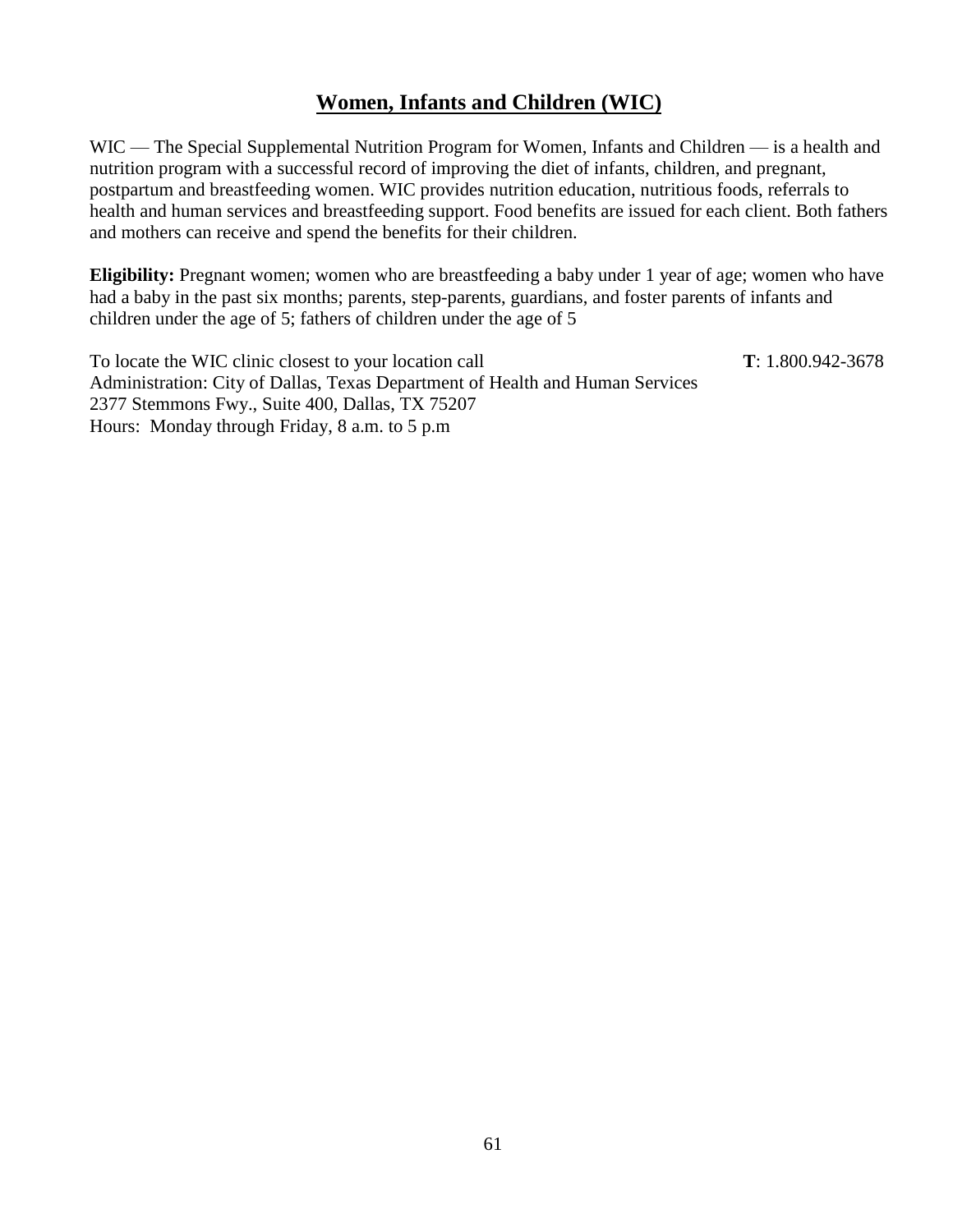## **TEXAS DEPARTMENT OF PUBLIC SAFETY**

#### **Please see** [www.dps.texas.gov/DriverLicense/identificationrequirements.htm](http://www.dps.texas.gov/DriverLicense/identificationrequirements.htm) **for requirements**

| <b>Carrollton</b><br>2625 Old Denton Rd. Ste. 464, Carrollton, TX 75007<br><b>Hours:</b> Mon, Wed, Thu, Fri 8:00 am $-$ 5:00 pm; Tue 8:00 am $-$ 6:00 pm | T. 972.245.5800 |
|----------------------------------------------------------------------------------------------------------------------------------------------------------|-----------------|
| <b>Cedar Hill</b><br>116 West Beltline Ste. 2, Cedar Hill, TX 75104<br><b>Hours:</b> Mon-Fri $8:00$ am $-5:00$ pm                                        | T. 469.272.9301 |
| <b>Dallas</b><br>4445 Saturn Rd. Ste. A, Garland, TX 75041<br><b>Hours:</b> Mon-Thu 7:30 am $-$ 6:00 pm; Fri 7:30 am $-$ 5:00 pm                         | T. 214.861.3700 |
| <b>Dallas</b><br>11411 E. Northwest Highway, Suite. 111, Dallas, TX 75218<br>Hours: Mon-Fri $8:00$ am $-5:00$ pm                                         | T. 214.553.0033 |
| 5610 Red Bird Center Dr., Suite 500, Dallas, TX 75237<br><b>Hours:</b> Mon-Thu 7:30 am $-$ 5:00 pm; Fri 8:00 am $-$ 5:00 pm                              | T. 214.330.3958 |
| Garland<br>4445 Saturn Rd. Ste. A, Garland, TX 75041<br><b>Hours:</b> Mon-Thu 7:30 am $- 6:00$ pm; Fri 7:30 am $- 5:00$ pm                               | T. 214.861.2125 |
| <b>Irving</b><br>1003 West 6 <sup>th</sup> Street, Irving, TX 75060<br><b>Hours:</b> Mon-Thu 7:30 am $-$ 5:00 pm; Fri 8:00 am $-$ 5:00 pm                | T. 972.253.4171 |
| Lewisville<br>400 N. Valley Pkwy., Suite 2072, Lewisville, TX 75067<br><b>Hours:</b> Mon-Fri $8:00$ am $-5:00$ pm                                        | T. 972.221.8081 |
| <b>Plano</b><br>2109 W. Parker Rd., Suite 224, Plano, TX 75023<br><b>Hours:</b> Mon, Wed, Thu, Fri 8:00 am $-$ 5:00 pm; Tue 8:00 am $-$ 6:00 pm          | T. 972.867.4221 |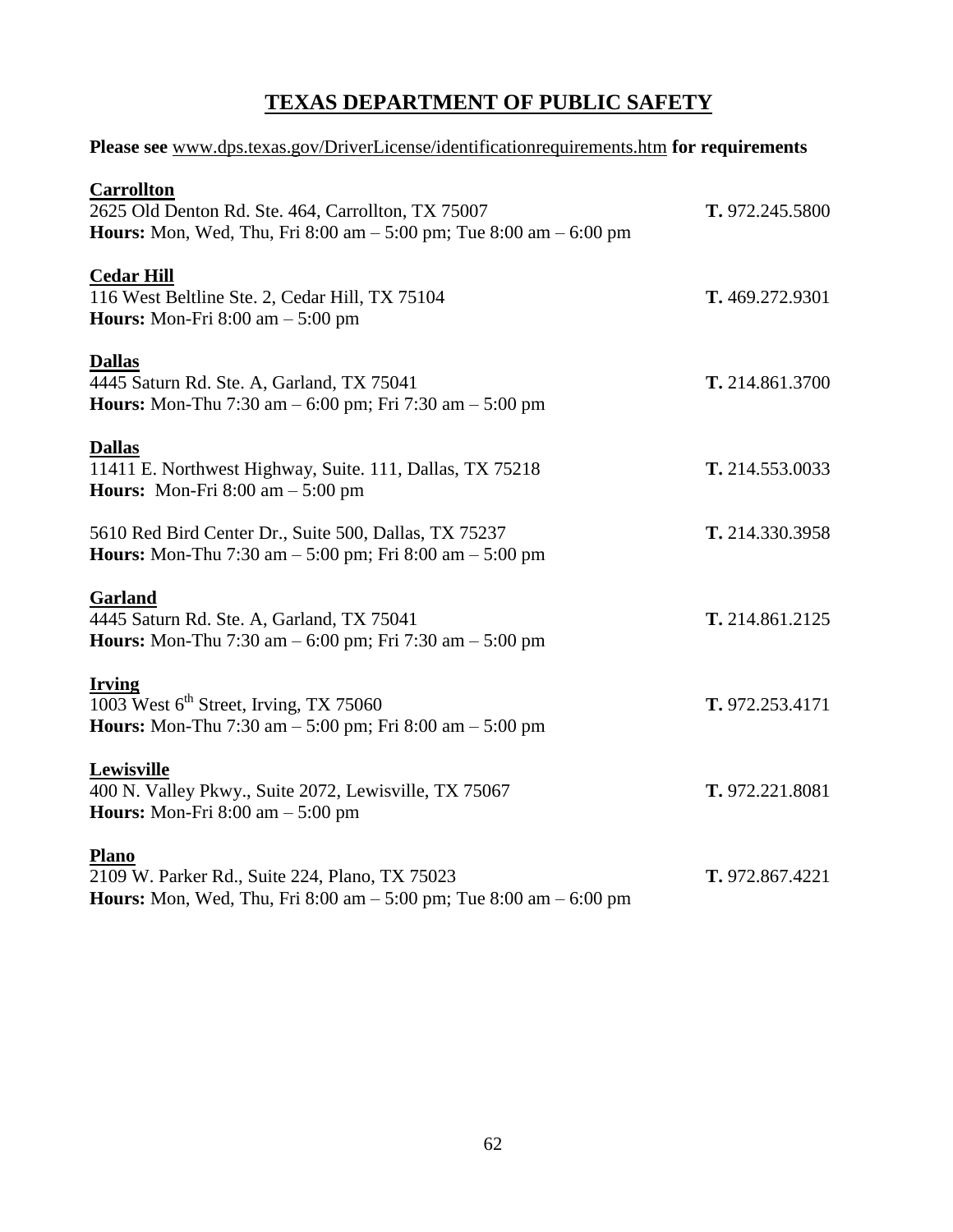## **AGENCY DESCRIPTIONS**

Legend:  $SS = Social Security$ ;  $BC = Birth Certificance$ 

#### **AIDS SERVICES OF DALLAS**

PO Box 4338, Dallas, TX 75208-0338 **T.** 214.941.0523

**F.** 214.941.8144

**Services Offered:** Permanent supportive housing**:** breakfast & lunch 5 days/week; Supper Club evening meals program; housing program (including assisted living and medically supportive housing); transportation; case management; medical case management and home health care

**Hours:** Wed beginning promptly at 9:00 am; Fri beginning promptly at 9:00 am

**Eligibility Requirements:** Individuals and families are served. At least one member of the household must be HIV Positive or have diagnosis of AIDS. Services provided to residents of: Collin, Cooke, Dallas, Denton, Ellis, Fannin, Grayson, Henderson, Hunt, Kaufman, Navarro and Rockwall counties.

**Clients Must Bring:** Picture ID; SS card, if available and BC for self; proof of income; letter of diagnosis

**Application Process:** Walk-in **Limits:** No limits **Website:** [www.aidsdallas.org](http://www.aidsdallas.org/) **Email:** [dmaison@aidsdallas.org](mailto:dmaison@aidsdallas.org)

#### **AUSTIN STREET CENTRE**

2929 Hickory St., Dallas, TX 75226 **T.** 214.428.4242

**F.** 214.428.8158

**Services Offered:** Emergency overnight shelter; evening meals; showers; clean clothes; psychiatric and medical care; Work Readiness Program; Pathway House; Veterans Program; Substance Abuse Support; Women's Program

**Hours:** 7 days a week, 2PM-6AM (women), 4PM-6AM (men)

#### **Eligibility Requirements:**

- $\Box$  Clients: men 45 and up; women 18 and up, children with parent or legal guardian
- $\Box$  Clients must be drug and alcohol free and must present legal documentation

**Clients Must Bring:** Picture ID (MUST have clear photo)

**Application Process:** Walk-in / First Come - First Serve from beginning of intake until 6PM. Women's intake: 2PM Monday-Saturday, 11AM Sunday; Men's intake: 4PM daily. **Limits:**

- $\Box$  Up to 425, but can adjust within fire code compliance during an emergency
- $\Box$  No set time limit for clients to stay at the shelter
- $\Box$  Maximum of 2 bags per client, each weighing a maximum of 25 pounds.

**Website:** [www.austinstreet.org](http://www.austinstreet.org/)

**Email:** [shelterspk@aol.com](mailto:shelterspk@aol.com)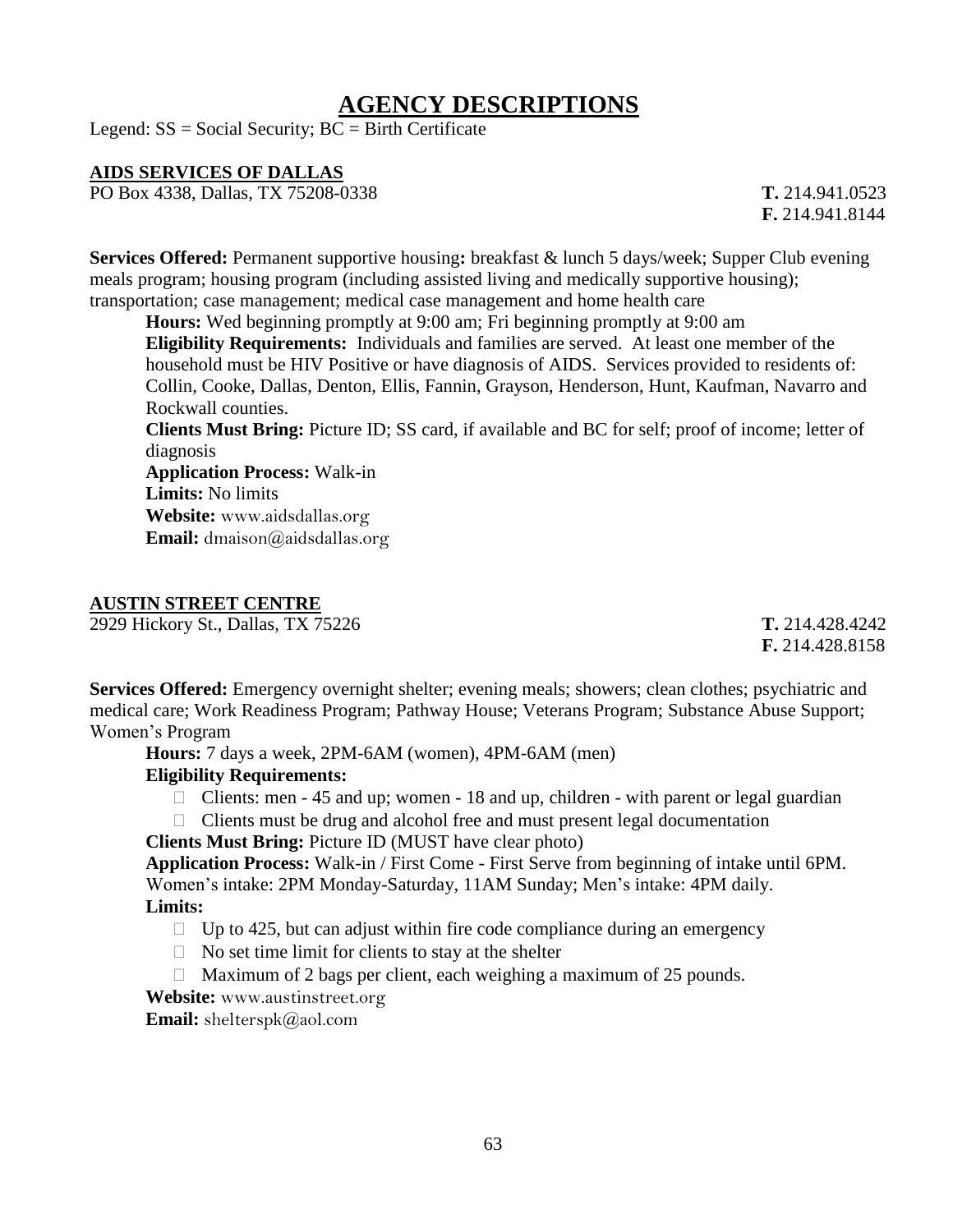#### **BAPTIST BENEVOLENT MINISTRIES OF IRVING**

114 E. 2 nd St., Irving, Texas 75060 **T.** 972.254.0973

**Services Offered:** Food Bank **Hours:** Mon, Tue, Wed, Fri 10:00 am – 1:15 pm; Sat 10:00-11:30 **Eligibility Requirements:** Client must be an Irving resident **Clients Must Bring:** Picture ID for self and all in household, proof of Irving residency (any legal mail: utility bill, car registration, etc.) **Application Process:** Walk-in **Other Programs:** Counseling available **Website:** bbmoi.org **Email:** information@bbmoi.org

#### **THE BRIDGE**

1818 Corsicana St, Dallas, TX 75201 **T.** 214.670.1100

**Services Offered:** Emergency and transitional shelters for both day and night, meals, health care, job assistance, legal services, benefits assistance, storage, kennel, barbershop

**Hours:** 7 days per week, 24 hours; First time clients go to Welcome Building for intake process – Mon – Fri 11AM-2PM. **Eligibility Requirements:** Homeless **Website:** bridgenorthtexas.org

#### **BRIGHTER TOMORROWS**

**Shelter address confidential T.** 972.254.4003 **Mailing:** 928 Bluebird Dr, Irving, TX 75061 **24-hr** 972.262.8383

 1.866.925.7233 **F.** 972.254.8086

**Services Offered:** Full service emergency shelter for victims of domestic violence; crisis counseling; support groups; court and hospital accompaniment; community education; licensed therapy for sexual assault; protective orders; child care; assistance with employment; transitional housing

**Hours:** Shelter is open 24 hours a day, 7 days a week; Resource and counseling center is open M-F,  $8a - 5p$ 

**Eligibility Requirements:** Client must be a victim of domestic violence or sexual assault **Application Process:** Client must call first to discuss needs. Client should call the resource and counseling center at 972.263.0506 unless experiencing a crisis, in which case the client should call the hotline 972.262.8383 (preferred)

**Website:** [www.brightertomorrows.net](http://www.brightertomorrows.net/)

**F.** 972.254.2333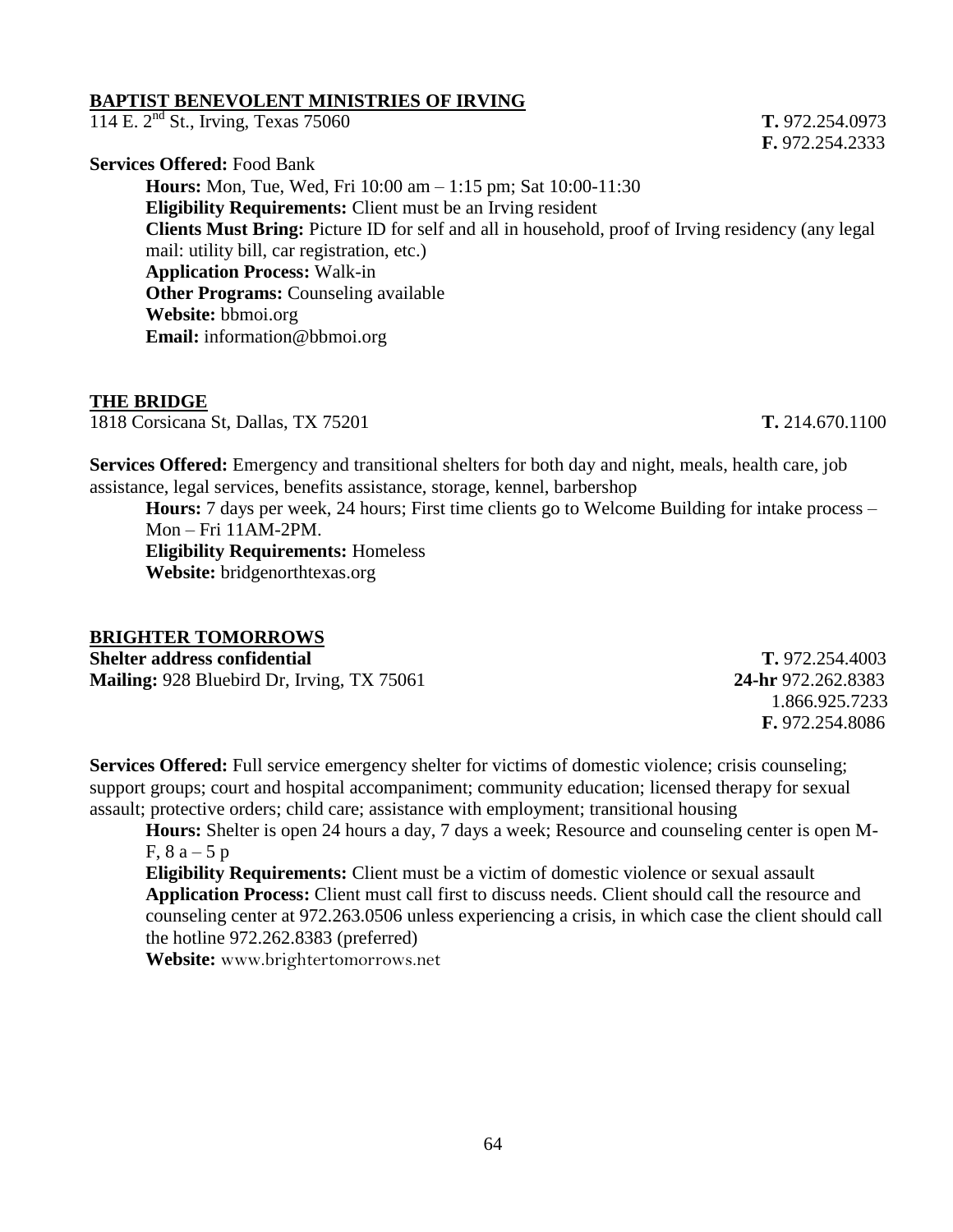#### **BROTHER BILL'S HELPING HAND**

3906 N Westmoreland, Dallas, TX 75212 **T.** 214.638.2196 **Mailing:** PO Box 565846, Dallas, TX 75356 **F.** 214.638.2198

**Clinic** 214.638.2194

**Services Offered:** Food; ESL classes; computer lab; women's job training program; Bible study in English; School Supply Day for grades 1- 5; Christmas party; Community Clinic (adult, eye, women's, and dental); Health Education Programs; Community Grocery Store – Appointment only

**Hours:** Mon – Fri 8:30 am – 4:30 pm **Eligibility Requirements:** Client must live in 75212 **Clients Must Bring:** Picture ID and documentation showing residence in 75212 **Application Process:** Call for appointments **Limits:** Client may receive food 2 times per month **Website:** [bbhh.com](http://www.brightertomorrows.net/) **Email:** helpinghand@bbhh.org

#### **BUCKNER CENTER FOR HUMANITARIAN AID**

**Domestic Aid and Assistance** 5405 Shoe Dr., Mesquite, TX 75149 **T.** 214.367.8080

**F.** 214.367.8093

**Services Offered:** Food pantry; Clothing assistance; Furniture assistance; Empowerment Classes **Hours:** Call for appointment. Monday, Tuesday, Thursday for Food and Clothing Wednesday: Empowerment Classes for ESL, Life Skills and Job Readiness Closed Friday for donation pick-ups. Closed weekends. **Eligibility Requirements:** 75149, 75150, 75180, 75217, 75227 **Clients Must Bring:** Picture ID; proof of income; proof of address **Application Process:** Call for appointment Limits: Clients issued ID card for quarterly visits. Situation evaluated after 4<sup>th</sup> visit. **Website:** [buckner.org](http://buckner.org/) **Email:** [missions@buckner.org](mailto:missions@buckner.org)

#### **CARE CENTER MINISTRIES**

7912 Antoinette St., Dallas, TX 75217 **T.** 214.824.9852

 **F.** 214.824.3499

**Services Offered:** Food; clothes; one-year residential programs for men and women suffering from substance abuse, domestic violence or criminal history; after-school programs

**Hours:** Mon – Fri 9 am – 5 pm **Eligibility Requirements:** 75217, 75227 for food pantry **Clients Must Bring:** Picture ID for all adults, proof of income, expenses, address **Application Process: Limitations:**

 $\Box$  Clients may receive food every other week, open every Wednesday **Website:** [carecenterministries.org](http://www.austinstreet.org/) **Email:** jcrane@carecenterministries.org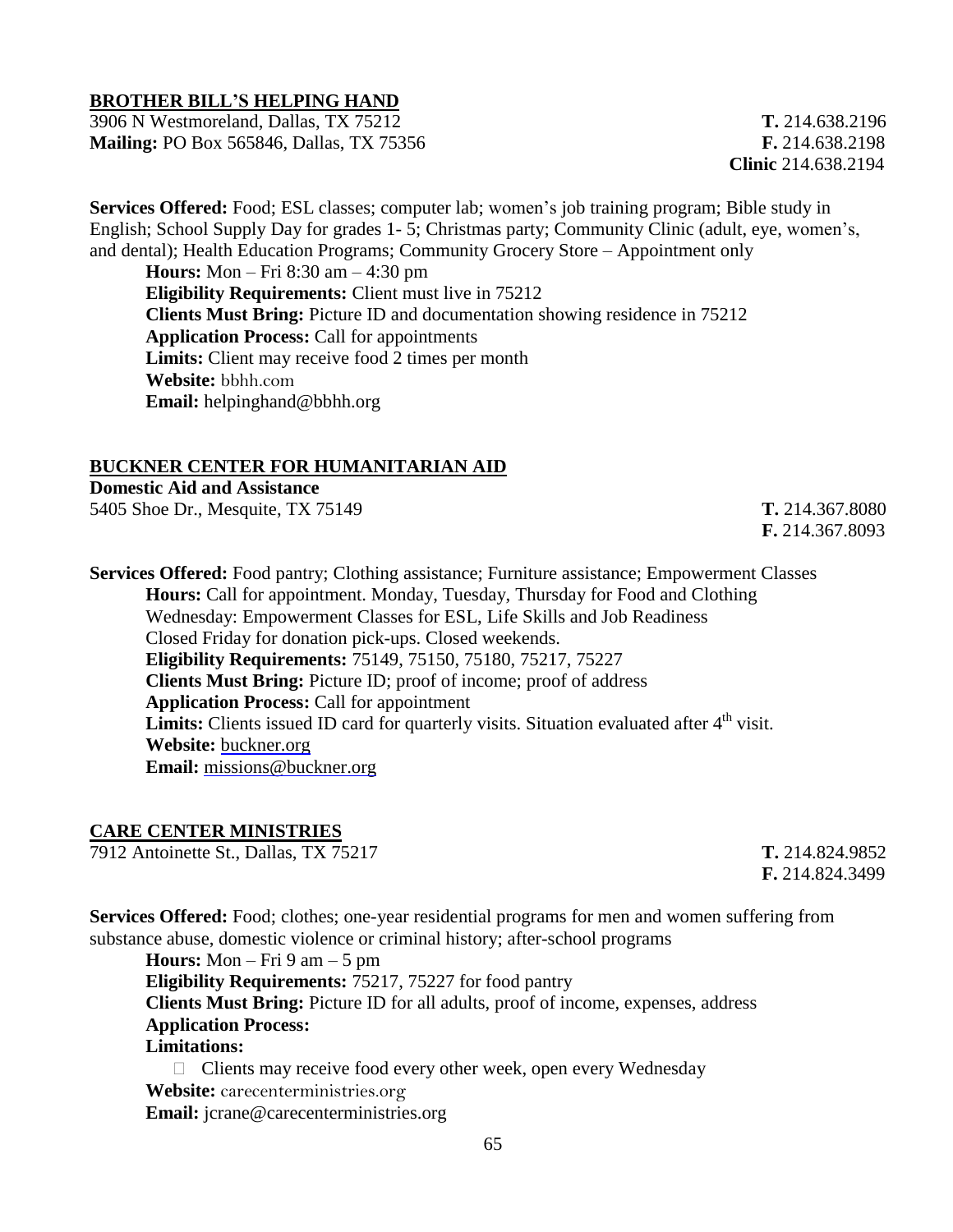#### **CATHOLIC CHARITIES—FINANCIAL STABILITY & CAREER SERVICES**

9461 LBJ Freeway, Ste. 128 Dallas, TX 75243 **T.** 214.526.2772

**Services Offered:** Career services (by appointment only); food pantry (no appointment necessary) **Website:** [www.catholiccharitiesdallas.org](http://www.catholiccharitiesdallas.org/)

#### **CATHOLIC CHARITIES—IMMIGRATION & LEGAL SERVICES**

9461 LBJ Freeway, Ste. 128, Dallas, TX 75243 **T.** 214.634.7182

**Services Offered:** Citizenship Programs; Immigration Seminars; Deportation Hearings; VAWA Program **Application Process:** Clients MUST visit in person to meet with a caseworker; unable to provide immigration services over email or phone. **Website:** [www.catholiccharitiesdallas.org](http://www.catholiccharitiesdallas.org/)

#### **CATHOLIC CHARITIES—REFUGEE PROGRAMS**

9461 LBJ Freeway, Ste. 128, Dallas, TX 75243 **T.** 214.553.9909x126

**Services Offered:** ESL Classes; GED / Job Placement; Literacy & Vocational Training **Eligibility Requirements:** 75203, 75208, 75211, 75216, 75224, 75233 **Website:** [www.catholiccharitiesdallas.org](http://www.catholiccharitiesdallas.org/) **Email:** [mfarah@ccdallas.org](mailto:mfarah@ccdallas.org)

#### **CHRISTIAN COMMUNITY ACTION**

200 S. Mill St., Lewisville, TX 75057 **T.** 972.221.1224

 **After-Hours Crisis Line:** 972.436.4357

**Services Offered:** Food pantry; financial assistance (rent/mortgage, utilities, clothing, prescriptions, etc.); case management services; housing; training; career placement services and job search support group; special programs (summer lunches, back to school, holiday meal, Christmas toy and senior Christmas gift programs).

**Hours:** Mon – Fri 9:00 am – 5:00 pm (appointments available after 5:00 pm) **Eligibility Requirements:**

- $\Box$  Christian Community Action serves the following school districts: Lewisville ISD, Lake Dallas ISD, Argyle ISD, Northwest ISD, Coppell ISD, Frisco ISD, Little Elm ISD and the Denton County portion only of Carrollton/Farmers Branch ISD
- $\Box$  Must be 19 years of age or older; prove financial need

**Clients Must Bring:** Picture ID and SS cards for self and all adults in household as well as birth certificates for children; proof of address; proof of income; proof of bills (lease or mortgage); proof of 90-day residency if requesting financial assistance

**Application Process:** Appointments necessary

**Limits:** No set limits

**Website:** [www.ccahelps.org](http://www.ccahelps.org/)

 **F.** 214.520.6595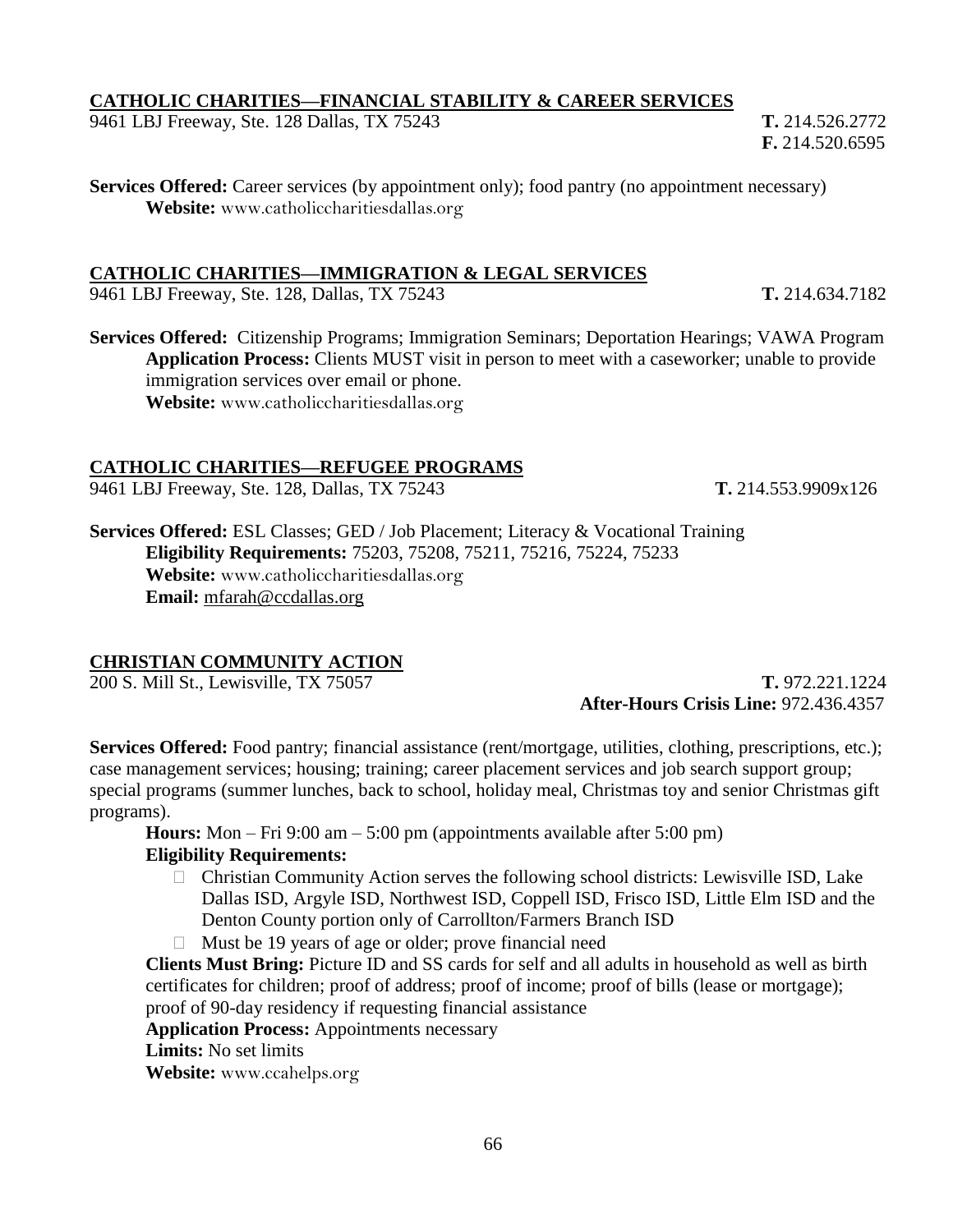#### **CITYSQUARE**

2835 Al Lipscomb Way, Dallas, TX 75215 **T.** 214.823.8710 **Administrative Office:** 511 N. Akard St., Ste. 302, Dallas, TX 75201 **F.** 214.824.5355 **Food Pantry:** 1610 S Malcolm X Blvd, Dallas, TX, 75226 **Medical** 214.421.1783 **Legal Clinic:** 511 N. Akard St., Ste. 302, Dallas, TX 75201 **Pantry** 469.904.7025

**Services Offered:** Food; thrift store; technology training; medical and dental care; legal services; children's programs; employment circle; affordable housing; transition services for foster care youth **Hours:** Food pantry: Tue – Fri 9:00 am – 4:00 pm, closed 12:00 pm – 1:00 pm; Legal Clinic: Mon – Fri 9:00 am – 5:00 pm; Medical Clinic: Mon – Fri, 8:00 am – 5:00 pm **Eligibility Requirements:** No set requirements, no citizenship status necessary

**Clients Must Bring:** Current picture ID; SS cards if possible

**Application Process:** By appointment for medical and legal assistance; walk-ins for food pantry. **Website:** [www.citysquare.org](http://www.citysquare.org/)

#### **COMMUNITY BREADBASKET**

106 Malloy Bridge Rd, Seagoville, TX 75159 **T.** 972.287.2459

**Services Offered:** Food

**Hours:** Wed. and Fri. 10:00-11:30 am and 12:30-2:00 pm **Eligibility Requirements:** 75159, 75114, 75253, 75172 **Application Process:** Walk-in

**CROSSROADS COMMUNITY SERVICES** (An outreach of First United Methodist Church) 1822 Young St., 2nd Floor, Dallas, TX 75201 **T.** 214.560.2511 **F.** 214.560.2512

**Services Offered:** Food; clothing; Life Skills & Nutrition Workshop

**Hours:** Mon – Thu 8:30 am – 12:00 pm

**Eligibility Requirements:** Must be resident of City of Dallas (752\_\_ zip code) **Clients Must Bring:** Current original picture ID for all adults in household; original birth certificates for all under 18 (or current letter from school or Medicaid); current lease (naming ALL household residents you will be registering) or tax/mortgage statement; current proof of residence (utility bill or rent receipt with apartment stamp). Bring reusable bags to take groceries home. If homeless, must bring referral slip from The Stewpot and a photo ID or Stewpot ID to receive clothing.

**Application Process:** Walk-ins for food, clothing

**Limits:** Clients may receive food and clothes once a month

**Bus Lines:**

DART buses **207**, **278**, and **283** stop at CCS, between St. Paul Street and Park Avenue. Buses **2**, **184**, **8**, **206**, and **278** stop on St. Paul Street at Young Street, half a block from CCS. **Website:** [www.ccsdallas.org](http://www.ccsdallas.org/)

**Email:** vsalinas@fumcdallas.org

**Legal** 214.827.1000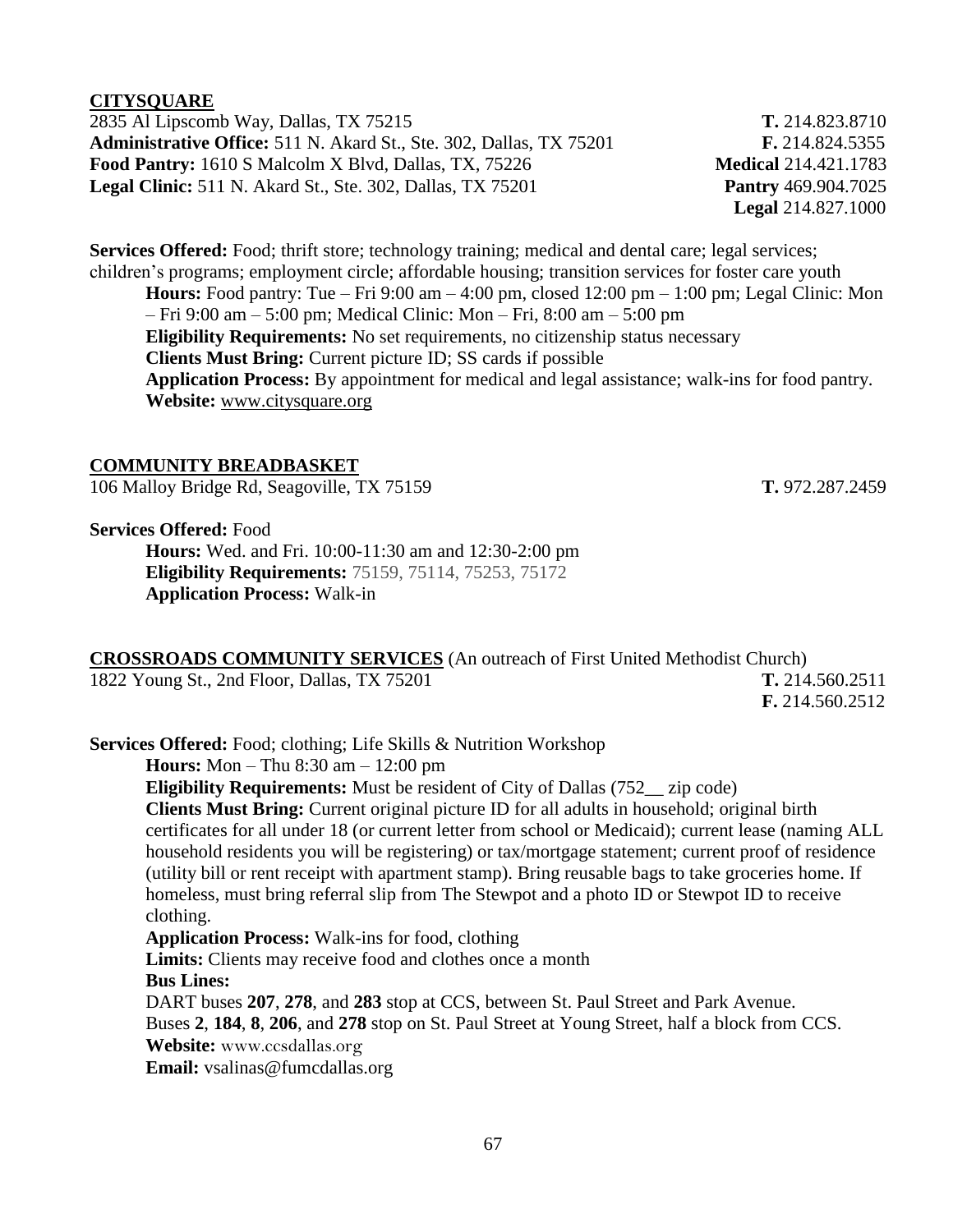#### **DALLAS BETHLEHEM CENTER**

4410 Leland Ave., Dallas, TX 75215 **T.** 214.428.5717 **Services Offered:** Food **Hours:** Mon-Wed 10:00-2:00 so sign-up; Thurs. 1:00-3:00 food distribution **Eligibility Requirements:** 75210 & 75215 **Website**: dallasbethlehemcenter.org **Email**: admin@dallasbethlehemcenter

#### **DALLAS COUNTY DEPARTMENT OF HEALTH AND HUMAN SERVICES**

2377 N. Stemmons Fwy. Suite 201, Dallas, TX 75207-2710 **T.** 214.819.1800

#### **Services Offered:**

- $\Box$  HOPWA (Housing Opportunities for People With AIDS): mortgage, rent, utility assistance
- CEAP (Comprehensive Energy Assistance Program): utility assistance for elderly, disabled, and working poor (214.819.1848)
- Financial Welfare Assistance: financial assistance (rent, mortgage, utilities, and some food assistance) for disabled persons without income
- $\Box$  Food assistance

**Hours:** Mon – Fri 7:45 am – 5:00 pm

**Eligibility Requirements:** Clients seeking Financial Welfare Assistance must be disabled, unable to work, and under a doctor's care; all clients must reside in Dallas County (excluding 75287). For CEAP, households with elderly/disabled residents and children 5 years of age and younger are prioritized, although others may qualify based on availability. CEAP eligibility is determined by income in the 30 days prior to application, and household must be at or below 150% of the federal poverty guideline limit

**Clients Must Bring:** Picture ID and SS cards for self and all in household; resident alien card if applicable; current doctor's statement from M.D. or D.O. (must be within last 30 days and include name and phone number of doctor, diagnosis, how long disability will last and prognosis); proof of income; utilities bill (electric, gas and water); receipts for out of pocket expenses; proof of residence

**Application Process:** By appointment or walk-in

#### **DALLAS LIFE**

1100 Cadiz St., Dallas, TX 75215 **T.** 214.421.1380 **Mailing:** PO Box 130116, Dallas, TX 75221 **F.** 214.426.5114

**Services Offered:** Shelter for homeless men, women and children (dorms for singles, private rooms for married couples and families); meals; Recovery Program; Job Placement Program; Dental and Medical

clinic; clothing

**Hours:** 7 days a week, check-in 4:30 pm – 8:30 pm

**Clients Must Bring:** Two forms of ID (picture ID & SS card); limit 2 pieces of luggage weighing 25 pounds or less; children must have birth certificate, SS card and immunization records; married couples must have a valid marriage license to stay together

#### **Application Process:** Walk-in

**Limits:**

 $\Box$  Shelter is free for the first 5 nights and then U10 for each subsequent night

**F.** 214.819.1810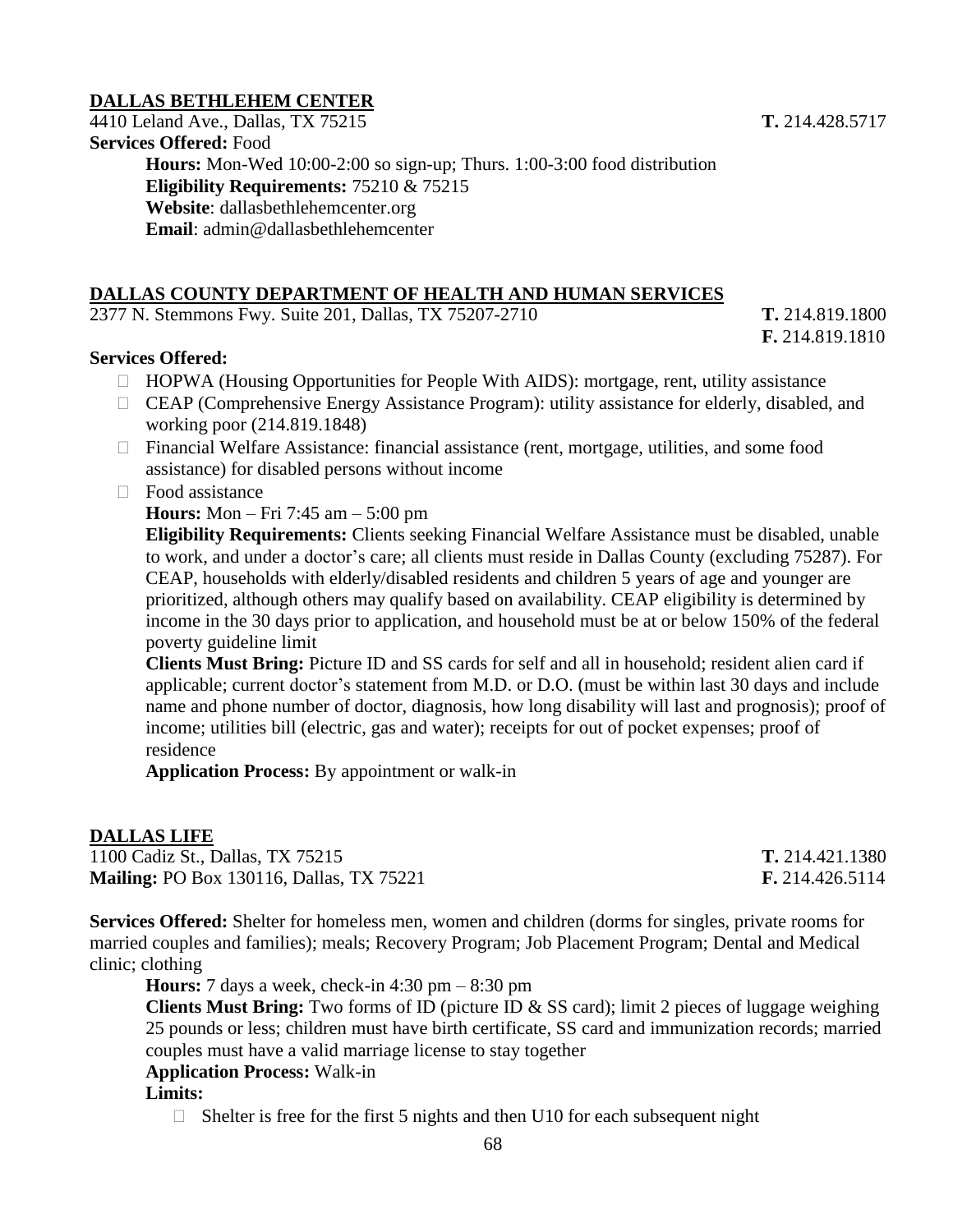$\Box$  A limited number of clients may stay free up to 30 days if they work at the center or join a faith-based drug/alcohol program requiring a 10-month commitment and desire to change. **Website:** www.dallaslife.org **Email:** info@dallaslife.org

#### **DUNCANVILLE OUTREACH MINISTRY**

202 E. Cherry St., Duncanville, TX 75116 **T.** 972.296.4986

**F.** 972.296.4997

**Services Offered:** Food; clothes; rent; utilities (electric and water); one-time prescription medicine **Hours:** Mon – Fri 9:30 am – 3:00 pm

**Eligibility Requirements:** 75116 and 75137

**Clients Must Bring:** Picture ID (driver's license, immigration card, or ID card); proof of residence (in the form of a utility bill or a letter from the apartment manager – do not accept lease agreements)

**Application Process:** Walk-in

**Limits:**

- $\Box$  Clients may receive food once a month
- $\Box$  Clients may receive utility assistance once a year
- $\Box$  Clients may receive clothing once a month during first 3 months
- $\Box$  Clients may receive rent/mortgage assistance once a year

**Website:** www.duncanvilleoutreachministry.com

**Email:** dom202@prodigy.net

#### **EXODUS MINISTRIES**

4630 Munger Ave, Ste. 110, Dallas, TX 75204 **T.** 214.827.3772

**Services Offered:** Half-way house for female ex-convicts and their families; job assessment and job

counseling; classroom instruction in parenting, homemaking and budget management.

**Eligibility Requirements**: All services limited to female ex-convicts and their families

#### **FAMILY GATEWAY**

711 South St Paul St, Dallas, TX 75201 **T.** 214.823.4500 x201

**F.** 214.884.3110

**Services Offered:** Short term and transitional housing for homeless families with children; counseling; referrals; training programs in parenting, budgeting, nutrition, and special children's programs; job search assistance

**Hours:** Mon – Fri 8:00 am – 4:30 pm

**Eligibility Requirements:** Must be a legal resident with valid current Texas ID; must be currently living in a shelter or evicted from house or apartment with at least one child under the age of 18 **Clients Must Bring:** Texas ID and SS cards or BCs for all in family, shot records, current referral or eviction letters

**Application Process:** By appointment only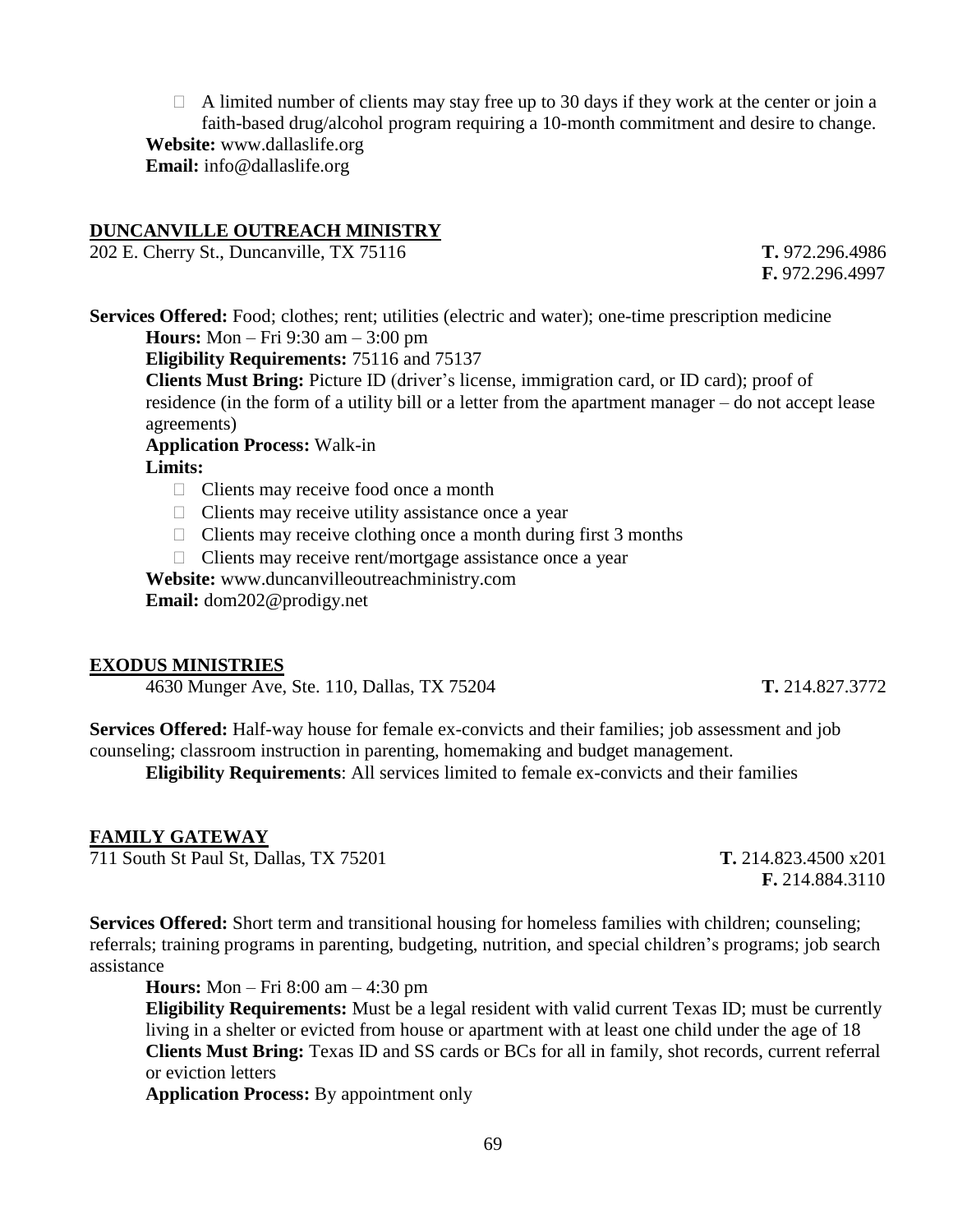### **Limits:**

 $\Box$  Limit for short term housing program is 10 weeks

 $\Box$  Limit for transitional housing program is 1 year after completing 10-week program

**Referral:** Refer client by calling to make appointment or by sending a referral letter

**Website:** [www.familygateway.org](http://www.familygateway.org/) **Email:** intake@familygateway.org

### **THE FAMILY PLACE**

**Mailing:** PO Box 7999, Dallas, TX 75209 **Emergency Shelter Hotline** 214.941.1991

# **Outreach Services:** 214.559.2170 **Batterer's Intervention**: 214.692.8295  **F.** 214.443.7797

**Services Offered:** Emergency shelter for female victims of family violence, abuse, or incest; outreach counseling to victims & perpetrators of family violence, abuse, or incest; 24-hour hotline; children's counseling; legal services; medical and dental care; day care; job and life skills training

**Hours:** Shelter intake and hotline: 24 hours a day/7 days a week; outreach services: Mon – Fri 9:00 am – 5:00 pm (some evening and Saturday times available)

# **Eligibility Requirements:**

- $\Box$  Clients seeking shelter must be victims of family violence, abuse, or incest
- $\Box$  Clients seeking outreach counseling services must be either victims or perpetrators of family abuse, violence, or incest

**Clients Must Bring:** Picture ID preferred

**Application Process:** Appointment necessary for outreach services; walk-ins are taken at the emergency shelter accessed by hotline

**Limits:** Clients may stay at shelter for up to 45 days

**Website:** [www.familyplace.org](http://www.familyplace.org/)

# **FIRST BAPTIST CARROLLTON FRIENDSHIP HOUSE**

2400 N. Josey Ln., Carrollton, TX 75006 **T.** 972.512.3838

 **F.** 1.855.512.3700

**Services Offered:** Food, clothing, small household items

**Hours:** Tues 1-4PM, Wed 9AM -12PM and 1-4PM, Thurs 9AM-12PM and 1-4PM **Eligibility Requirements:** 75001, 75006, 75007, 75008, 75010, 75019, 75244, 75287; 75234 (food and clothes only)

**Clients Must Bring:** Valid driver's license with valid address; rent receipt or utility receipt for proof of residence

**Application Process:** Call for appointment

**Limits:**

- $\Box$  Clients may receive food 3 times every 6 months
- $\Box$  Clients may receive clothing 2 times a year

**Website:** [fbcc.org](http://fbcc.org/)

**Email:** [friendshiphouse@fbcc.org](mailto:friendshiphouse@fbcc.org)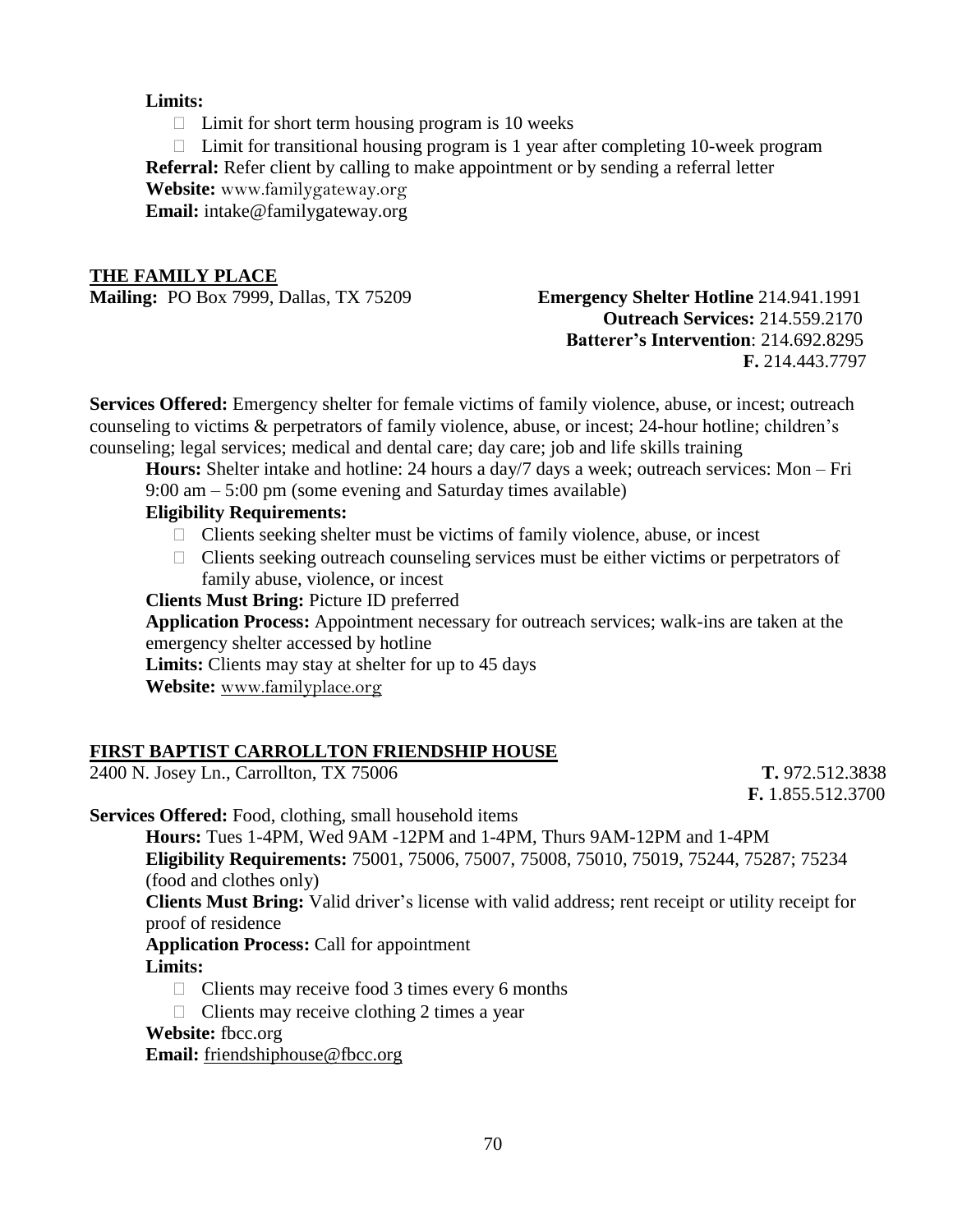# **FRIENDS OF THE FAMILY**

**Mailing:** PO Box 640, Denton, TX 76202 **T.** 940.387.5131  **24-hour Crisis Hotline** 940.382.7273 **24-hour Crisis Hotline** 800.572.4031 **F.** 940.383.1816

**Services Offered:** Shelter for adults and children victimized by relationship violence and sexual assault; 24-hour crisis line; counseling services at outreach centers in Denton and Lewisville; services to victims are free. Outreach services: Denton 940.387.5131; Lewisville 940.387.5131

**Hours:** Denton Outreach Office: Mon – Thu 9:00 am – 8:00 pm, Fri 9:00 am – 5:00 pm; Saturday  $10:00$  am  $- 2:00$  pm

**Eligibility Requirements:**

- $\Box$  Clients seeking shelter must be victims of relationship violence and/or sexual assault
- $\Box$  Clients seeking counseling must be victims or perpetrators of relationship violence and/or sexual assault

**Clients Must Bring:** No documentation required

**Application Process:** Appointments necessary, but walk-ins with emergencies will be helped **Limits:** Based on client's needs

**Website:** dcfof.org **Email**: [info@dcfof.org](mailto:info@dcfof.org)

### **FRISCO FAMILY SERVICES**

8780 Third St., Frisco, TX 75034 **T.** 972.335.9495

**Mailing:** PO Box 1387, Frisco, TX 75034 **F.** 972.335.9487

**Food Pantry:** 9085 Dogwood St, Frisco, TX 75033

**Services Offered:** Emergency Financial Assistance (rent/mortgage, utilities, educational/tuition, books, employment support/uniforms, professional licenses, gas vouchers). Other assistance: Food Pantry, Angel Tree, Thanksgiving programs, clothing vouchers, school supplies

**Hours:** Mon, Tue, Thu, Fri 9:00 am – 5:00 pm; Wed 9:00 am – 6:00 pm **Eligibility Requirements:** Clients must be residents of either Frisco or FISD **Clients Must Bring:** Picture ID for self and all adults in household; SS cards for self and all in household; BCs for all children; proof of residence; current lease agreement or mortgage statement; copies of all household bills; proof of all income (check stubs, unemployment notice, bank statements, child support statement, Social Security/SSDI benefits statement, Food Stamps and TANF letter with benefit amount); documentation of crisis situation (doctor's letter, medical bills, police/fire report, paid receipts for unusual/unexpected expenses) **Application Process:** Appointments only, must come in to apply **Limits:** Limits set on an individual basis

**Website:** [www.friscocenter.org](http://www.friscocenter.org/)

### **GENESIS WOMEN'S SHELTER**

**Mailing:** 4411 Lemmon Ave, Ste. 201, Dallas, TX 75219 **T.** 214.946.4357

 **F.** 214.559.2361

**Services Offered:** Emergency shelter; food; clothes; crisis intervention; parenting training; play therapy; shelter aftercare support services: counseling, transitional housing, Community House

**Hours:** 24 hours a day/7 days a week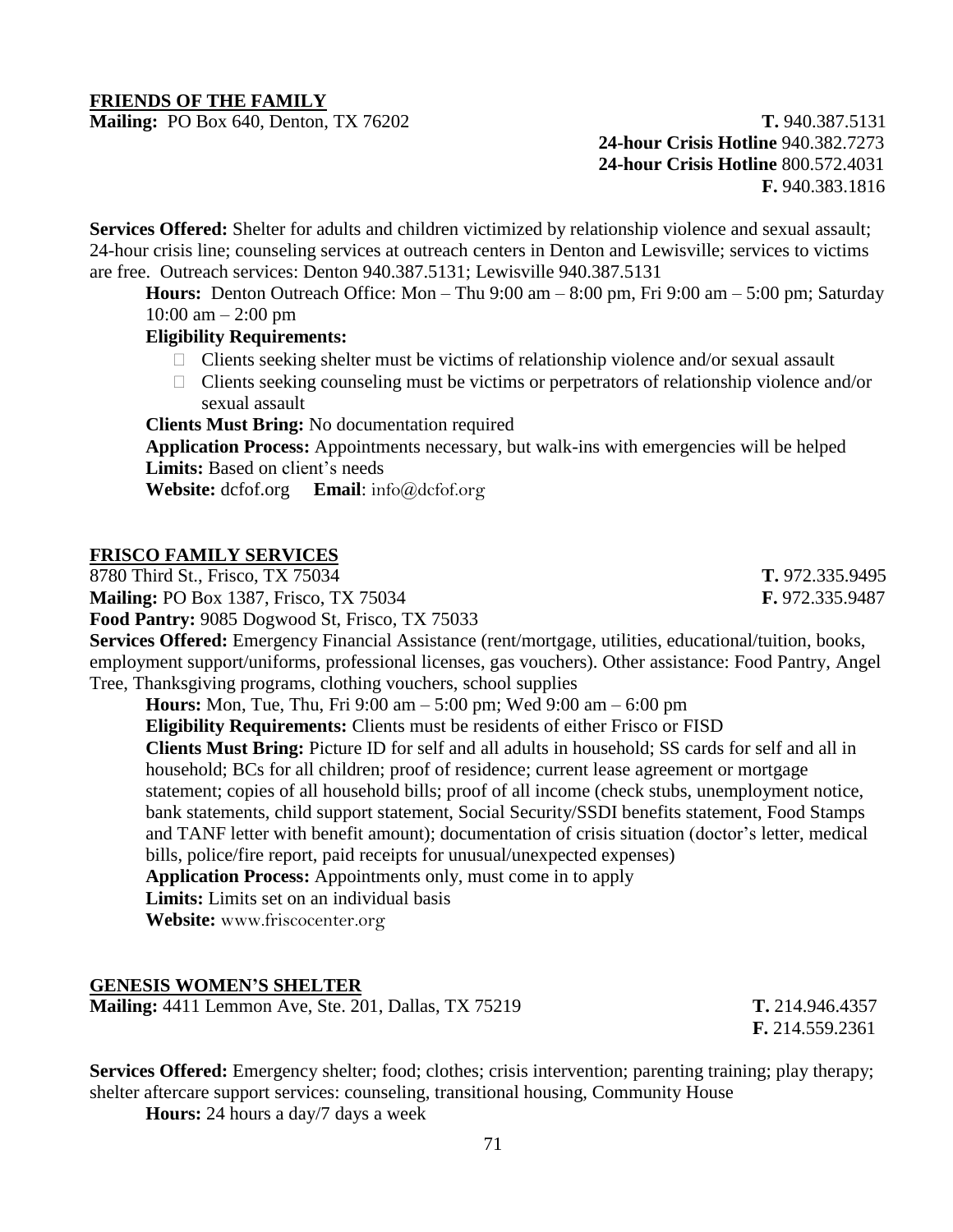**Eligibility Requirements:** Clients seeking services must be women (with or without children) coping with intimate partner violence, which can include physical, emotional, verbal, and/or sexual abuse. To qualify for rent-free transitional housing for up to 12 months, a mother must work and save a portion of her income

**Clients Must Bring:** Valid state-issued ID; SS cards and BCs for children

**Application Process:** Call to determine if shelter can help; intake procedures performed by phone and typically take 30 minutes

**Limits:** Clients may stay at the shelter up to 6 weeks; transitional housing up to 18 months **Website:** [www.genesisshelter.org](http://www.genesisshelter.org/)

### **GOOD SAMARITANS OF GARLAND**

214 N. 12th St., Garland, TX 75040 **T.** 972.276.2263

**F.** 972.487.8253

#### **Services Offered:** Food only

**Hours:** Mon – Fri 9:00 am – 3:30 pm (closed noon-1:00 pm). **Eligibility Requirements:** Residents of Garland, Rowlett, Sachse **Clients Must Bring:** Picture ID for self and all in household above 18; BCs for all in household below 18; current bills; proof of income; green card (if resident alien) **Application Process:** For food, call Friday morning for appointment the following week. For utilities, call Monday morning for appointment that week. Limits: All clients can receive food once every 90 days; Senior citizens can receive utility assistance every 90 days; all others once a year **Website**: www.goodsamofgarland.org **Email:** info@goodsamofgarland.org

### **GOOD SHEPHERD LUTHERAN CHURCH FOOD PANTRY**

2620 W. Grauwyler Rd., Irving, TX 75061 **T.** 972.790.2121

**F.** 972.790.2121

**Services Offered:** Food only

**Hours:** Saturday mornings 9:30 am – 12:30 pm **Eligibility Requirements:** Clients must be Irving residents **Clients Must Bring:** Proof of Irving address; ID for all household members **Application Process:** Walk-in **Limits:** Clients may receive food up to three times with at least a month between each visit **Website:** www.gslcirving.com **Email:** [mail@gslcirving.com](mailto:mail@gslcirving.com)

# **GRACE PLACE CHURCH OF CHRIST – FOOD PANTRY**

402 W. Danieldale, Duncanville, TX 75137 **T.** 972.298.4656

**F.** 972.298.4829

#### **Services Offered:** Food

**Hours:** Office Hours: Mon 10:00 am – 12:00 pm, Tue 3:00 pm – 5:00 pm **Eligibility Requirements:** Clients must reside in 75116, 75137, 75138, 75236, 75237, 75249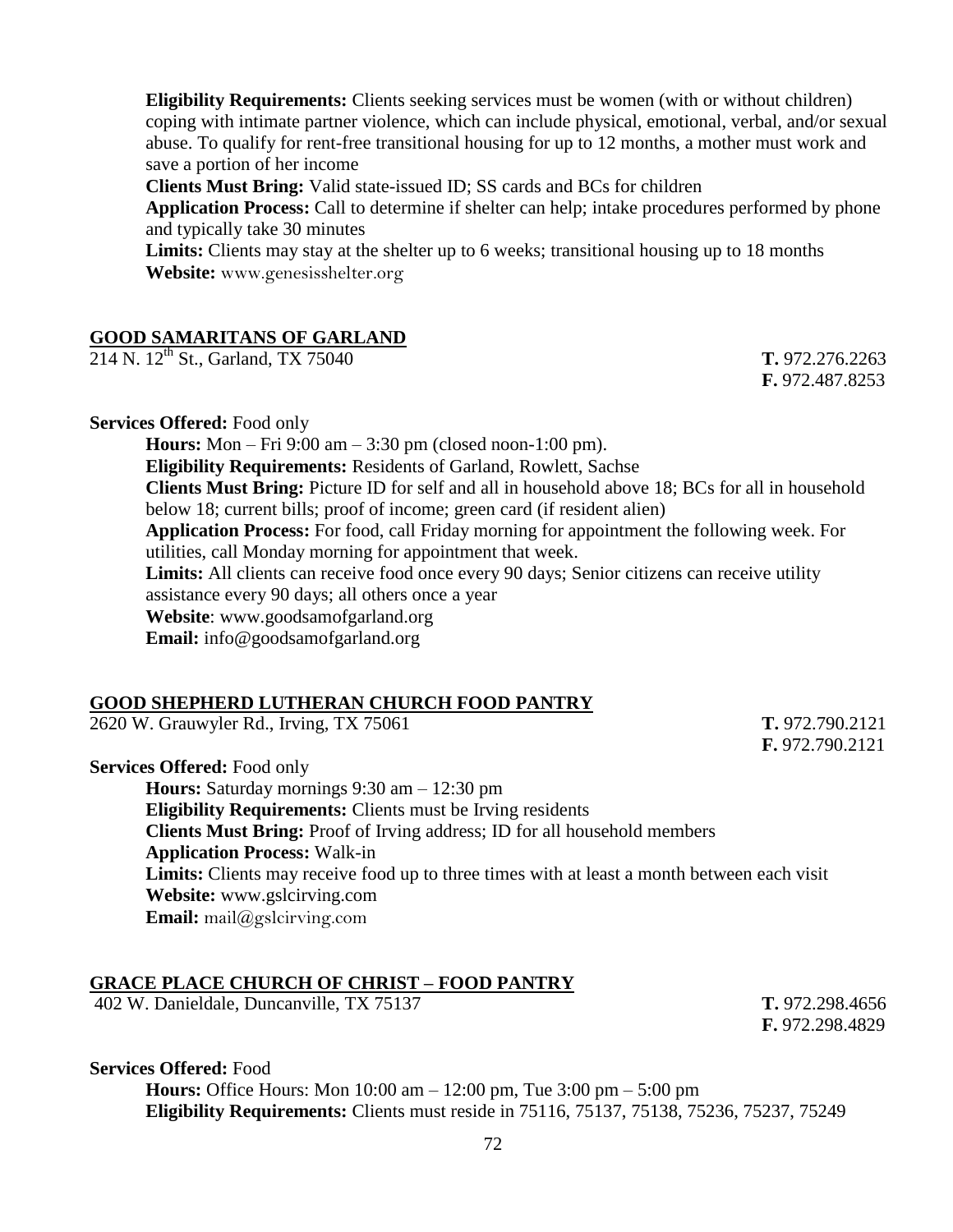**Clients Must Bring:** Picture ID **Application Process:** Walk-in **Limits:** Once in 30 days (drop in or long term) **Website:** www.ourgraceplace.org

### **GRAND PRAIRIE FOOD AND CLOTHING ASSISTANCE CO-OP**

118 N.E. 4<sup>th</sup> St., Grand Prairie, TX 75050 **T.** 972.264.8540

**F.** 972.264.6920

**Services Offered:** Food; clothes; prescriptions; gasoline vouchers **Hours:** Tue – Fri 9:00 am –11:30 am **Eligibility Requirements:** 75050, 75051, 75052, 75053, 75054 **Clients Must Bring:** Picture ID for self; BCs or school IDs for children; proof of address **Application Process:** Walk-in **Limits:**  $\Box$  Clients may receive food and clothing 3 times per year. Emergency exceptions possible

 $\Box$  Clients may receive financial assistance once in 12 months

**Website:** sites.google.com/site/gpfcco/home **Email:** gpfood-clothing@sbcglobal.net

### **GRAND PRAIRIE UNITED CHARITIES**

1417 Densman St., Grand Prairie, TX 75051 **T.** 972.262.2014

**F.** 972.262.4994

**Services Offered:** Food Pantry, Rent/Mortgage/Shelter, Utility Assistance (electric, gas, water), Prescription, Info & Referrals

**Hours:** Mon – Thurs 9:00 am – 1:00 pm (Last sign-in at 1:00 p.m., closed Fridays) **Eligibility Requirements:** Grand Prairie resident

**Clients Must Bring:** Picture ID for all adult household members, Social Security Cards for all members of the household, proof of Income for the past 30 days, proof of residency (lease or mortgage statement)

**Application Process:** Walk-ins taken for food or medicine; appointments necessary for rent/mortgage/utility assistance

**Limits:**

- $\Box$  Clients may receive food once every 30 days
- $\Box$  Clients may receive financial assistance once every 12 months

**Referrals**: Refer client by making a phone call and with information about client's situation **Website:** [www.gpuc.org](http://www.gpuc.org/)

**Email:** [unitedcharities@sbcglobal.net](mailto:unitedcharities@sbcglobal.net)

### **HEALING HANDS MINISTRIES**

8515 Greenville Ave. Ste. N-108 Dallas, TX 75243 **T**. 214.221.0855 **Mailing:** P.O. Box 741524 Dallas, TX 75374 **F**. 214.221.1437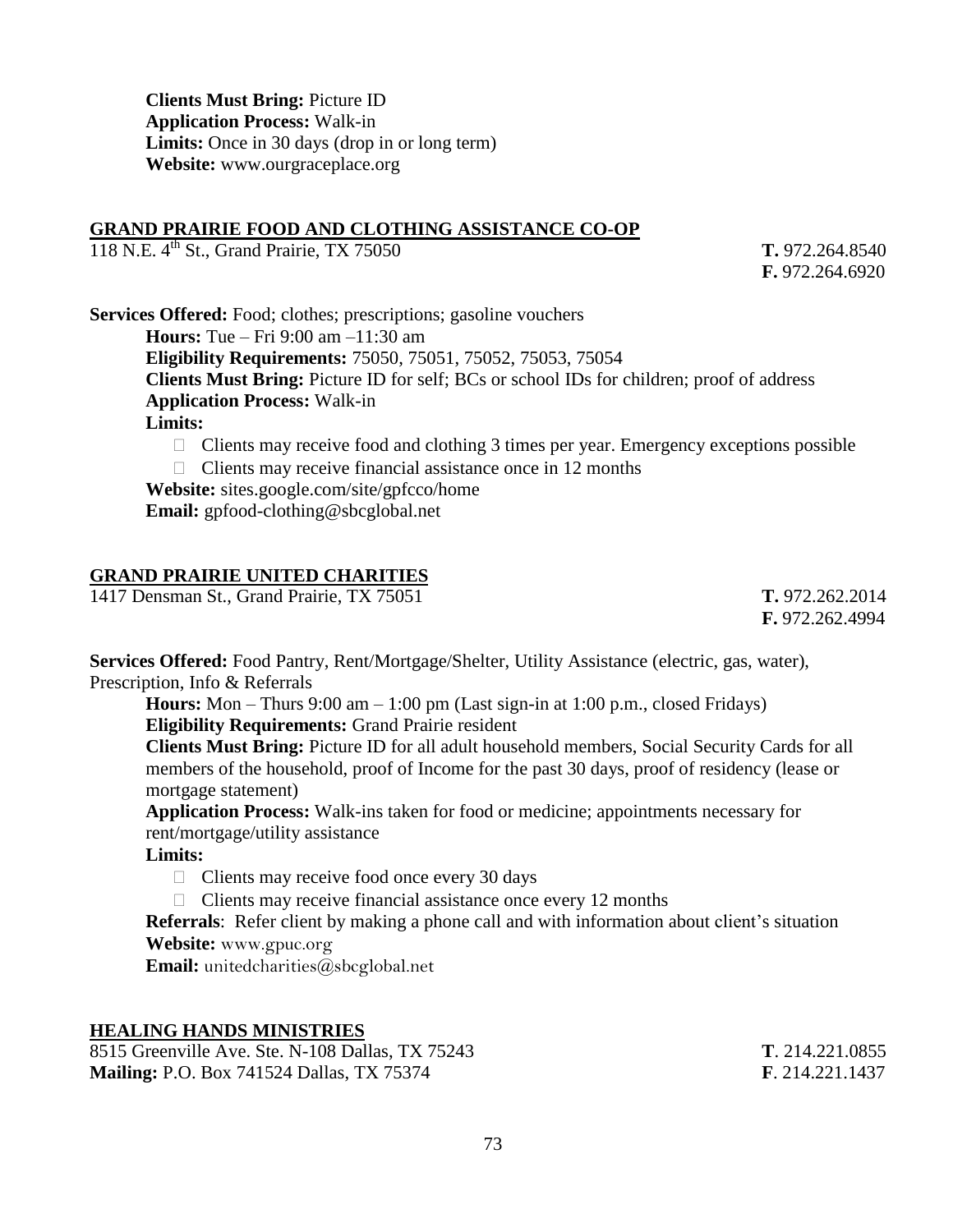**Services Offered:** Comprehensive Medical and Dental services including pediatric care, well-woman care, diabetes education, laboratory services, asthma education and rheumatology. See website for complete list of up-to-date services. Medicare and Medicaid accepted. Transportation is offered for any appointment made through the Healing Hands office.

**Hours:** Mon – Fri 9:00am – 4:00pm

**Eligibility Requirements:** medically disadvantaged residents of Dallas County

**Clients Must Bring:** Proof of residency, valid photo ID, most recent pay stub of everyone in household plus any other income such as food stamps or child support, certified disability letter or section 8 housing documentation, or food stamp letter, completed enrollment forms (available on website or at the clinic)

**Application Process:** Must go through enrollment process and make an appointment to be seen. **Limits:**

- $\Box$  Clients must live in Dallas County
- $\Box$  Clients must have certified disability letter, section 8 housing documentation, and food stamp letter

**Website:** [www.healinghandsdallas.org](http://www.gpuc.org/)

### **HIGHLAND OAKS CHURCH OF CHRIST—CARING AND SHARING**

10805 Walnut Hill Lane, Dallas, TX 75238 **T.** 214.342.6040

**F.** 214.342.6043

**Services Offered:** Food; clothes

**Hours:** Mon-Thurs 12-4PM (by appointment only)

**Eligibility Requirements:** 75238, 75243

**Clients Must Bring:** Picture ID for self; proof of address (lease) listing all in household; proof of income for household

**Application Process:** Walk-ins taken during the day for clients who want help with food; appointments required for clothes on Wed afternoon and for food and clothing during evening hours

# **Limits:**

- $\Box$  Clients may receive help with food once every 3 months
- $\Box$  Clients may receive help with clothing once every 6 months

**Website:** [www.hocc.org/care-and-concern/caring-and-sharing](http://www.hocc.org/care-and-concern/caring-and-sharing)

**Email:** mhmorris@hocc.org

### **HOLY CROSS CATHOLIC CHURCH SPECIAL FUND**

4906 Bonnie View, Dallas, TX 75241 **T.** 214.375.3715

**F.** 214.375.2511

### **Services Offered:** Food

**Hours:** Mon, Wed, Fri 10:00 am – 1:00 pm

**Eligibility Requirements:** 75216, 75241; homeless clients are served **Clients Must Bring:** Picture ID with zip code, proof of income (including benefits); proof of address (utility bill, lease agreement, etc.), social security cards for all in household **Application Process:** Walk-ins for homeless clients; clients in zip codes must make appointment **Limits:** Clients may receive food 6 times a year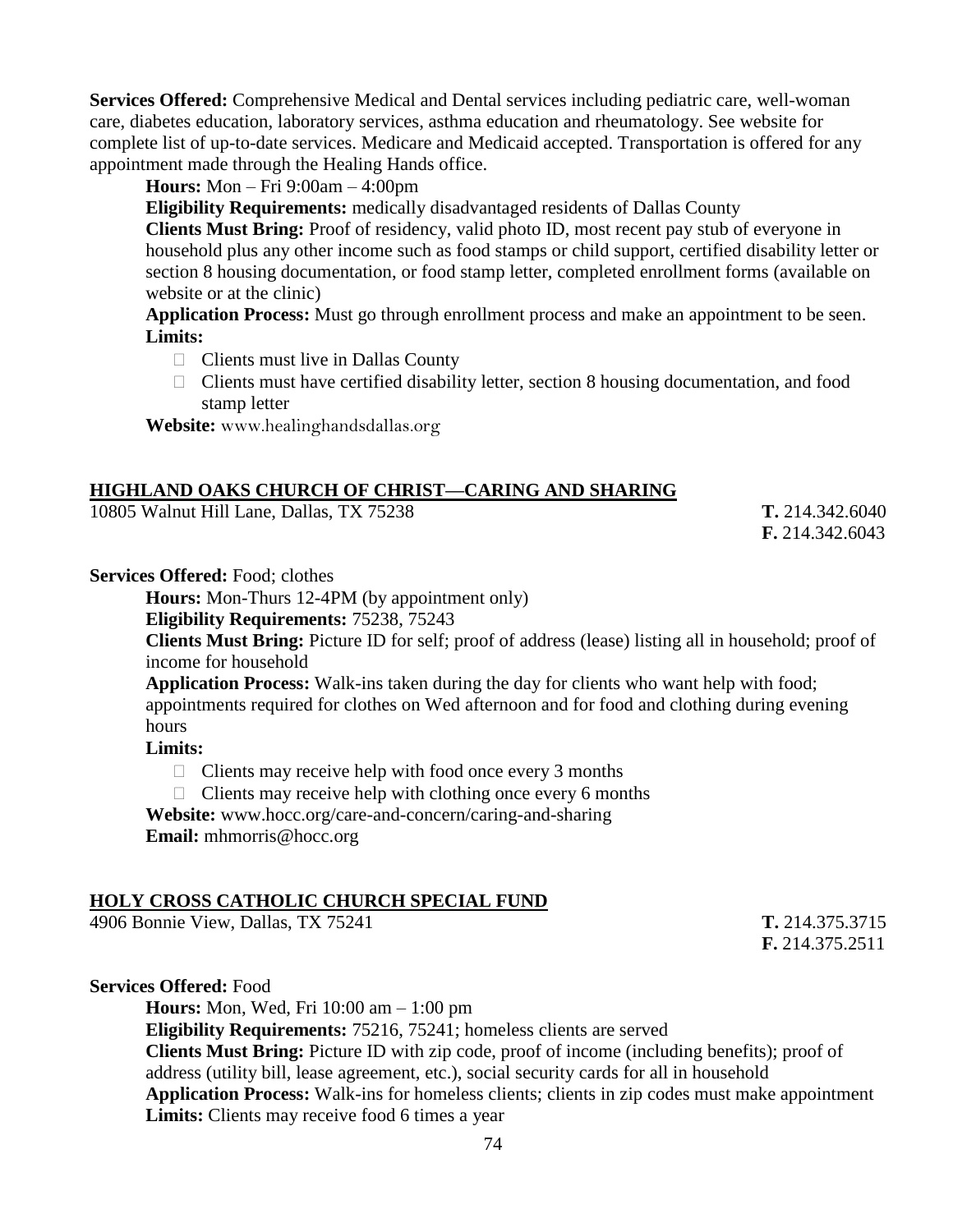#### **HOLY TRINITY CENTER**

3826 Gilbert Ave., Dallas, TX 75219 **T.** 214.521.3719

**F.** 214.521.3724

#### **Services Offered:** Food; referrals

**Hours:** Tue and Thu 9:00 am – 12:00 pm; Sat 10:00 am – 1:00 pm **Eligibility Requirements:** 75201, 75204, 75205, 75209, 75219, 75226, 75235 **Clients Must Bring:** Photo ID; BCs for all children; proof of income; original utility bills; current lease

# **Limits:**

- $\Box$  Clients may receive food assistance once a month
- $\Box$  Seniors or disabled persons may receive food assistance every 2 weeks

### **HOPE'S DOOR NEW BEGINNING CENTER**

860 Ave F. St. 100, Plano, TX 75074 **Plano T.** 972.422.2911 218 N. 10th St., Garland, TX 75040 **Garland T.** 972.276.0423

 **24-hr** 972.422.7233 **24-hr** 972.276.0057 **F.** 972.423.4154

**Services Offered:** Shelter for abused women and their children; counseling for victims and batterers **Hours:** Hotline and shelter: 24 hours every day of the week; Counseling for victims: Mon – Thu 8:00 am – 5:00 pm; Counseling for batterers: Mon – Sat 8:00 am – 5:00 pm; **Eligibility Requirements:** Client must be an abused woman **Application Process:** Client should call hotline **Limits:** Clients may stay at the shelter for up to 30 days; rental assistance for transitional housing available for up to 24 months **Website:** [www.hopesdoorinc.org](http://www.hopesdoorinc.org/)

**Email:** [info@hopesdoorinc.org](mailto:info@hopesdoorinc.org)

### **HOUSING CRISIS CENTER**

4210 Junius St., Dallas, TX 75246-1429 **T.** 214.828.4244

**F.** 214.466.7209

**Services Offered:** Limited short/long term transitional housing programs for individuals with mental health or substance abuse issues or for homeless families with children; permanent housing programs for veterans and their families; landlord/tenant law workshops; telephone counseling for tenant/landlord

issues.

**Hours:** Mon – Fri 9:00 am – 5:00 pm; Landlord/tenant law workshops on 2nd and 4th Wednesdays 5:00-8:00 pm

**Application Process:** Rental (no mortgages) and utility assistance by appointment only. Walk-ins for housing programs will be given an application and contacted later.

**Language Options:** Spanish translator available on Mondays and Wednesdays as shown above. **Limits:**

- One month's rent or utility payment decided on an individual basis
- Limit for short term transitional housing is 120 days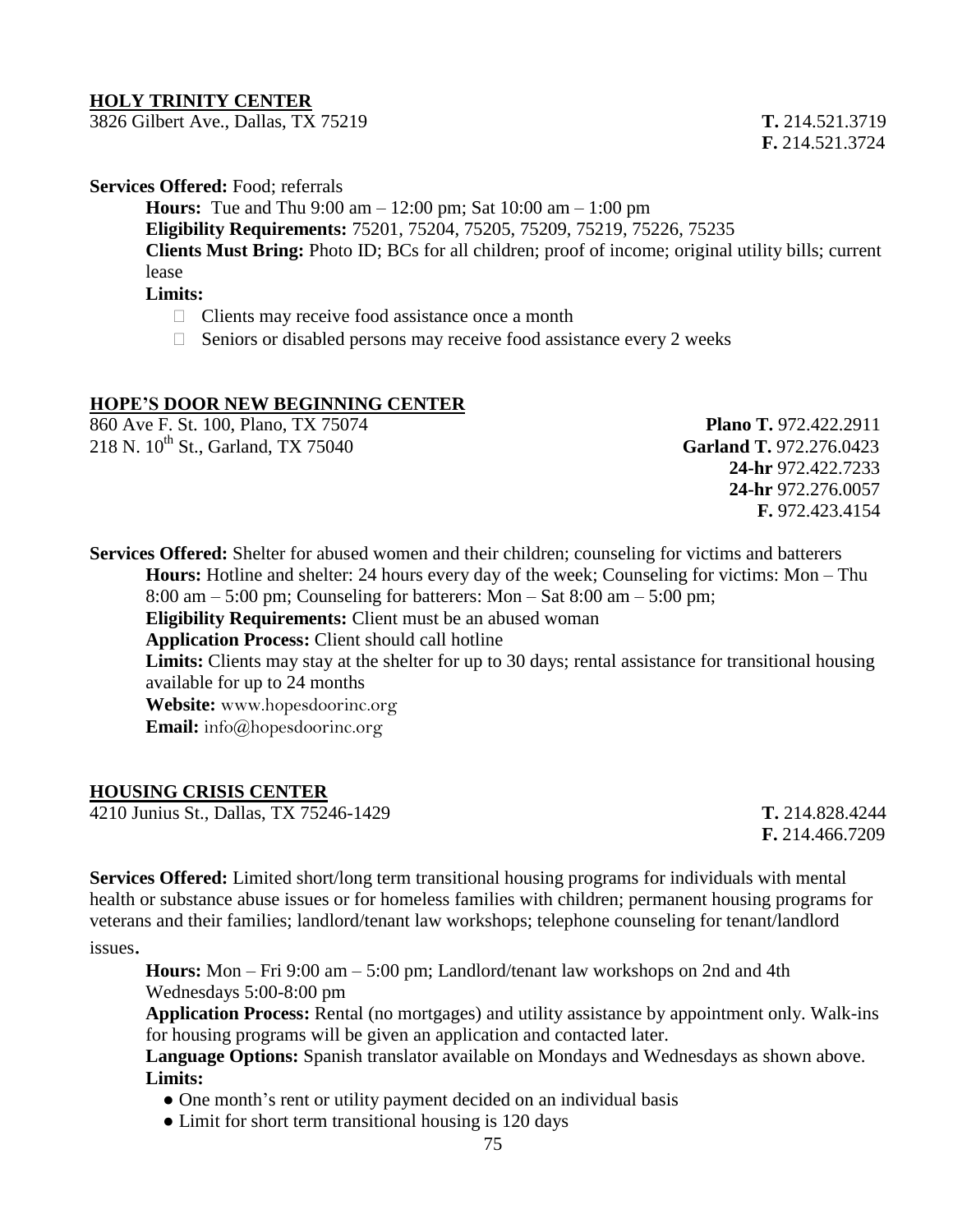• Limit for long term transitional housing is 2 years

• No limits for telephone counseling or legal workshop.

**Requirements:** For financial assistance for rent and utilities: Clients must have a proven financial emergency in the last 30-60 days; have income to pay their bills in the month following; Current Picture ID and Social Security cards for all family members; Proof of income from employment or award letter; apartment/housing lease; utility bill and disconnect notice for utility assistance. Clients can also receive short term case management.

**Website:** [www.hccdallas.org](http://www.hccdallas.org/)

Email: [hccdallas@hccdallas.org](mailto:hccdallas@hccdallas.org)

# **HUMAN RIGHTS INITIATIVE OF NORTH TEXAS**

2801 Swiss Ave, Dallas, TX 75204 **T.** 214.855.0520

**Services Offered:** Free legal services for immigrants who have been victims of violence in US or abroad; assistance in asylum cases; help for immigrant children who have been abused or neglected

**Hours:** Mon – Fri 9:00 am – 12:00 pm, 1:00 pm – 5:00 pm **Application Process:** Call to make appointment **Website:** www.hrionline.org

# **INTERFAITH FAMILY SERVICES**

5600 Ross Ave, Dallas, TX 75206 **T.** 214.827.7220 Ext. 100

 **F.** 214.451.3198

**Services Offered:** Home & Hope Transitional Living Program: A transitional housing program for working poor families who are homeless and willing to work toward long-term self-sufficiency. Services include: housing, job search and career planning, vocational training and GED assistance, financial literacy training and budget mentoring; after school and summer camp that provide tutoring for children grades K-6; teen program for grades 7-12; counseling for all ages.

 **Hours:** Mon – Fri 9:00 am – 5:00 pm

# **Home & Hope Eligibility Requirements:**

- $\Box$  Clients must be 18 years of age or older
- $\Box$  Must be homeless or have an eviction notice
- □ Parents must have remained employed on one job 9 mos or longer in past 3 years
- $\Box$  Clients must have legal custody of all children
- $\Box$  No infants younger than 8 weeks
- $\Box$  May not have a criminal history of a sexual or violent nature
- $\Box$  All clients must have been drug free for at least 1 year

**Home and Hope Clients Must Bring:** Adults will need their picture ID, SS card and BC; children's SS cards, BC and shot records.

**Application Process:** Applicants complete initial screening for eligibility. Eligible applicants only are scheduled for application completion and in-office interview. **Program Length:** Program duration varies. Average length of stay is 7-12 months.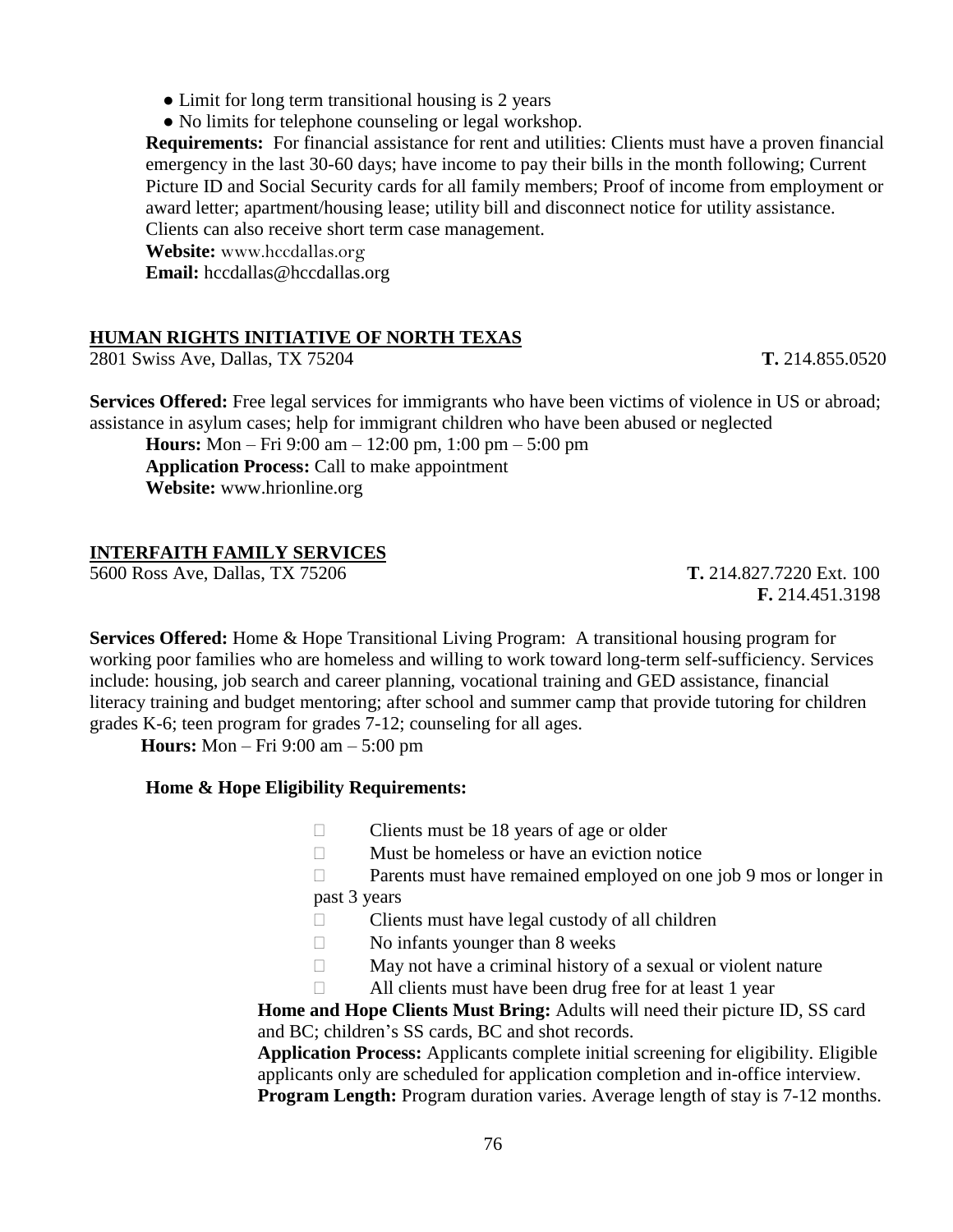**Website:** www.interfaithdallas.org **Email:** scoordinator@interfaithdallas.org

#### **IRVING CARES**

440 South Nursery Rd. Suite 101, Irving, TX 75060 **T.** 972.721.9181 **Mailing:** PO Box 177425, Irving, TX 75017-7425 **F.** 972.438.7345

**Services Offered:** Food pantry; limited rent and utilities assistance; employment services **Hours:** Mon – Fri 9:00 am – 3:30 pm, Job Search Seminar every Wed 10:00 am - 12:00 pm **Eligibility Requirements:** Client must be Irving resident; for financial assistance, client must have lived in Irving for 6 months and in specific location for 3 months; client needs to have earned income (can be Social Security, worker's comp etc) **Clients Must Bring:** Picture ID for all in household; proof of Irving residency; SS card not required **Application Process:** Walk-in for food; telephone screening required financial assistance **Limits:** Clients may receive food 6 times per year **Website:** [irvingcares.org](http://irvingcares.org/) **Email:** icares@irvingcares.org

### **JEWISH FAMILY SERVICES OF GREATER DALLAS**

5402 Arapaho Rd., Dallas, TX 75248 **T.** 972.437.9950

**F.** 972.437.1988

**Services Offered:** Food; job counseling services including: Job Resource Center, Networking Group, Employment Resource Group, career workshops

**Hours:** Mon, Tue, Wed 8:30 am – 8:00 pm; Thu 8:30 am -6:00 pm; Fri 8:30 am – 5:00 pm; food pantry: Tue, Thu, Fri 9:00 am-1:00 pm by appointment; Job Resource Center: Mon – Fri 9:00 am – 3:00 pm, Tue 6:00 pm – 8:00 pm; Job Resource Center: Mon – Fri 12:00 pm – 3 pm **Eligibility Requirements:** Food is provided for qualified residents of the following North Dallas and Carrollton zip codes: 75209, 75220, 75225, 75229, 75230, 75231, 75234, 75238, 75240, 75243, 75244, 75248, 75252, 75254, 75287, 75001, 75006, 75007, 75010, 75011 **Clients Must Bring:** Picture ID and SS cards for self and all in household; lease agreement; utility bill; proof of income **Application Process:** Appointments required **Language Options:** Spanish speakers available **Limits:** Clients may receive food once a month

**Website:** [www.jfsdallas.org](http://www.jfsdallas.org/) **Email:** [info@JFSDallas.org](mailto:info@JFSDallas.org)

### **THE MAGDALEN HOUSE**

1302 Redwood Circle, Dallas, TX 75218 **T.** 214.324.9261

**F.** 214.324.5299

**Services Offered:** A 14-day non-medical detox program that provides women addicted to alcohol a safe place to withdraw and introduces them to a 12-step recovery program.

**Hours:** Mon - Sun 9:00 am  $-$  9:00 pm for admissions, Mon  $-$  Sun 9:00 am  $-$  5:00 pm for screenings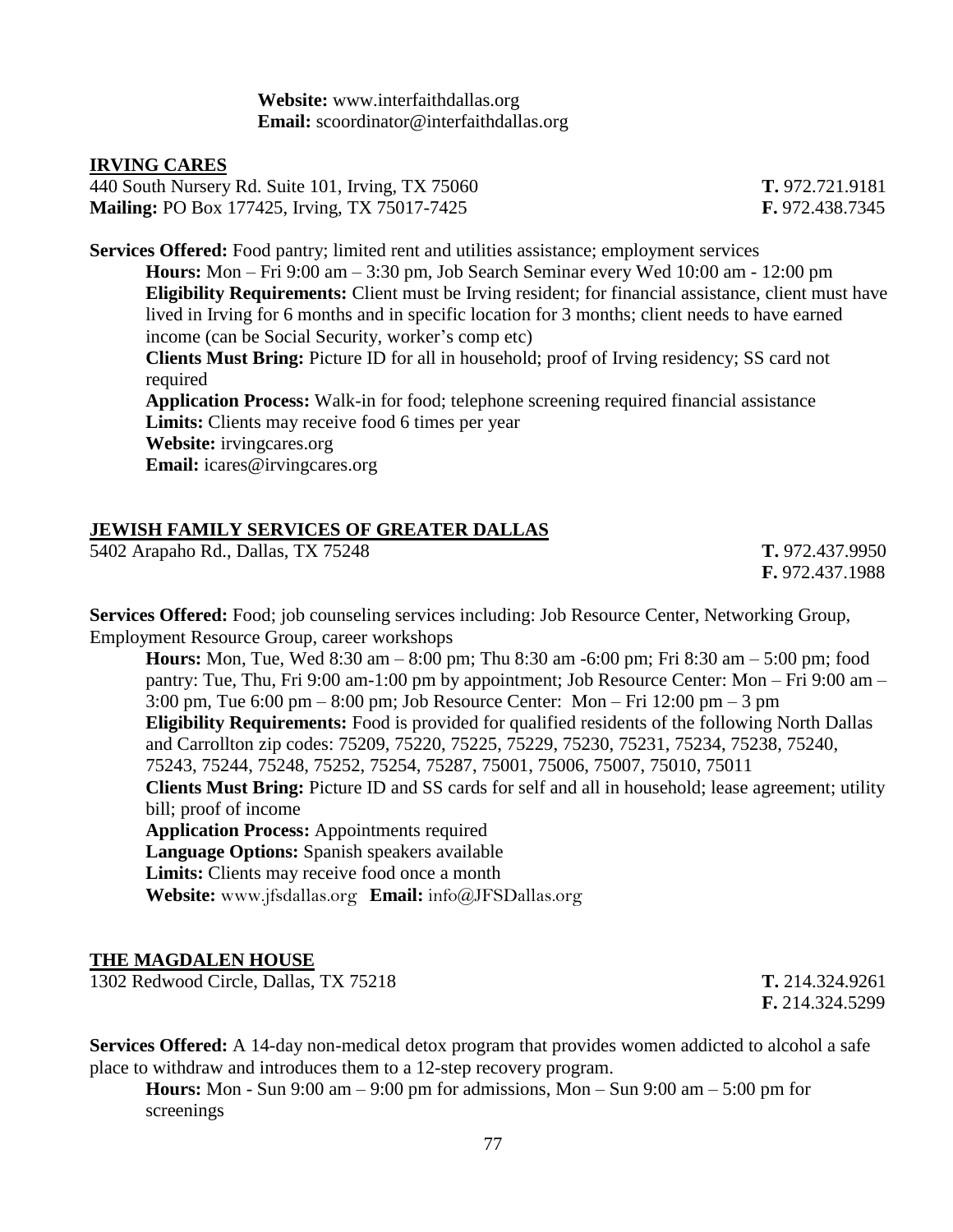**Eligibility Requirements:** Client must be a woman who desires to be sober; client must have consumed alcohol within past 72 hours; Magdalen House serves all women from all states. **Clients Must Bring:** Picture ID; 3-4 outfits; no alcohol products **Application Process:** Client must call first for intake screening process; no walk-ins taken **Website:** [www.magdalenhouse.org](http://www.magdalenhouse.org/) **Email:** [info@magdalenhouse.org](mailto:info@magdalenhouse.org)

#### **MARTIN LUTHER KING, JR. COMMUNITY CENTER**

2922 MLK Jr. Blvd., Room 135, Dallas, TX 75215 **For Appts.** 214.670.8416

**T.** 214.670.8442 **F.** 214.670.8522

**Services Offered:** Food; rent and utilities assistance; counseling and referral services; educational programs (computer technology program, GED); Thanksgiving baskets; Christmas toys

**Hours:** For appointments, call Mon or Wed 9:00 am

**Eligibility Requirements:** Clients must live in the City of Dallas for rent assistance **Clients Must Bring:** Current Texas ID for self and all adults in household; SS cards for all in household; proof of income; bill for which assistance is needed; proof of emergency need (eviction or termination notice); lease agreement; receipts for other expenses

**Application Process:** Client to call in advance to make appointment; the appointment line opens at 9:00 am on Mon and Wed. Appointments are scheduled 2 days out.

**Limits:** Utility assistance available for TXU only

#### **MEALS ON WHEELS (VISITING NURSES ASSOCIATION)**

1600 Viceroy Drive, Suite 400, Dallas, TX 75235 **T:** 214.689.0000

 **F:** 214.631.7554

**Services Offered:** provides hot, nutritious, freshly prepared meals five days a week delivered to Dallas County residents who can't provide for themselves due to illness, advanced age or disability

**Hours:**

**Eligibility Requirements:** be over the age of 60 or disabled; be unable to drive or leave your home without assistance; limited financial resources; live in Dallas County **Clients Must Bring:**

**Application Process:** Complete application.

**Website:** www.vnatexas.org.

**Email:** [mow@vnatexas.org](mailto:mow@vnatexas.org)

### **MESQUITE CHURCH OF CHRIST FOOD PANTRY**

217 S. Locust, Mesquite, TX 75149 **T.** 972.329.6866

**Services Offered:** Food

**Hours:** Tue, Wed, Thu 10:00 am -2:00 pm **Eligibility Requirements:** 75040, 75041, 75042, 75043, 75087, 75088, 75089, 75098, 75114, 75126, 75142, 75149, 75150, 75159, 75160, 75161, 75180, 75181, 75182 **Clients Must Bring:** Picture ID; proof of address (utility bill or lease)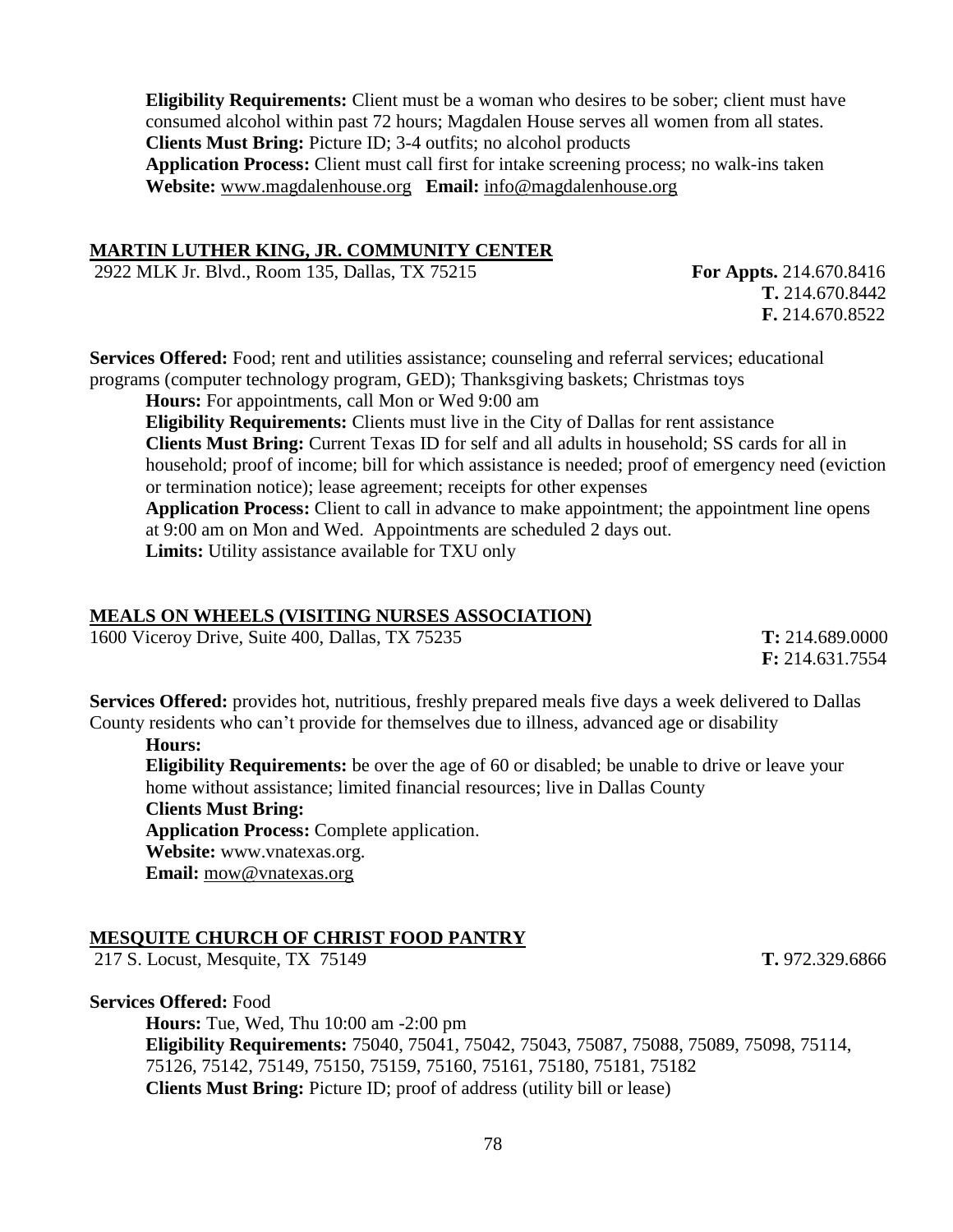**Application Process:** Walk-in **Limits:** Clients may return for food once a month

### **MESQUITE SOCIAL SERVICES**

1035 Military Pkwy., Mesquite, TX 75149 **T.** 972.285.3000

**F.** 972.216.1470

**Services Offered:** Individuals in short-term crisis. Food, rent, utility assistance, GED assistance, and budget counseling

**Hours**: Pantry Hours: Tues & Fri: 9:00 am; Thrift Store: Mon – Fri 10:00 am – 5:00 pm, Sat 10:00 am – 2:00 pm, Financial Aid: Wednesday appointments **Eligibility Requirements:** Mesquite, (TXU & Atmos only) **Clients Must Bring:** Proof of crisis is required. Food Pantry –picture ID, proof of residence. **Application Process:** Financial assistance calls Fri from 8:30 – until booked; walk-ins for food **Limits:** Financial Aid is only available on Wednesdays. Must have picture ID, SS card, and utility bill or mortgage/lease statement. **Website:** [www.mesquitesocialservices.org](http://www.mesquitesocialservices.org/)

#### **METROCARE SERVICES**

1345 River Bend Dr., Dallas, TX 75247 **T.** 214.743.1200 (call for other locations) **Toll Free:** 1.877.283.2121

**F.** 214.630.3469

**Services Offered:** Metrocare provides services and support for children and adults dealing with mental illness and/or developmental disabilities. Early childhood intervention; transitional and permanent housing; hospital transition services; service coordination; vocational training; supported employment; psychiatric evaluation; behavioral interventions; treatment for foster care, family preservation, autism services, medication monitoring; onsite pharmacy services; PTSD Veteran services & support for veteran families, rehabilitation services; housing services and assistance; intensive outpatient services

**Hours:** Mon – Fri 8:00 am – 5:00 pm

**Eligibility Requirements:** Services Dallas, Collin, Ellis, Hunt, Kaufman, Navarro, & Rockwall **Counties** 

**Clients Must Bring:** Photo ID; proof of residence, proof of income, SS card, insurance if applicable

**Application Process:** Walk-ins 8:00 am – 3:00 pm Mon - Fri

**Limits:** Clients may stay in the transitional housing program for up to 4 months

### **METROCREST SERVICES**

13801 Hutton Dr., Suite 150, Farmers Branch, TX 75234 **T.** 972.446.2100

**F.** 214.694.2171

**Services Offered:** Short term emergency assistance includes: rent, utilities, some medical assistance; employment program, thrift store, food pantry, and food stamp sign-up

**Hours:** Mon – Fri 8:00am – 5:00pm; Sat 9:00am – 1:00pm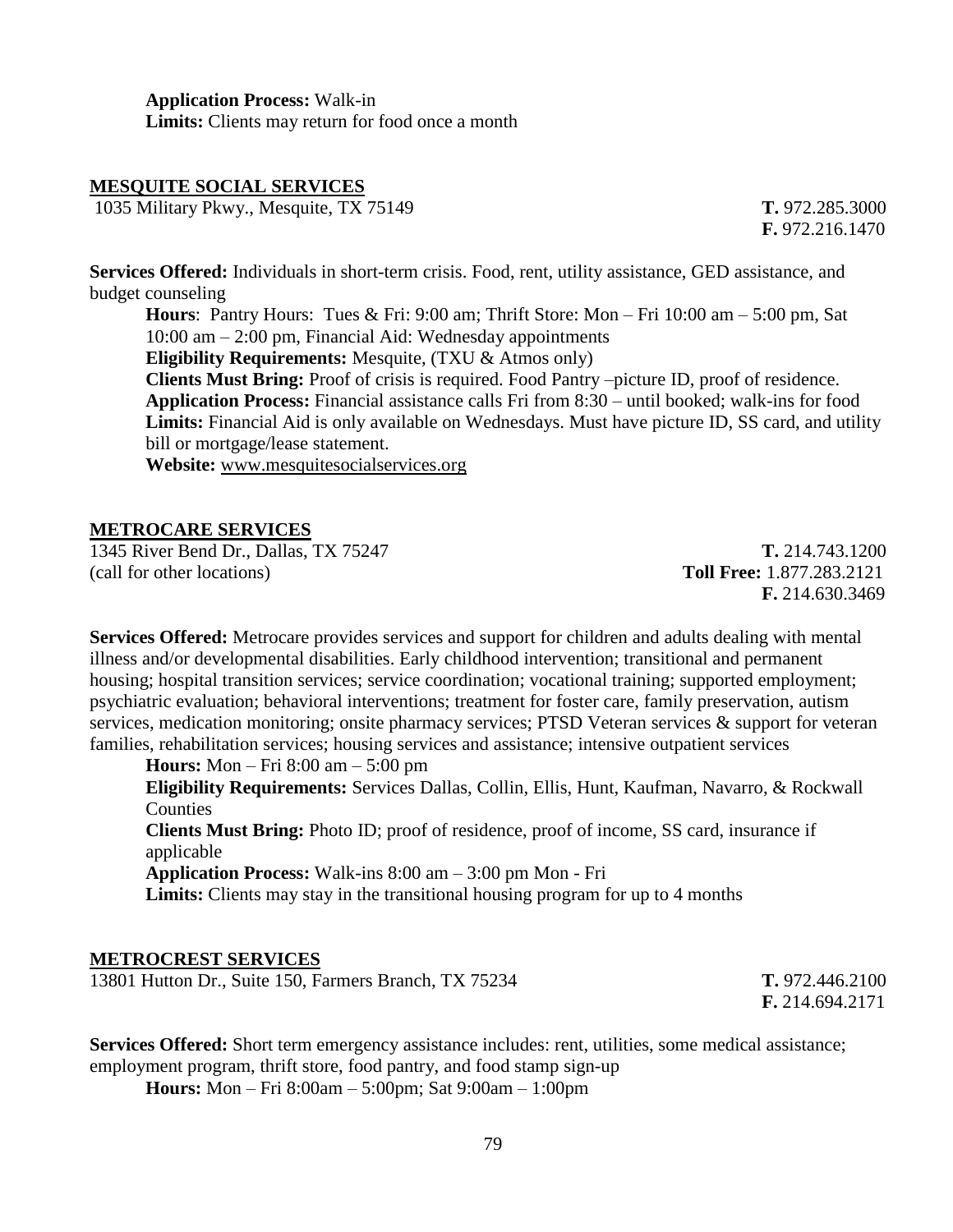**Eligibility Requirements:** Residents of Carrollton, Farmers Branch, Addison, Coppell, 75287 in Denton County

**Clients Must Bring:** Picture ID or Birth Certificate for all in household, proof of address (lease or mortgage), and proof of income

**Application Process:** Appointments preferred; walk-ins taken (call to confirm priority and need) **Website:** [www.metrocrestservices.org](http://www.metrocrestservices.org/)

#### **MISSION OAK CLIFF**

111 S. Beckley, Dallas, TX 75208 **T.** 214.942.6407

**F.** 214.942.8606

**Services Offered:** Client-choice food pantry; clothing; classes (current offerings: ESL, job skills, nutrition, exercise, citizenship; planned for fall 2016: GED, computer literacy); community garden; assistance with Medicaid and SNAP

**Hours:** Pantry: Monday- Friday, 12:00- 3:00 pm; clothing: Tuesday and Friday, 12:00- 2:30 pm; classes: Monday- Friday, 9:00 - 11:00 am, Wednesday, 6:00-7:30 pm

**Eligibility Requirements:** Must be resident of one of the following zip codes: 75203, 75208, 75211, 75216, 75224

**Clients Must Bring:** ID for adults (picture ID preferred), documentation for children (SS, BC, school ID, shot record, Medicaid card, report card, baptismal certificate all acceptable), proof of address

**Application Process:** Walk-in

**Limits:** once per month for a total of 6 times in a calendar year. Extra service times can be earned by completing classes

**Website:** [clifftemple.org](http://clifftemple.org/)

**Email:** [marsha@clifftemple.org](mailto:marsha@clifftemple.org)

### **MOSAIC FAMILY SERVICES**

4144 N. Central Expy Suite 530, Dallas, TX 75204 **T.** 214.821.5393

**24-hr Hotlines: Domestic Violence:** 214.823.4434 **Human Trafficking:** 214.823.1911 **Shelter:** 214.823.4434 **F.** 214.821.0810

**Services Offered:** Shelter, legal representation, counseling, education & support services in more than 25 languages; 24-hour hotlines for domestic violence  $\&$  human trafficking victims

**Hours:** Shelter: 24/7; Office: Mon – Fri 9:00 am – 5:00 pm; Weekends as needed **Eligibility Requirements:** Youth substance abuse prevention program clients must live in Dallas County; All others must be victim of domestic violence or human trafficking **Application Process:** Call for appointment **Website:** www.mosaicservices.org **Email:** [sumayyahc@mosaicservices.org](mailto:sumayyahc@mosaicservices.org)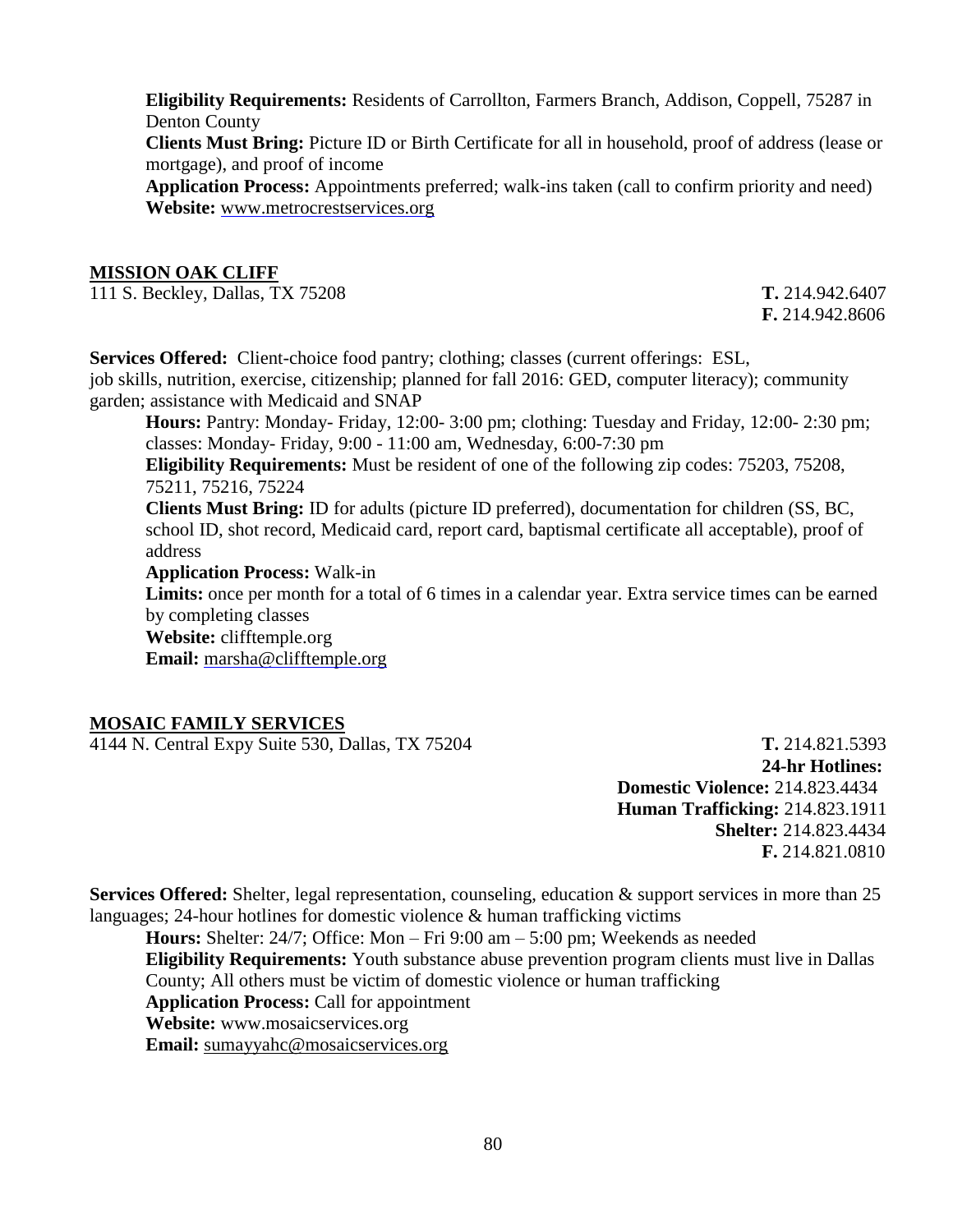### **MT. OLIVE LUTHERAN CHURCH FOOD PANTRY**

3100 MLK Boulevard, Dallas, TX 75215 **T.** 214.428.2892

**F.** 214.428.2892

**Services Offered:** Food; snack packs for homeless

**Hours:** Wednesdays, 11:00 am – 2:00 pm

**Eligibility Requirements:** 75210, 75215

**Clients Must Bring:** Valid ID; proof of address; proof of income; (no credentials are needed for the homeless); SS cards for everyone in the household needing assistance

**Application Process:** Must call for appointment

**Limits:** Clients may receive food once a month for 3 months and then must stop services for 3 months before being eligible for 3 more months of service.

# **MT. TABOR BAPTIST CHURCH**

3700 Simpson Stuart Rd, Dallas, TX 75241 **T.** 972.225.1704

**F.** 972.225.4811

**Services Offered:** Food; clothes

Hours: Food Pantry Wed 10:00 am – 12:00 pm; Clothes Closet: 3<sup>rd</sup> Saturday of each month, 10:00  $am - 2:00$  pm

**Eligibility Requirements:** 75241, 75141

**Clients Must Bring:** Proof of address; proof of dependents

**Application Process:** Walk-in for food and clothes

**Limits:**

 $\Box$  Clients may receive food 6 times per year (once a month for 1 year)

 $\Box$  There are no set limitations for receiving clothes

**Website:** www.mttaborbc.org

# **NEWMAN PARK CHRISTIAN CENTER FOOD PANTRY**

7922 Fairport Rd., Dallas, TX 75217 **T**. 214.398.1591

**Services Offered:** Food

**Hours:** Mon and Thurs 11:30-1:30

**Eligibility Requirements:** 75217, 75180 **Clients Must Bring:** Appointment phone call will clarify necessary documentation; usually picture ID and SS cards for self and for all in household; proof of address **Application Process:** Appointment required

# **NETWORK OF COMMUNITY MINISTRIES (RICHARDSON NETWORK)**

741 S. Sherman St., Richardson, TX 75081 **T.** 972.234.8880

**Services Offered:** Food; clothes; utilities assistance; adolescents'/children's clinic; prescriptions; dental referrals; senior citizen aid; job resource center; apply for health & human services onsite

**F.** 972.234.8892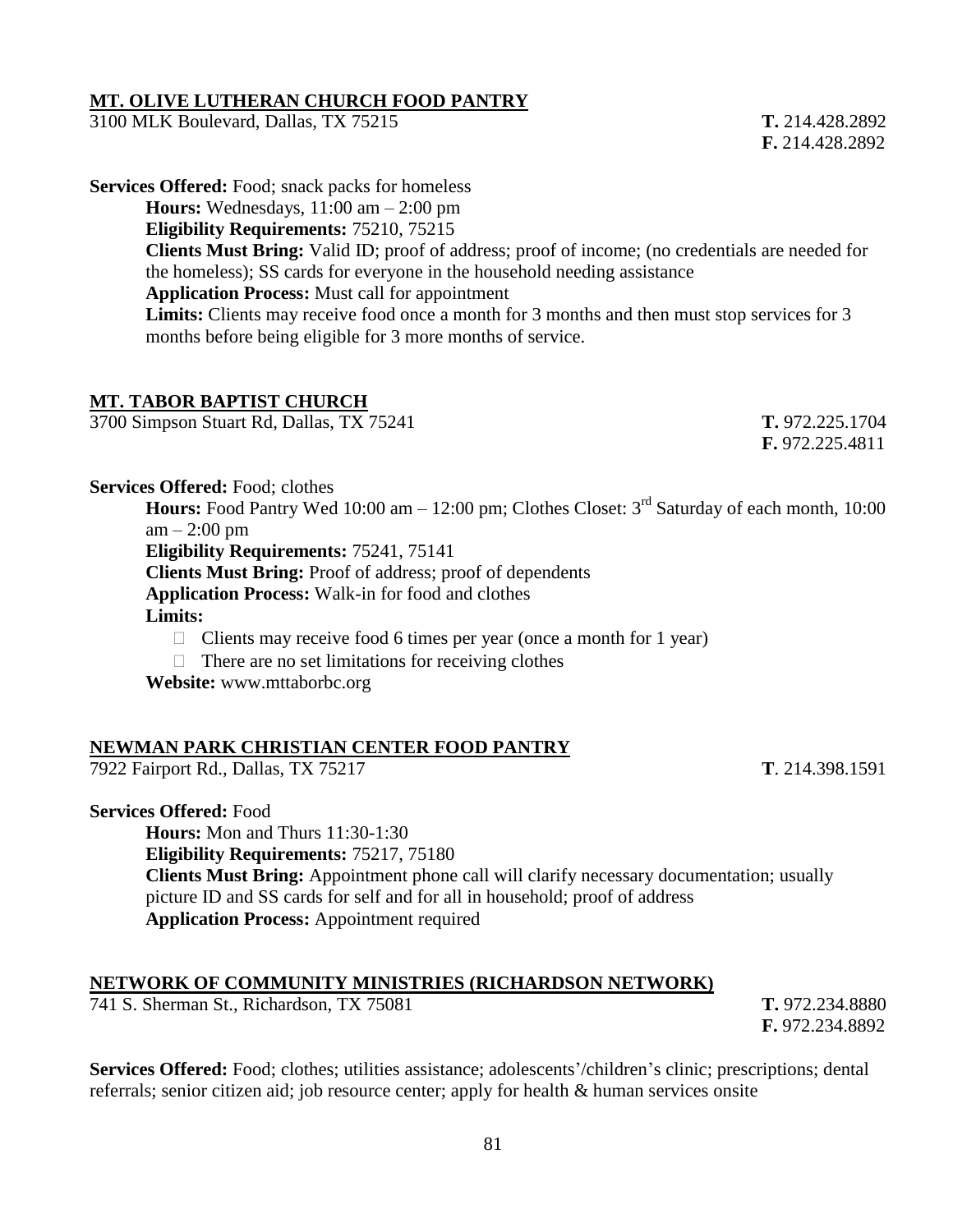**Hours:** General Hours: Mon – Thu 9:00 am – 6:00 pm, Fri 9:00 am – 12:00 pm; Adolescents' and Children's Clinic: Wed  $6:00 \text{ pm} - 8:00 \text{ pm}$  during the school year (must make appt. through school counselor)

**Eligibility Requirements:** 75042, 75044, 75080, 75081, 75082, 75083, 75231, 75238, 75240, 75243, 75248, 75251, 75252, 75254

**Clients Must Bring:** Appointment phone call will clarify necessary documentation; usually picture ID and SS cards for self and for all in household; proof of address **Application Process:** Appointment required

**Limits:** No set limits for assistance; each case taken on an individual basis; Utility assistance primarily for TXU

**Website:** www.thenetwork.org

### **NEXUS RECOVERY CENTER**

8733 La Prada Drive, Dallas, TX 75228 **T.** 214.321.0156

**F.** 214.321.3096

**Services Offered:** Nexus serves low income women age 13 and older who are addicted to drugs and alcohol, along with their accompanying children. Clients served come from Dallas, Collin, Ellis, Kaufman, Rockwall, Ellis, Hunt, and Navarro counties. Please call for more information on their programs.

**Hours:** Admissions hours are Mon – Fri 8:00 am – 6:00 pm

**Eligibility Requirements:** Most insurance plans are accepted and many clients are eligible for government support such as NorthSTAR and Medicaid; will accept pregnant women and women with children outside of areas serviced

**Clients Must Bring:** Clients should call for appointment and be told what to bring; items usually consist of: picture ID (if available); proof of residency (required by NorthSTAR and DSHS); SS card (if available); proof of income (required by NorthSTAR and DSHS if client is employed) **Application Process:** Clients should call 214.321.0156, ext. 3118 to make an appointment **Language Options:** Spanish speakers available

Limits: Clients may return to Nexus after initial treatment; eligibility is on a case-by-case basis **Website:** www.nexusrecovery.org

**Email:** [info@nexusrecovery.org](mailto:info@nexusrecovery.org)

# **NORTH DALLAS SHARED MINISTRIES**

2875 Merrell Rd., Dallas, TX 75229 **T.** 214.358.8700

**F.** 214.358.8797

**Services Offered:** Food; clothes; rent and utilities (electric, gas, water) assistance; IDs and BCs; gas vouchers; bus tokens; eye exams and glasses; school supplies and school uniforms; job counseling; English as Second Language classes; Friday Food Basket Program for seniors 60+; People and Nutrition (PAN) site; assistance with CEAP applications for seniors and disabled; medical clinic for adults and children without insurance; women's clinic for breast exams and pap smears; emergency dental care for adults (see p. 33 for medical clinic info); income tax preparation

**Hours:**

**Emergency Aid Center:** Mon – Fri 9:00 am – 3:00 pm, Sat 9:00 am – 11:30 am **Clothes Closet:** Mon–Fri 9:30 am – 2:00 pm, Sat 9 am – 11:30 am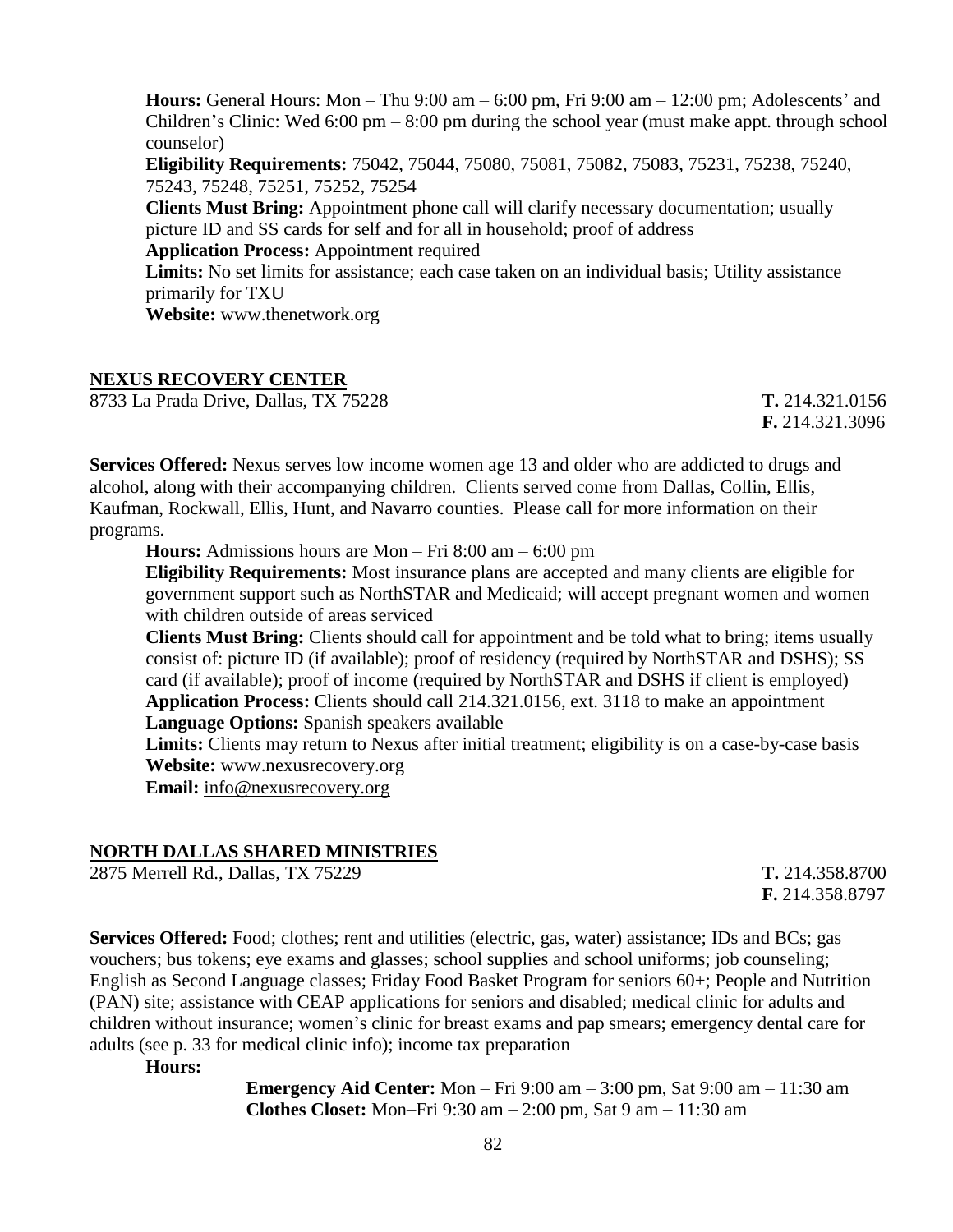**Eligibility Requirements:** 75001, 75115, 75204, 75205, 75209, 75219, 75220, 75225, 75229, 75230, 75231, 75234, 75235, 75240, 75243, 75244, 75247, 75248, 75251, 75252, 75254, 75287; job counseling services are open to all in the city of Dallas; all seniors are eligible for Friday Food Basket program

**Clients Must Bring:** Picture ID and SS cards for all in household; BCs for children not born in US; proof of address; proof of income; phone number of employer; receipts of recent expenses; utility bills; late notice from landlord

**Application Process:** Walk-in

**Limits:**

- $\Box$  Clients may receive food 8 times in a six-month period
- $\Box$  Clients may receive clothing 3 times in a 12-month period
- $\Box$  Clients may receive financial assistance once in a 12-month period

**Website:** www.ndsm.org

**Email:** admin@ndsm.org

| <b>OUR DAILY BREAD</b> (Community Outreach Connection, Inc.) |                        |
|--------------------------------------------------------------|------------------------|
| 6960 S. Polk St. Dallas, TX 75232                            | T. 214.371.2633        |
|                                                              | <b>F.</b> 214.372.2454 |

### **Services Offered:** Food; clothes

**Hours:** Mon 10:00 am – 2:00 pm, Wed 5:00 pm – 7:00 pm, Fri 8:00 am – 12:00 pm, Sat 9:00 am – 1:00 pm (clients must arrive 15 minutes before closing to receive service)

**Eligibility Requirements:** 75216, 75224, 75232, 75237, 75241

**Clients Must Bring:** TX ID or driver's license for adults; Green Card (if necessary); proof of address, proof of income, for children BC, Medicaid, and/or school records

**Application Process:** Walk-in

**Language Options:** No Spanish speakers available; translation assistance can be provided **Limits:**

- $\Box$  Seniors and disabled clients may receive food and clothing once a month
- $\Box$  Other clients may receive food and clothing once a month for three months, then services are provided once a quarter

### **OUR FRIENDS PLACE**

6500 Greenville Ave Suite 620, Dallas, TX 75206 **T.** 214.520.6268

**F.** 214.526.6219

**Services Offered:** Transitional Living Center (TLC) for young women ages 18-24 who are not yet pregnant or parenting; must be willing to obtain a job and continue education; each have their own bedroom in a shared apt. living situation; receive ongoing case management: life & job skills training, employment assistance, assistance in enrolling in education or vocational program; each young woman pays affordable rent based on working part-time or full-time and 10% for a deposit/savings account; young women are responsible for their own food, clothing, and personal care items; may remain as long as they are meeting program expectations, progressing in education, and are employed.

**Hours:** Office: Mon – Fri 9:00 am – 4:30 pm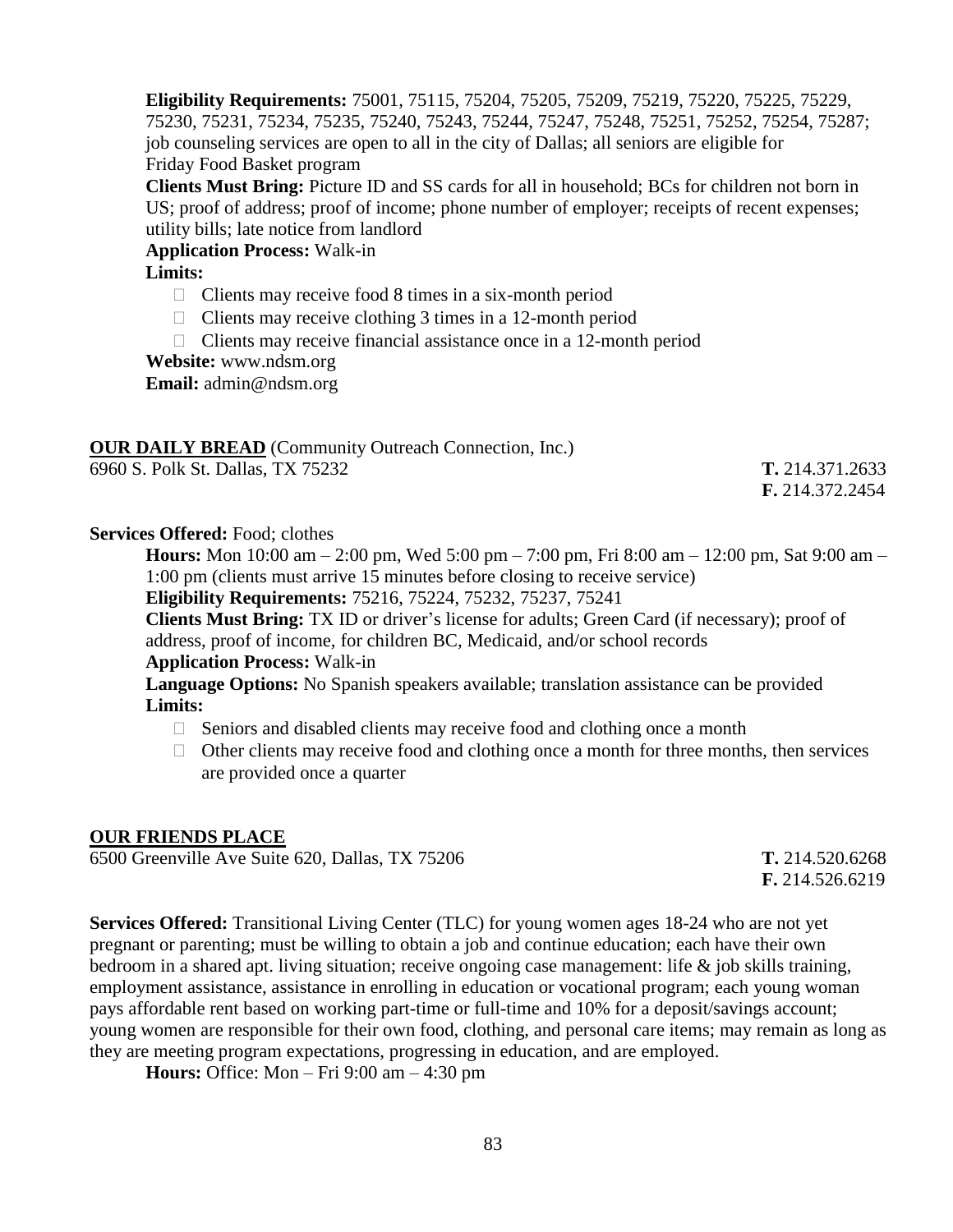**Eligibility Requirements:** Young women ages 18-24; must be able to be legally employable in US and willing and able to enroll in an education or vocational program; must be able to pass a drug test and not be pregnant or parenting.

**Clients Must Bring:** Must bring or obtain shortly after entering - picture ID, SS card, birth certificate

**Application Process:** No walk-ins; call in to complete phone application, followed by face-to-face assessment scheduled at office

**Website:** www.OurFriendsPlace.org

**Email:** [info@OurFriendsPlace.org](mailto:info@OurFriendsPlace.org)

### **PATHWAY OF LIFE CHURCH METROBLESS FOOD PANTRY**

8201 Scyene Rd., Dallas, TX 75227 **T.** 214.275.7284

**F.** 214.275.8835

#### **Services Offered:** Food

**Hours:** Saturdays 8:00 am – 12:00 pm

**Eligibility Requirements:** 75149, 75217, 75227, 75228

**Clients Must Bring:** Picture ID; proof of address; BCs, school ID, or SS for children; proof of income (includes section 8, food stamps, unemployment etc.)

**Application Process:** Walk-in or call ahead to reserve appointment time

#### **Limits:**

 $\Box$  Clients are allowed food once a month

### **PILGRIM REST BAPTIST CHURCH CRISIS MINISTRY**

3516 Munger Ave., Dallas, TX 75204 **T.** 214.821.4443

**F.** 214.821.4474

**Services Offered:** Rent and Utility assistance **Hours:** Mon – Thu: 11:00 am – 3:00 pm **Eligibility Requirements:** Income Crisis **Clients Must Bring:** Picture ID; Income Verification, Late Payment Notice **Application Process:** Appointment only; call 214.821.4443

### **PROMISE HOUSE**

224 W. Page, Dallas, TX 75208 **T.** 214.941.8578

**F.** 214.941.8670

**Services Offered (youth shelter):** 24-hour emergency/crisis intervention; on site DISD school for youth; therapeutic groups; psychiatric services; recreational programs, case management and positive incentive' transitional living; Wesley Inn maternity shelter

**Hours:** Shelter Hours: 24 hours a day/7 days a week, intake between the hours of 8:00 am and 5:30 pm; Office Hours: Mon – Fri 8:30 am – 5:30 pm

**Eligibility Requirements:** For youth shelter, need to be  $10 - 17$  years old;

runaway/homeless/serious family conflict; voluntary entrance with parental consent; unless in CPS custody, legal guardian must participate

**Application Process:** Walk-in basis for shelter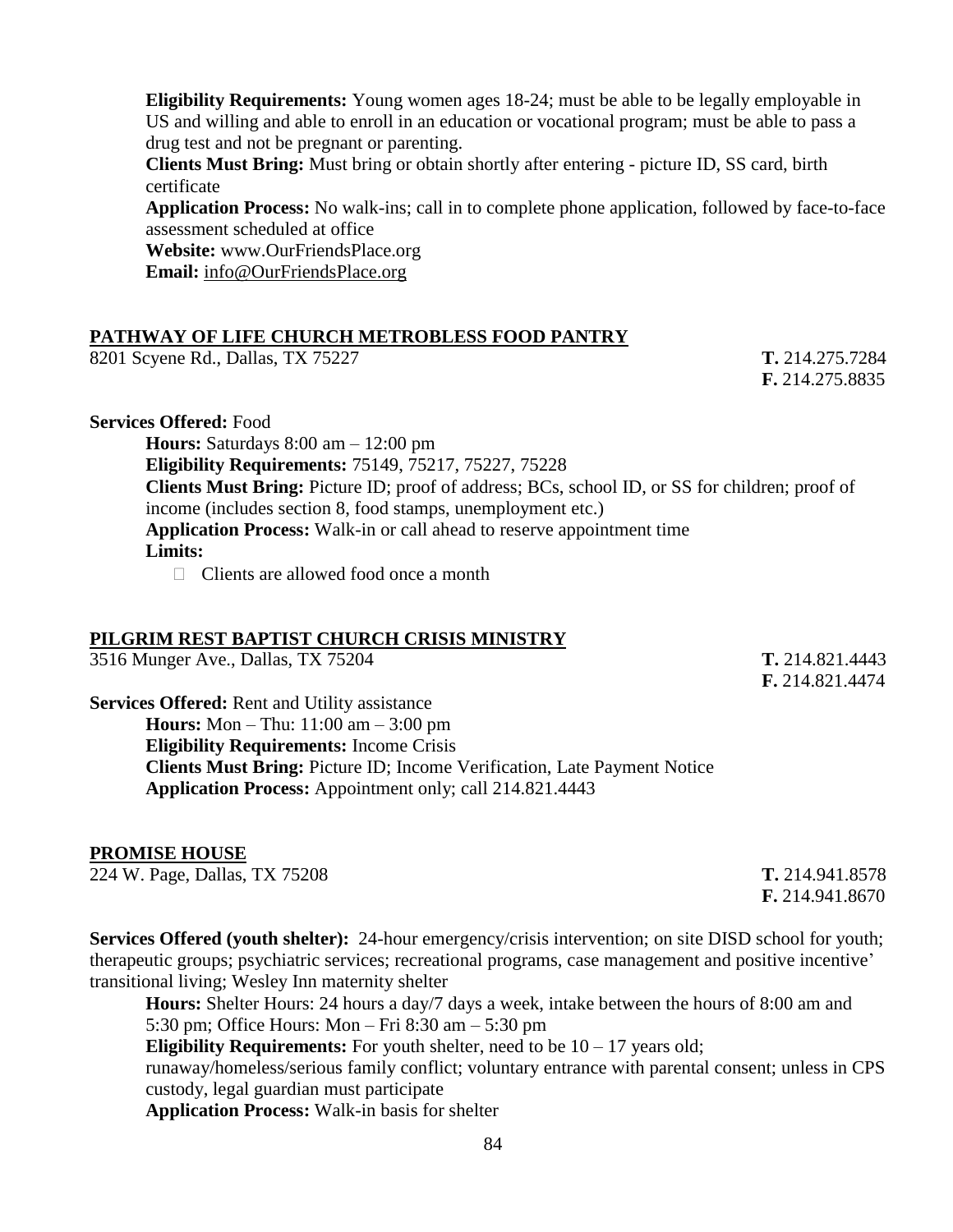**Limits:** Clients may stay in shelter for up to 30 days; if suicide attempt in last 30 days and serious violence problems, client will be referred for psychiatric evaluation; Transitional Living for single males and females ages  $18 - 21$  with no probation. Transitional Living for parents with children also available.

**Website:** www.promisehouse.org

#### **RECONCILIATION OUTREACH PROGRAM**

1421 N. Peak St., Dallas, TX 75204 **T.** 214.545.6500

**F.** 214.545.6525

**Services Offered:** Must be enrolled in the program to receive food; clothes; employment opportunities; after-school tutoring; summer programs; day camps; housing for homeless/needy men and women enrolled in program

**Hours:** Mon – Thu 9:00 am – 5:00 pm, closed Friday **Eligibility Requirements:** No violent crimes, no sex offenders **Clients Must Bring:** Texas ID; SS cards for self and all in household **Application Process:** Appointments required **Limitations:** Men & women 18 & older **Website:** www.rodallas.org

### **RESOURCE CENTER OF DALLAS**

2701 Reagan St., Dallas, TX 75219-0869 **T.** 214.528.0144

**F.** 214.522.4604

**Services Offered:** Hot meals; food pantry; insurance assistance; dental; blood work; drug trials; education; Bohnett Cyber Center, computer access (open to public)

**Hours:** Mon – Fri 9:00 am – 6:00 pm **Eligibility Requirements:** Clients must be HIV positive to qualify for assistance. **Clients Must Bring:** Proof that HIV positive; proof of address; proof of income; referral documents from caseworker. **Renewing Clients Must Bring:** Photo ID; current proof of address; current proof of income. **Application Process:** Appointment Only: Mon – Fri 9:00 am – 4:00 pm. **Website:** www.myresourcecenter.org

### **RICHARDSON EAST CARE CORPS**

1504 East Campbell Rd., Richardson, TX 75081 **T.** 972.231.8231

**F.** 972.231.5660

**Services Offered:** Food; rent and utilities assistance; Christmas toys children 16 and younger **Hours:** Financial: call for appointment (see below) ; Food (Walk-ins): Tue & Thu 12:00 pm – 2:30p, Wed 6:00 pm **Eligibility Requirements:** 75042, 75044, 75080, 75081, 75082, 75231, 75238, 75240, 75243, 75248, 75252, 75254

**Clients Must Bring:** Picture ID for self; SS cards for all in household; proof of address; copy of lease for rental assistance; copy of utility bill for utility assistance; last pay stub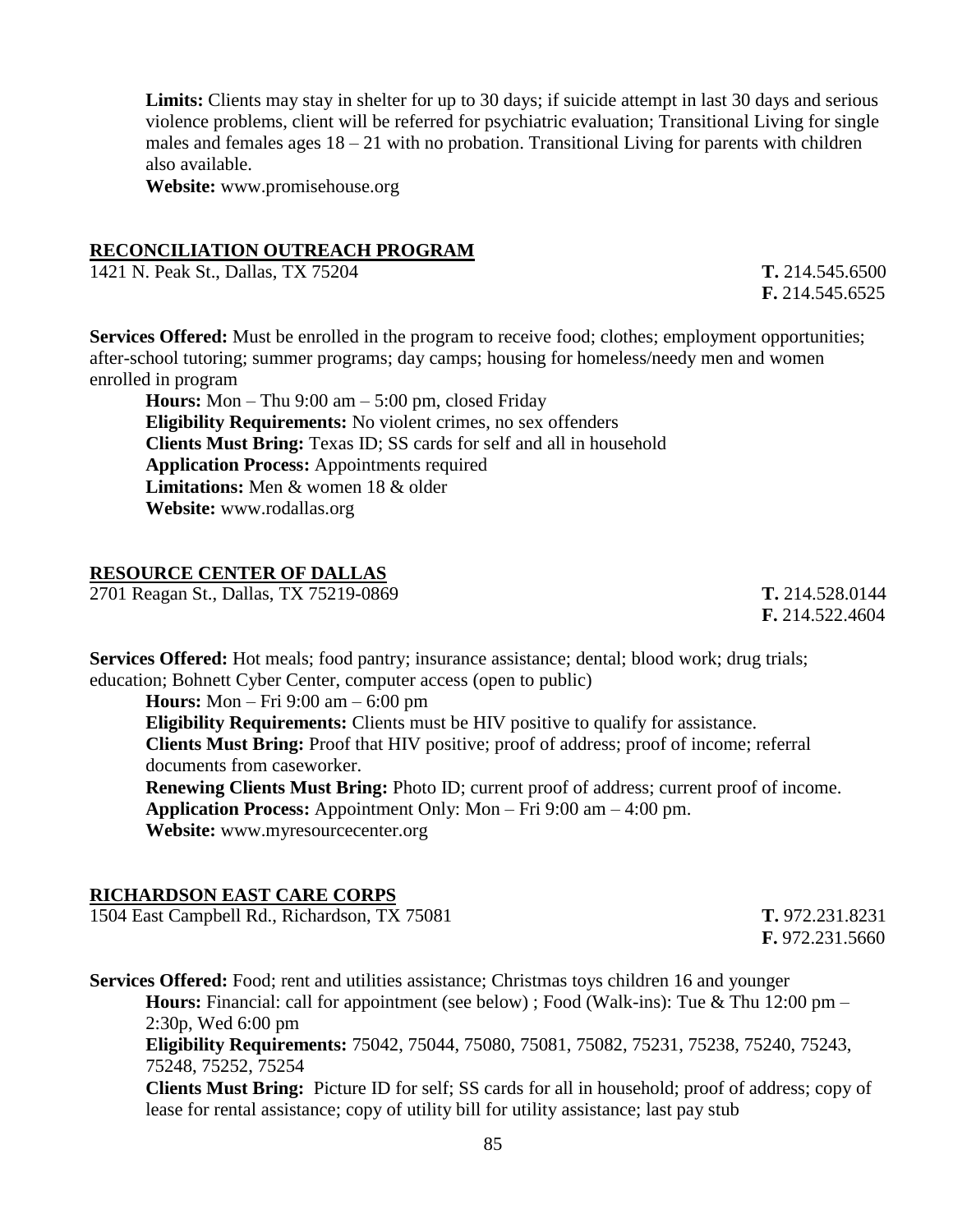**Application Process:** Financial appointments required – call Thurs 10:00 am – 11:00 am **Limits:**

 $\Box$  Clients may receive food every 30 days

 $\Box$  Clients may receive financial assistance every 12 months or twice in 5 years **Website:** www.carechurch.org

**Email**: carecorps@carechurch.org

# **SALVATION ARMY—CARR P. COLLINS SOCIAL SERVICE CENTER**

5302 Harry Hines Blvd., Dallas, TX 75235 **T.** 214.424.7050 **Mailing:** PO Box 35928, Dallas, TX 75235-0928 **F.** 214.688.5234

**Services Offered:** Food; clothes; summer heat relief; men's and women's shelter; substance abuse programs; life-skills classes; veteran's programs

**Hours:** Shelter: open 24 hours a day, 7 days a week; Shelter Intake hours: Daily 4:00 pm – 7:00 pm; Social Service office hours: Mon – Fri 8:00 am – 4:00 pm; Food Pantry hours: Mon – Fri 1:00  $pm - 3:30$  pm (or until all slots are filled)

**Clients Must Bring:** Picture ID for all household members; proof of all household income; proof of address (mortgage or lease agreement only)

**Eligibility Requirements:** Clothing is only given to victims of domestic violence, fire, flood, or individuals who have been released from incarceration within the last 30 days. Services all of Dallas County excluding Garland and Irving residents (see Garland Salvation Army and Irving Salvation Army for assistance). Substance Abuse Program accepts court ordered referrals only **Application Process:** Walk-in

# **Limits:**

- $\Box$  Clients may receive food once every month
- $\Box$  Clients may receive financial assistance once every 12 months
- $\Box$  Call for information regarding shelter limitations

### **SALVATION ARMY—GARLAND**

451 W. Ave. D, Garland, TX 75040 **T.** 972.272.4531

**F.** 972.276.2766

**Services Offered:** Food; rent and utilities assistance; legal clinic; after school program; Angel Tree at Christmas

**Hours:** Mon, Tue, Wed, Fri 9:00 am – 4:00 pm (closed for lunch; no interviews on Tuesday) **Eligibility Requirements:**

- Garland resident to receive food or be in zip codes  $75040, 75041, 75042, 75043, 75044$ , 75046, 75047, 75048, 75049, 75088, 75089
- $\Box$  Client must be a resident of the City of Garland for rent. Some services are available to zip codes listed above.

**Clients Must Bring:** Picture ID and SS cards for self and all in household; proof of income; copy of electric bill; lease

#### **Application Process:** Walk-ins

### **Limits:**

- $\Box$  Clients may receive food once every 3 months
- $\Box$  Clients may receive financial assistance every 12 months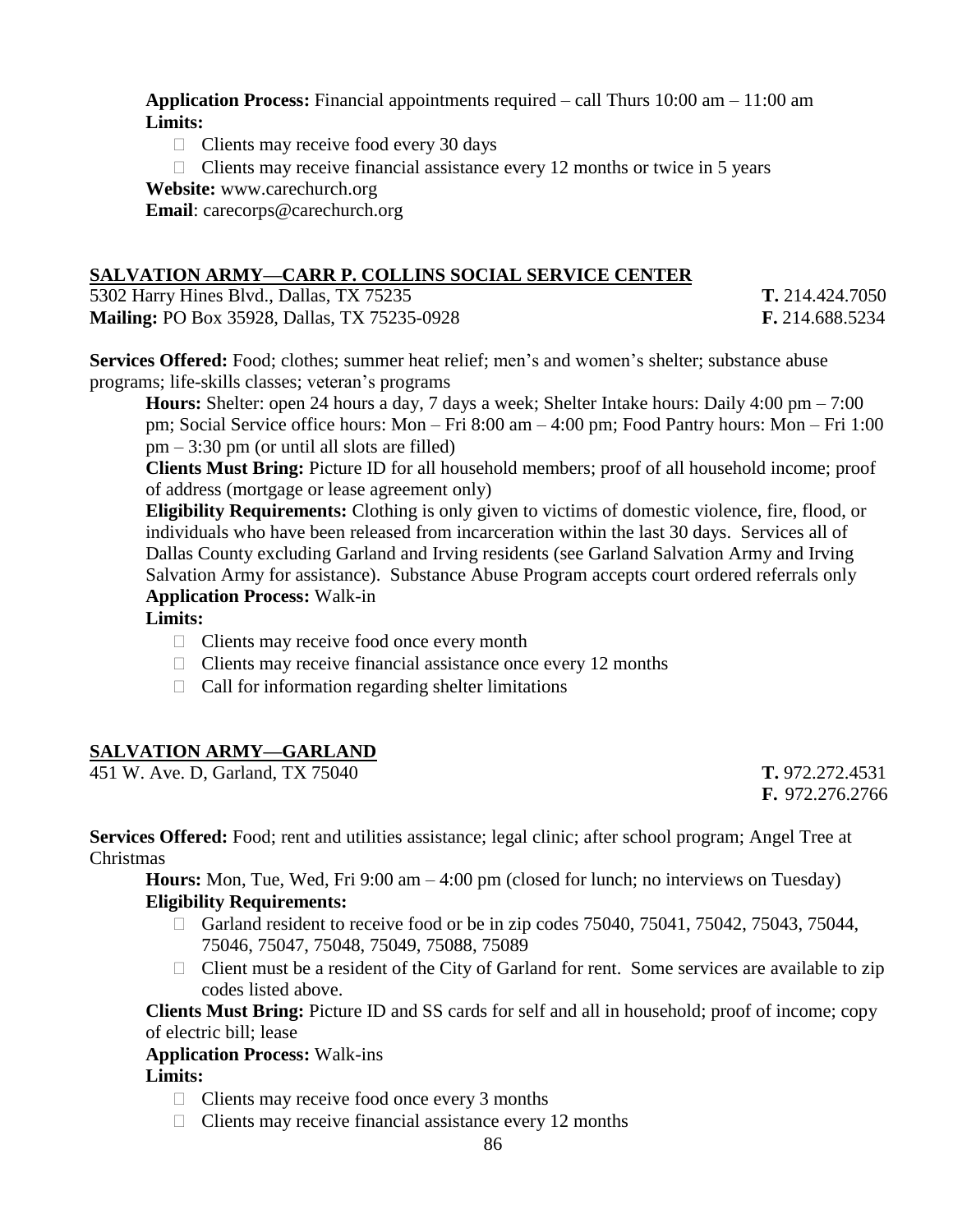- $\Box$  Utility assistance for TXU & Garland Power & Light only
- $\Box$  Cooling shelter available during triple digit temperatures

# **SALVATION ARMY—IRVING**

250 E. Grauwyler Rd., Irving, TX 75061 **T.** 972.438.6553

**Mailing:** PO Box 154426, Irving, TX 75015-4426

**Services Offered:** Food; rent and utility assistance; child development center; community center; ESL classes, summer heat relief; after-school programs

**Hours:** General Hours: Mon – Fri  $9:00 \text{ am} - 12:00 \text{ pm}$ ,  $1:00 \text{ pm} - 4:00 \text{ pm}$ ; Emergency financial by appointment

**Eligibility Requirements:** Must reside in Irving

**Clients Must Bring:** Picture ID for adults; BCs or SS cards for minors; lease agreement

**Application Process:** Appointment necessary

# **Limits:**

- $\Box$  Clients may receive food once every 30 days
- $\Box$  Clients may receive financial assistance once a year

# **SALVATION ARMY- LEWISVILLE**

207 Elm St., Lewisville, TX 75057 **T.** 972.353.9400

**F.** 972.353.2386

**Services Offered:** Food; assistance with SNAP/Medicaid/TANF Applications; clothing by appointment; employment services; shower facility for homeless

**Hours:** Food: Mon – Thurs  $9:00 \text{ am} - 4:00 \text{ pm}$  and Fri  $9:00 \text{ am} - 12:00 \text{ pm}$ ; FREE lunch is served Mon – Fri 12:00 pm – 1:00 pm

**Eligibility Requirements:** Call for information

**Clients Must Bring:** Driver's license; SS card; Matricula card; proof of age; proof of residence **Application Process:** Appointment needed for utilities assistance, rent and first time for food **Limits:**

 $\Box$  Clients may receive food every 30 days

### **SALVATION ARMY—PLANO SERVICE CENTER**

3528 E. 14th St., Plano, TX 75074 **T.** 972.423.8254

**F.** 972.509.5319

**Services Offered:** Food; limited rent and utilities assistance on an emergency basis; counseling services **Hours:** General Hours: Mon – Fri 9:00 am – 4:00 pm; Food Pantry: Mon, Wed, Thur 10:00 am – 2:00 pm; Rent assistance:  $1<sup>st</sup>$  Tues of every month

**Eligibility Requirements:** Client must live in Southern Collin County

**Clients Must Bring:** Clients seeking help with food: ID for self, SS cards and/or BCs for all in household; clients seeking financial assistance: ID for self, SS cards and/or BCs for all in household, proof of income, lease agreement, late notice, documentation of emergency situation

**F.** 972.554.8123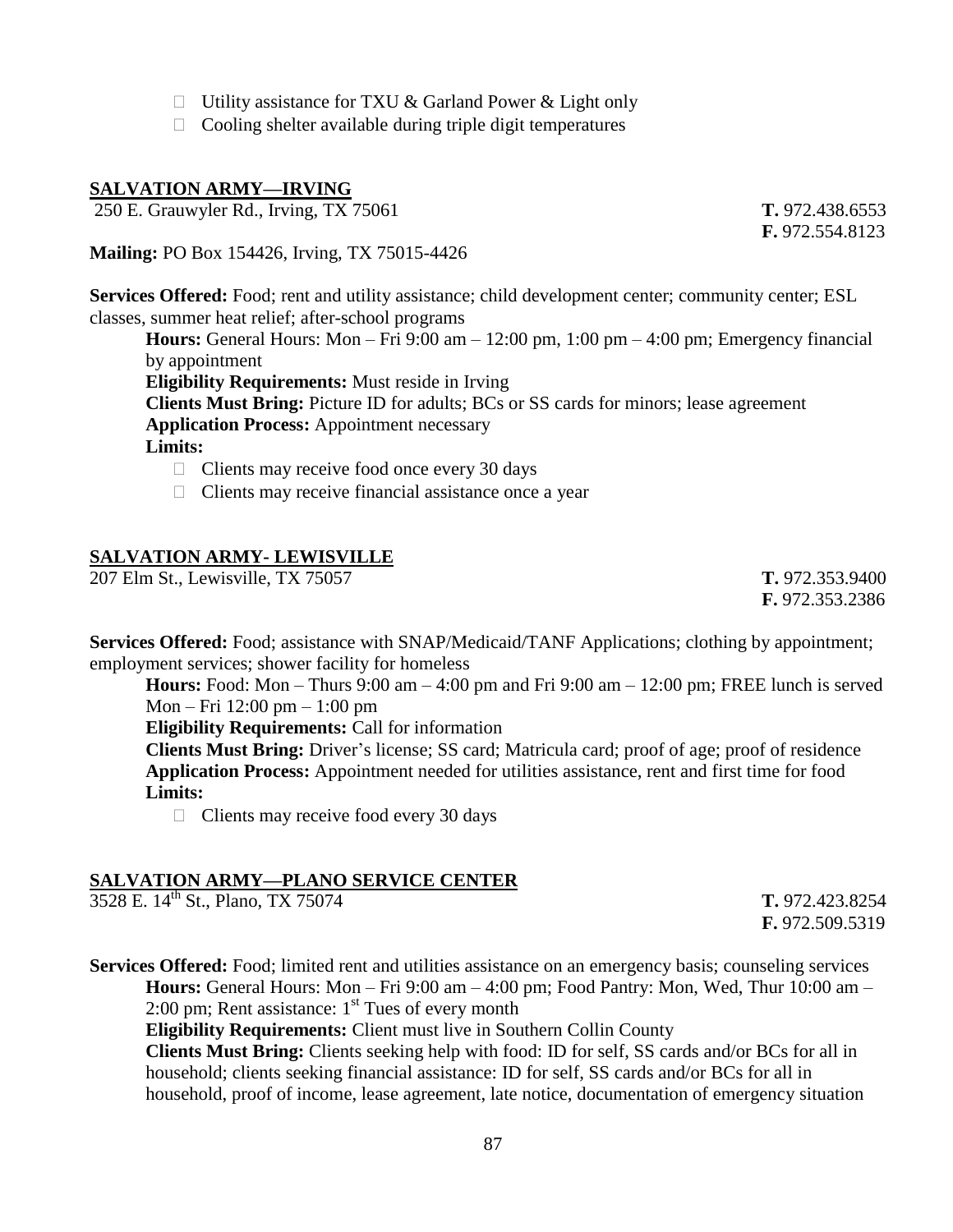**Application Process:** Walk-ins taken for food pantry; appointments needed for financial assistance

#### **Limits:**

- $\Box$  Clients may receive food assistance once every 30 days
- $\Box$  Clients may receive financial assistance once a year

#### **SALVATION ARMY OAK CLIFF**

1617 West Jefferson Blvd, Dallas, TX 75208 **T.** 214.941.5911

**F.** 214.941.9146

**Services Offered:** Food; senior program; after school program; summer day camp **Hours :** Mon-Fri 9:00 am – 6:00 pm (12:00 pm – 1:00 pm closed for lunch) **Eligibility Requirements:** Call for appointment **Clients Must Bring:** Valid picture ID **Application Process:** Appointment only **Limits:** Clients may receive food every 3 months

#### **THE SAMARITAN INN**

1710 N. McDonald, McKinney, TX 75071 **T.** 972.542.5302

**Admin #** 972.632.1290 **F.** 972.569.9988

**Services Offered:** Short term program of self-sufficiency (helps clients move out of the shelter once securing both income and housing when enrolled in program) for men, women, and families; thrift store **Hours:** Intake hours: Sun – Sat 11:00 am – 2:00 pm; Office hours: Mon – Fri 8:00 am – 5:00 pm

**Eligibility Requirements:** No active drug use; client cannot have a violent criminal history; client must be able to search for and maintain employment **Clients Must Bring:** Government-issued picture ID card, SS card **Application Process:** Walk-in or referral; clients may also call ahead **Language Options:** Spanish speakers available **Limits:** Maximum time in shelter is determined on an individual basis but the average is 90 days **Website:** www.thesamaritaninn.org **Email:** [info@thesamaritaninn.org](mailto:info@thesamaritaninn.org)

#### **SENIOR SOURCE**

| 3910 Harry Hines Blvd., Dallas, TX 75219                                                      | T. 214.823.5700 |
|-----------------------------------------------------------------------------------------------|-----------------|
|                                                                                               | F. 214.826.2441 |
| <b>Services Offered:</b> Utility financial assistance (TXU and Atmos only)                    |                 |
| <b>Hours:</b> Mon-Fri 8:00-5:00                                                               |                 |
| <b>Eligibility Requirements:</b> Must be over 60 years of age.                                |                 |
| <b>Application Process:</b> Contact the Elder Support Program Director to complete an intake. |                 |
| <b>Clients Must Bring:</b> Photo ID and proof of income                                       |                 |
| Website: www.theseniorsource.org                                                              |                 |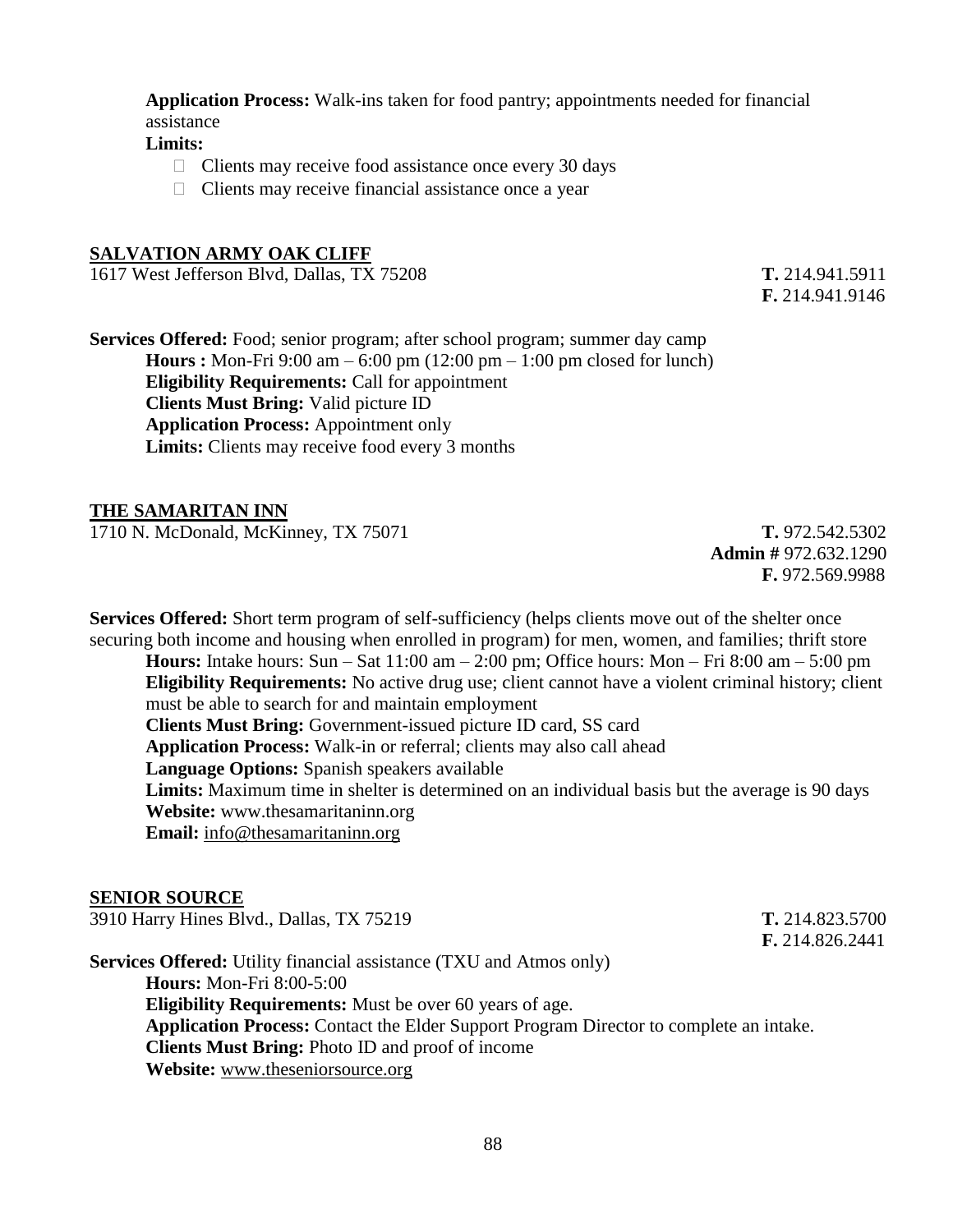#### **SHARED HOUSING CENTER**

402 N. Good Latimer, Dallas, TX 75204 **T.** 214.821.8510

**F.** 214.828.1499

**Services Offered:** Transitional housing for older adults and homeless single parent families; Homeshare program; counseling

**Hours:** Office Hours: Mon – Thu 9:00 am – 5:00 pm; Applications: Mon – Thu 9:00 am – 4:00 pm

**Eligibility Requirements:** Homeshare program for those over 21; for transitional housing: women must be at least 21, no felonies, no pregnant women, single parent families can have no more than 3 children, and children cannot be older than 10; serves all of Dallas County

**Clients Must Bring:** Clients should call to be told what to bring (generally bring photo ID and social security number)

**Application Process:** Clients should call for an interview

**Limits:** Individuals/families can stay in transitional housing program for one year

**Website:** www.sharedhousing.org

**Email:** [info@sharedhousing.org](mailto:info@sharedhousing.org)

#### **SHARING LIFE COMMUNITY**

3544 E. Emporium Circle, Mesquite, TX 75150 **T.** 972.285.5819

**F.** 972.285.0329

**Services Offered:** Food; clothes; utilities (TXU only), medical aid supplies; financial literacy programs; computer training; job skills readiness; Outreach programs: school supplies, education and health fairs, Thanksgiving Basket Distribution, Holiday Fair; senior commodity distribution

**Hours:** Walk-in: Tue – Thu  $9:00 \text{ am} - 3:00 \text{ pm}$ , Thu  $6:00 \text{ pm} - 8:00 \text{ pm}$ ; Friday senior citizens only 9:00 am – 3:00 pm, food assistance by appointment Mon 9:00 am – 11:00 am; Sat 9:00 am – 12:00 pm

**Eligibility Requirements:** 75043, 75126, 75149, 75150, 75159, 75180, 75181, 75182, 75217, 75218, 75227, 75228, 75253

**Clients Must Bring:** Picture ID; proof of address; proof of income

**Application Process:** Walk-in on Tue – Thu during designated hours; appointments Mon; Fri – Senior citizens only 9:00 am – 3:00 pm

### **Limits:**

- $\Box$  Clients may receive food once a month
- $\Box$  Other services are usually determined on case by case basis

**Website:** www.sharinglifeoutreach.org

**Email:** sharinglife@aol.org

### **THE STEWPOT OF FIRST PRESBYTERIAN CHURCH**

1822 Young St., Dallas, TX 75201 **T.** 214.746.2785

**F.** 214.746.2791

**Services Offered:** Casework assistance; peer monitoring; clothing; mail services; identification cards; assistance with state identification, birth certificates and other vital records; dental clinic; AA/NA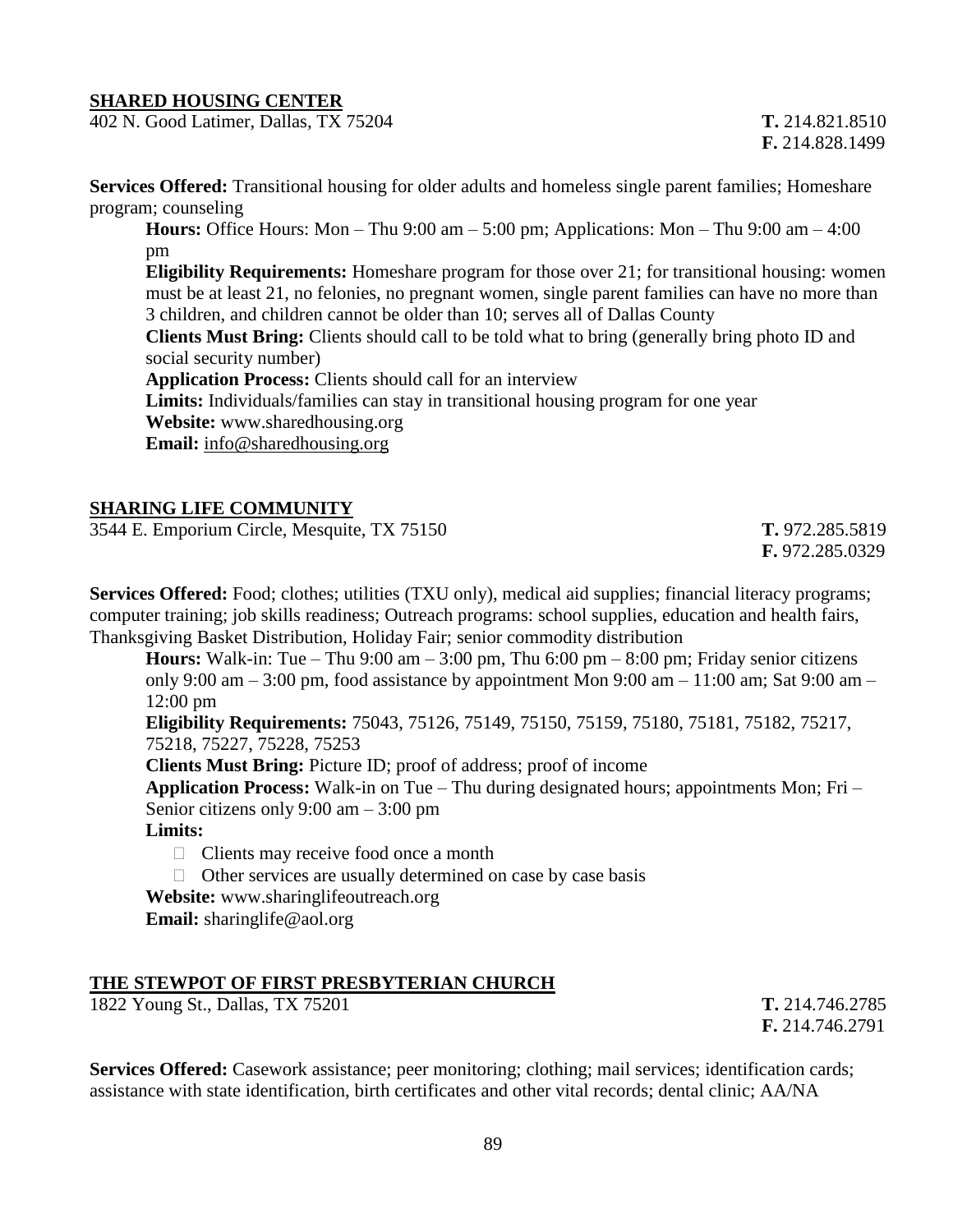Meetings weekdays 10:30 am; personal grooming needs; eye and medical clinics: Representative Payee Services; children, youth & family programs

**Hours:** Appointments are made at the front desk Mon- Fri at 8:00 am and 1:00 pm for same day appointments; Closed each day  $12:00 \text{ pm} - 1:00 \text{ pm}$ 

**Application Process:** Appointments for assistance are made in person on a first come basis **Website:** [www.thestewpot.org](http://www.thestewpot.org/)

### **THE TURN**●**AROUND AGENDA (TTA)**

| Outreach Center: 7125 S Polk Street Ste 1 Dallas, TX 75232 | T. 972-228-0872 |
|------------------------------------------------------------|-----------------|
|                                                            | F. 972-228-1110 |
| Family Services: 7140 Library Lane Dallas, TX 75232        | T. 469-567-1793 |
|                                                            | F. 972-224-0090 |

**Services Offered**: Must be enrolled in program to receive food; clothes; rent and utilities (electric, gas, water) assistance; Housing referral and Transitional Housing; Pregnancy Test, Sonograms, STD/STI Screening Treatment, HIV screening, Medical/Parenting/Budgeting/Life Skill Classes (men, women, couples); job assistance, counseling; ESL/Adult Literacy/Microsoft Certification/Computer classes; GED

prep and testing, authorized Certiport Center offering certifications in Microsoft®, Adobe®,

Internet and Computing Core Certification® (IC3), Intuit QuickBooks and CompTia Strata.

Approved testing site for Pearson VUE, School based mentoring and programs in Dallas (Carter

& Kimball), Duncanville, Lancaster school clusters, Athletic and summer program -

Basketball League, and Summer Program, and Volunteer Intern Program (VIP)

**Hours**: Outreach Center: Mon-Fri 9AM -7PM; Family Services: Mon & Wed 10AM -6PM Tues & Thurs 10AM -8PM Fri 10AM – 1PM

**Eligibility Requirements:** Most programs are not zip code specific, but have different criteria (call or go online for specific details);

Financial Assistance is limited to parents of kids in our partnering schools

Food pantry limited to 75134, 75216, 75224, 75232, 75241

Our pregnancy services, Resale store,Technology and Career Services are open to the public.

**Clients Must Bring:** Picture ID and SS cards for all in household; BCs for children not born in US; proof of address; proof of income; phone number of employer; receipts of

recent expenses; utility bills; late notice from landlord

**Application Process:** Walk-in and Appointments

Limits:

 $\Box$  Limits vary based on the service. Please call or visit our website

- $\Box$  Clients may receive food 3 times in a three-month period and recertify to extend
- $\Box$  Clients may receive clothing once in a 12-month period

 $\Box$  Clients may receive financial assistance once in a 12-month period

**Website**: http://www.turnaroundagenda.org

**Email**: See website for appropriate point of contact

# **UNION GOSPEL MISSION (Men)**

3211 Irving Blvd., Dallas, TX 75247 **T.** 214.637.6117

**F**. 214.634.8340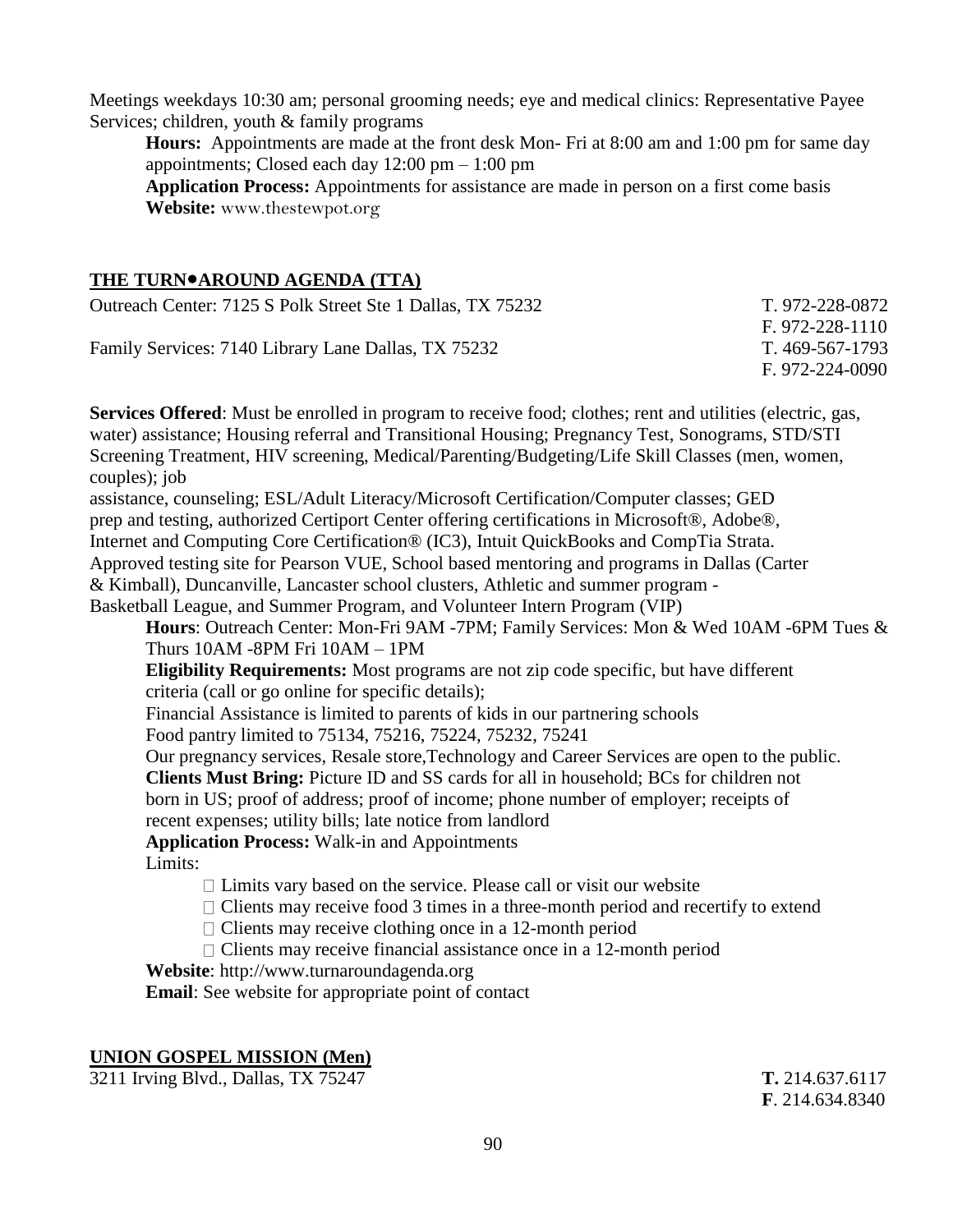**Services Offered:** Shelter for homeless men which provides food; clothes; medical care; discipleship/rehabilitation; education and computer training; GED preparation; work experience; Bible studies; chapel services; transitional housing **Hours:** Shelter: 24/7; Intake: Mon-Sun 4:30 pm – 6:45 pm; Clothes: Tue, Thu, Sat 5:00 am &

6:00 pm **Eligibility Requirements:** Homeless men **Clients Must Bring:** SS card or some form of picture ID **Application Process:** Clients should walk-in to intake office at 1818 Corsicana (The Bridge) **Website:** [www.ugmdallas.org](http://www.ugmdallas.org/)

### **UNION GOSPEL MISSION CENTER OF HOPE (Women)**

4815 Cass St., Dallas, TX 75235 **T.** 214.638.2988

**F.** 214.637.2790

**Services Offered:** Shelter for homeless women and their children providing food, clothes, access to primary medical care and tuberculosis screening; chapel services,; Bible study; Discipleship Program, includes: parenting skills, job skills, Christian living, Bible study, literacy and GED training, computer education, academic training, counseling, mentoring; Child Development Center

**Hours:** Mon – Fri 9:30 am – 12:00 pm, 1:00 pm – 4:00 pm; Sat & Sun 10:00 am – 2:00 pm **Eligibility Requirements:** Homeless women or homeless women and their children **Clients Must Bring:** All individuals must have a valid, government-issued photo ID and a social security card; women bringing children must provide proof of legal guardianship of their children. They must have a birth certificate and social security card for each child.

**Application Process:** Walk-in

**Language Options:** Currently do not have Spanish speakers available

**Limits:** Clients may stay in the shelter for a maximum of 90 days; no one under the influence of drugs and/or alcohol; no women who have been involved with domestic violence; individuals must bring prescribed medication for mental health that they have been taking for at least two weeks consecutively; no boys over the age of 14.

**Website:** www.ugmdallas.org

# **URBAN INTER-TRIBAL CENTER OF TEXAS**

1283 Record Crossing Rd., Dallas, TX 75235 **T.** 214.941.1050

 **F.** 214.941.6537

**Services Offered:** Job counseling services; medical clinic; dental clinic; mental health and substance abuse counselor

**Hours:** Medical Clinic: Mon - Thu 8:00 am – 5:00 pm; Fri 8:00 am – 12:00 pm; Dental Clinic: Wed – Fri 8:00 am – 5:00 pm; Mental Health counselor—appointments only **Eligibility Requirements:** Clients must be Native American and must provide a Certificate of Degree of Indian Blood to receive assistance

**Clients Must Bring:** Picture ID for self; SS cards for all members of household

**Application Process:** Same-day appointments

**Website:** www.uitct.com

**Email:** Celina.ludlow@uitct.com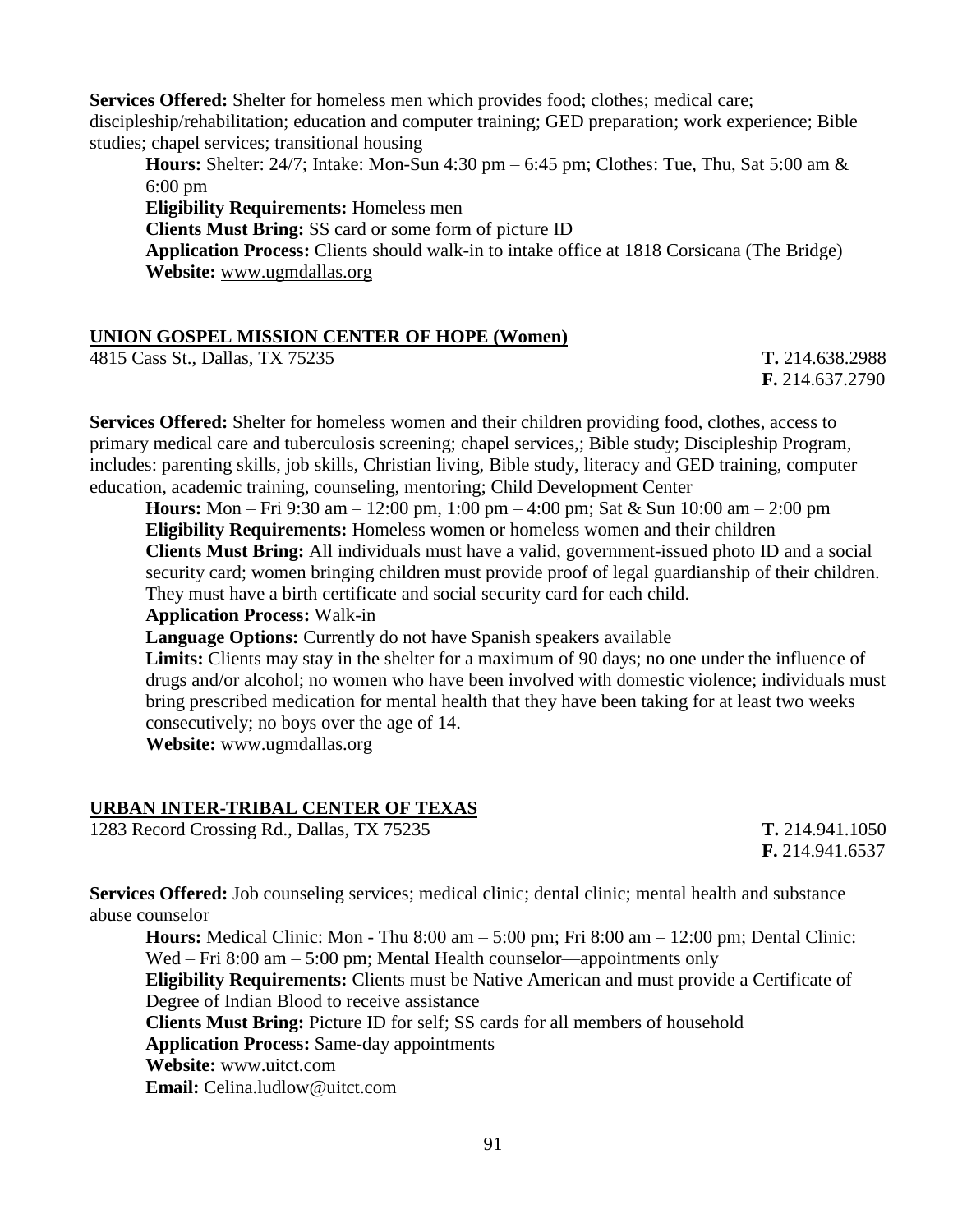### **VICTIM RELIEF MINISTRIES**

P.O. Box 251086 Plano, TX 75025 **T.** 972.400.1163

**Services Offered:** Limited to those enrolled in the program: emotional and spiritual care; crisis intervention/crisis counseling to victims of crime; financial assistance with rent, utilities; minor emergency home repairs for senior citizen crime victims (caused by crime, must own home and not have insurance); furniture distribution; limited moving services for domestic crime victims; grief support group for survivors of homicide victims.

**Hours:** Mon – Fri 9:00 a.m. – 4:00 p.m. (by appointment)

### **Eligibility Requirements:**

- $\Box$  Client must be referred by police or another agency
- $\Box$  Client must attend an in-person interview
- $\Box$  Client must be victim of violent crime

**Client Must Bring:** Valid identification; police report number (if necessary) **Application Process:** Clients must make an appointment Limits: Clients are reviewed on a case by case basis **Email**: info@victimrelief.org **Website:** www.victimrelief.org

# **VICTORY MEADOW NEIGHBORHOOD ALLIANCE FOOD PANTRY**

8448 Walnut Hill Ln., Dallas, TX 75231 **T.** 214.821.5775

**F.** 214.821.5713

### **Services Offered:** Food; clothes

**Hours:** Wed: 1:00pm-4:00pm, Thu: 9:00am-12:00pm, Sat: 9:00am-12:00pm **Eligibility Requirements:** Food is provided for qualified residents of the following North Dallas and Carrollton zip codes: 75209, 75220, 75225, 75229, 75230, 75231, 75234, 75238, 75240, 75243, 75244, 75248, 75252, 75254, 75287, 75001, 75006, 75007, 75010, 75011 **Clients Must Bring:** Picture ID for self and ID for everyone in household (can be birth certificate); proof of income; proof of residency **Application Process:** Walk-in

# **Limits:**

- $\Box$  Clients may receive help with clothing every 6 months
- $\Box$  Help with food will vary for each client

### **VOICE OF HOPE**

4120 Gentry Dr., Dallas, TX 75212 **T.** 214.631.7027

**F.** 214.631.7877

**Services Offered:** Food; clothes; after school program; summer children's program; senior Bible study Thursday mornings with lunch provided

**Hours:** Appointments given from Mon through Fri for food and clothes **Eligibility Requirements:** 75212 **Clients Must Bring:** Call for appointment

**Application Process:** Appointments required for food pantry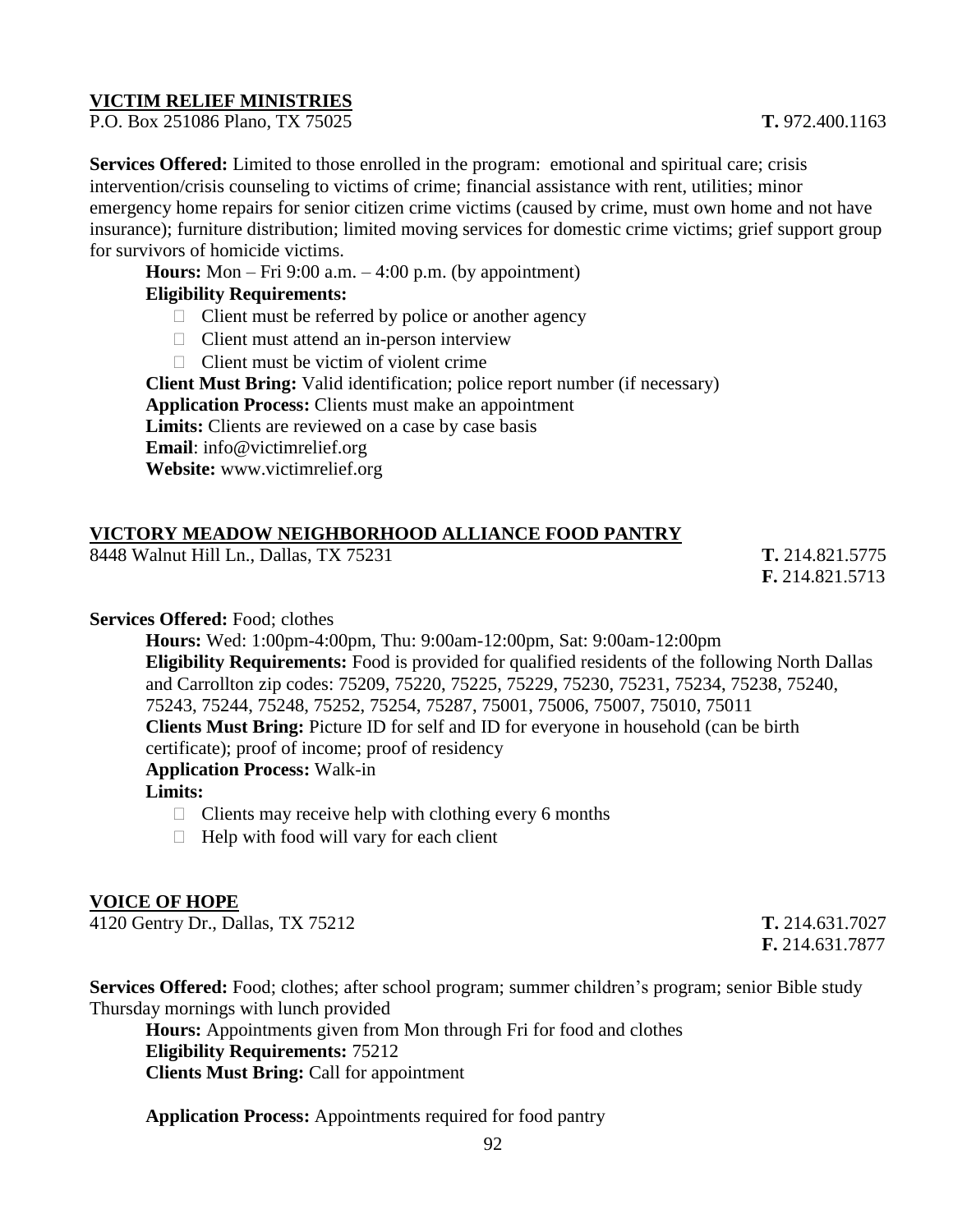**Website:** www.voiceofhope.org

# **WEST DALLAS MULTIPURPOSE CENTER**

2828 Fish Trap Rd., Dallas, TX 75212 **T.** 214.670.6341 **F.** 214.670.6358  **Social Services Program: T.** 214-670-6530

**Services Offered:** Food; rent and utilities assistance; counseling and referral services; educational programs (computer technology program, GED); Thanksgiving baskets; Christmas toys

**Hours:** For appointments, call Mon or Wed 9:00 am

**Eligibility Requirements:** Clients must live in the City of Dallas for rent & utility assistance **Clients Must Bring:** Govt. issued ID; SS cards for all in household; proof of income; bill for which assistance is needed; proof of emergency need (eviction or termination notice); lease agreement; receipts for other expenses

**Application Process:** Client must call in advance to make appointment; the appointment line opens at 9:00 am; appointments take place on Mon and Wed. Appointments are scheduled 2 days out.

**Limits:** Utility assistance available for TXU only

**Limits:** Clients may receive food once every month

 $\Box$  Clients may receive financial assistance once a year; Senior citizens may receive financial assistance every 6 months

**Website:** www.dallascityhall.com

### **WHITE ROCK CENTER OF HOPE**

| 10021 Garland Rd., Suite A, Dallas, TX 75218    | T. 214.324.8996 |
|-------------------------------------------------|-----------------|
| <b>Mailing: PO Box 180358, Dallas, TX 75218</b> | F. 214.328.2948 |

**Services Offered:** Food; clothes; rent and utilities assistance; transportation assistance

**Hours:** Mon – Fri 9:00 am – 2:00 pm (last appointment at 1:00 pm); Sat 9:00 am – 12:00 pm; 2<sup>nd</sup>  $& 3^{\text{rd}}$  Thu 6:30 pm – 8:30 pm

**Eligibility Requirements:** 75218, 75223, 75228, 75238, 75214; Sec 8 or subsidized housing may only receive food and/or clothing

**Clients Must Bring:** For food and clothing: Picture ID, SS cards for self and all in household; For rental assistance: all the above plus apartment eviction notice

**Application Process:** Appointments preferred; walk-ins taken **Limits:**

- $\Box$  Clients may receive financial assistance once every 12 months
- $\Box$  Clients may receive clothes 4 times per year
- $\Box$  Clients may receive food once a month

**Website:** www.whiterockcenterofhope.org

**Email:** ted.beechler@whiterockcenterofhope.org

#### **WILKINSON CENTER**

3402 N. Buckner Blvd., Ste. 302, Dallas, TX 75228 **T**. 214.821.6380 x200

**F**. 214.827.1972